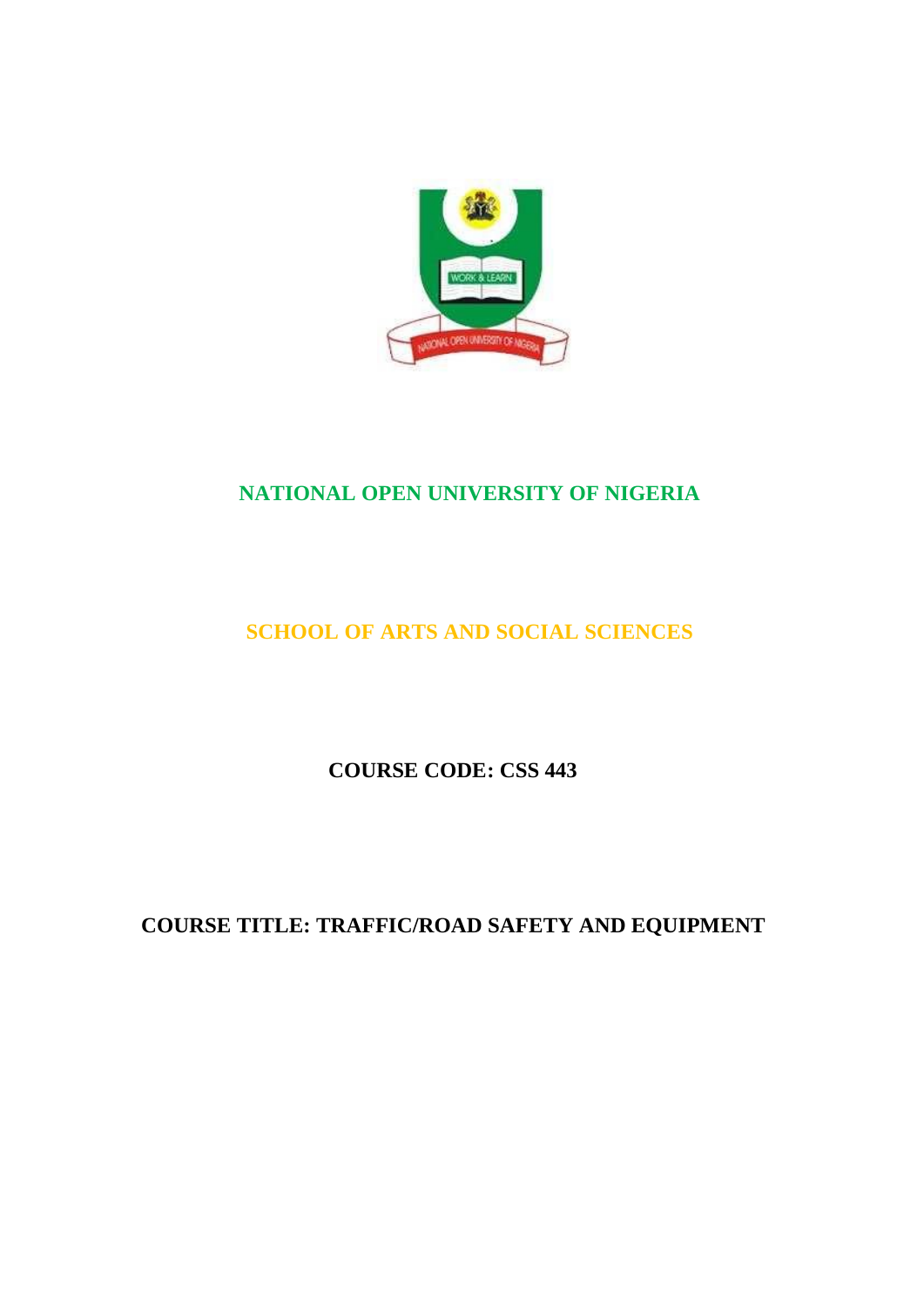# **COURSE GUIDE**

# **CSS 443 TRAFFIC/ROAD SAFETY AND EQUIPMENT**

**Course Team** Dr. Niyi Adegoke (Course Coordinator) -NOUN & Dr. Vide C. T. Adedayo-UNILAG (Course Developers/Writers) Dr. S. I. Oni (Course Editor) – UNILAG Dr. N. Nwabueze (Programme Leader) – NOUN

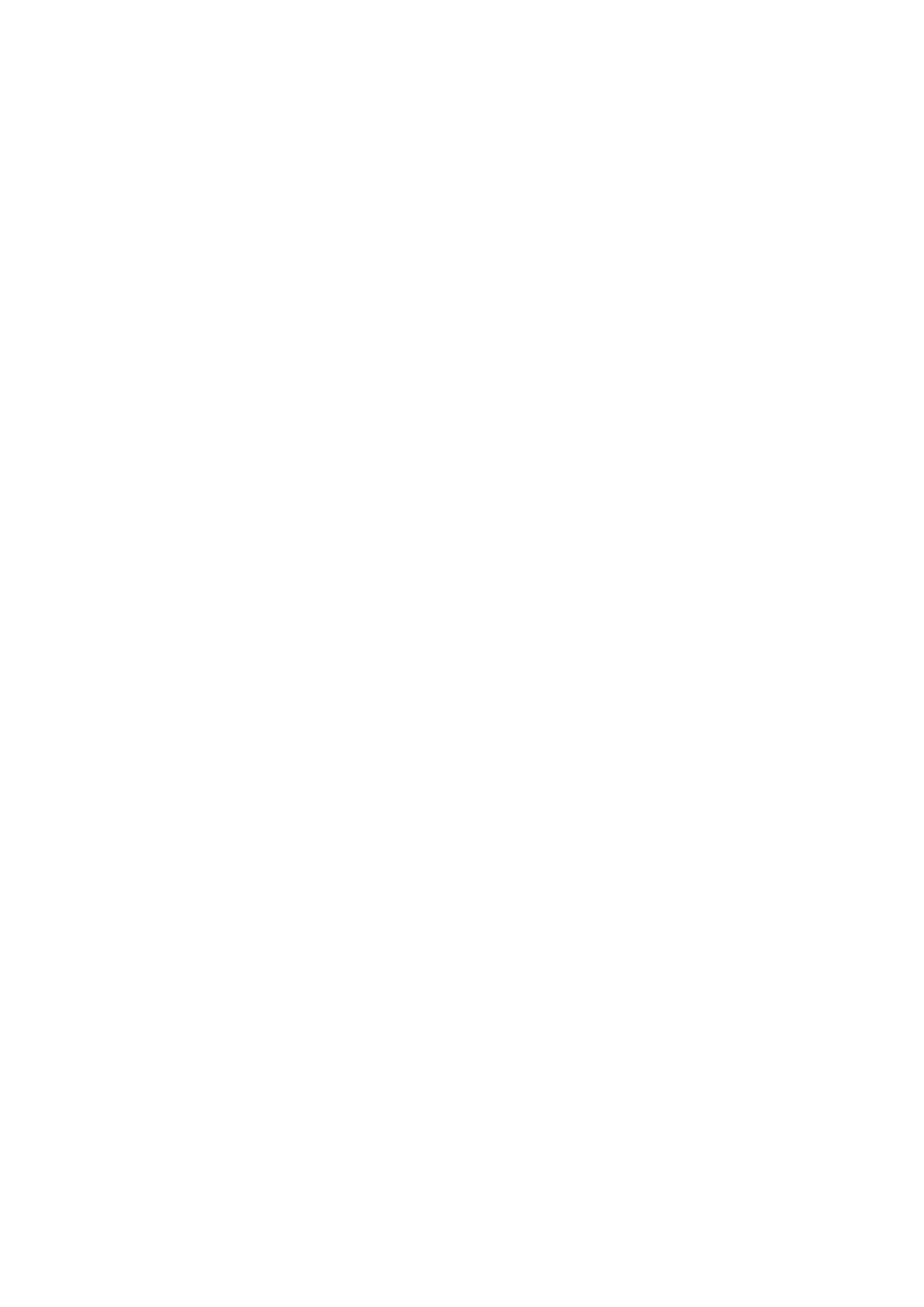National Open University of Nigeria Headquarters 14/16 Ahmadu Bello Way Victoria Island, Lagos

Abuja Office 5 Dar es Salaam Street Off Aminu Kano Crescent Wuse II, Abuja

e-mail: [centralinfo@nou.edu.ng](mailto:centralinfo@nou.edu.ng)

URL: [www.nou.edu.ng](http://www.nou.edu.ng/)

Published by National Open University of Nigeria

Printed 2013

ISBN: 978-058-447-1

All Rights Reserved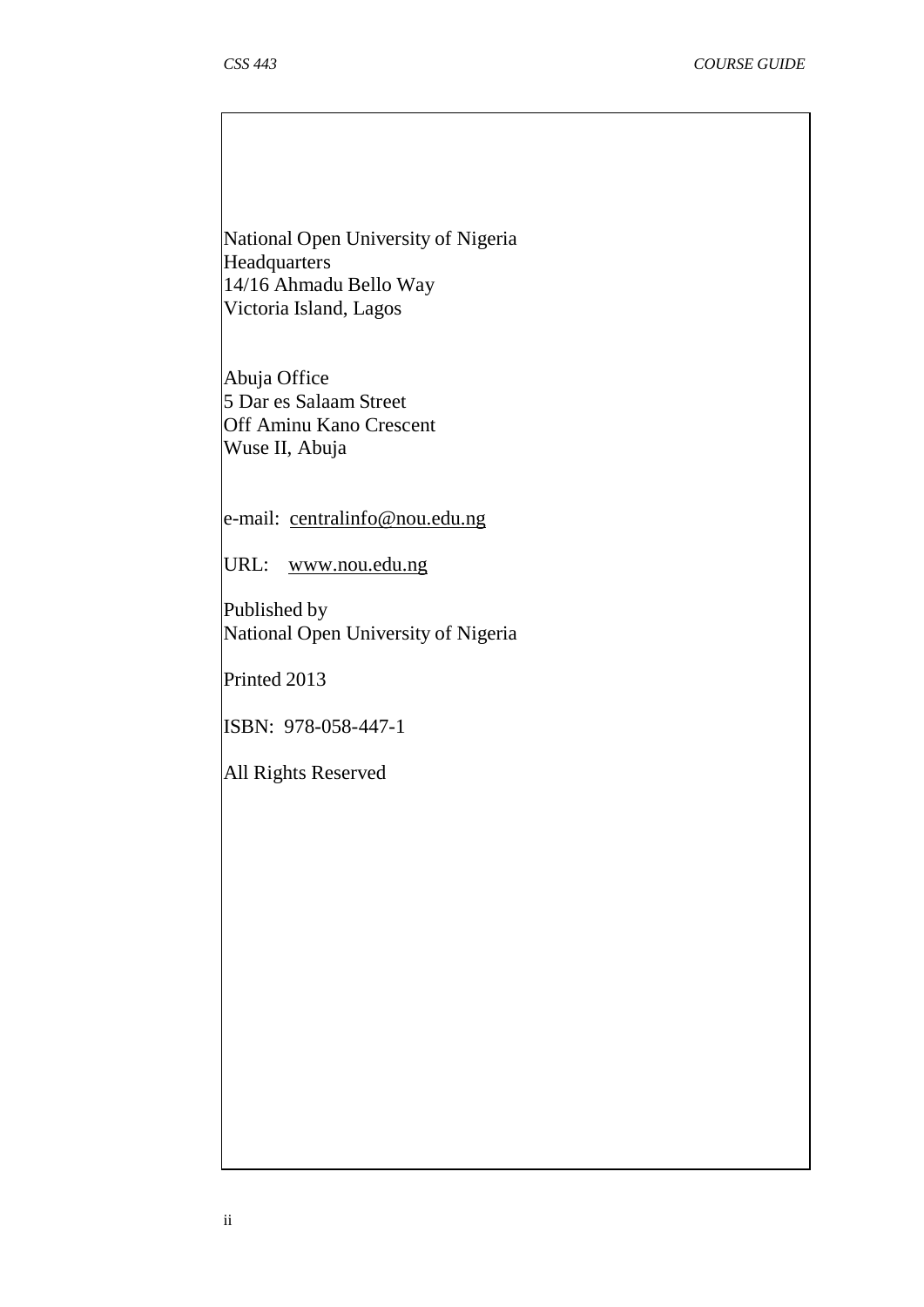# **CONTENTS PAGE**

| 1V   |
|------|
| 1V   |
| 1V   |
| V    |
| v    |
| V    |
| V1   |
| vi   |
| V11  |
| vii  |
| vii  |
| vii  |
| viii |
| 1X   |
| X    |
| X1   |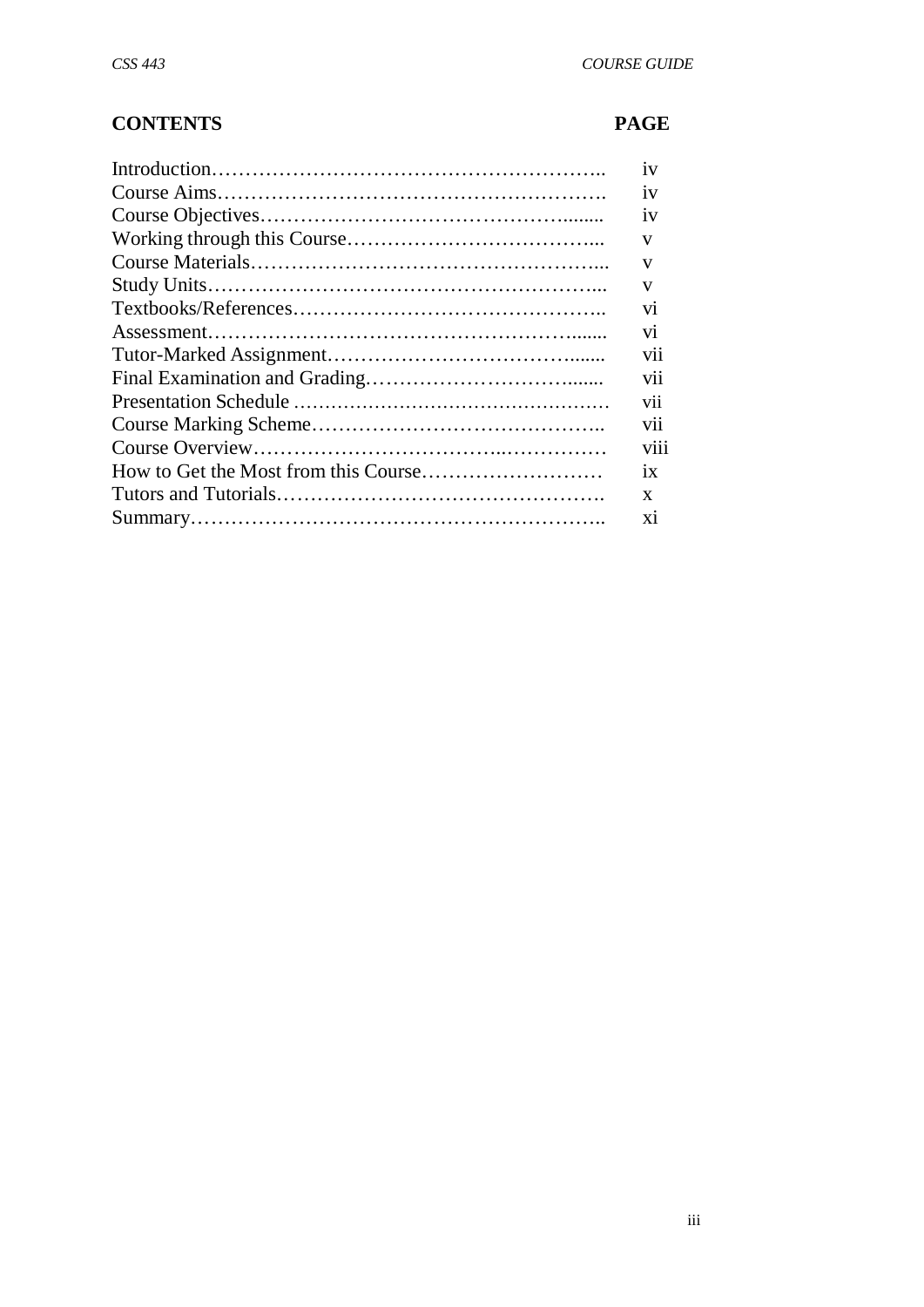#### **INTRODUCTION**

CSS 443: Traffic/Road Safety and Equipment is a three-credit unit course for all student offering road traffic and safety studies. This course guide enables you know what the course is all about, what you ought to know in each unit, what course material you need and how you can work your way through this course. It also highlights the necessity for tutor-marked assignments. Periodic tutorial classes are also sacrosanct to this course.

#### **COURSE AIM**

The basic aim of this course is to expose you to the rudiments of traffic/road safety and equipment, its techniques and processes. This broad aim will be achieved by:

- explaining the principles of traffic/road safety
- demonstrating how these basic principles can be applied
- explaining the impacts of traffic/road activities on human development*.*

#### **COURSE OBJECTIVES**

Each unit of this course has specific objectives; you should endeavour to go through these objectives before going through the unit. In doing this, you could be sure that you have covered the prerequisites of that unit. However, to achieve the aim set out in this course, the overall objectives for the course as a whole would be emphasised.

On successful completion of this course, you should be able to:

- define Intelligent Transportation System(ITS)
- identify the various technologies for ITS
- recognise its various applications
- identify how ITS is used in traffic congestion
- define road types and their function
- describe the variables used to classify roads
- effectively discuss rural transport
- list and explain the problems of rural transport
- discuss the concept of the rural transport system
- explain the historic perspective of FRSC
- describe the organisational structure of FRSC
- describe the staffing method
- describe statutory functions of FRSC
- describe FRSC Commands (officers)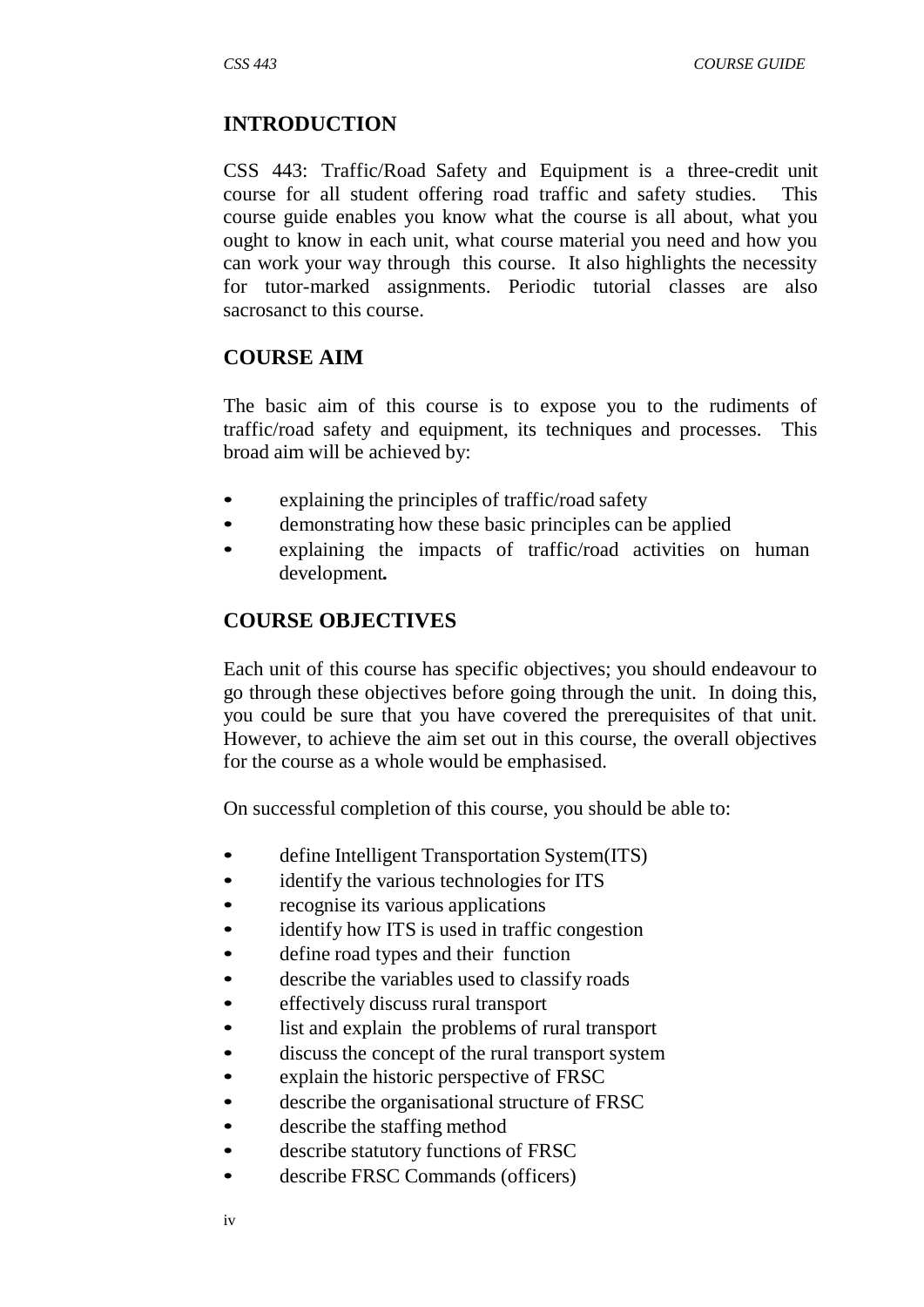- explain who is a regular marshal
- discuss urban transport
- discuss economic and social implication of road accident
- explain the global road safety report
- discuss economic and social implications of road safety
- discuss the problems of road safety
- discuss suggested solutions and best practices in traffic/road safety
- give a fair projection of cities in the country that may likely face acute urban transport problems.

# **WORKING THROUGH THIS COURSE**

To complete the course, you are required to read the study units and other related materials. Each unit contains self-assessment exercises and tutor-marked assignments. These exercises are to help you in understanding the concepts of the course by testing your understanding of discussions set out in the main content section of each unit. You are required to submit the Tutor-marked Assignments for assessment purposes. At the end of the course, you will be required to write the final examination. Below are the components of the course and what you are expected to do.

# **COURSE MATERIALS**

- 1. Course guide
- 2. Study units
- 3. Assignments file
- 4. Relevant textbooks including the ones listed under each unit

# **STUDY UNITS**

There are 23 units in this course. They are listed below:

#### **Module 1**

- Unit 1 Introduction to Road Safety I
- Unit 2 Road Safety Issues
- Unit 3 Road Safety Principles and Strategies
- Unit4 Road Safety Signs
- Unit 5 Road Safety Audit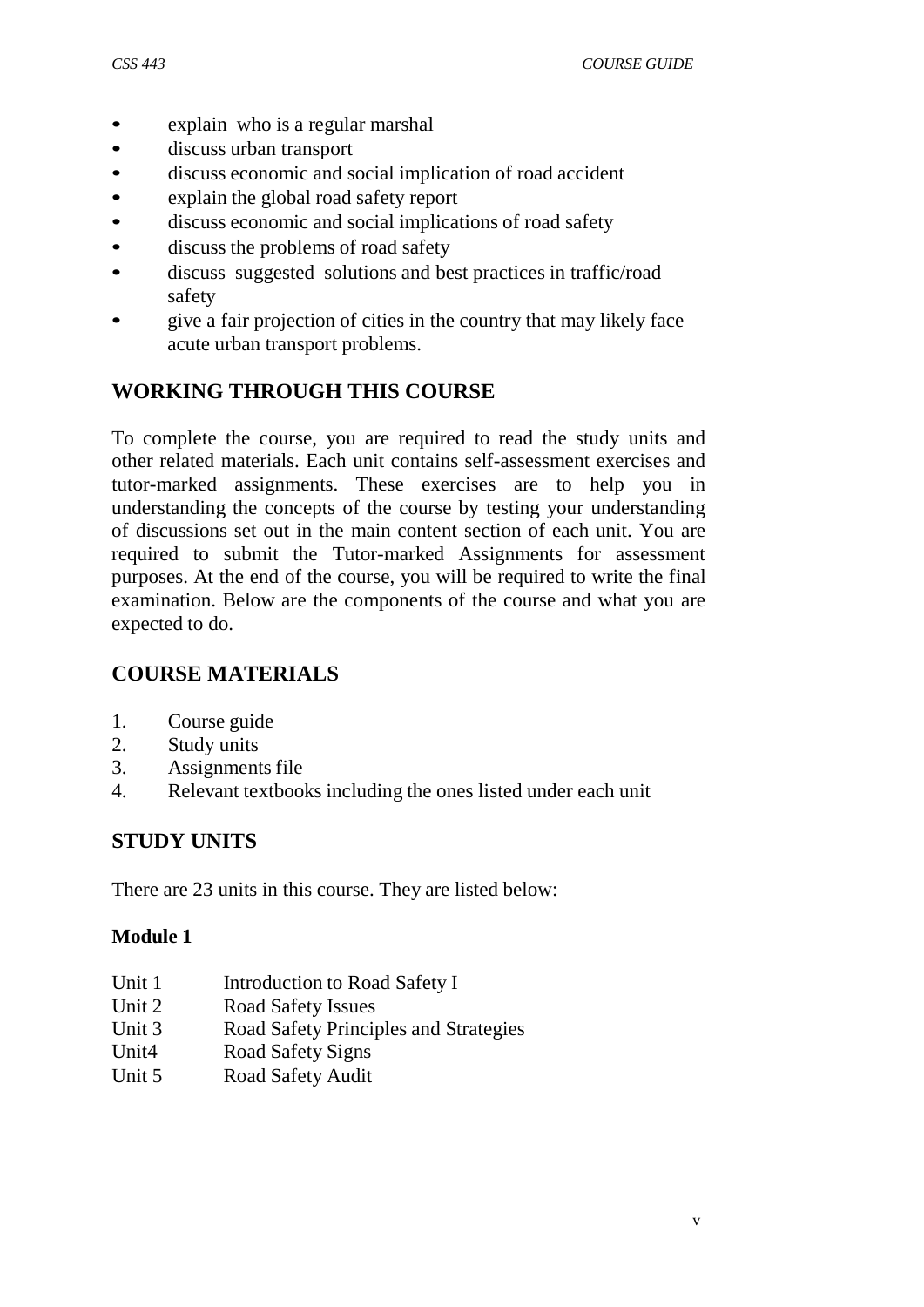#### **Module 2**

| Unit 1 | <b>Traffic Control</b>                |
|--------|---------------------------------------|
| Unit 2 | <b>Federal Road Safety Commission</b> |
| Unit 3 | Traffic Management Unit (TMU)         |
| Unit4  | <b>Road Functions</b>                 |
| Unit 5 | <b>Operational Equipment</b>          |

#### **Module 3**

| Unit 1 | <b>Intelligent Transportation System</b>      |
|--------|-----------------------------------------------|
| Unit 2 | <b>Intelligent Transportation Application</b> |
| Unit 3 | Causes of Road Accident                       |

#### **Module 4**

| Unit 1 | Road Accident Analysis         |
|--------|--------------------------------|
| Unit 2 | Urban Traffic Management       |
| Unit 3 | Solving Urban Traffic Problems |

#### **Module 5**

| Unit 1 | <b>Rural Accessibility</b>             |
|--------|----------------------------------------|
| Unit 2 | Solving Urban Traffic Problems         |
| Unit 3 | <b>Solving Road Transport Problems</b> |

#### **Module 6**

| Unit 1 | Drivers Attitudes and Behaviour                      |
|--------|------------------------------------------------------|
| Unit 2 | Social and Economic Implications of Traffic Problems |
| Unit 3 | Intervention for Road Management                     |

#### **TEXTBOOKS AND REFERENCES**

Some books and web sites have been recommended in each of the units. You may wish to purchase the books for further reading.

#### **ASSIGNMENT FILE**

There are two types of assessment in this course. The first one is the assignment file. In this file, you will find all the details of the work you must submit to your tutor for marking. The marks you obtain in these assignments will make up your final marks. The assignments must be submitted to your tutor for formal assessment in accordance with the deadline stated in the presentation schedule. The assignments submitted to your tutor will account for 30% of your total score. The second one is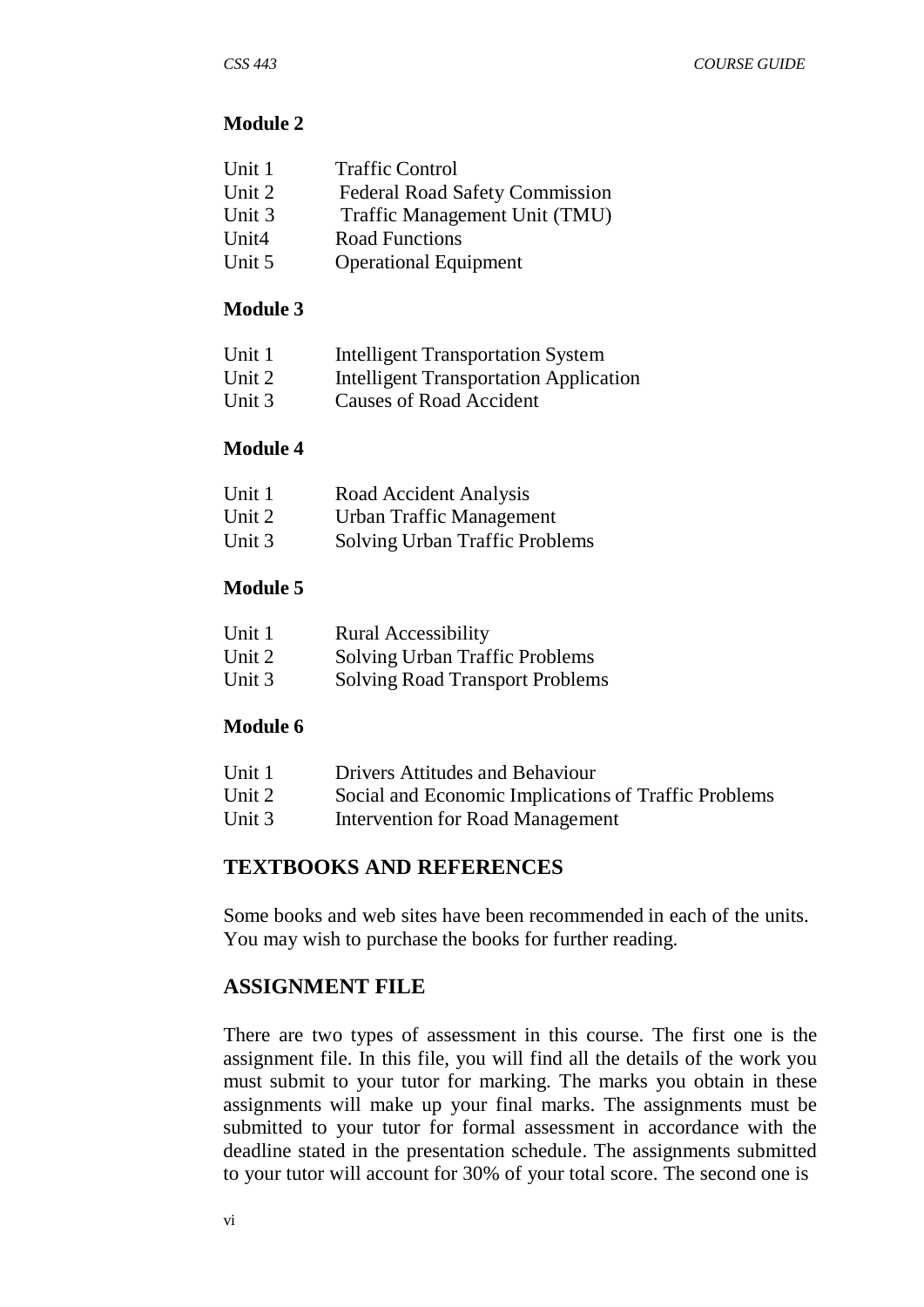the written examination. This will be discussed in details in the section on final examination and grading.

# **TUTOR-MARKED ASSIGNMENT**

There are 22 tutor-marked assignments in this course. Every unit has a tutor-marked assignment. You will be assessed on four of them but the best three performances from the tutor-marked assignment will be used for your 30% grading. The assignments for the units in the course are contained in the assignment file. When each assignment is completed, send it together with a TMA form to your tutor. Ensure that each assignment reaches your tutor on or before the deadline given in the assignment file. If, for any reason you cannot complete your work on time, contact your tutor before the assignment is due to discuss the possibility of an extension.

# **FINAL EXAMINATION AND GRADING**

The final examination for CSS 443: Traffic/Road Safety and Equipment will be of three hours duration and have a value of 70% of the total course grade. All areas of the course will be examined. Create time for revision of all the units before the examination. The examination will consist of questions, which reflect the kind of self-assessment exercises and tutor-marked assignments you have previously encountered.

## **PRESENTATION SCHEDULE**

The dates for submission of all assignments will be communicated to the student. The student will also be told the date for completing the study units and dates for examinations.

| <b>ASSESSMENTS</b> | <b>MARKS</b>                                  |
|--------------------|-----------------------------------------------|
| <b>Assignments</b> | Four submitted, best three account for 30% of |
|                    | course marks.                                 |
| Final              | 70% of overall course marks.                  |
| <b>Examination</b> |                                               |
| <b>Total</b>       | 100% of course marks                          |

## **COURSE MARKING SCHEME**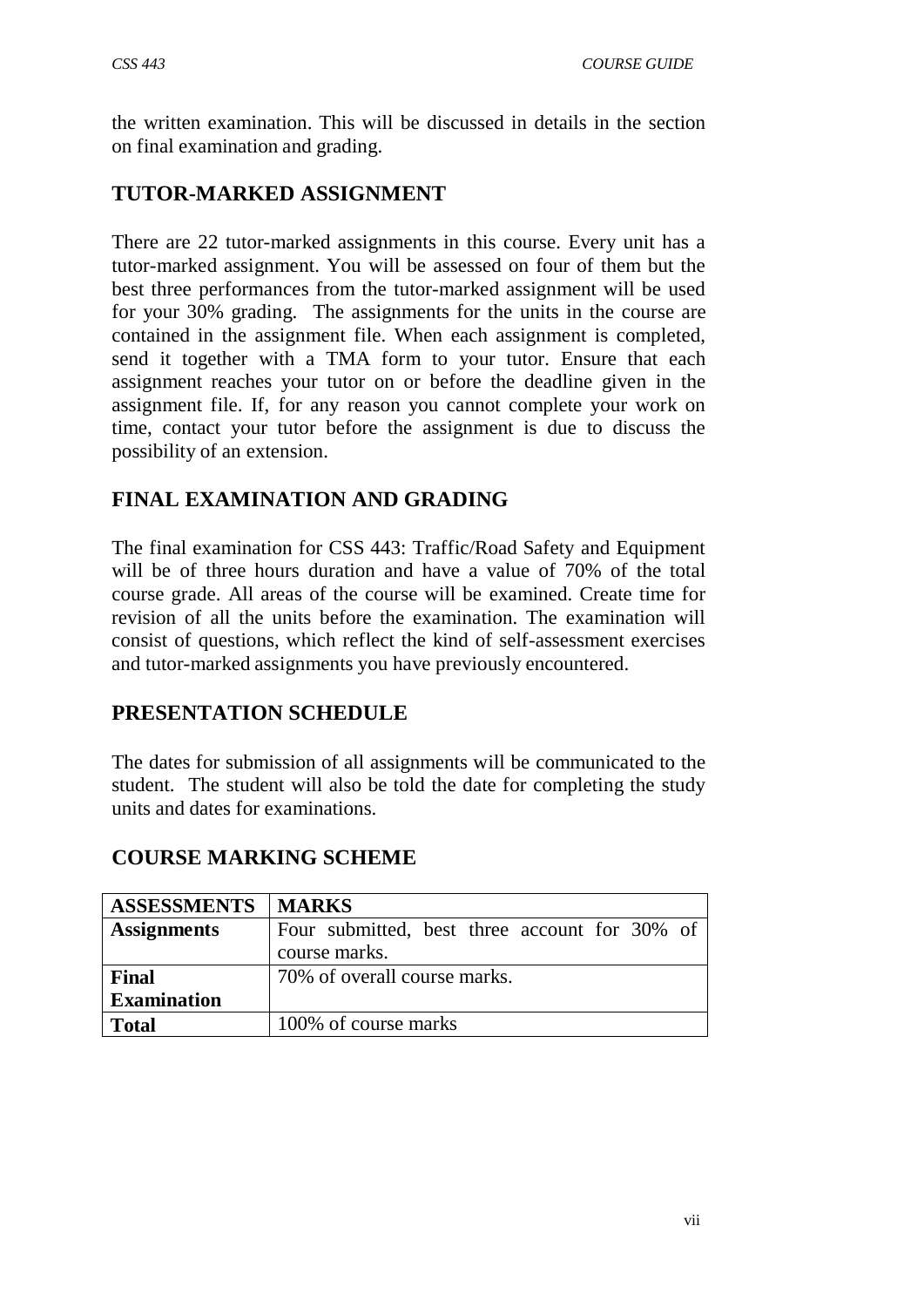# **COURSE OVERVIEW AND PRESENTATION SCHEDULE**

| Unit                    | <b>Title of Work</b>                                    | <b>TMA</b><br><b>Weeks</b> |               |  |  |
|-------------------------|---------------------------------------------------------|----------------------------|---------------|--|--|
|                         |                                                         | <b>Activity</b>            |               |  |  |
| <b>Module</b>           |                                                         |                            |               |  |  |
|                         |                                                         |                            |               |  |  |
| Unit 1                  | <b>Introduction to Road Safety</b>                      | Week 1                     | Assignment 1  |  |  |
| $\overline{2}$          | <b>Road Safety Issues</b>                               | Week 2                     | Assignment 2  |  |  |
| $\overline{\mathbf{3}}$ | Road Safety Principles and                              | Week 3                     | Assignment 3  |  |  |
|                         | <b>Strategies</b>                                       |                            |               |  |  |
| $\overline{\mathbf{4}}$ | Road Safety Signs                                       | Week 4                     | Assignment 4  |  |  |
| 5                       | Road Safety Audit                                       | Week 5                     | Assignment 5  |  |  |
| <b>Module</b><br>2      |                                                         |                            |               |  |  |
| Unit<br>$\mathbf{1}$    | <b>Traffic Control</b>                                  | Week 5                     | Assignment 1  |  |  |
| 2                       | Road<br>Federal<br>Safety                               | Week 6                     | Assignment 2  |  |  |
|                         | Commission                                              |                            |               |  |  |
| $\overline{\mathbf{3}}$ | Unit<br>Traffic<br>Management                           | Week 7                     | Assignment 3  |  |  |
|                         | (TMU)                                                   |                            |               |  |  |
| 4                       | <b>Road Functions</b>                                   | Week 8                     | Assignment 4a |  |  |
| 5                       | <b>Operational Equipment</b><br>Week 8<br>Assignment 4b |                            |               |  |  |
| <b>Module</b>           |                                                         |                            |               |  |  |
| 3<br>Unit 1             | Intelligent                                             | Week 9                     |               |  |  |
|                         | Transportation<br>Technology                            |                            | Assignment 1  |  |  |
| $\overline{2}$          | Transportation<br>Intelligent                           | Week 10                    | Assignment 2  |  |  |
|                         | Application                                             |                            |               |  |  |
| $\overline{\mathbf{3}}$ | <b>Causes of Road Accident</b>                          | Week 11                    | Assignment 3  |  |  |
| <b>Module</b>           |                                                         |                            |               |  |  |
| 4                       |                                                         |                            |               |  |  |
| Unit 1                  | Road Accident Analysis                                  | Week 12                    | Assignment 1  |  |  |
| $\overline{2}$          | <b>Urban Traffic Management</b>                         | Week 13                    | Assignment 2  |  |  |
| 3                       | Solving Urban Traffic                                   | Week 14                    | Assignment 3  |  |  |
|                         | Problems                                                |                            |               |  |  |
| <b>Module</b>           |                                                         |                            |               |  |  |
| 5                       |                                                         |                            |               |  |  |
| 1                       | <b>Rural Accessibility</b>                              | Week 15                    | Assignment 1  |  |  |
| $\overline{2}$          | <b>Rural Traffic Management</b>                         | Week 16                    | Assignment 2  |  |  |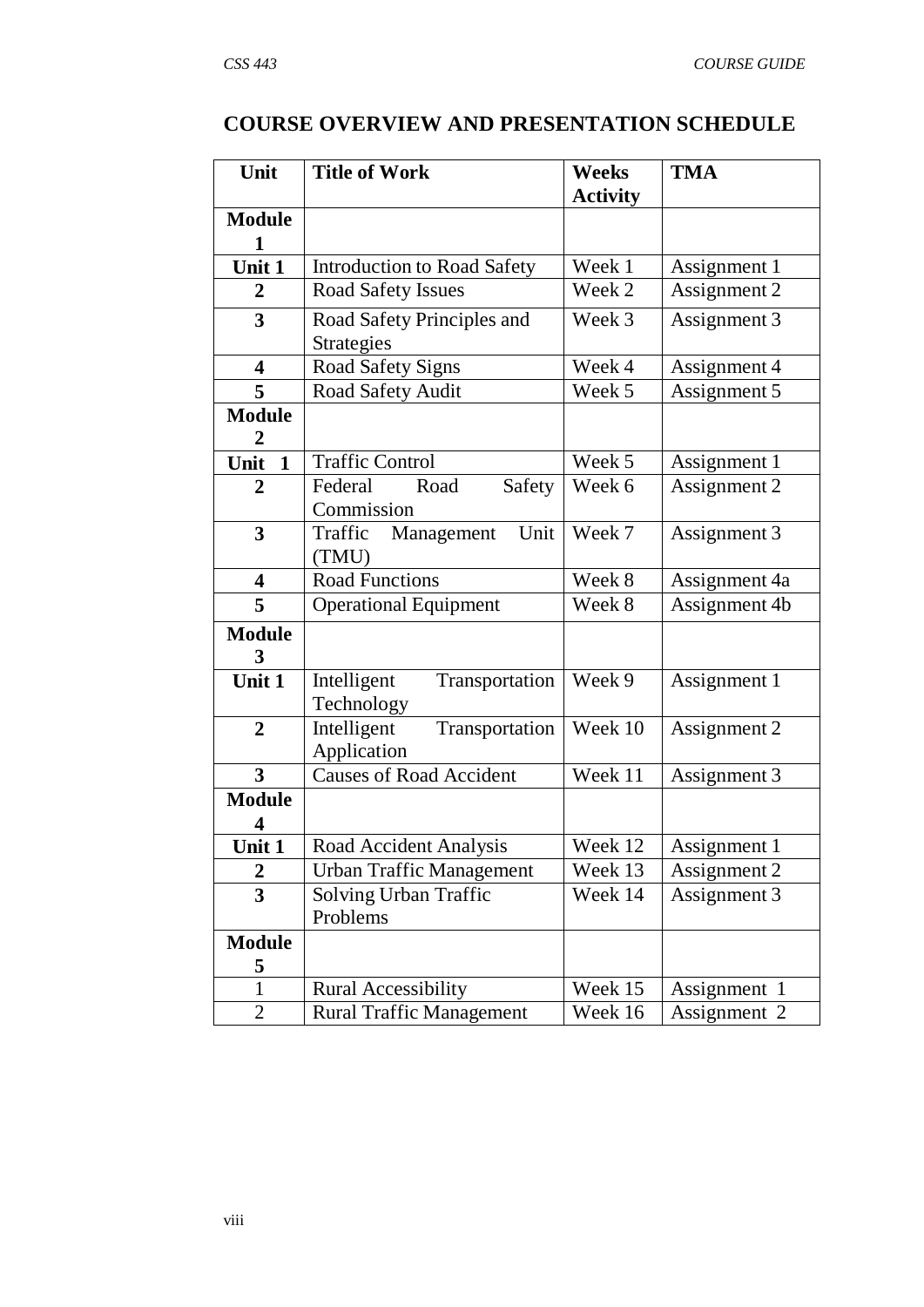| 3             | Solving<br>Road<br>Transport | Week 17 | Assignment 3 |
|---------------|------------------------------|---------|--------------|
|               | Problems                     |         |              |
| <b>Module</b> |                              |         |              |
| n             |                              |         |              |
| Unit 1        | Drivers<br>Attitude<br>and   | Week 18 | Assignment 1 |
|               | <b>Behaviour</b>             |         |              |
| 2             | Economic<br>Social<br>and    | Week 19 | Assignment 2 |
|               | Implications of<br>Traffic   |         |              |
|               | Problems                     |         |              |
| 3             | Intervention for Road Safety | Week 20 | Assignment 3 |
|               | Management                   |         |              |
|               | Revision                     |         |              |
|               | Examination                  |         |              |
|               | <b>Total</b>                 | 22      |              |

## **HOW TO GET THE MOST FROM THIS COURSE**

In distance learning programmes, the study units replace the conventional university lectures. This is one of the great advantages of distance learning. You can read and work through specially designed study materials at your own pace, and at a time and place that suits you best. Think of it as reading the lecture instead of listening to the lecturer. In the same way a lecturer might give you some reading to do, the study guides you on what to read, and which text materials or reference books you will be using. You are provided with exercises to do at appropriate times, just as a lecturer might give you an in-class exercise.

Each of the study units follows a common format. The first item is an introduction to the subject matter of the unit, and how a particular unit is integrated with other units and the course as a whole. Next to this is a set of learning objectives. These objectives allow you to know what you should be able to do by the time you have completed the unit. The learning objectives are meant to guide your study. The moment you are through with a unit, endeavour to check whether you have achieved the objectives of that unit. If you make this a habit, you will improve your chances of passing the course. The main body of each unit guides you through the required reading from other sources. This will usually be either from the reference books or from a reading section.

The following is a practical strategy for working through the course. When you need assistance, do not hesitate to contact your tutor for assistance.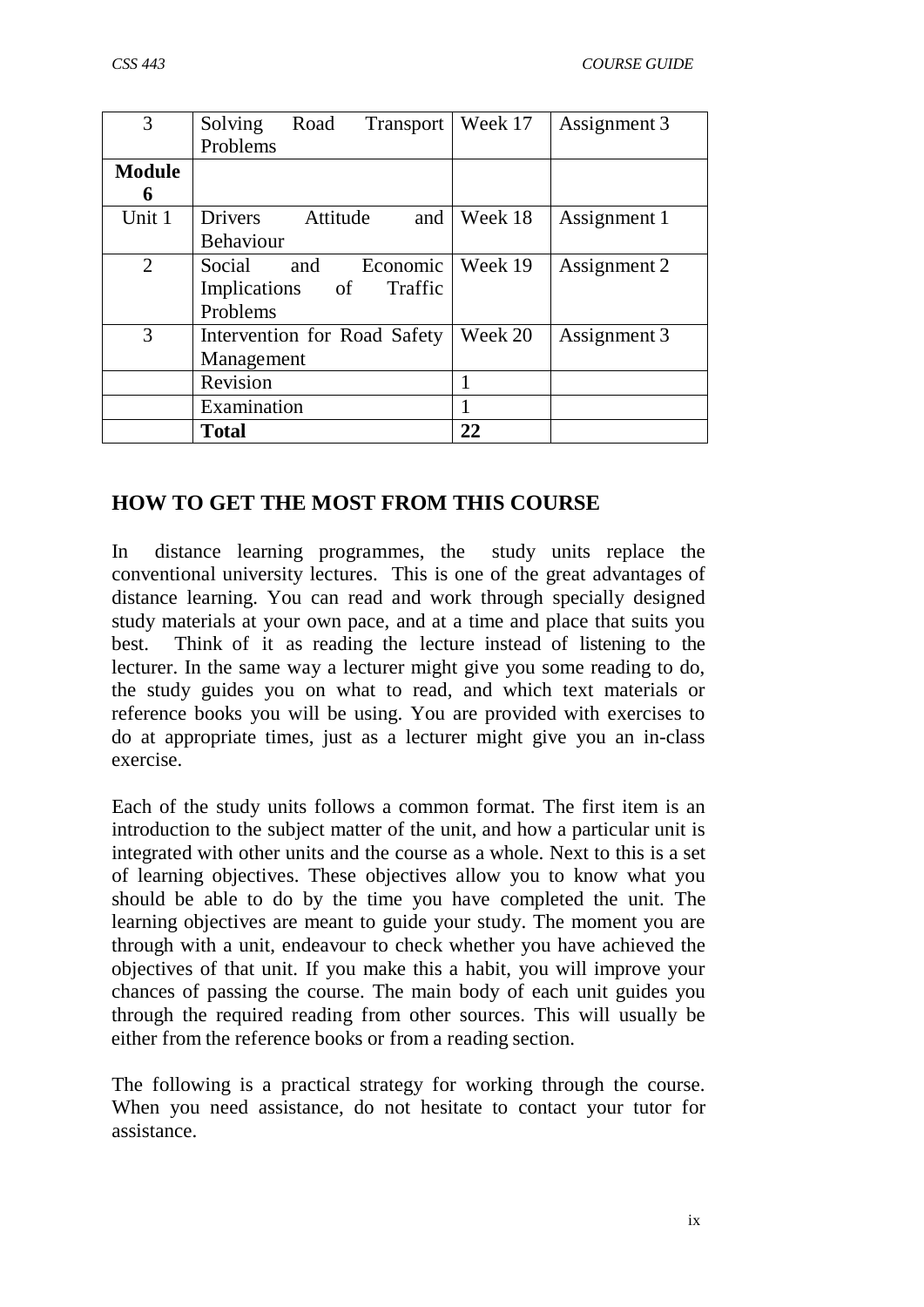- 1. Read this course guide thoroughly, it is your first assignment. Organise a study schedule which will guide you through the course. Note the time you are expected to spend on each unit and how the assignments relate to the units. Whatever method you choose to use, you should decide on and write in your own dates and schedule of work for each unit.
- 2. Once you have created your own study schedule, do everything possible to stick to it. If you get into difficulties with your schedule please, contact your tutor for timely assistance.
- 3. Turn to unit 1, read the introduction and objectives for the unit.
- 4. Assemble the study materials. You will need your set books and the unit you are studying at every point in time.
- 5. Work through the unit. As you work through the unit, you will know what sources to consult for further information.
- 6. Access the assignment file on the NOUN website and download your next required assignment well before the relevant due dates (about four weeks before due dates). Keep in mind that you will learn a lot by doing the assignment carefully. They have been designed to help you pass the examination. Submit all assignments not later than the due date.

Review the objectives for each study unit to confirm that you have achieved them. If you feel unsure about any of the objectives, review the study materials or consult your tutor.

When you are confident that you have achieved a unit's objectives, you can start on the next unit. Proceed unit by unit through the course and try to pace your study so that you keep yourself on schedule.

When you have submitted an assignment to your tutor for marking, do not wait for its return before starting on the next unit. Keep to your schedule when the assignment is returned and pay particular attention to your tutor's comments on the tutor-marked assignment form and the written comments on the ordinary assignments.

1. After completing the last unit, review the course and prepare yourself for the final examination. Check that you have achieved the unit objectives (listed at the beginning of each unit) and the course objectives (listed in the course guide).

# **TUTORS AND TUTORIALS**

You will be notified of the dates, times and location of these tutorials, together with the name and phone numbers of your tutor. Your tutor will mark and comment on your assignments. Keep a close watch on your progress and on any difficulties, you might encounter and assist you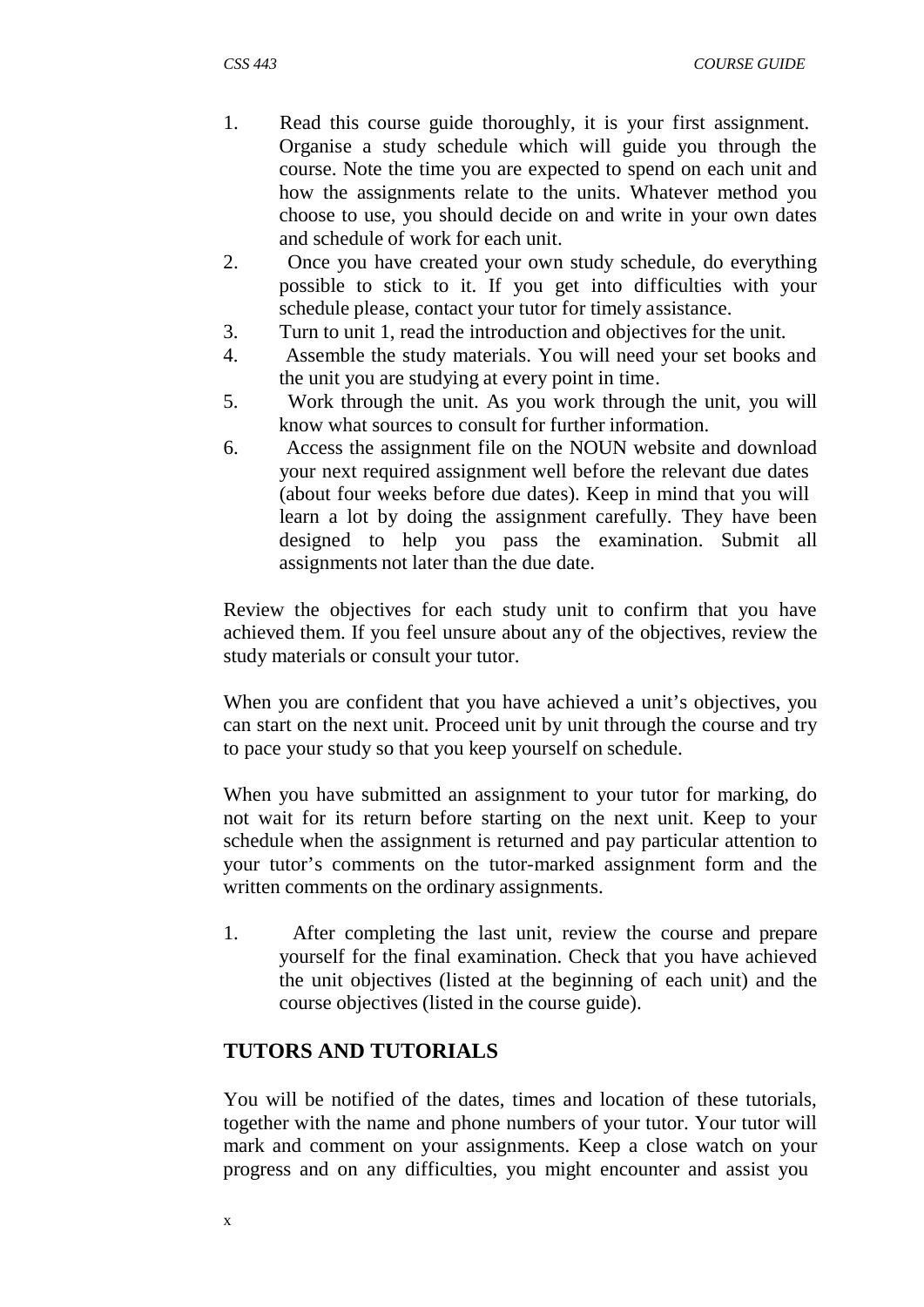during the course. You must take your tutor-marked assignments to the study centre well before the due date (at least two working days are required). They will be marked by your tutor and returned to you as soon as possible. Contact your tutor if:

- you do not understand any part of the study units or the assigned readings
- you have difficulty with the exercises
- you have a question or problem with an assignment or with your tutor's comments on an assignment or with the grading of an assignment.

Endeavour to attend the tutorial session; this is the only chance to have face-to-face contact with your tutor and ask questions which are answered instantly. You can raise any problem encountered in the course of your study. To gain the maximum benefit from this course tutorial, prepare a questions list ahead of the tutorial session. You will learn a lot from participating in this discussion activity.

# **SUMMARY**

This course guide gives you an overview of what is expected of you in the course of this study. The course teaches the rudiments of traffic and road safety and equipment, its techniques and processes. It also establishes the principles of traffic/road safety and demonstrates how these basic principles can be applied.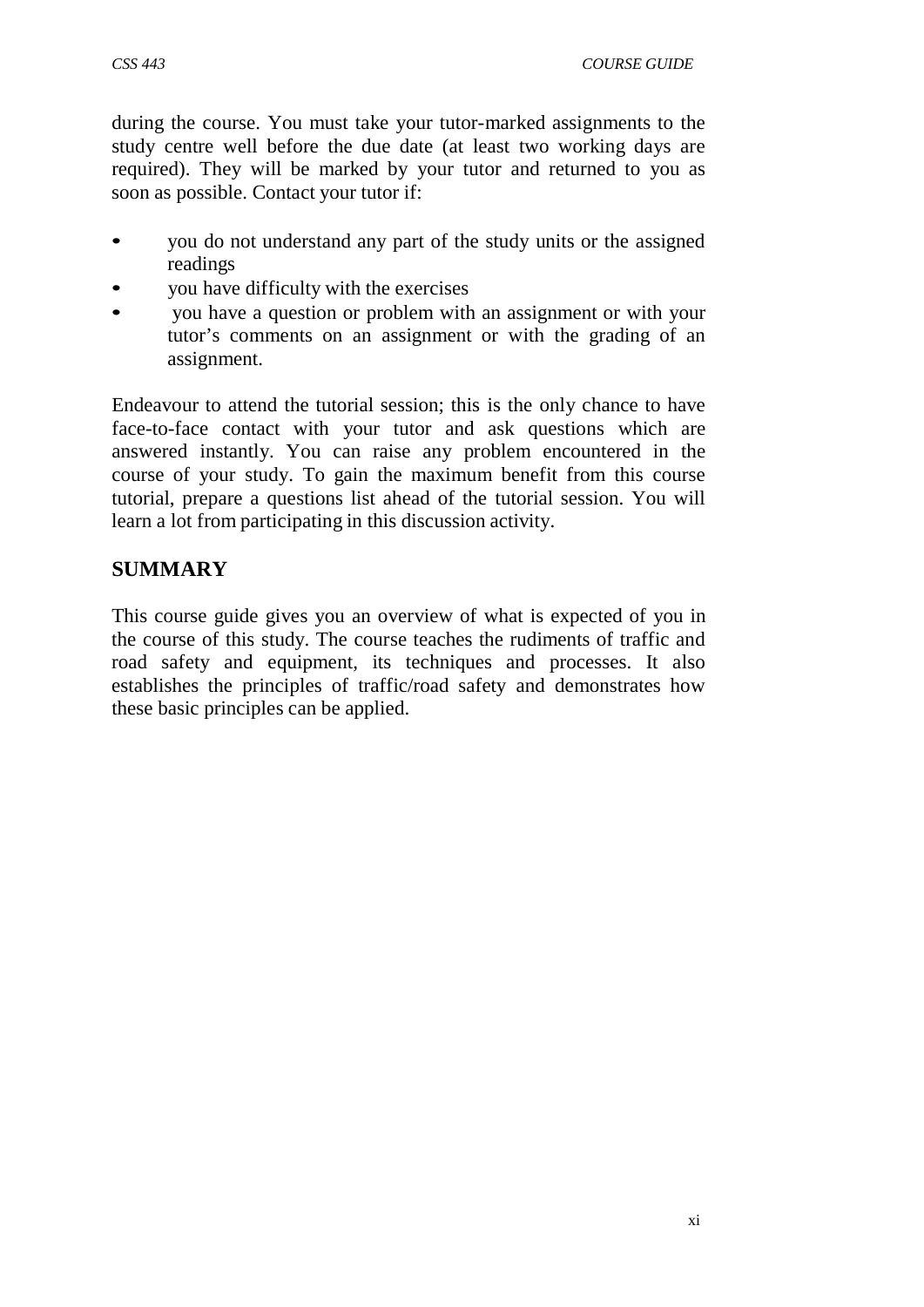# **MAIN COURSE**

# **CONTENTS PAGE**

| <b>Module 1</b> |                                             | 1   |
|-----------------|---------------------------------------------|-----|
| Unit 1          |                                             | 1   |
| Unit 2          |                                             | 6   |
| Unit 3          | Road Safety Principles and Strategies       | 14  |
| Unit4           |                                             | 19  |
| Unit 5          |                                             | 23  |
| <b>Module 2</b> |                                             | 29  |
| Unit 1          |                                             | 29  |
| Unit 2          | Federal Road Safety Commission              | 34  |
| Unit 3          | Traffic Management Unit (TMU)               | 40  |
| Unit4           |                                             | 44  |
| Unit 5          |                                             | 49  |
| <b>Module 3</b> |                                             | 52  |
| Unit 1          | Intelligent Transportation Technology       | 52  |
| Unit 2          | Intelligent Transportation Application      | 59  |
| Unit 3          |                                             | 65  |
| <b>Module 4</b> |                                             | 73  |
| Unit 1          |                                             | 73  |
| Unit 2          | Urban Traffic Management                    | 80  |
| Unit 3          | Solving Urban Traffic Problems              | 87  |
| <b>Module 5</b> |                                             | 93  |
| Unit 1          | Rural Traffic Management                    | 93  |
| Unit 2          |                                             | 99  |
| Unit 3          | Solving Road Transport Problems             | 108 |
| <b>Module 6</b> |                                             | 118 |
| Unit 1          | Drivers Attitude and Behaviour              | 118 |
| Unit 2          | Social and Economic Implications of Traffic |     |
|                 |                                             | 127 |
| Unit 3          | Intervention f or Road Safety Management    | 135 |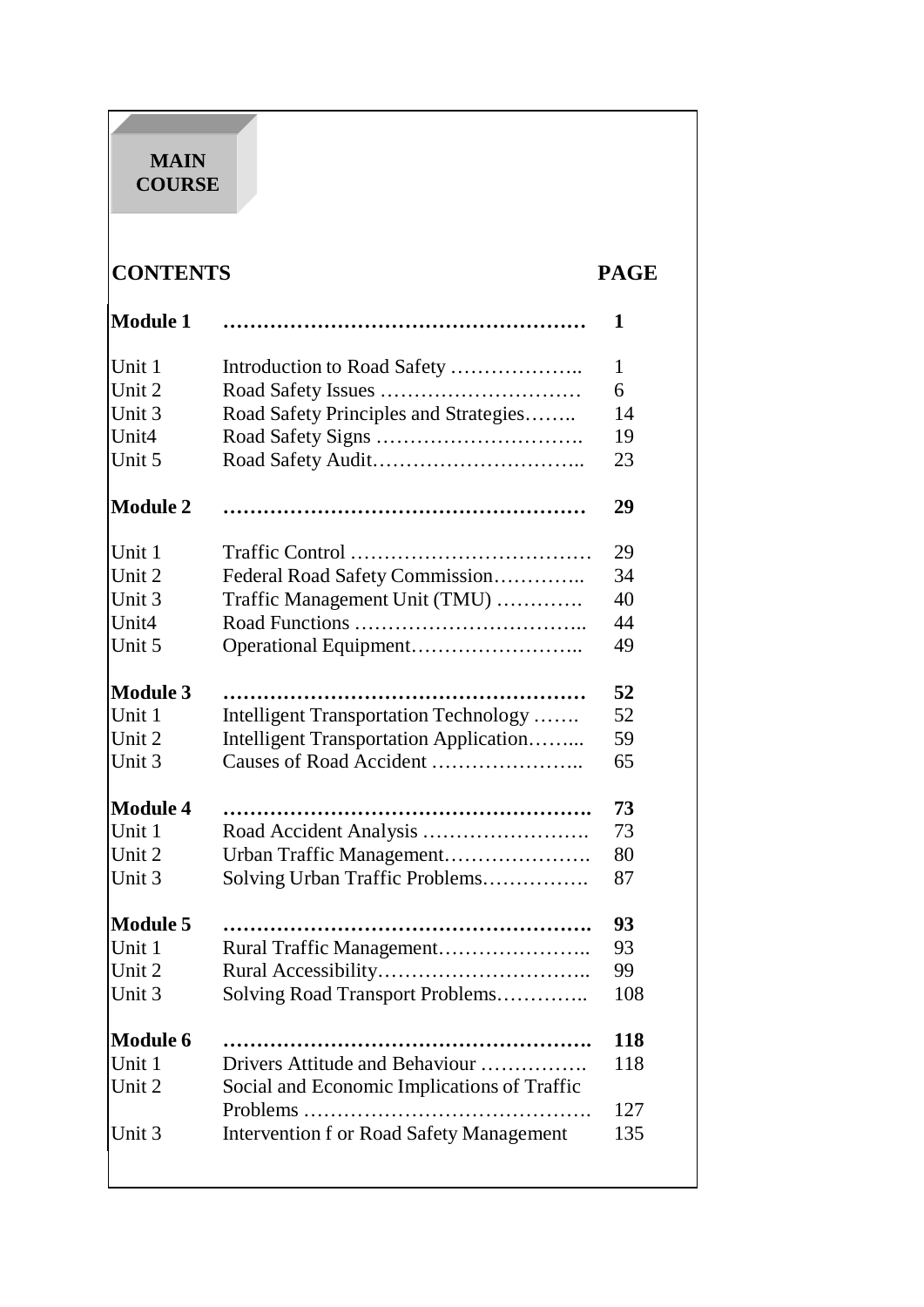# **MODULE 1**

- Unit 1 Introduction to Road Safety I
- Unit 2 Road Safety Concept
- Unit 3 Road Safety Principles and Strategies
- Unit 4 Road Safety Signs
- Unit 5 Road Safety Audit

# **UNIT 1 INTRODUCTION TO ROAD SAFETY I**

# **CONTENTS**

- 1.0 Introduction
- 2.0 Objectives
- 3.0 Main Content
	- 3.1 Road Safety
	- 3.2 Range of Social Impact Caused by Lack of Road Safety
	- 3.3 Policies and Action for Road Safety
	- 3.4 Intervention Policies for Road Safety
- 4.0 Conclusion
- 5.0 Summary
- 6.0 Tutor-Marked Assignment
- 7.0 References/Further Reading

# **1.0 INTRODUCTION**

One of the objectives of road safety is to reduce the harm resulting from motor vehicle collisions. Road accidents always result in death, injuries, and property damage. Road traffic safety deals exclusively with road traffic crashes – how to reduce their number and their consequences. In this unit, we shall examine the word "road safety," its advantages and consequences.

# **2.0 OBJECTIVES**

At the end of this unit, you should be able to:

- define road safety
- explain the range of social impact caused by lack of road safety
- describe policies and action for road safety
- explain intervention policies for road safety.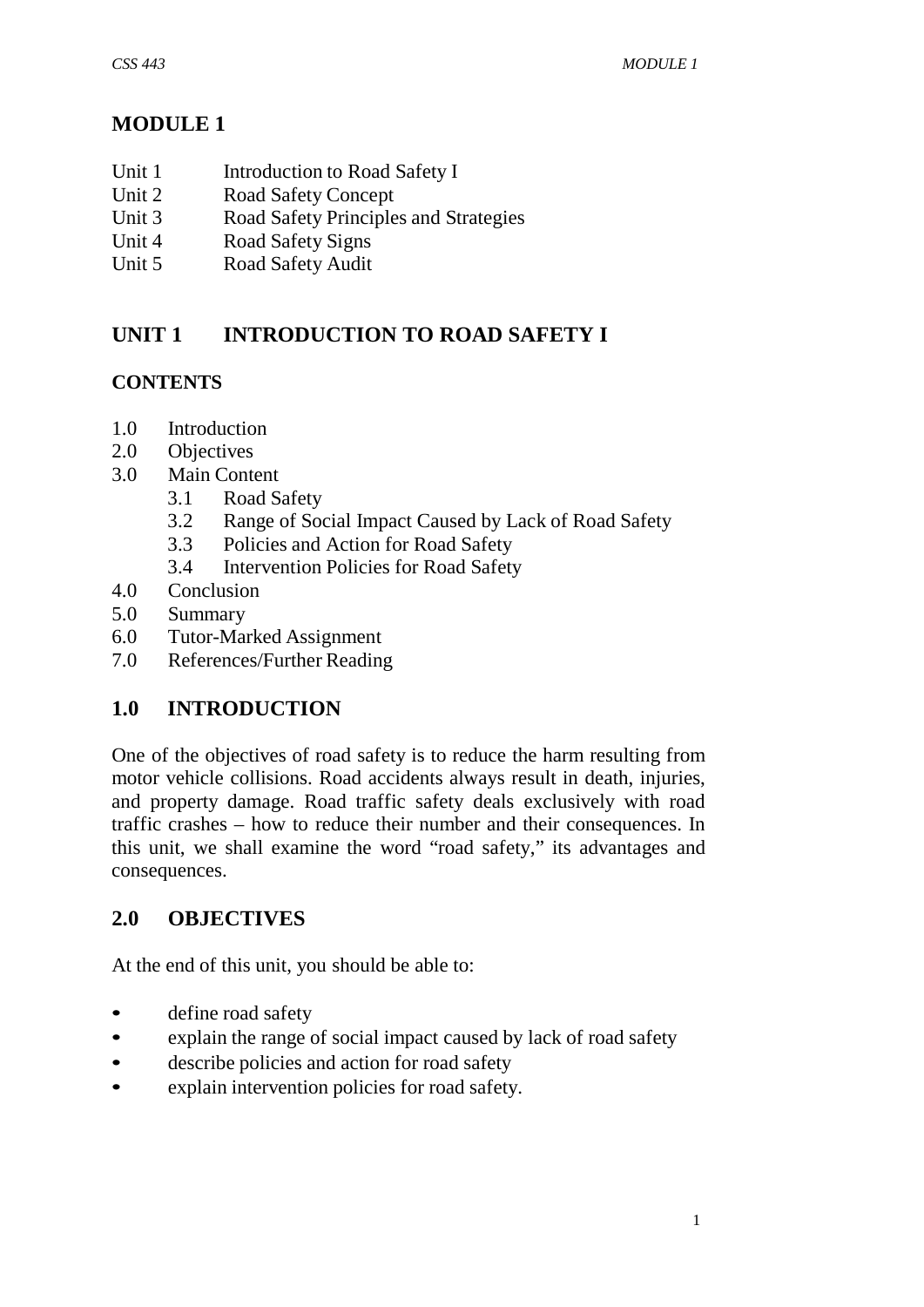#### **3.0 MAIN CONTENT**

#### **3.1 Road Safety**

Road safety is the concept that deals with the state of security and certainty of roads by its users. The aim of road safety is to reduce the harm caused by motor vehicle collisions. Unsafe roads can cause deaths, injuries and property damage. Road traffic crashes are one of the world's largest public health and injury problems that are preventable. According to the World Health Organisation more than a million people are killed on roads each year.

Road safety becomes a major public health concern when the statistics show that more than 3,000 people around the world succumb to death daily due to road traffic injury. In addition, road crashes lead to the global economic losses. An estimate in road traffic injury costs an economic burden for developing countries. It is reflected that the road crash costs up to USS 100 billion in developing countries which is twice the annual amount of developing aid to such countries. The collection and use of accurate and comprehensive data related to road accidents is very important to road safety management. The road safety data are necessary not only for statistical analysis in setting priority targets but also for in-depth study in identifying the contributory factors for better understanding of the chain of events. Having the inconsistence in the aims of the police and the road safety engineers, the data analysis and its interpretation usually does not result in proper counter measures.

Sometimes, lack of proper knowledge of crash and proper training of the police officers in charge of systematic data collection procedures from a crash scene adds to the diverging nature of the role of the police and the road safety professionals. These problems have become a burning issue for developing countries addressing road safety without completed crash data due to the negligence of the concerned authorities.

A traditional approach to road safety tends to focus on vehicles and victims. Solutions purposed for changing the safety of vehicles and those who become the victims of road accidents include designing roads to be safer by reducing speeds, requiring wearing of helmets and seatbelts and implementing licensing or driver training. However, road safety remains an enormous problem, which grows as the number of vehicles on the road increases. Although road safety has become increasingly recognised as a public health issue, yet it is less acknowledged as a social issue with cultural and political causes as well as effects. In fact, lack of road safety guidelines has enormous social implications as well as social effects.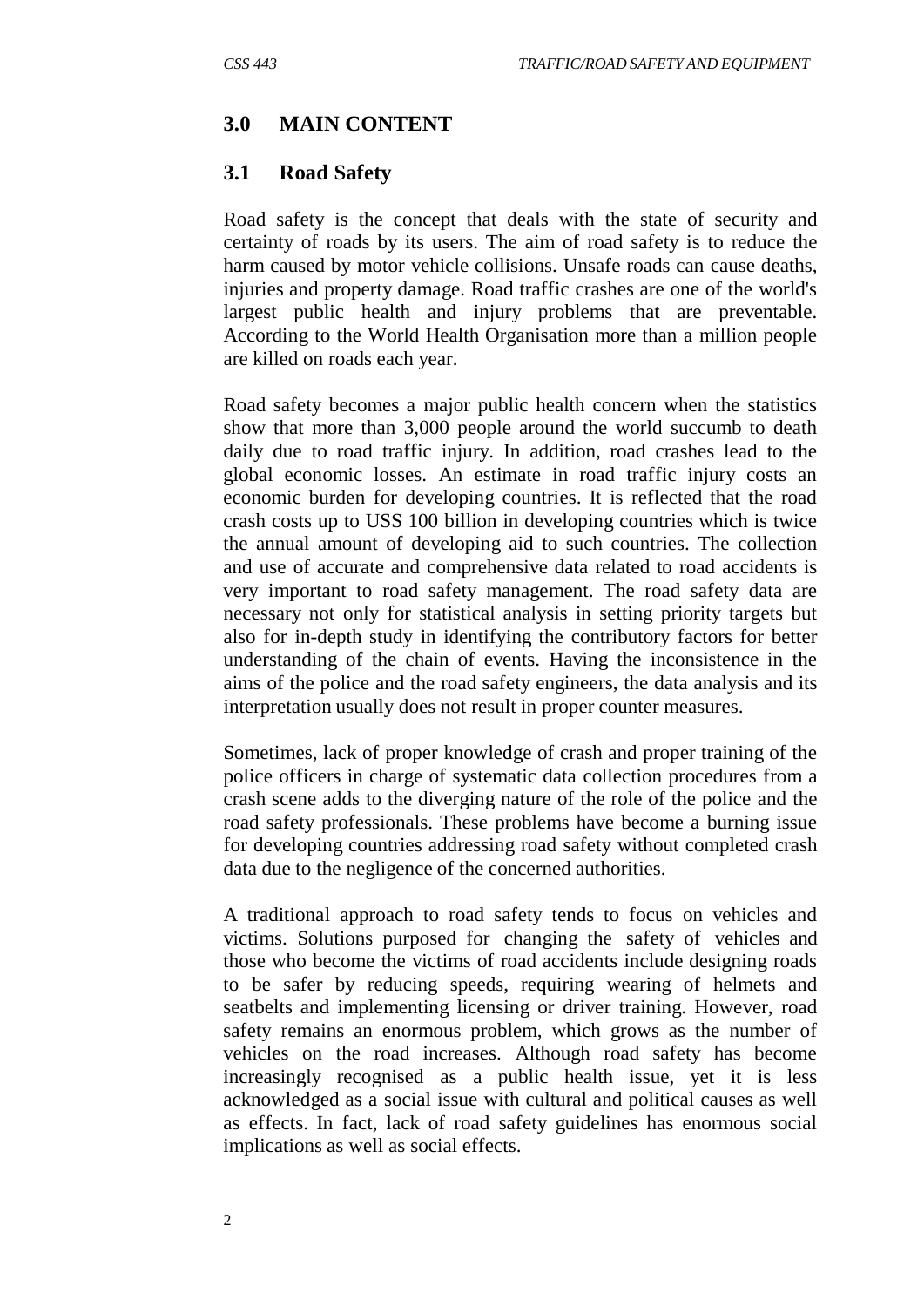The range of social impacts caused by a lack of road safety guidelines includes:

- pressure on caregivers and families of accident victims
- an increased number of people with long-term disabilities caused by road accidents
- increased isolation of those who fear for their safety and security
- local footpaths, animals trails and other non motorised routes are often endangered by the encroachment of a road or road traffic
- sidewalks and pedestrian spaces, where they are available, are often encroached upon by motor vehicles forcing pedestrians in their own space to walk in the street
- road safety may be used as an excuse for banning the movement of heavy duty trucks in the morning in certain parts of the towns for example in Lagos is a good example.

# **3.2 Social Causes of Poor Road Safety**

- 1. Cultural and political attitudes that encourage the motorised kind of transport rather than the people and communities at the heart of such policies and behaviour.
- 2. Long-term knowledge on the full range of the impacts of road (including the negative impacts) is rarely studied or documented.
- 3. Traffic and transport systems are designed for cars and not for the needs of vulnerable road users.
- 4. Poor management and enforcement that allows people get away with unsafe driving.

# **3.3 Policies and Actions for Road Safety**

- 1. Create access to knowledge on how a broad range of social issues must be considered as part of improving road safety for everyone and knowledge of experience for what has worked elsewhere.
- 2. Carry out a wider social assessment as part of road safety audits.
- 3. Work towards mainstreaming universal design principles so that transport can be safe and accessible for those with impaired mobility.
- 4. The National Road Transport Union and other transport unions must be involved in the decision making process.
- 5. Greater numbers of people using certain form of transportation tends to increase the need for their safety. For example, the number of people using motorcycles (popularly called Okada) has increased tremendously hence, the need for safety measures for this group.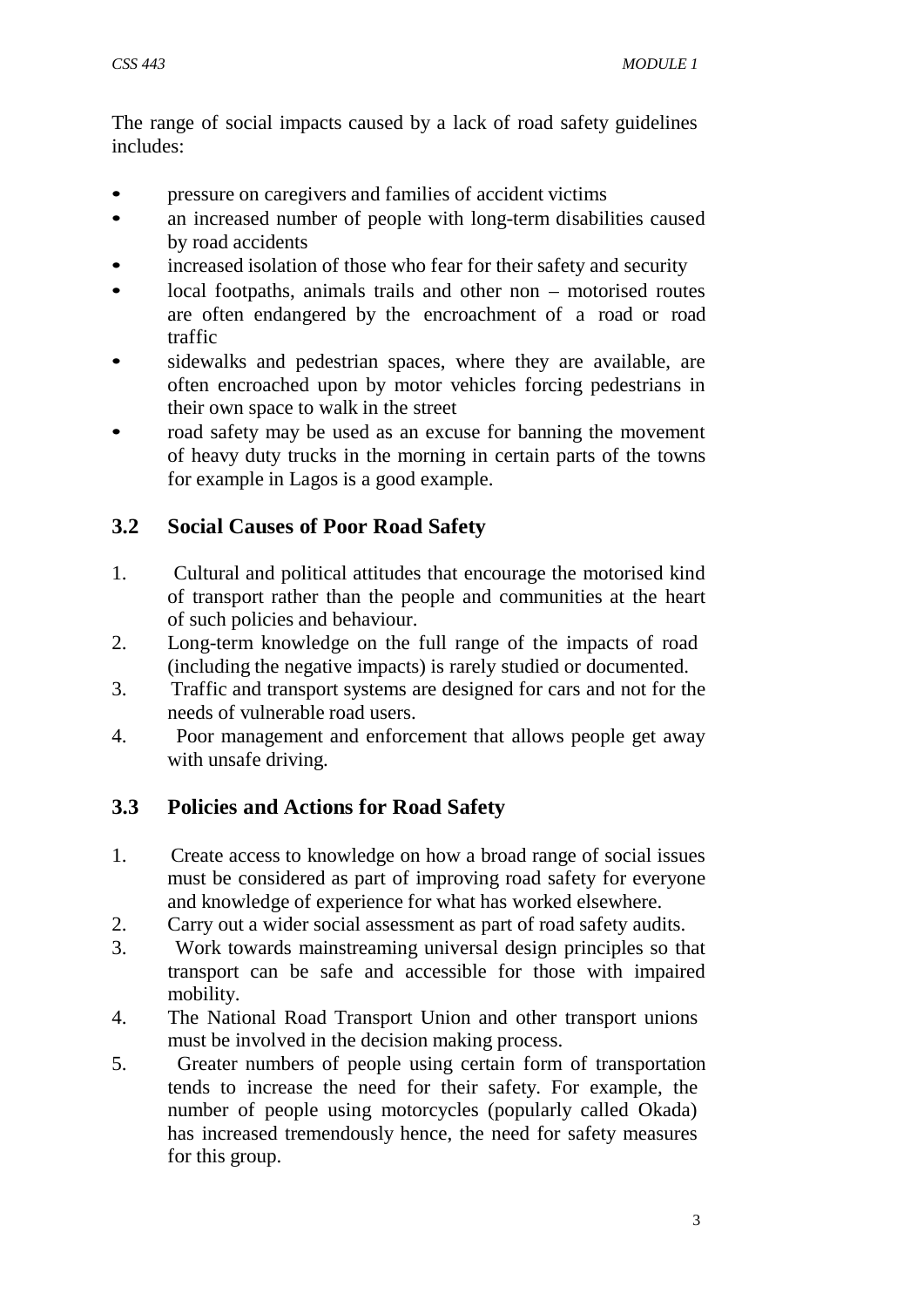The issue of safety in any society means the state of being safe and protected from danger or harm. Man's actions and/or inactions, most times, are fraught with consequences that negate the essence of life. About 80% of injuries or death brought to man is attributable to some forms of unsafe act(s) or condition(s), so also is damage to property and the environment. Inherent damage is caused by man as a result of his inventions and activities within the environment where he operates and even beyond (Ibekwe 2008).

According to Ibekwe (2008), road transport is one of the major areas in all of man's activities where hazards exist so much such that, on a "per second" count, nationwide, damage / injury is sustained; harm is done to the environment through air pollutant such as smoke and noise which result in death in most cases. In order that this phenomenon can be reduced to as low as reasonably practicable, road safety is thus important.

Road safety deals with problems associated with road traffic caused by road users including pedestrians, cyclists, etc. It also tries to provide solutions through the prescription and enforcement of safety operating procedures for the average user of the road.

Road safety is defined as a condition of being safe while on the road (standing, working, walking, running, riding, driving including being ridden or driven, be it on a horse, bike or in a motor vehicle, etc.) . It involves being free from danger, harm or risk while using the road.

## **3.4 Intervention Policy for Road Safety**

- 1. Neighborhood roads where many vulnerable road users such as pedestrians and bicycles can be found, traffic calming can be a tool for road safety.
- 2. Government policy can aid road safety for instance, Lagos State Government applied "odd and even principle" of road management.
- 3. Another method is to post special safety signage on the most dangerous highways.
- 4. Modern safety barriers are designed to absorb impact energy and minimise the risk to the occupants of cars and bye standers.
- 5. Clearing obstruction on any part of the highways, for example removal of dangerous or fallen trees.
- 6. Making most road signs and pavement marking materials retro reflective and incorporating small glass sphere to reflect light more efficiently from vehicle headlights back to the driver's eyes.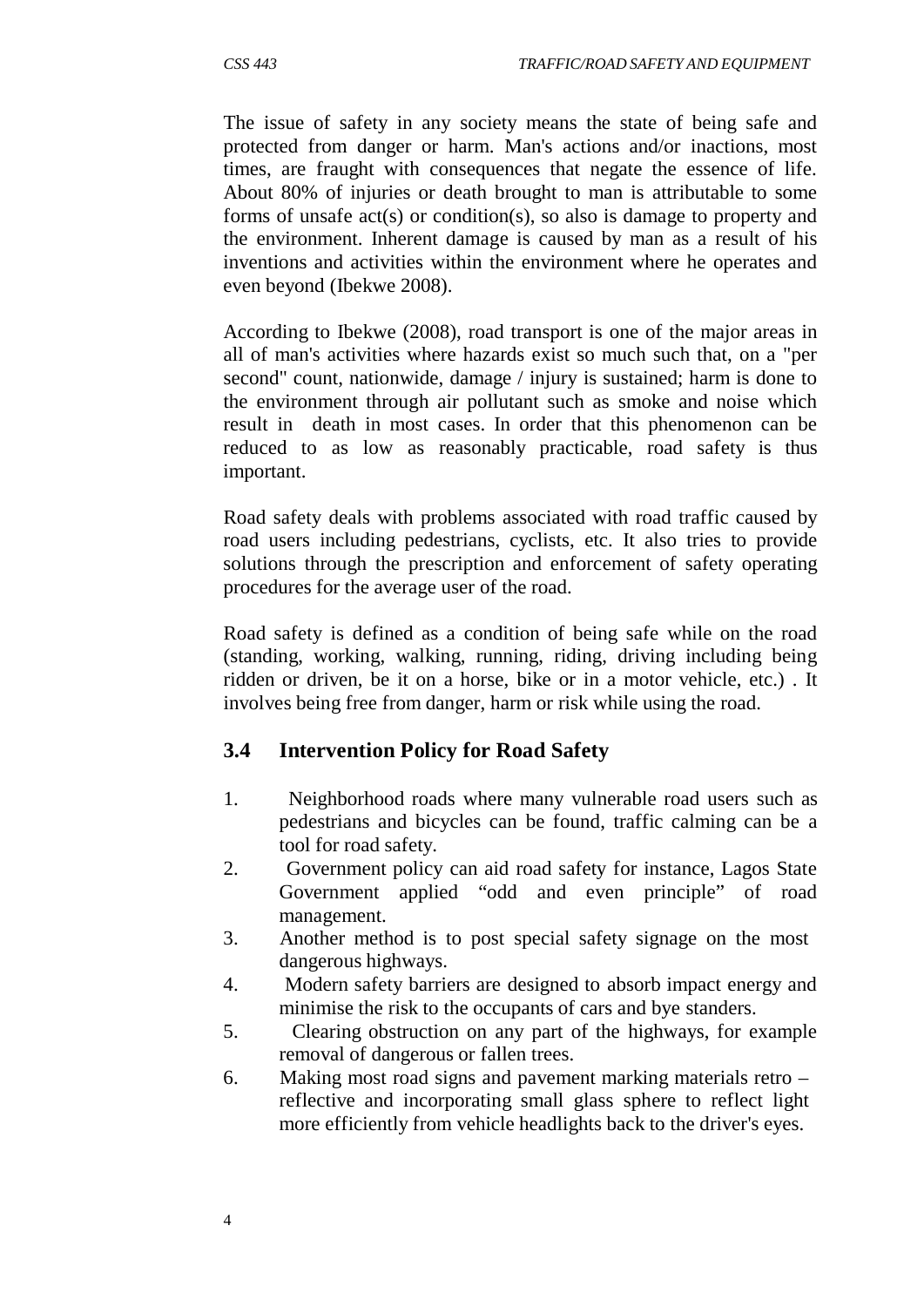- 7. Creating public awareness and education for drivers, motorists and other members of the public on the implication of a dearness to rules guarding safety on the road.
- 8. Enforcement of use of safety belt, helmets and child rest speed limits for all categories of road users.
- 9. Government cooperation with bodies or agencies or groups engaged in road safety activities.
- 10. Adequate maintenance of the road by both state and federal ministry of works and housing. Poor road surfaces can lead to safety problems.
- 11. Safety can be improved by reducing the chances of a driver making an error or by designing vehicles to reduce the severity of crashes that do occur. For example, crash avoidance equipment such as lights and reflectors.
- 12. The enforcement of alcohol content limits in the blood.

# **4.0 CONCLUSION**

Road traffic accidents are major public health problem and a leading cause of death and injury around the world. In order to reduce road traffic accident, adequate measures have to be taken. The government should design policies and actions for road safety. Intervention policies are also needed for road safety.

## **5.0 SUMMARY**

In this unit, we have examined the word "road safety" from many angles. We dealt with the range of social impact caused by lack of road safety, action and intervention policies.

## **6.0 TUTOR-MARKED ASSIGNMENT**

- 1. Discuss road safety and its attributed problems in Nigeria.
- 2. What are the interventional policies of the government on road safety?

# **7.0 REFERENCES/FURTHER READING**

Ibekwe, H. (2008). *Fundamentals of Road Safety and Journey Management.* Lagos: Macro Safety Nigeria Ltd.

Wikipedia, the free encyclopedia. Visited November 2010.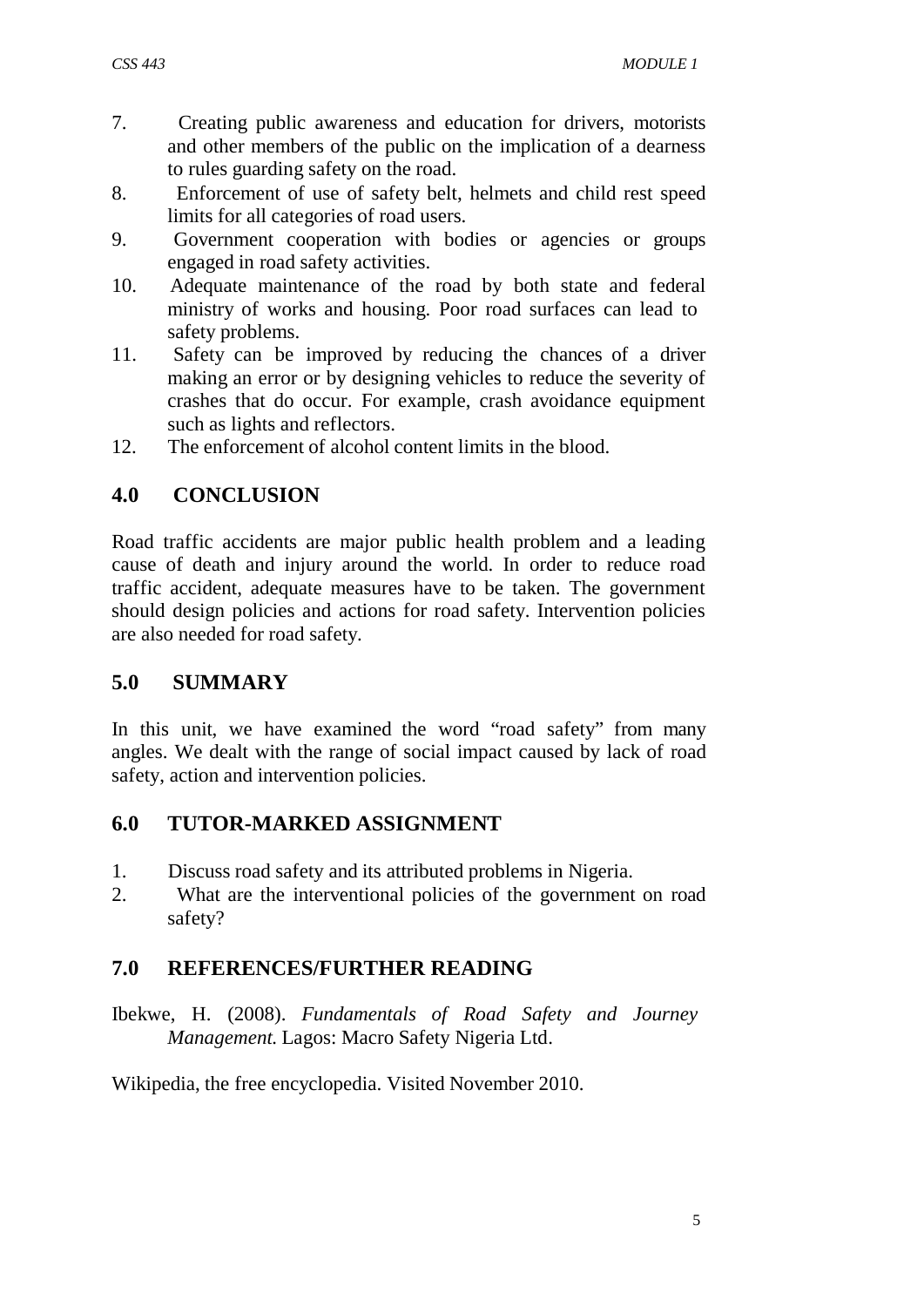# **UNIT 2 ROAD SAFETY CONCEPT**

#### **CONTENTS**

- 1.0 Introduction
- 2.0 Objectives
- 3.0 Main Content
	- 3.1 Road Crash Problem
	- 3.2 Causes of Road Accidents
	- 3.3 Economic Perspective on Traffic Safety
	- 3.4 Developing a Road Safety Plan
	- 3.5 Institutional Responsibility of Road Safety
	- 3.6 Monitoring and Evaluation of Road Safety Activities
	- 3.7 Data Systems and Analysis
	- 3.8 Financing Road Safety
	- 3.9 Designing Roads to Improve Road Safety (Safety Engineering)
	- 3.10 Road Safety Audits
- 4.0 Conclusion
- 5.0 Summary
- 6.0 Tutor-Marked Assignment
- 7.0 References/Further Reading

# **1.0 INTRODUCTION**

In the previous unit, we examined institutional responsibility of road safety, the development of a road safety action plan, raising awareness and understanding of road safety problems such as crashes, data systems, safety, education and training, traffic safety legislation, enforcement of traffic laws, as well as the monitoring and evaluation of the effectiveness of road safety activities. In this unit, we shall discuss further on road safety issues.

# **2.0 OBJECTIVES**

At the end of this unit, you should be able to:

- discuss key issues that you need to know about road safety and ensuring greater safety on the road
- explain how to minimise adverse effects of transport on health<br>• identify the major players and stakeholders in the road safety a
- identify the major players and stakeholders in the road safety and intervention/control system.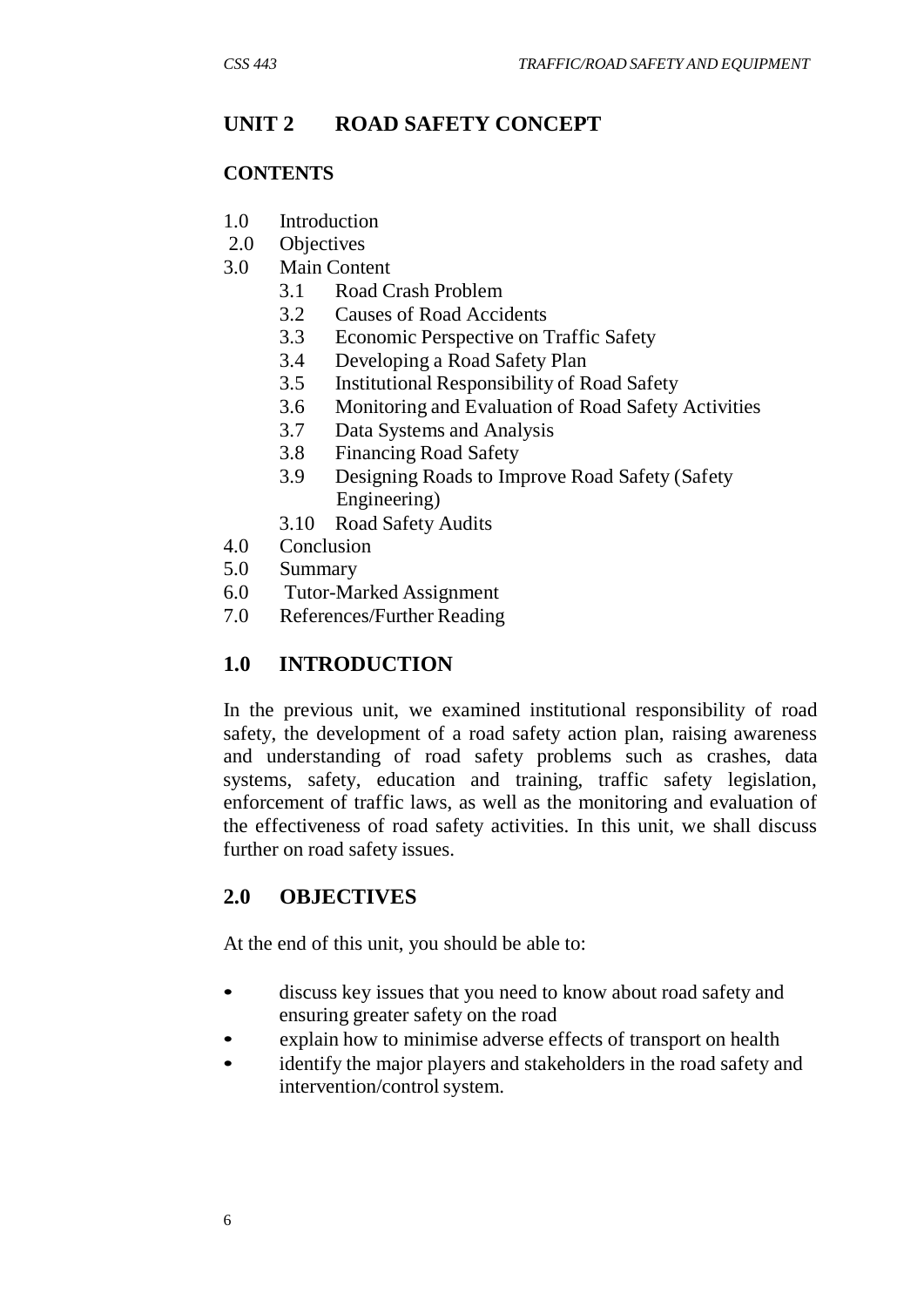# **3.0 MAIN CONTENT**

#### **3.1 Road Crash Problem**

Statistics on road crashes have variously estimated that every year more than 1.2 million people die in road crashes around the world. The majority of these deaths, in which about 70% occur in developing countries are the most important cause of death. About 65% percent of deaths involve pedestrians while 35% are children. Over 10 million are crippled or injured each year. Recent projections have revealed that at least six million more will die and 60 million will be injured during the next 10 years in developing countries unless urgent action is taken.

Although various vehicle safety organisations have submitted that majority of road crash victims (injuries and fatalities) in developing countries are not the motorised vehicle occupants, but pedestrians, motorcyclists, bicyclists and non-motorised vehicles (NMV) occupants. It is however to be noted that most of the deaths related to auto crashes in Nigeria are occupants of vehicles. Past records from the Nigeria Police indicates that not less than 15,000 persons die annually from road crashes.

Various studies undertaken by the World Health Organisation (WHO), Harvard University and the World Bank showed that in 1990, traffic crashes were assessed to be responsible for the world's ninth most important health problem. The study forecast that by the year 2020 road crashes would move up to third place in the table of leading causes of death and disability facing the world community.

In order to appreciate the scale of the problem, it is common practice to relate the number of crashes, collisions and casualties to demographic and other information and to compare this relationship between countries. The most meaningful statistic for international comparison is the crash rate (in units of deaths, casualties or crashes per million vehicle). Adequate information on vehicle usage is not readily available for many countries especially in developing economies; hence, it is usual to compare the number of fatalities per 10,000 vehicles. Another useful method of comparison is the fatality risk per 100,000 populations, which is generally used by other medical sectors.

#### **3.2 Causes of Road Accidents**

Several causes related to mechanical, road design, failures and human error have been identified as the major causes of accidents.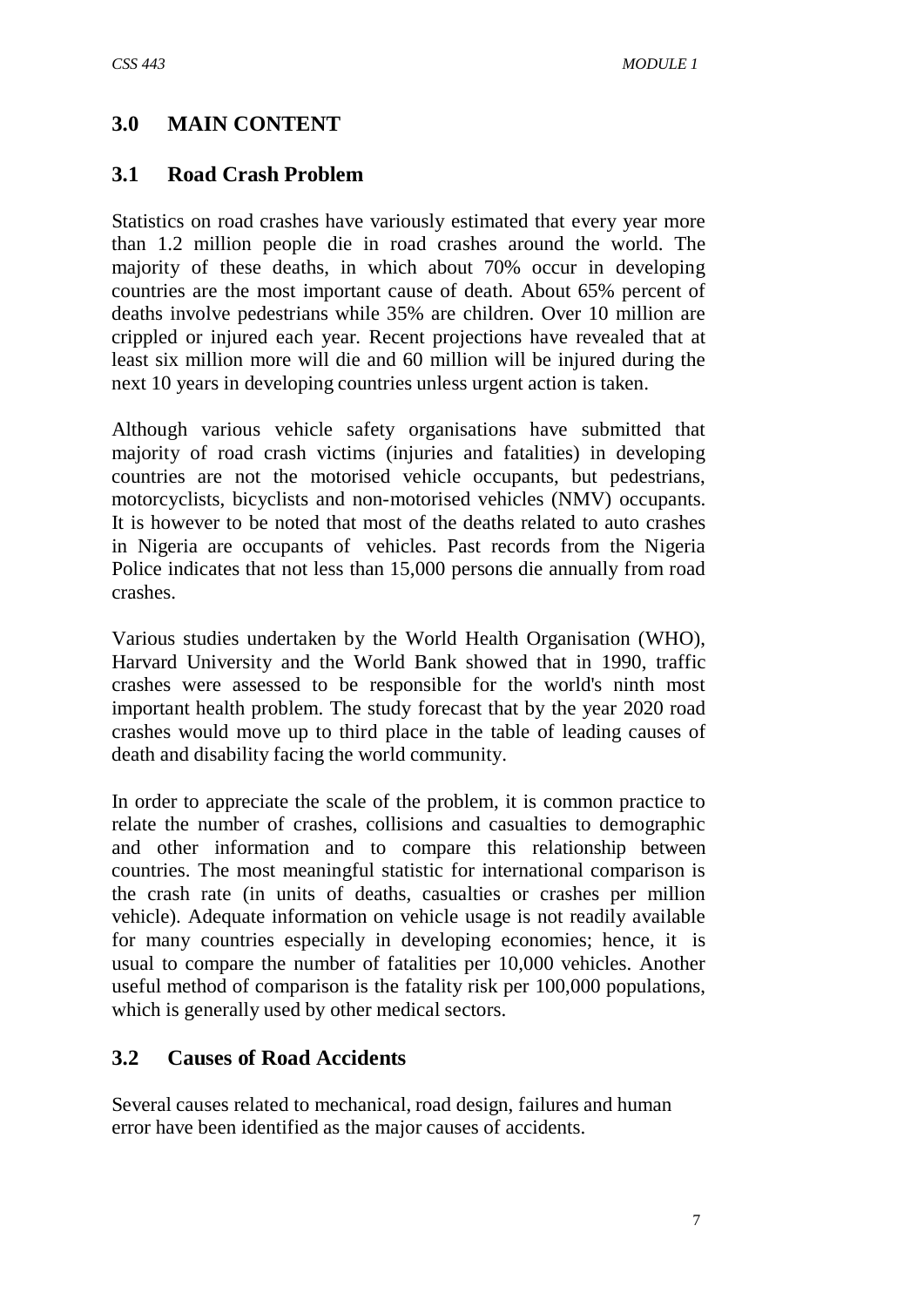# **3.1.1 Mechanical Error**

Vehicles are manufactured artifacts which therefore are not expected to be perfect. The following may cause a vehicle to be involved in an accident.

- brake design error
- brake failures due to over speeding, over loading, poor maintenance or ageing brake system that needs replacement
- tyre blowouts
- locked steering wheel while vehicle is in motion.

# **3.1.2 Road Design Error**

Several road safety audits have shown that a poorly designed road could cause accidents. Some of these include:

- very sharp bends
- slope leading to a sharp bend
- uneven surfacing of roads.

# **3.1.3 Road Network**

Further causes of road accidents include:

- presence of deep pot holes on the road
- road shoulder failure
- surface bulking due to excessive weight.

# **3.1.4 Human Error**

These factors also contribute to road accidents:

- excessive speed
- drunkenness
- poor vision
- poor calculation
- psychological problem
- unskilled driving
- fatigue.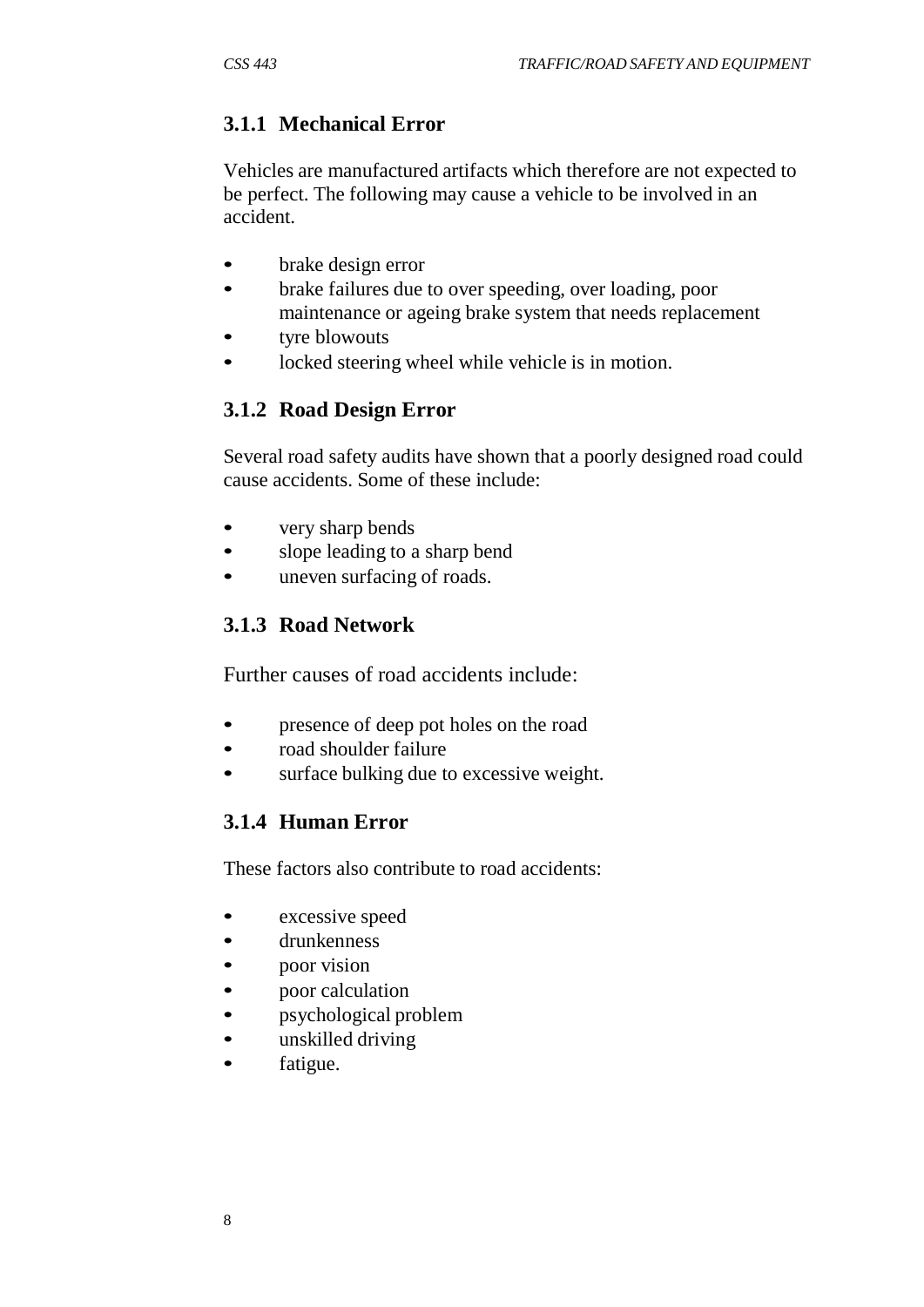# **3.2 Economic Perspective on Traffic Safety**

Road crashes consume approximately one to three percent of a country's annual Gross National Product (GNP). These are resources that no country can afford to lose especially those with developing economies. It is estimated that developing countries spend \$100 billion every year on road accidents. This is almost twice as much as the total development assistance received worldwide by the developing countries. These losses undoubtedly inhibit the economic and social development of developing countries.

A true estimate of the total national cost of road accidents will help government realise the heavy economic losses being incurred annually. Government must try to reduce these losses by providing road safety improvements and should see expenditure on road safety as an investment and not expenditure. For instance, the Federal Road Safety Commission could be strengthened to be more proactive rather than occupying themselves with evacuating corpses.

# **3.3 Developing a Road Safety Plan**

A national medium or long-term road safety plan is a prerequisite for achieving sustainable improvements in road safety. The plan should set measurable and achievable long and medium term road safety targets, build capacity of local institutions like FRSC, and provide alternative sources of financing for road safety measures. This could come from setting aside a percentage of the sales of crude oil to finance projects that promote safety. Safety intervention programmes on a pilot or demonstration basis should be promoted.

## **3.4 Institutional Responsibility of Road Safety**

Improving road safety requires the participation of different organisations and sectors. No one sector working alone can effectively reduce the number of road casualties. Either a lead ministry or a national road safety council or commission should head the concerted effort. In Nigeria, the Federal Road Safety Commission is the body in charge of road safety issues. Currently, many states have formed traffic agencies to complement the FRSC. For instance, the Lagos State Government has concluded pilot studies in six local government council development areas to institute the local Traffic Management Unit (TMU), which will not only promote free traffic, but will also ensure safety and security on the roads.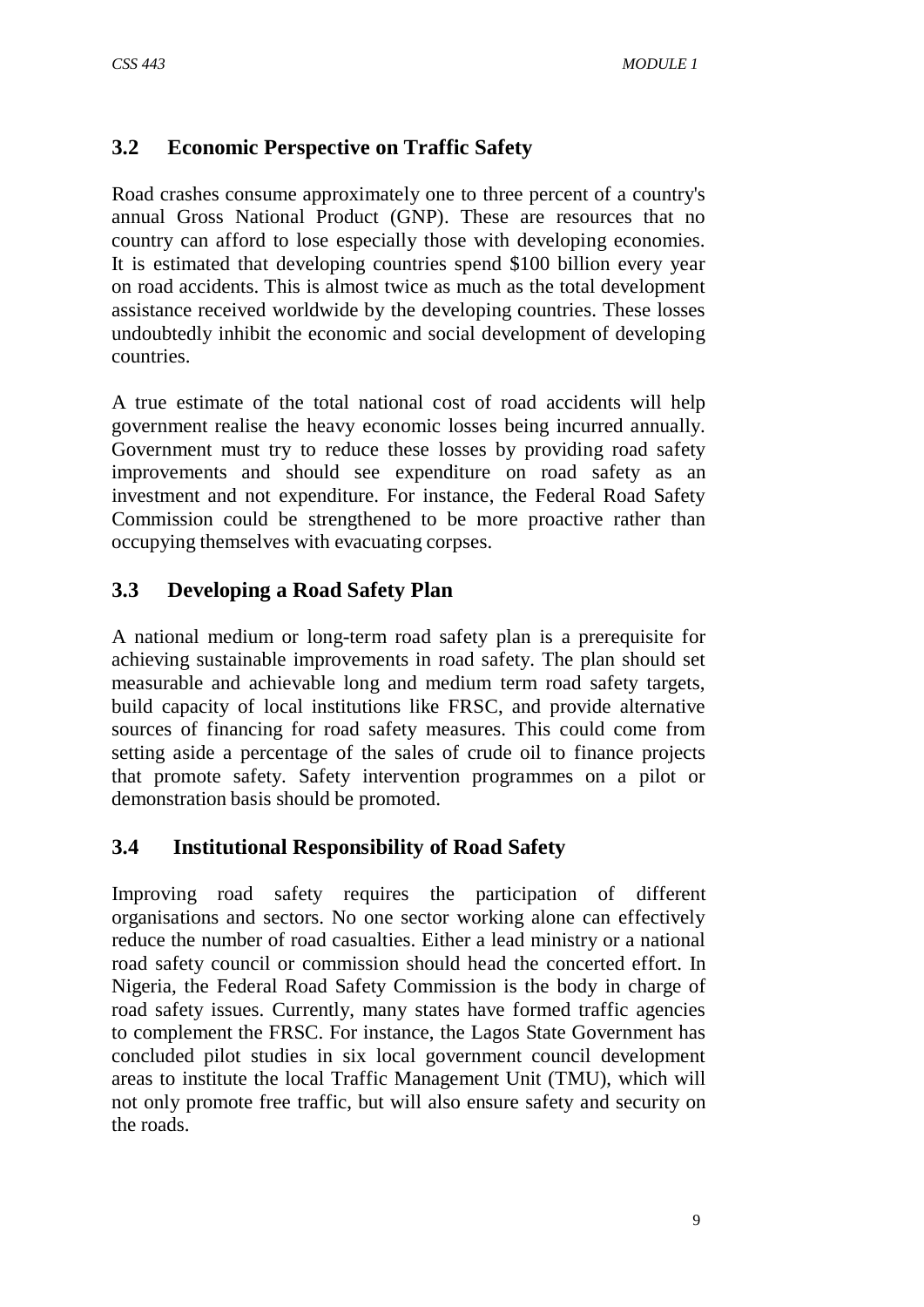#### **3.5 Monitoring and Evaluation of Road Safety Activities**

A simple but effective monitoring and evaluation system is required to track the progress of road safety activities and to estimate the safety impact. For action plans in developing countries, initial focus is often on institutional strengthening and capacity building rather than just on reducing of casualties in numeric terms. This can be attested to in the various lectures often organised by the FRSC to improve the skills and efficiency of its personnel. Monitoring and evaluation systems established as part of implementing action plans and safety initiatives must therefore, where appropriate, be able to indicate progress towards achievement of institutional impact and developmental objectives. One way of measuring institutional impacts is the analysis of past data on accidents and fatalities to ascertain if there is any change towards reduction. Figure one shows a hypothetical accident data. The data reveals that there is little institutional impact as accident rate has been increasing from 2001.



**Fig. 1: Hypothetical Institutional Impact from Accident Data**

#### **3.6 Data Systems and Analysis**

Data is the cornerstone of all road safety activity and is essential for the diagnosis of the road crash problem and for monitoring road safety efforts. It is important to identify what categories of road users are involved in crashes, what maneuvers and behaviour patterns lead to crashes and under what conditions do crashes occur, in order to focus on safety activities. This should be properly institutionalised to avoid data that cannot be used for planning. The Japanese Traffic Bureau, National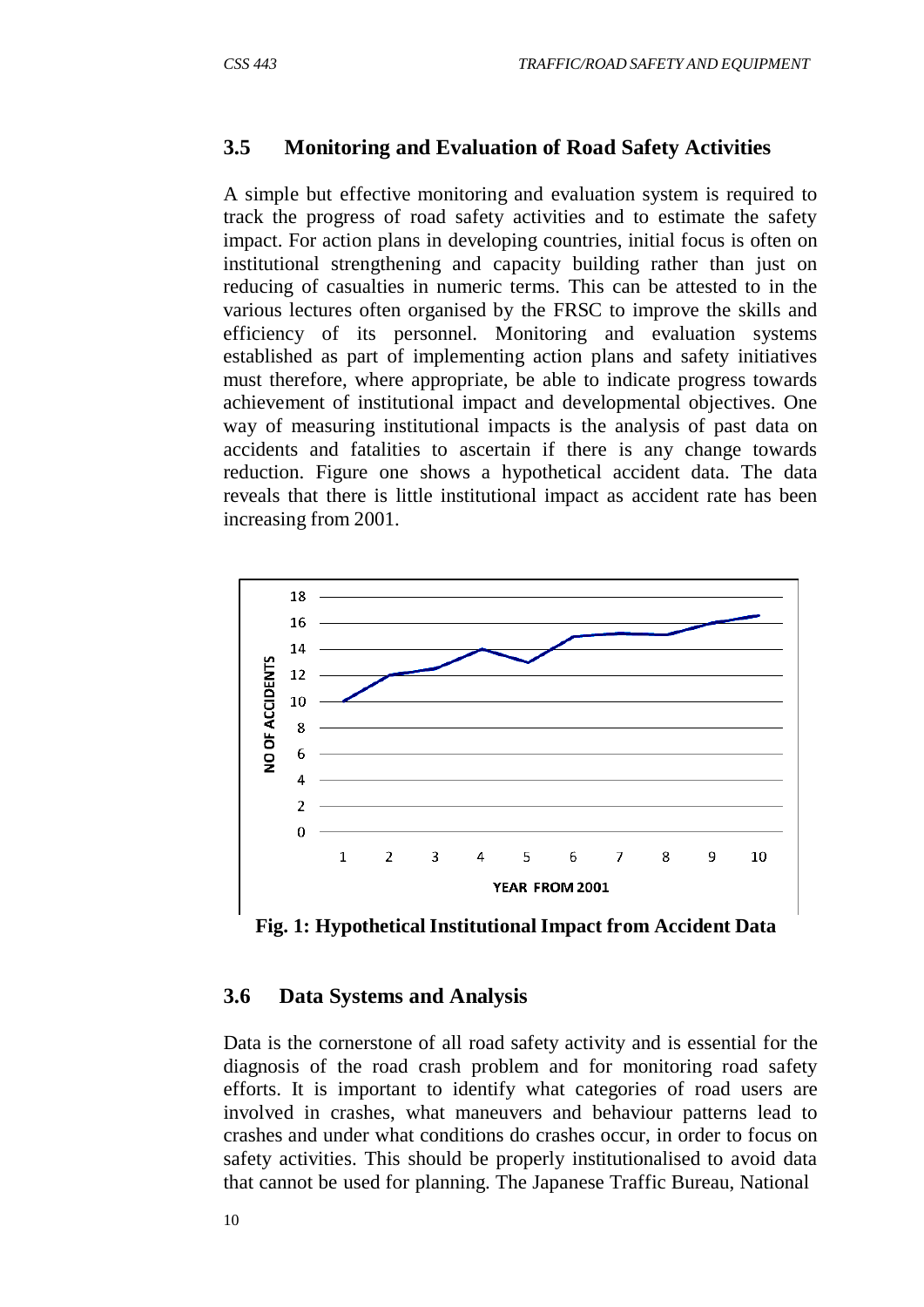Police Agency and the American Road Traffic Accident Bureau have been able to structure accident data to include the minutest detail.

Essential components of a crash/casualty data system are a standardised report form and a means of storing and analysing the data. The UK Transport Research Laboratory has developed a Microcomputer Accident Analysis Package (MAAP) to enable users obtain good data for diagnosis, planning, evaluation and research purposes and this is in use around the world. Technical Research Centre of Finland (VTT) has developed a Tool for Estimation of Traffic Safety Effects of Road Improvements (TARVA). *(The initial screen for this link is in Finnish with underlying links in English.)* The method uses road, traffic and crash information for estimation of road safety in terms of crash reduction and avoided fatalities. Table one show a sample of road traffic accident data in Japan

**Table 1: Sample of road traffic accident data in Japan**

| Year | Accidents | Fatal | Index | Accidents<br>Average/Day | casualties |       |                |          |       |              |
|------|-----------|-------|-------|--------------------------|------------|-------|----------------|----------|-------|--------------|
|      |           |       |       |                          | fatalities | Index | Fatalities/Dav | Injuries | Index | Injuries/Dav |
| 1956 | 122.691   | -     |       | 3352<br>JJJ.Z            | 6.751      | 61    | 18.4           | 102.072  | -     | 278.9        |

# **3.7 Financing Road Safety**

A sustainable funding source is required for the implementation of road safety measures. Two sources for financing road safety, which are becoming more popular, are road safety levies on insurance premiums (which extend the focus from compensation to prevention), and road funds, which are usually based on fuel levies. These levies may be dedicated to the improvement and the maintenance of a safe and cost effective road network. Some countries have been particularly successful in securing funding for road safety activities, for example Fiji and Australia. This idea of funding for road safety activities have been canvassed by many individuals and organisations for implementation in Nigeria, the only problem is the lack of sincerity, lack of data and when it is available, it is poorly managed.

# **3.8 Designing Roads to Improve Road Safety (Safety Engineering)**

The introduction of self-enforcing techniques in road designs is likely to have much short-term result than improving vehicle standards and driver testing requirements. Many developing countries either have just adopted road standards from developed countries or modified such standards without fully evaluating the consequences. This can be seen from accidents that occur on some roads due to design errors emanating from drivers' inability to fit into the driving requirements of such designs. The traffic mix and road usage in developing countries is very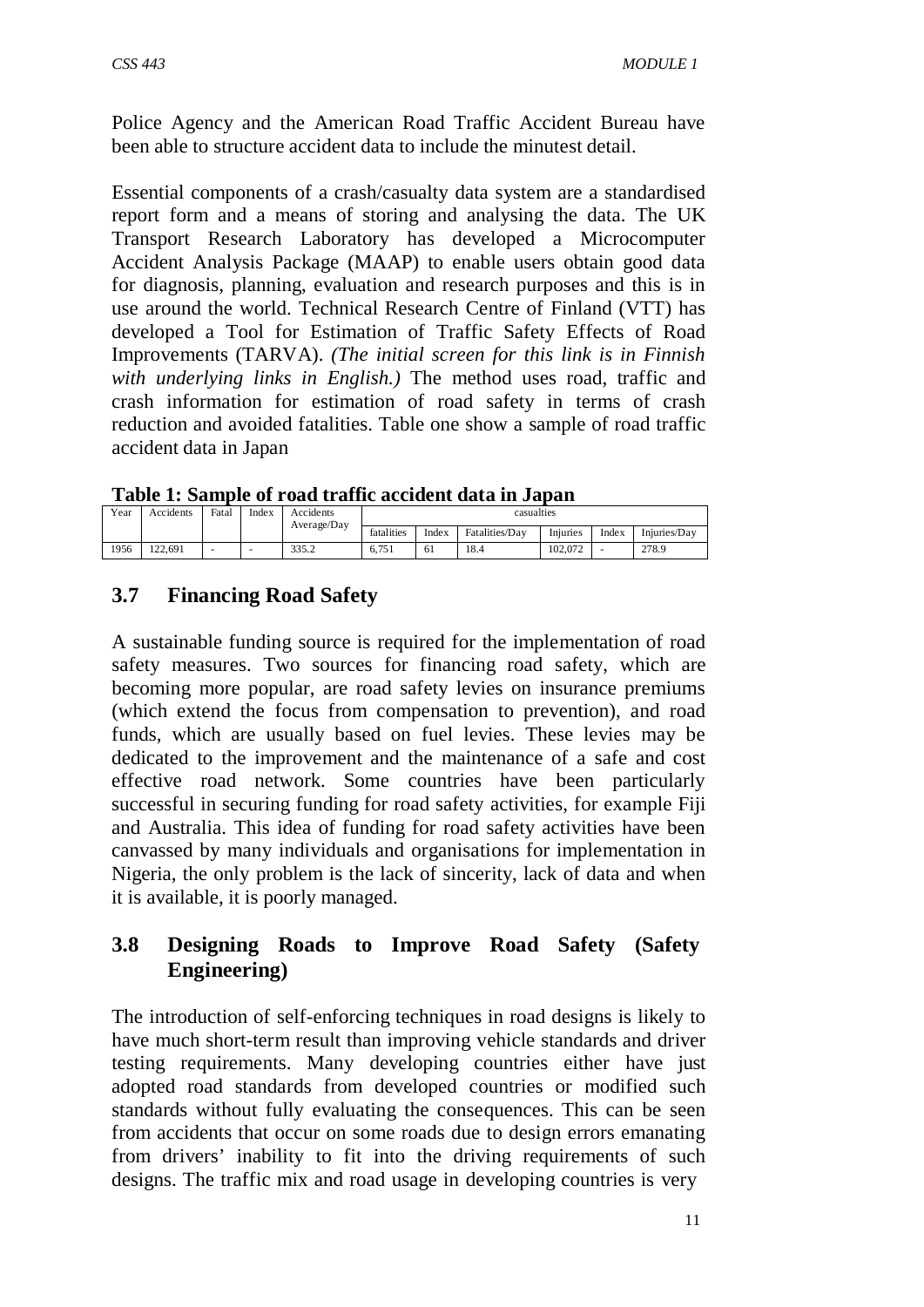different from that of developed countries. For instance, there is no driving culture in a place like Lagos metropolis, motorists hop lanes and drive with severe aggression without considering other road users. This has resulted in multiple road crashes and deaths. However, better planning and more safety conscious design of the road network can prevent road crashes. Systematic road audit, identification and correction of hazardous locations can improve road safety substantially. The remedial measures are usually low cost and developing countries should initially consider such schemes.

## **3.9 Road Safety Audits**

Road safety audit is the systematic checking of the safety aspects of new highway and traffic management schemes, including modifications to existing layouts. The main aim is to design safety problems from the beginning and to reduce it in the future. Safety audits should be included during the design, construction and maintenance phases of road projects. In many developing countries because of corruption, safety devices are included in the designs, but are simply not constructed on the ground. Frequently, road maintenance is limited to fixing potholes and cleaning drainage facilities, without replacing missing traffic signs, guardrails, road markings, and other safety features essential to create a safe road network. The Institution of Highways and Transportation in the UK produced guidelines for the Safety Audit of Highways.

## **4.0 CONCLUSION**

Road accidents are preventable and could be reduced in developing countries. Improvement in road infrastructure and the establishment of formal driving schools like what Lagos state government has done in the establishment of Lagos State Driving Institute (LASDRI) could reduce the menace of road accidents to a barest minimum. Finally, it should be noted road safety is everybody's business and should not be left alone in the hands of government.

## **5.0 SUMMARY**

This unit discussed road safety issues involving road safety, major causes of road safety accidents and its effects on the economy. It also provided information on preventive measures on road safety, how to conduct road safety audit and the importance of conducting it.

## **6.0 TUTOR-MARKED ASSIGNMENT**

- 1. Define road safety.
- 2. Discuss major causes of road accidents with specific examples.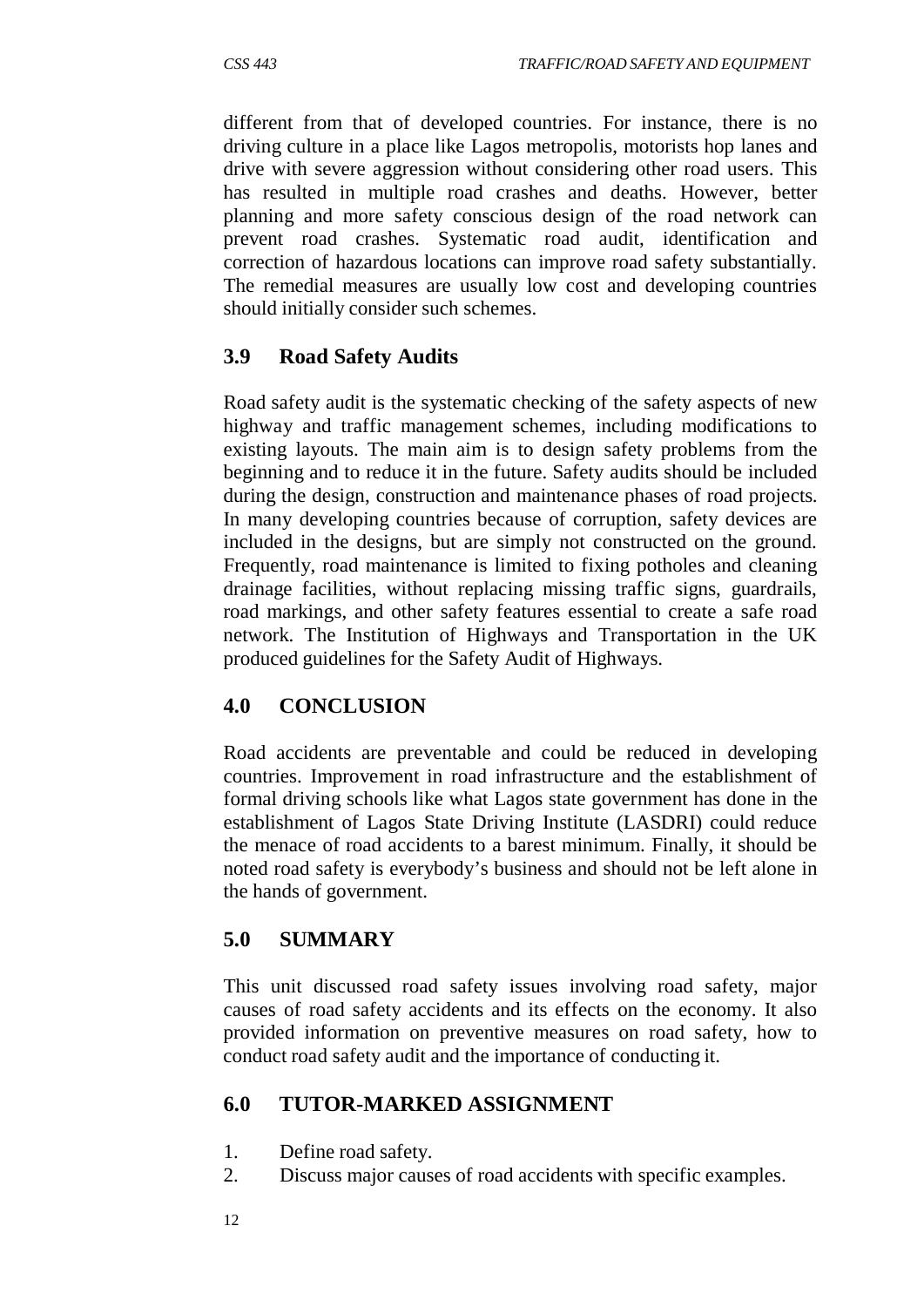- 3. Enumerate the various strategies that can be used in reducing road accidents.
- 4. How can road transport furniture contribute to the reduction of road accidents?

#### **7.0 REFERENCES/FURTHER READING**

- Assum, T. (1998). "Road Safety in Africa Appraisal of Road Safety Initiatives in Five African Countries." Working Paper No. 33, SSATP, Africa Technical Department, World Bank, Washington, DC. Available at the Sub-Saharan Africa Transport Policy Program (SSATP) Publications Web site.
- Elleveset, L. & Stein, L. (1997). "NGO's and their Role in Road Safety*.***"**  Paper presented at the Third UN sponsored African Road Safety Conference in Pretoria South Africa. Unpublished.
- Pendakur, S. V. (2002). "Presentation on Road Safety in China and Jiangzi." Paper Presented at the International Seminar on Road Safety, 26-28, November.
- Wettland, T. & Stein, L. (1997). "Financing Road Safety Activities." Paper presented at the Third UN Sponsored African Road Safety Conference in Pretoria, South Africa. Unpublished.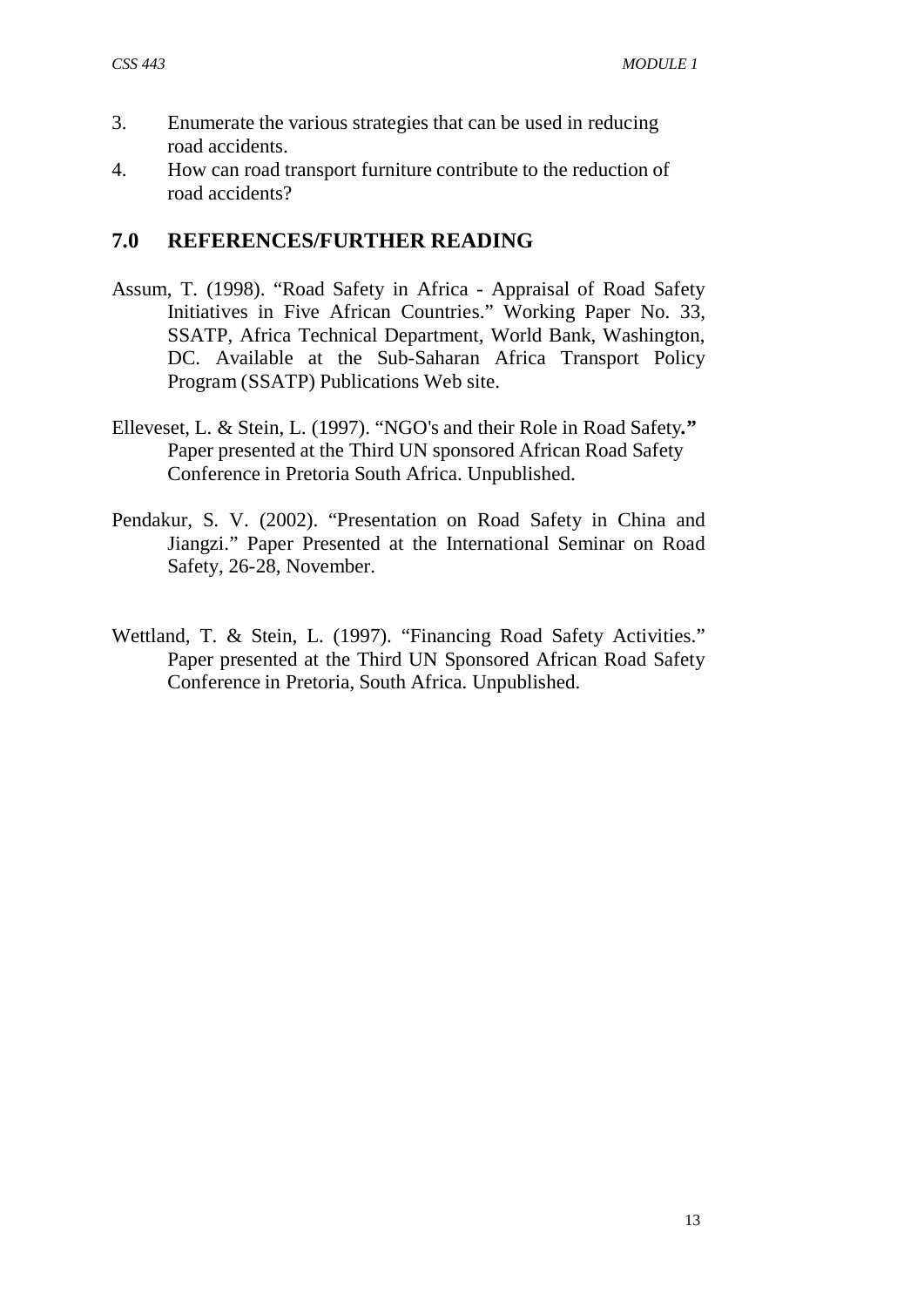## **UNIT 3 ROAD SAFETY PRINCIPLES AND STRATEGIES**

#### **CONTENTS**

- 1.0 Introduction
- 2.0 Objectives
- 3.0 Main Content
	- 3.1 Road Safety Principles
	- 3.2 The Principles of Road Safety Environment
	- 3.3 Road Safety Engineering
	- 3.4 Road Safety Audit
	- 3.5 Enforcement and Safety Measures
	- 3.6 Institutional and Professional Strengthening
	- 3.7 New and Innovation High Tech Solution
- 4.0 Conclusion
- 5.0 Summary
- 6.0 Tutor-Marked Assignment
- 7.0 References/Further Reading

#### **1.0 INTRODUCTION**

The rapid economic growth, increasing disposable income and urbanisation are raising the demands for transportation rapidly in developing countries such as Nigeria. The present motor vehicle growth rate is already causing considerable congestion and safety problems as in the case of most urban areas like Lagos, Port-Harcourt, Ibadan, Kaduna, Onitsha, Aba and Uyo. The existing road networks have shown their apparent inability to operate efficiently and safely. The future increase to the level of the so-called explosive stage is bound to critically worsen the situation and make it unmanageable unless wellcoordinated and well-planned systematic approach is taken.

#### **2.0 OBJECTIVES**

At the end of this unit, you should be able to:

- explain road safety principles
- state the road safety engineering
- discuss road safety audit
- explain the enforcement and safety measures
- discuss institutional and professional strengthening
- explain the new and innovation high tech solution.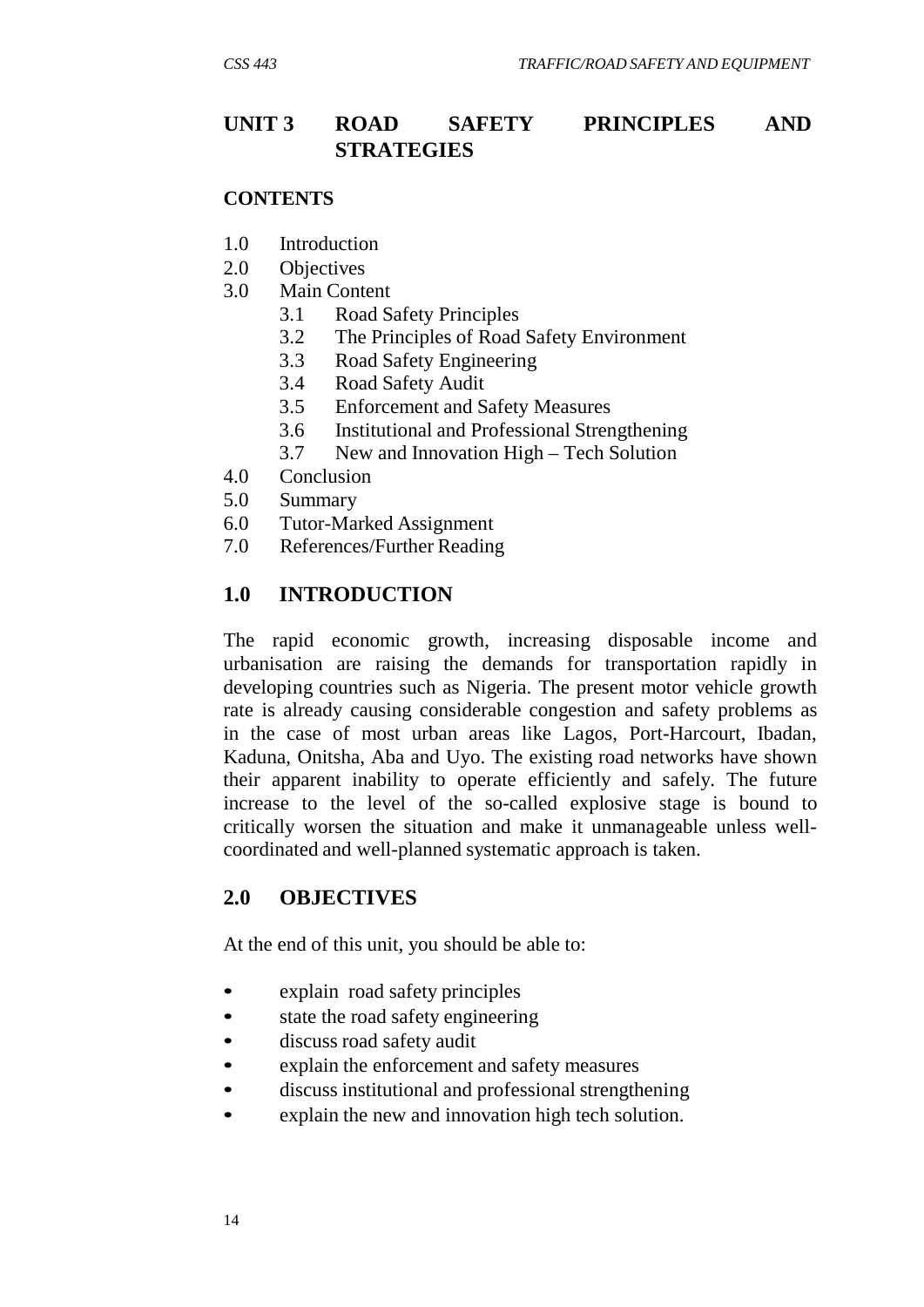# **3.0 MAIN CONTENT**

# **3.1 Road Safety Strategies and Principles**

There are different strategies for reducing and preventing accidents. It should be realised that road accidents result from failures in the interaction of humans, vehicles and road environment – the elements that comprise the road traffic system. An integrated multidisciplinary approach is required to reduce road accidents and the consequent injuries and economic losses. Trincal et al. (1998) suggested five broad strategies for achieving a safer road.

- 1. Exposure control restrict certain travel and deny access to hazardous situations.
- 2. Accident control the design, construction and maintenance of vehicles and the road system and traffic control and management devices, etc to manage their operation have a profound influence on the incident of traffic accidents.
- 3. Behavioural modification road user's education, the law and its enforcement.
- 4. Injury control vehicle design, roadside hazards management.
- 5. Post injury management recovery, treatment and rehabilitation measures.

# **3.2 The Principles of Road Safety Environment**

The following are the main principles of maintaining a safer road environment.

- 1. Provide adequate guidance to drivers through un-usual sections
- 2. Provide information to drivers on conditions to be encountered on the road.
- 3. Warn the driver against any sub-standard of unusual features on the road.
- 4. Control the driver's passage through conflict points or sections
- 5. Overlook the driver's errant or inappropriate behaviour.
- 6. Detailed and systematic accident data collection, recording and computerised database development with emphasis on objective information relating to accidents, casualties and the road environment.
- 7. Detailed and sophisticated analysis of accidents with emphasis on sub-categorising the accidents into location, type, severity user group, etc. The analytical approach should invoke the accident type/location technique in ascertaining the incidence of site – clustering of accident.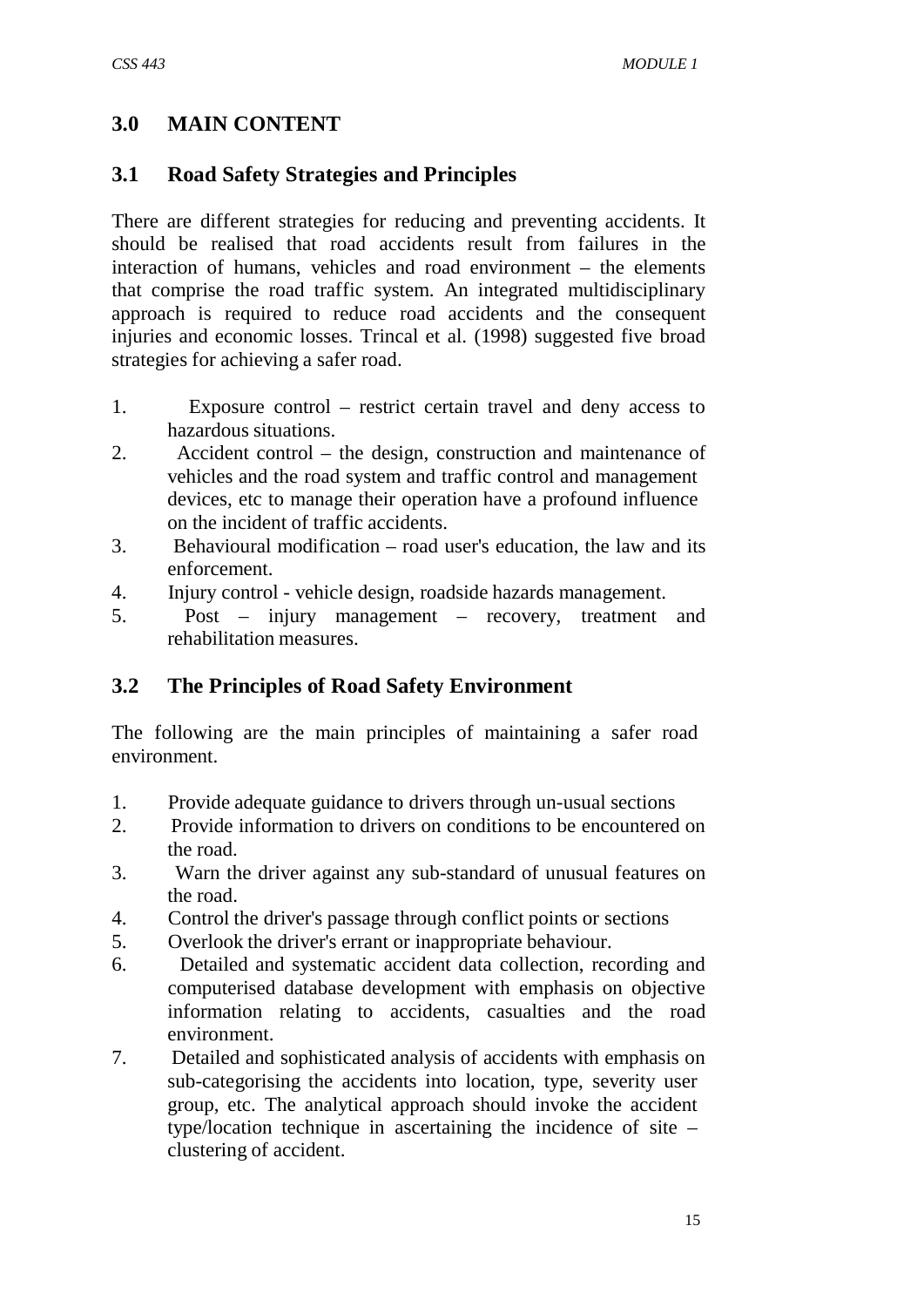- 8. Development of procedures for identification of hazardous road location / accident black spots as the treatment of those locations has been found to be highly cost – effective.
- 9. Understanding and systematic application of proven and effective engineering counter – measures accompanied by proper evaluation of studies of their effects.

# **3.3 Road Safety Engineering**

Road safety engineering may be defined as a process based on the analysis of road and traffic related accident information and application of engineering principles in order to identify road design and traffic management improvements that will lost effectively reduce road accidents. The opportunities for road safety engineering in general apply at four levels:

- 1. Safety conscious planning of new road networks
- 2. Incorporation of safety features in the design of new roads
- 3. Improvements in the safety aspects of existing roads to avoid future problems
- 4. Improvement of known hazardous spots and locations on the road network.

These levels can be grouped into two broad strategies of accident prevention and accident reduction.

Accident prevention is achieved through the application of safety principles in the provision, improvement and maintenance of roads. Accident reduction is achieved through the application of cost effective measures on existing roads. Indeed, road safety engineering strategies demand priority consideration as the road environment components remain a major consideration in the overall road safety management strategy.

# **3.4 Road Safety Audit**

Road safety audit is a means of checking the design, implementation and operation of road projects against a set of safety principles as a means of accident prevention and treatment. It is relatively new and highly cost effective tool for accident prevention. It is applicable for both new projects and existing roads. An essential element of the audit process is that it is carried out by independent auditors, and out of discrete stages of road development projects. It is computer or mathematic process of reviewing roadway design elements and in most cases involves checklists, which are vital to the procedures and where safety skills and judgment are paramount. It is generally believed that the application of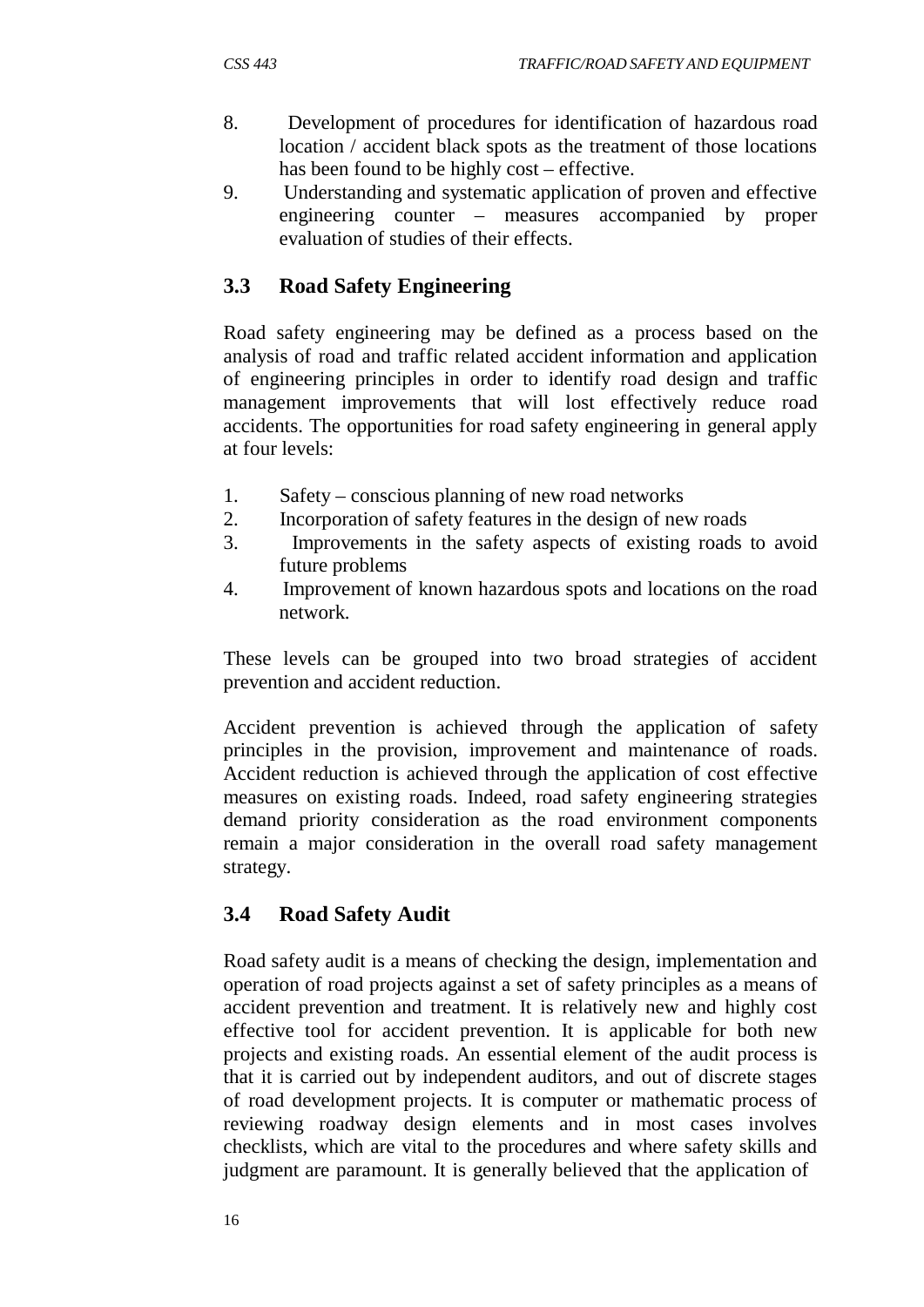safety audit principle has considerable potential of rapidly improving the deteriorated safety situation and could contribute significantly to improving the long-term safety at marginal cost.

One of the ways to provide for road safety is through sustained introduction of safe community programmes at the local level by providing under public participation and awareness, as well as by effecting necessary changes in behaviour and environment. The communities can device new ways of solving safety problems. With community participation, large number of accidents can be averted. Community road safety covers a wide range, such as definition of community road safety and explanation of its role, outline of the programmes, essential structures required for sustained programmes and the other issues viz good practices, integration of community road safety and other aspects of local government activities, wider communication and use of the local media.

## **3.5 Enforcement and Safety Measures**

It is important to intensify the enforcement and education programmes to alleviate the problem of road accidents. In Nigeria, both Federal Road Safety Commission (FRSC) and Lagos State Traffic Management Authority (LASTMA) are trying to enforce traffic laws, vehicular regulations and road users' education. The most important means of ensuring safety is to educate the public and create awareness on how to reduce road accidents. Voluntary organisations, and government/nongovernmental organisations can also be useful; for instance, educational films on safe driving and defensive driving can be organised. The extensive researches (from the universities, FRSC, LASTMA and others) on the human factors that cause accident are carried. This research will help significantly in understanding the road user's behaviour in respect of accidents.

## **3.6 Institutional and Professional Strengthening**

All the agencies involved in road safety should be strengthened through capacity building programmes. The organisation and agencies should be committed to their duties by setting realistic road safety targets with a programme for developing competent and trained local personnel, safety specialists and researchers to build up indigenous capacity. The federal and state governments should be ready to support the professionals through funding and collaboration with international agencies and specialised institutes in tackling these problems.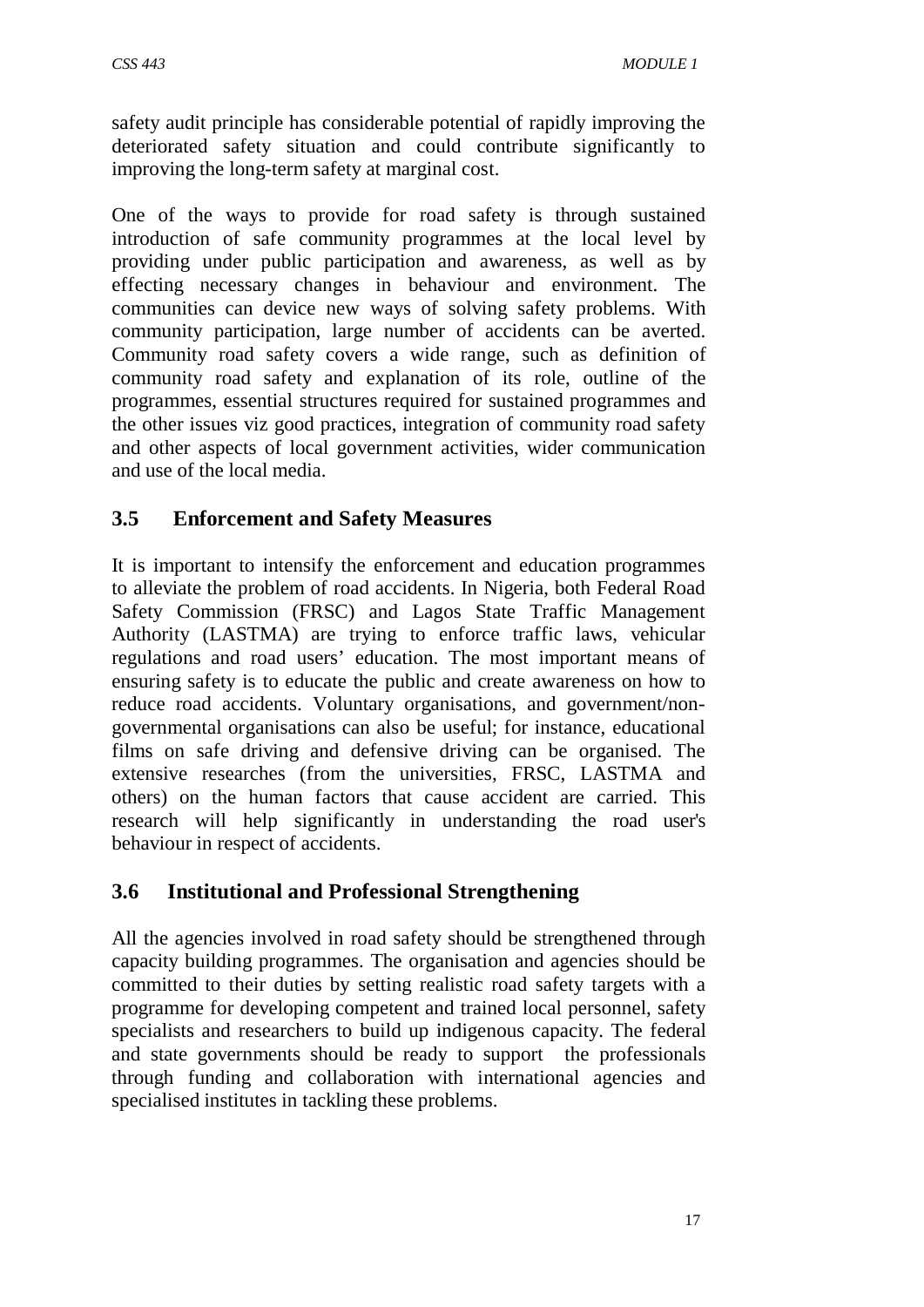# **3.7 New and Innovation High – Tech Solutions**

Improved and innovative solutions are also vital to reduce accidents and casualties. Solutions such as safety barriers and crash cushioning (energy absorption system) at increased impact speeds are highly effective in saving human lives. Improved road markings could guide motorists and reduce casualties. There are many IT technologies such as Advanced Traveler Management System (ATIS), Advanced Rural Transport System (ARTS), Advanced Vehicle Control and Safety System (AVCSS) etc., that can be used in improving road traffic safety.

# **4.0 CONCLUSION**

There is need for adequate and well – planned strategies to cope with congestion and safety problems due to increase in numbers of vehicles in our urban centers. There is need for different strategies at reducing and preventing accidents. In addition, principles of road safety, if there are kept, will go a long way to preventing unnecessary accidents and keep the society safe.

# **5.0 SUMMARY**

In this unit, we have examined different types of strategies for reducing and preventing accidents. We also looked at road safety engineering, road safety audit, community based road safety programmes, institutional and professional strengthening, new and innovation high – tech solutions.

## **6.0 TUTOR-MARKED ASSIGNMENT**

What are the broad strategies for achieving a safer road?

## **7.0 REFERENCES/FURTHER READING**

- Guilford, P., Glendon, A.I. & McKenna, E.F. (1995*). Human Safety and Risk Management*. London: Chapman & Hall.
- Hobbs, F.D. (1987). *Traffic Planning and Engineering: Institution of Highways and Transportation, Accident Reduction and Prevention*. (2nd ed.). UK: Pergamon Press.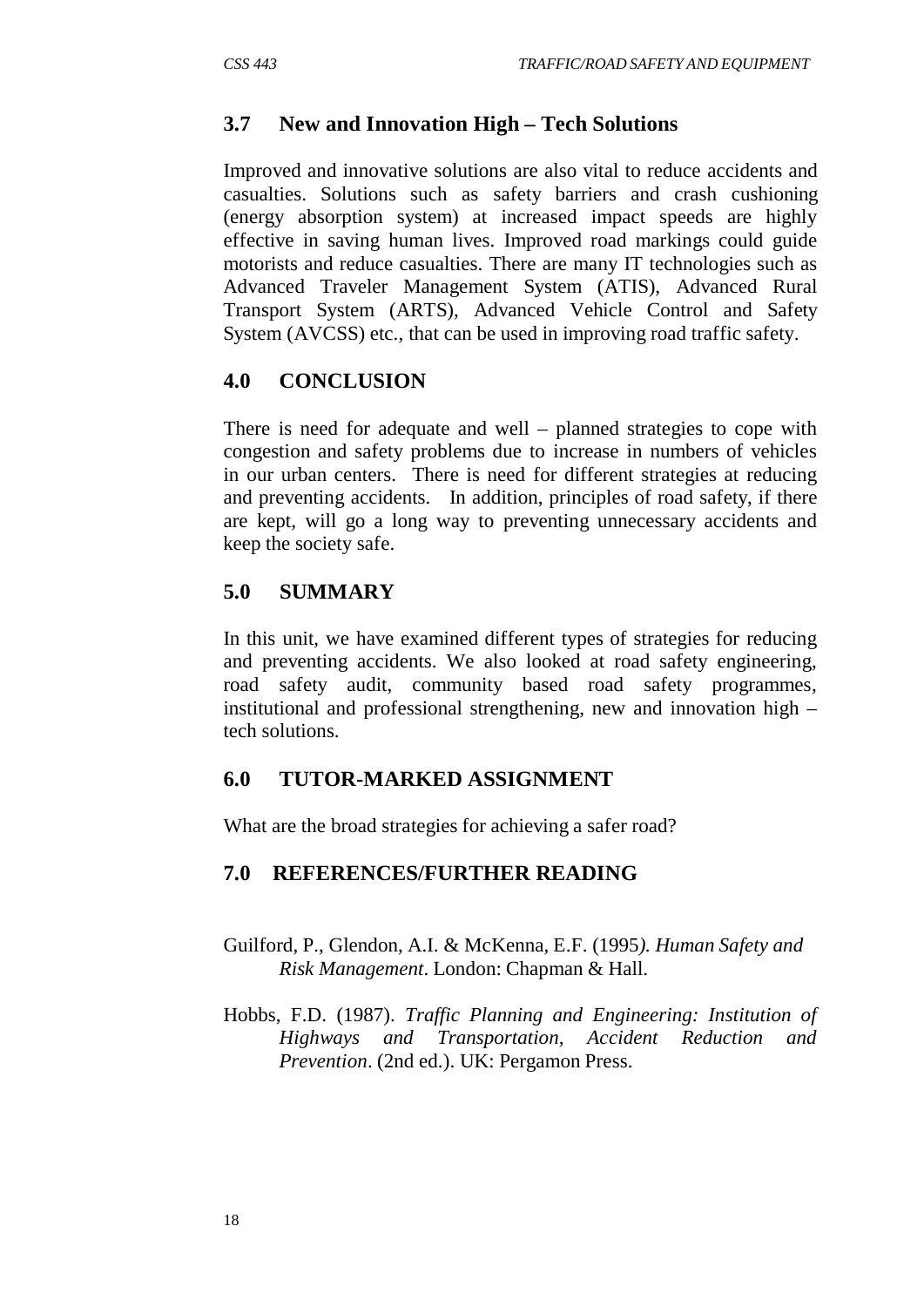# **UNIT 4 ROAD SAFETY SIGNS**

- 1.0 Introduction
- 2.0 Objectives<br>3.0 Main Conte
- Main Content
	- 3.1 The Signs
	- 3.2 The Signals
	- 3.3 The Markings
- 4.0 Conclusion
- 5.0 Summary
- 6.0 Tutor-Marked Assignment
- 7.0 References/Further Reading

## **1.0 INTRODUCTION**

If it is true that Nigeria and indeed the world over are losing many resources to road traffic crashes, which affect the economies of nations, then urgent steps need to be taken to reduce its negative effect. The World Health Organisation's 2004 report estimated that about 1.2 million road users are killed yearly in road crashes worldwide. Studies have shown that environmental factors also play important roles in road accidents. Road signs are part of the environment. It is important for road users to make use of road signs as it gives information on the nature of the road, bends, narrow bridges, animal/human crossing, construction area etc.

With increase in the literacy level in Nigeria, many road users are now able to read and understand road signs and communicate effectively most especially in the western and eastern part of the country.

#### **2.0 OBJECTIVES**

At the end of this unit, you should be able to:

- identify road traffic signs
- discuss road traffic signals
- examine the markings.

## **3.0 MAIN CONTENT**

#### **3.1 The Signs**

Traffic signs tell you about traffic regulations, special, hazards and other road conditions, construction areas, speed limits, etc. It is important for road users to be familiar with both signs and identify their special shapes and colours.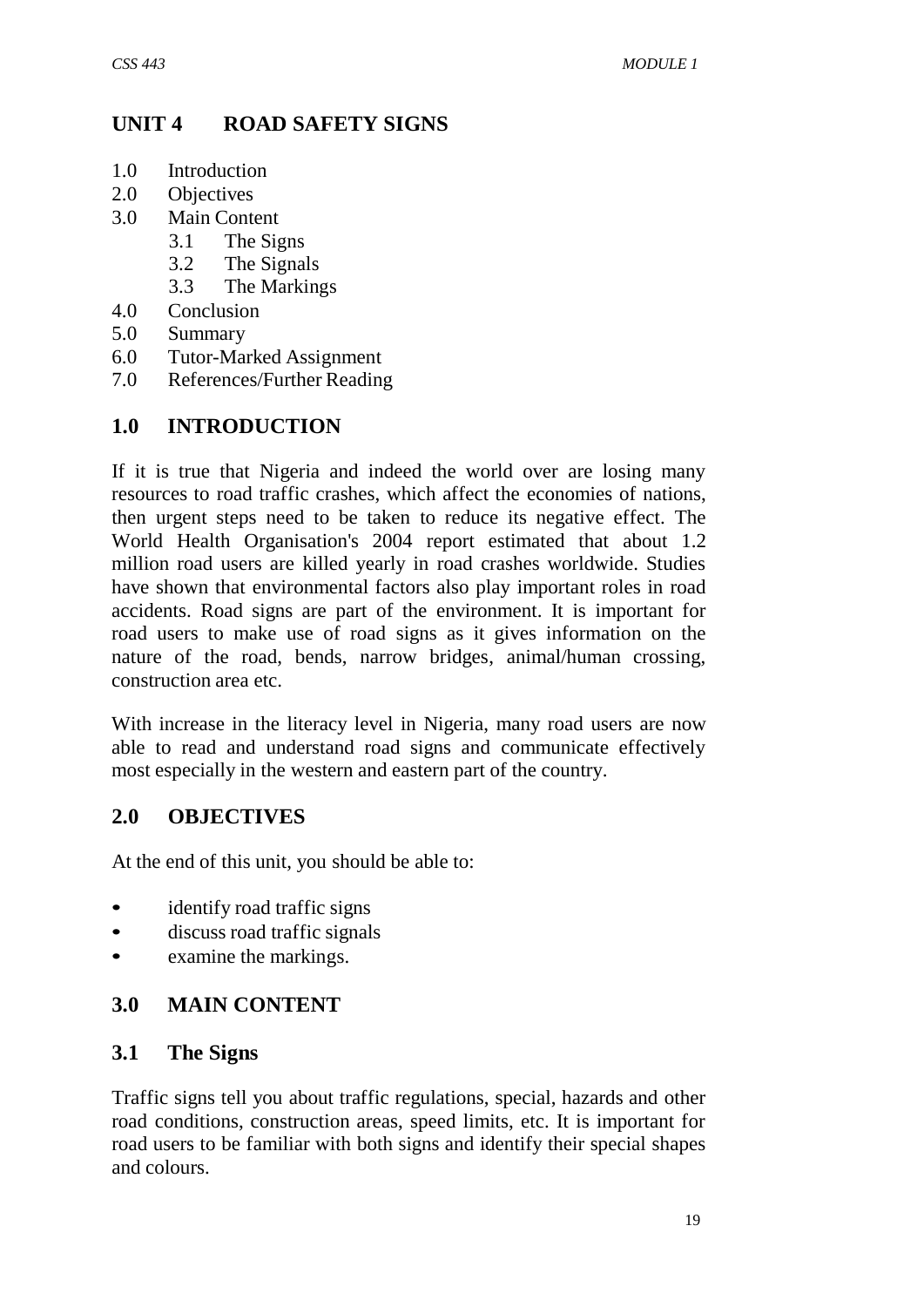# **3.2 Traffic Signals**

All power – operated devices (except signs) for regulating, directing or warning motorists or pedestrians are classified as traffic signals. This section begins with a basic set of definitions connected with traffic signals and intersections and goes on to detail several methods of designing signal timing. The various sections provided on this subject are necessarily just basics.

#### **The purposes of traffic signals**

In general, a traffic signal is installed at an installed at an intersection for specific reasons.

- 1. To improve overall safety
- 2. To reduce average travel time through an intersection and consequently increase capacity
- 3. To equalise the quality of service for all or most traffic streams.

Although traffic signals are installed on the basic of warrants, justification for their installation must be made in terms of safety, travel times, equity, and pollution and so on.

The advantages of traffic signals include:

- positive guidance to vehicle operators and pedestrians; this leaves less room for erroneous judgment on the part of drivers
- flexibility in the sense that allocation of right of way can be responsive to change in traffic flow
- ability to assign priority treatment to some movements on vehicles
- feasibility of coordinated control along streets or in area networks and provision for continuous flow of a platoon of traffic through proper coordination at a specified speed along a given route.

However, it has been observed that poorly designed traffic signals can cause increased accident frequency, excessive delay for vehicles on certain approaches, forcing motorists to adopt circuitous routes and driver irritation. There are two types of signals.

- (1) Signal by hand
- (2) Signal by light

The hand signal is useful for both the traffic officer to control traffic and for other road users to signal to others or traffic officer what they want to do. The light signal is shown by traffic (control) light, special touches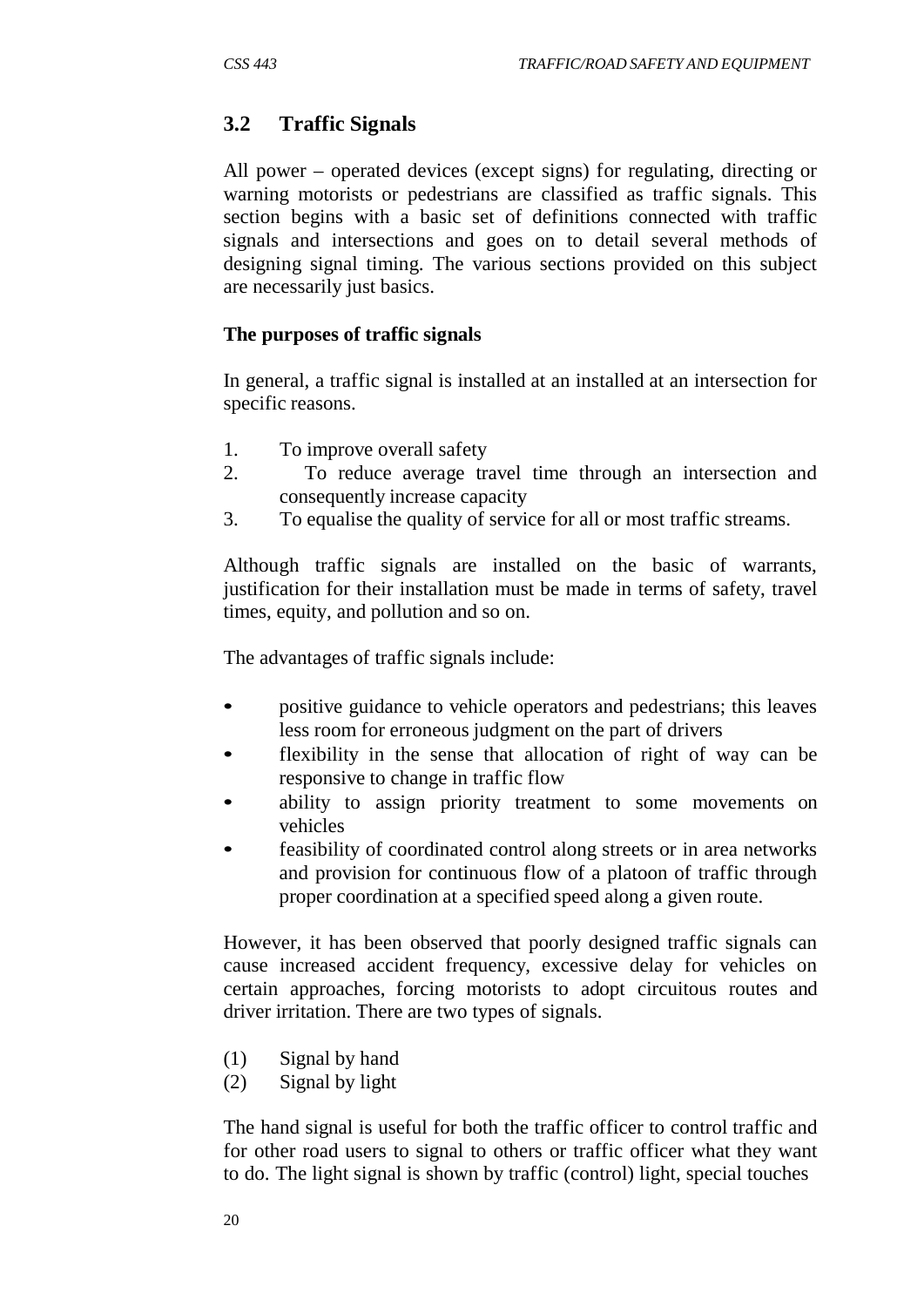(used mostly at lights) and direction indicator (trafficator) fitted in the vehicle are also used. The purpose of signal either hand or light is to direct or communicate to the motorists.

Traffic lights are usually of three different colours:

- 1. Red meaning "stop"
- 2. Amber meaning "ready to stop or go" as the situation may be
- 3. Green meaning "go"

# **3.3 Road Markings**

Road markings are lines and symbols drawn on the road (mostly urban/city roads) to show the following according to Ibekwe (2008).

- 1. The number of lanes on a given road.
- 2. Where a driver / motorist is expected to stop for another road users.
- 3. Where to overtakes other vehicles.
- 4. The lane to use in turning.

#### **Types of road markings**

- a. **Zebra crossing-** these are lines used in indicating where pedestrians can cross the road. Motorists are expected to stop for any pedestrian who has stepped on the line at mark. During traffic, they are meant to be left clear.
- b. **Cross – walks** these are solid lines (usually white in colour used to show at intersections, the pedestrian crosswalks.
- c. **Central lines-** these are solid white line at the centre of the road used to separate traffic in opposite directions. When these lines are broken, it means – "no restriction on overtaking," but if a solid line is painted alongside the broken lines, it means "no overtaking is allowed."
- d. **Edge lines-** these are solid white lines along the edge of the road. It is used in guiding the driver/motorist to know where the edge of the road is. When it slants towards the edge of the road, it means that the road ahead is narrow.
- e. **Diagonal line-** these are paintings on the road drawn to separate or prevent traffic from turning left.
- f. **Pavement message-** these are paintings or symbols meant to warn the driver/motorist of the danger/hazard ahead.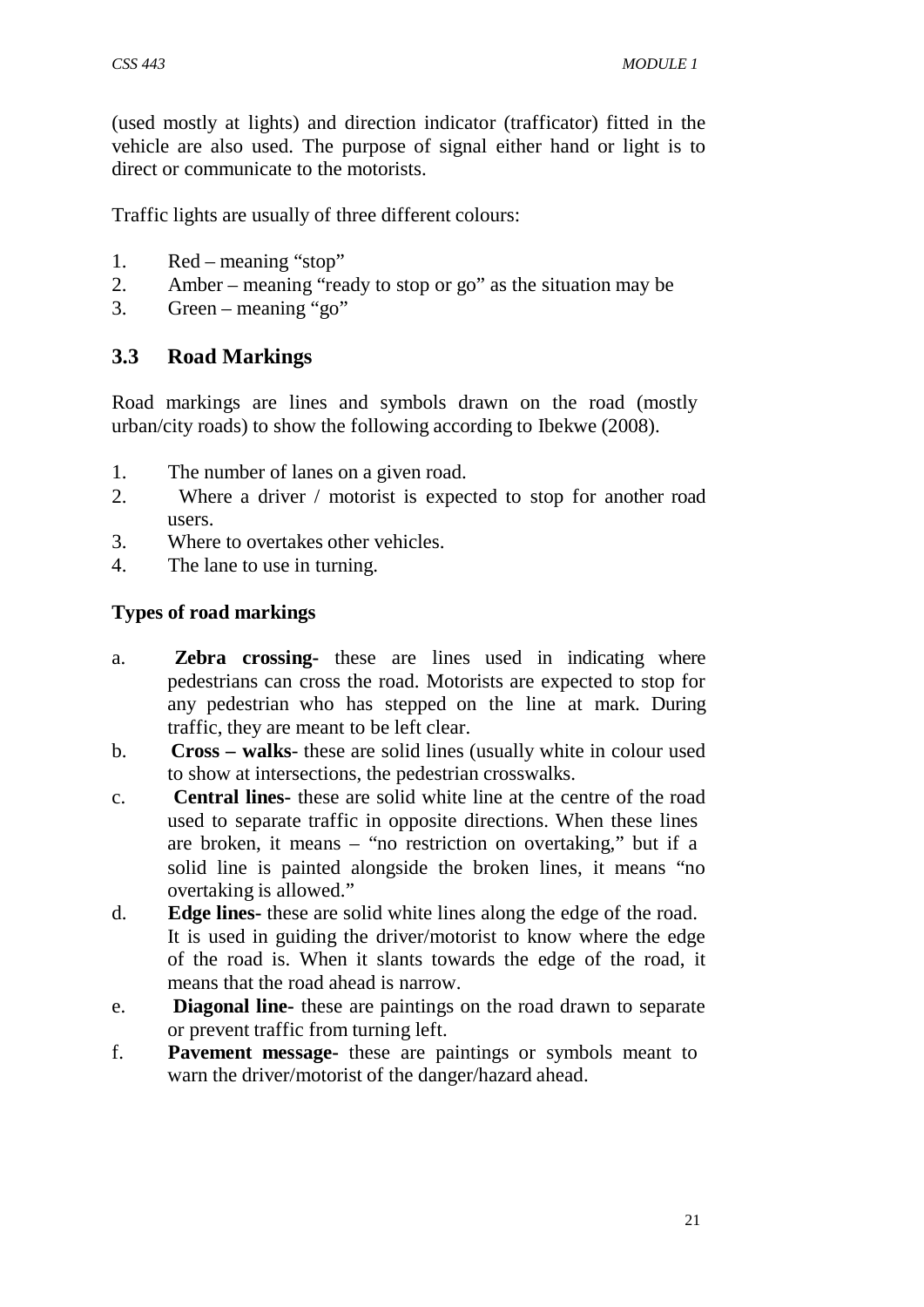# **4.0 CONCLUSION**

Among the safety measures a road user needs to be aware of are the road signs, signals and road markings. Road signs, road markings and signals by traffic officer are designed to ensure safe and smooth traffic flow. It is important that road users recognise these signs, marks and road markings and obey them whenever they come across them on the road.

#### **5.0 SUMMARY**

In this unit, we have discussed road signs, signals and road markings. We equally explained each of these with illustration of their usage.

## **6.0 TUTOR-MARKED ASSIGNMENT**

Discuss what you understand by the word "road marking".

#### **7.0 REFERENCES/FURTHER READING**

- Federal Road Safety Commission. (2008). Nigeria Highway Code Abuja, Detail Works Ltd.
- Ibekwe, H. (2008). *Fundamentals of Road Safety and Journey Management*. Lagos: Macro Safety Nigeria Limited.
- Khisty, C.J. & Lall, K.B. (2003). *Transportation Engineering: An Introduction.* New Jersey: Prentice – Hall Inc.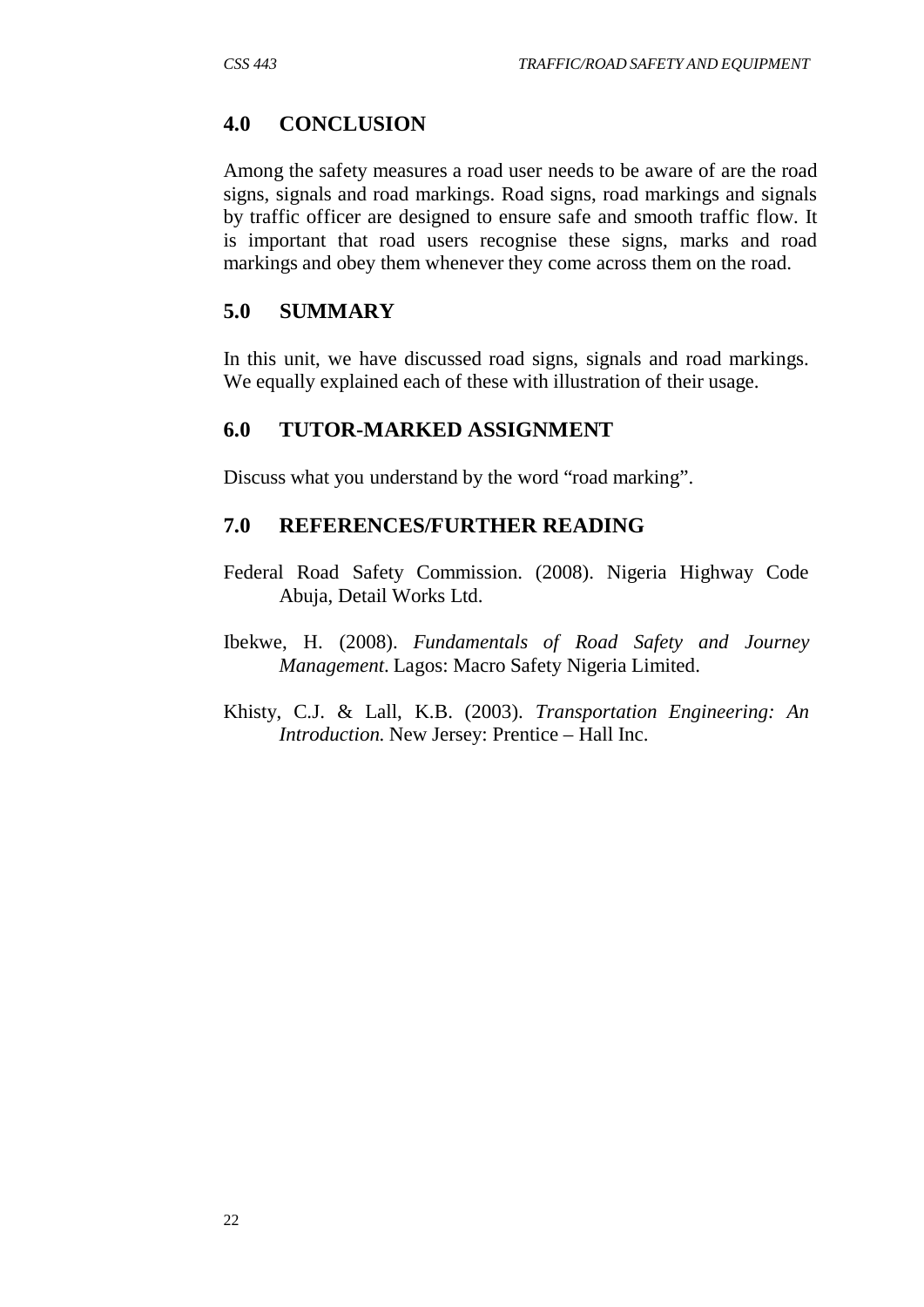# **UNIT 5 ROAD SAFETY AUDIT**

#### **CONTENTS**

- 1.0 Introduction
- 2.0 Objectives
- 3.0 Main Content
	- 3.1 Road Safety Audit
	- 3.2 Safety Audit Objectives
	- 3.3 Use of Safety Audit
	- 3.4 Applications of Road Safety Audit
	- 3.5 Road Safety Audit Process
- 4.0 Conclusion
- 5.0 Summary
- 6.0 Tutor-Marked Assignment
- 7.0 References/Further Reading

### **1.0 INTRODUCTION**

There are too many deaths and injuries resulting from the motor vehicles crashes in Nigeria today that they can no longer be accepted as part of our destiny. These crashes are because of human error due to faulty decision and actions by drivers and government (Ahmed, 2008). Road traffic crashes are preventable by the use of safety checks or safety audits. Road safety audit focuses on design of new existing road way and traffic schemes.

### **2.0 OBJECTIVES**

At the end of this unit, you should be able to:

- define the road safety audit
- describe the objectives and essential elements of road safety audit
- explain the uses of road safety audit
- describe the application of road safety audit
- explain safety audit process.

### **3.0 MAIN CONTENT**

### **3.1 Road Safety Audit**

Road safety audit is a concept that was developed in Britain in 1980s for ensuring that the road system is safe. One of the key components of accident prevention involves the use of safety checks or safety audits. In road safety audit, the focus is always on the design of new road and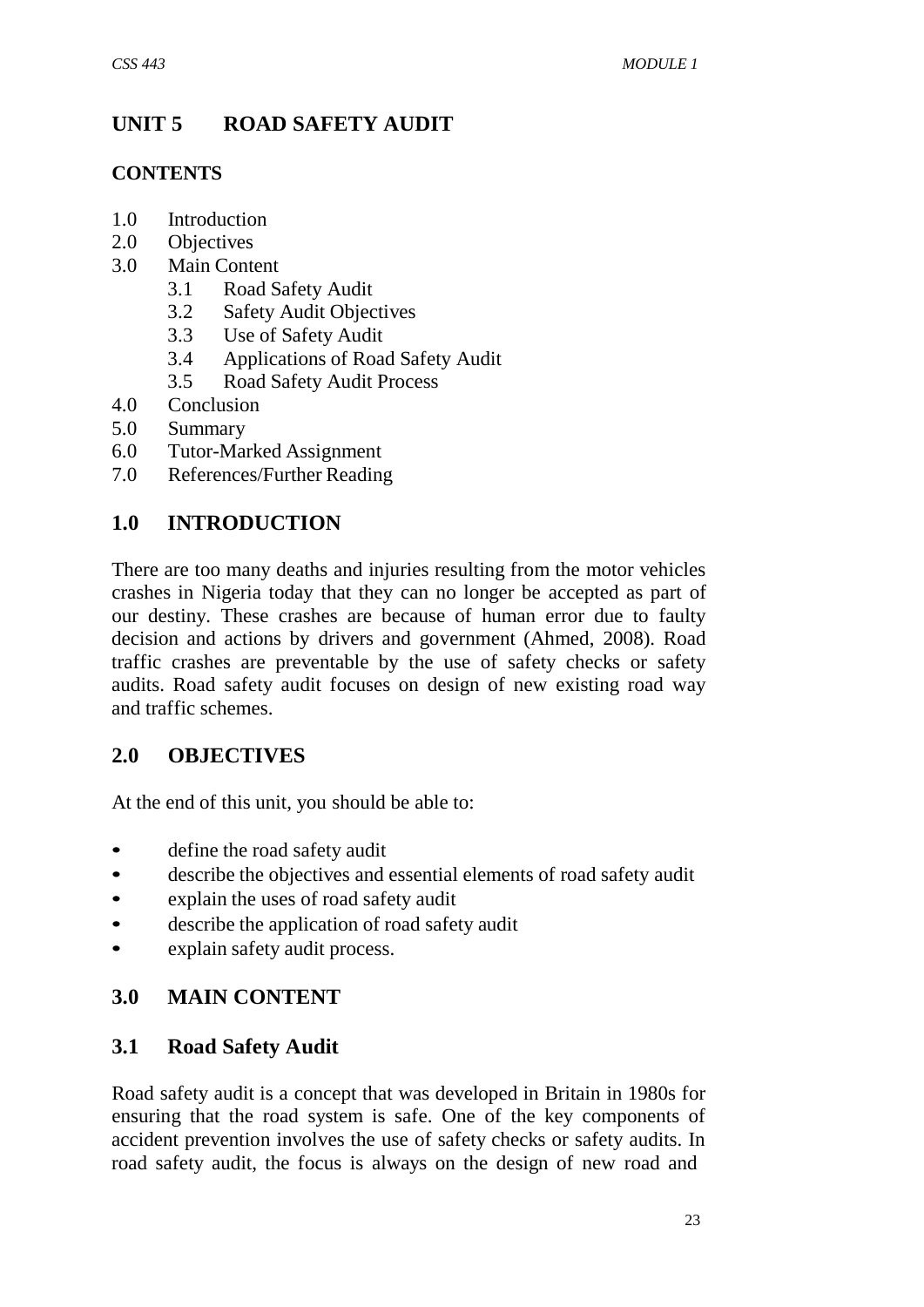traffic schemes. While sometimes, the focus is on the existing roadway. Safety on roads could be significantly improved if safety is systematically designed into each project. Highway designers must also seek safety opportunities specific to each project and apply sound safety and traffic engineering principles.

Road safety audit is a process, which aimed at preventive road safety engineering. It is defined as a "means of checking the design, implementation and operation of road projects against a set of safety principles as a means of accident prevention and treatment."

The essential elements of the road safety audit process are:

- 1. The auditing process must be a formal process and not a informal or causal check
- 2. Road safety audit must be carried out by an independent process
- 3. It must be carried out by an experienced and trained person(s)
- 4. The road safety audit must be restricted to road safety issues only.

# **3.2 Safety Audit Objectives**

The objectives of the road safety audit are as follows:

- 1. To minimise the risk and severity of road accidents that might be affected by the road project at the site of nearby network
- 2. To minimise the need for remedial work after construction
- 3. To reduce the whole life costs of the project
- 4. To improve the awareness of the safe design practices by all of those involved in the planning design, construction and maintenance of roads.

### **3.3 Use of Road Safety Audit**

- 1. It is used as one of the key responses to the government's target of reducing road fatalities.
- 2. It is used the impetus for publication of road safety code of good practice.
- 3. It is also used as an impetus for guidelines for the safety audits of highways.

### **3.4 Application of Road Safety Audit**

Road safety audit may be carried out as described in the following stages.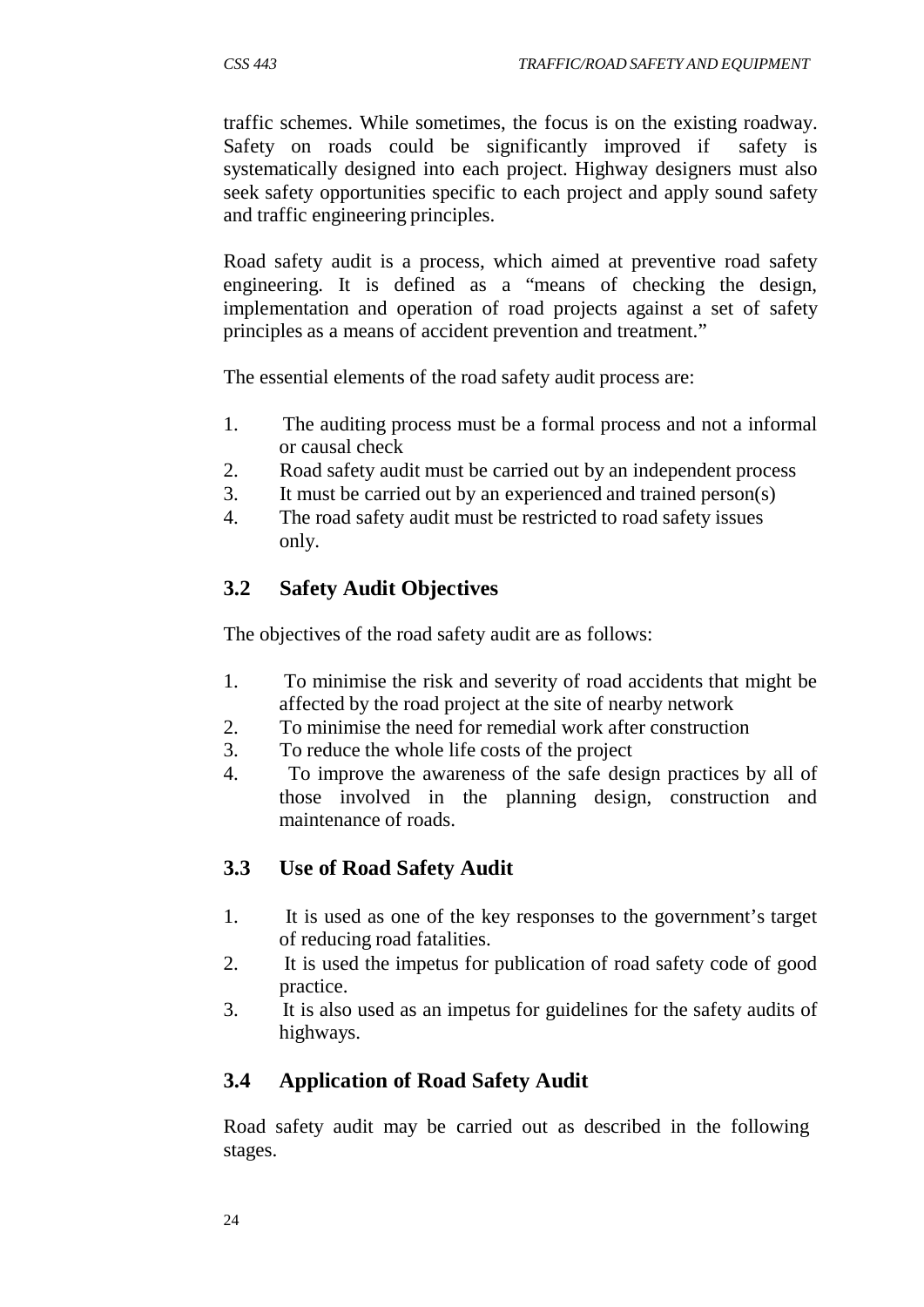**Stage 1 Feasibility**: A safety audit can influence: (a) The scope of a project (b) Route choice (c) Selection of design standards (d) Impact on existing road network (e) Route continuity (f) Provisions of interchanges or intersections (g) Access control (h) Number of lanes (i) Route terminals stage development etc.

**Stage 2 Draft design**: This audit stage is undertaken on completion of a draft plan or a preliminary design. Typical considerations include: (a) Horizontal and Vertical alignment (b) Sightlines (c) Intersection layouts (d) Lane and shoulder with (e) Super elevation (f) Overtaking lanes (g) Provisions for parked and stationery vehicles (h) Provisions for bicyclists and pedestrians (i) Effects of departures from standards and guidelines (j) Safety during construction etc.

**Stage 3 Detailed design**: This stage is on completion of detailed design, usually before preparation of contract documents. Considerations at this stage include: (a) Live markings (b) Signing (c) Delineation (d) Lighting (e) Intersection details (f) Clearance to roadside objects (g) Provision to road user groups with special requirements (h) Temporary traffic management and control during construction. (i) Drainage (j) Roadside objects (k) Land-scaping (l) Batters (m) Guard fencing etc.

**Stage 4 Pre – opening**: Prior to opening of the road to traffic: (a) The audit would involve driving, riding and walking through the project to check the adequacy for the needs of all road users (b) The auditor would consider similar issues raised in stage 2 and 3, but with the view of assessing their adequacy as actually constructed (c) Taking specific note of variations that might have occurred from the plans in the process of construction.

**Stage 5 In – service**: Systematic examination of portions of the existing road network to assess the adequacy of the road, intersection, roadside etc. from an explicit safety viewpoint. This can have two applications: (a) Monitoring a new scheme after it is opened to traffic (b) Safety audit of an existing road network with a view of identifying safety – related defenses.

The most common among the five stages in practice, are the first and the last stages.

# **3.5 Road Safety Audit Process**

The major requirements of road safety audit process are as follows: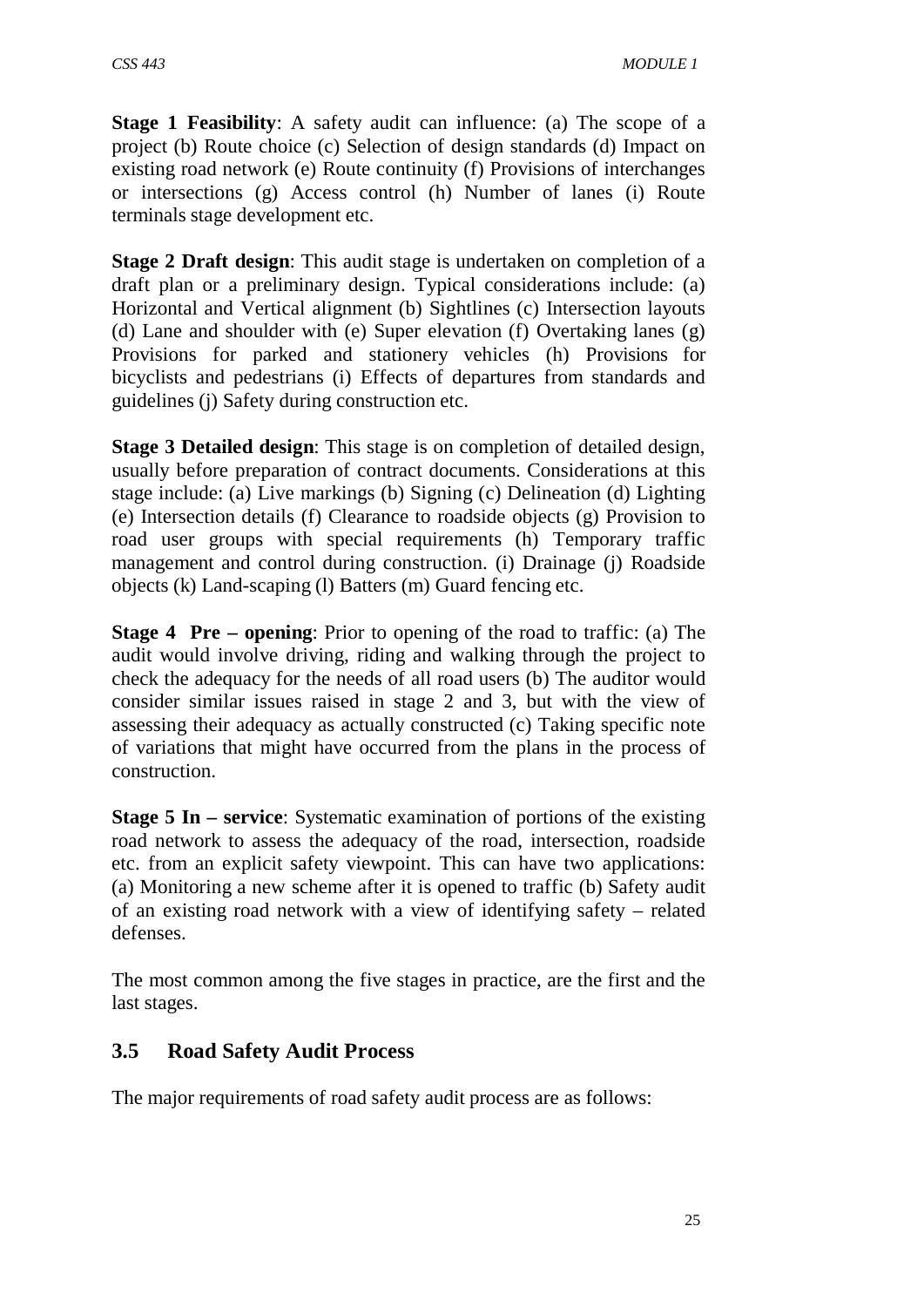#### **1. Management commitment**

- a. Auditors are outsiders brought into find things wrong with their work
- b. Audit process brings specialists advice to the design team
- c. Care should be taken throughout system implementation to maintain an atmosphere of cooperation and mutual respect among affected functional areas.

#### **2. An agreed road safety audit process**

This process aim to reduce the whole life cost of a scheme. The process of safety audit is to save cost in terms of:

- a. Timely alteration to plans because it is much cheaper to change a detail on a plan than to replace or remove a feature once installed
- b. Subsequent accident prevention
- c. Reduction in the costs resulting from litigation.

#### **3. An independent auditor or audit team**

- a. There must be a designated procedure for acting upon the audit report.
- b. If a specialist team is used, one of three procedures can be followed.
- c. Prior agreement to accept safety audit recommendations, which include:
	- i. Assessment of the audit report of the client
	- ii. Assessment of the audit report by the designer.

#### **4. No matter which procedure is adopted the key factors are as follow**:

- a. The auditor team must include specialist knowledge of road safety engineering
- b. Safety audit findings should be formally documented and reported at each stage of the audit process.

#### **5. A set of checklists**

- a. Use of checklists which show type of issues and problems that can potentially arise at the relevant stage of the project.
- b. Checklists are a memory prompt.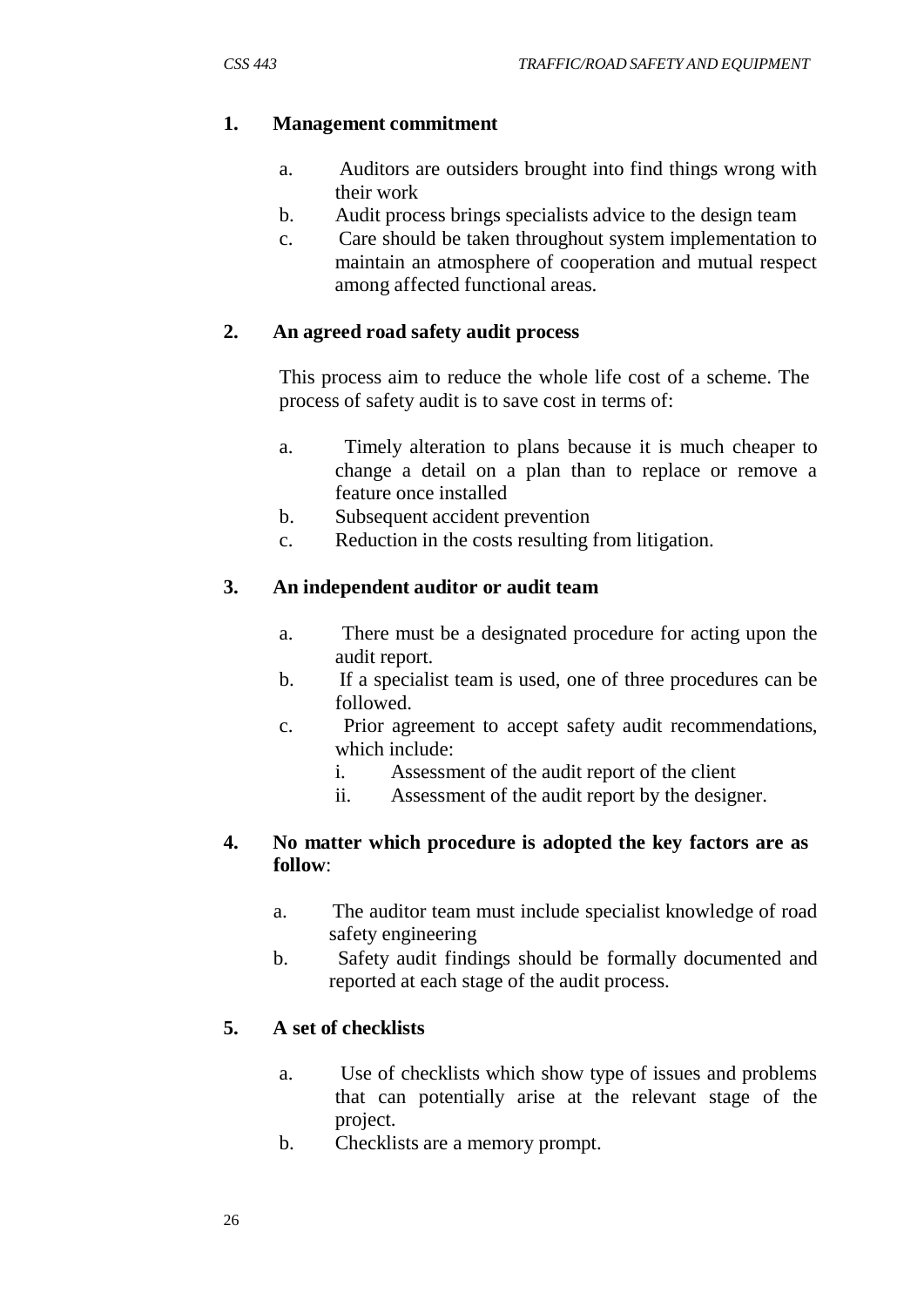- c. When using checklists, it is less likely to overlook problems.
- d. They cannot be a substitute for expertise.
- e. One of the main benefits of checklists is that designers can use that to audit themselves before their work gets to the auditor.

### **6. Training and development of expertise**

- a. The side of the audit team dependents on the size and complexity of the project.
- b. British experience says at the feasibility or layout design stage, three – person team would be suitable, comprising:
	- i. A road safety specialist with experience in crash investigation and safety engineering principles and practice
	- ii. A highway design engineer
	- iii. A person with experience in safety audit, who is able to generate discussion and assist in the procedure.

#### **7. Monitoring and evaluation**

Process of monitoring and evaluation involves three aspects:

- a. Procedures, problem encountered and effectiveness of the system
- b. Critical appraisal of the checklists and their use
- c. Evaluation of costs and resources by scheme type and stage.

# **4.0 CONCLUSION**

The essence of road traffic safety is to reduce the danger (death, injuries and property damage) on the highway system from traffic collision. Improvement of road safety needs to be balanced with the provision of an effective application of the principles behind the road safety audit.

### **5.0 SUMMARY**

In this unit, you have learnt what is meant by Road Safety Audit (RSA), objectives and essential elements of road safety audit. You have also learnt the uses of road safety audit and both the processes and application of road safety audit.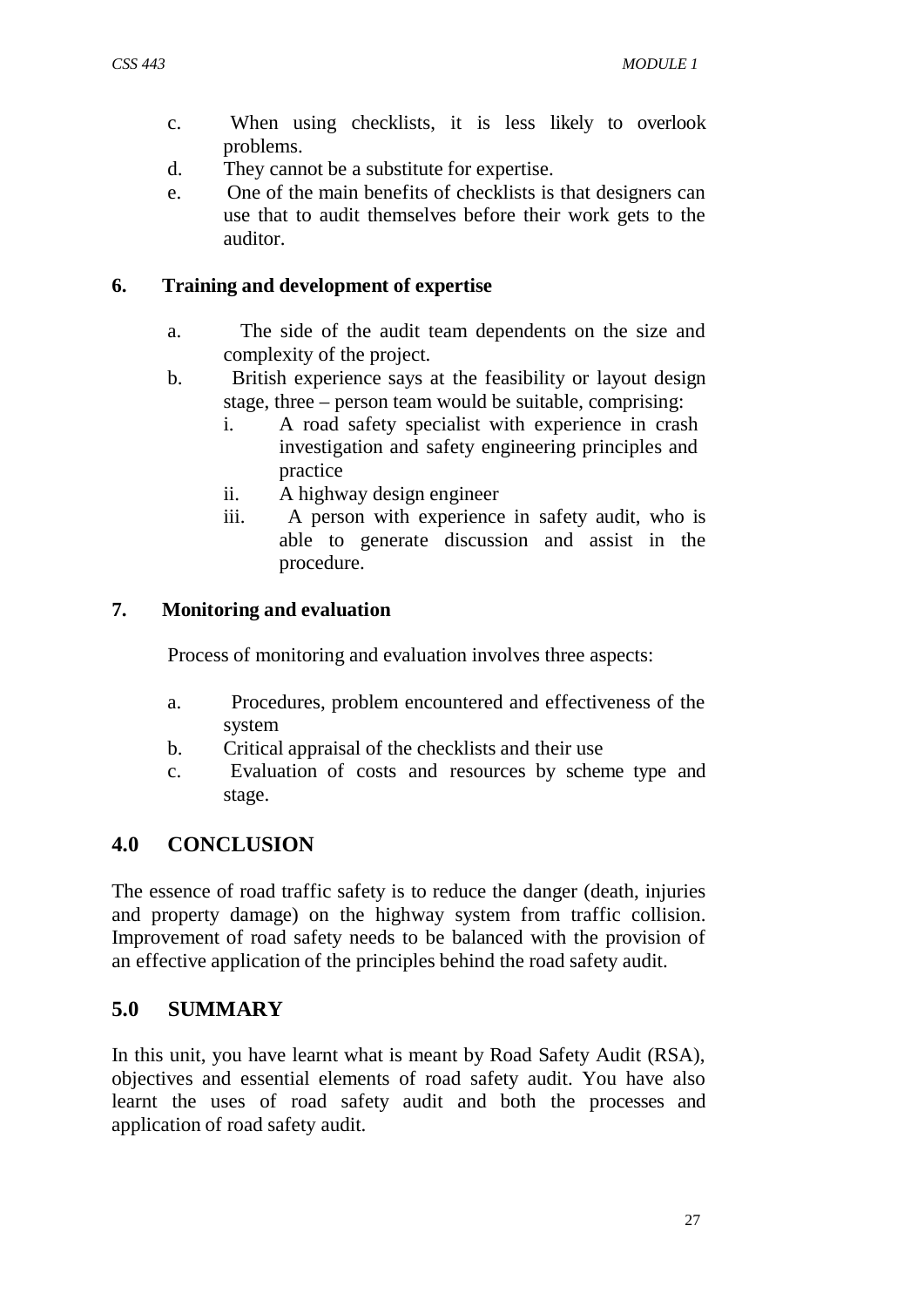#### **6.0 TUTOR-MARKED ASSIGNMENT**

Briefly describe the Road Safety Audit process.

### **7.0 REFERENCE/FURTHER READING**

Naraghi, H. (2003). "Road Safety Audit"[.http://en.wikipedia.org/wiki/](http://en.wikipedia.org/wiki/) Road\_safety\_audit visited on December 2010.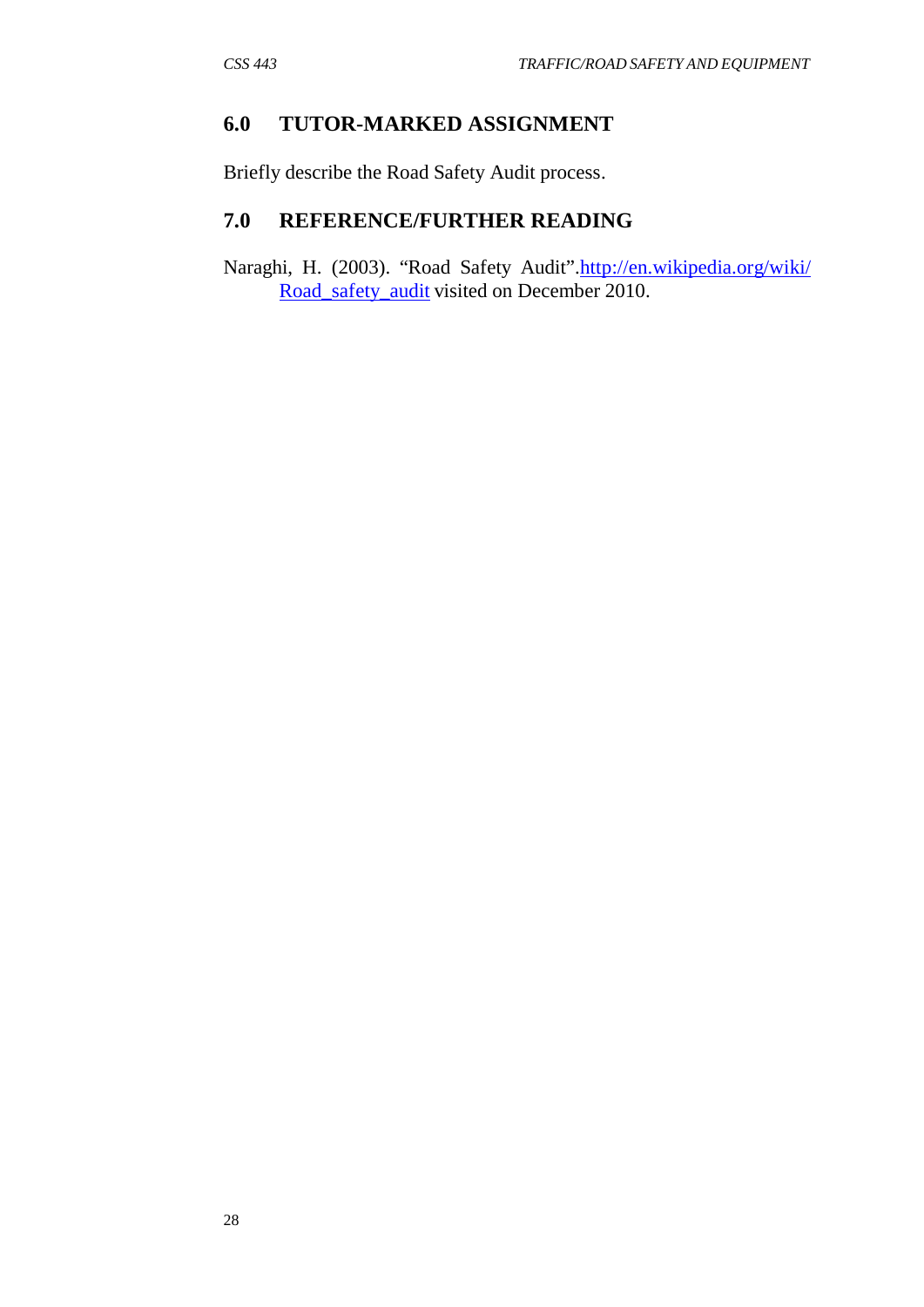# **MODULE 2**

| Unit 1<br><b>Traffic Control</b> |
|----------------------------------|
|----------------------------------|

- Unit 2 Federal Road Safety Commission
- Unit 3 Traffic Management Unit (TMU)
- Unit<sub>4</sub> Road Functions<br>Unit 5 Operational Equ
- **Operational Equipment**

# **UNIT 1 TRAFFIC CONTROL**

# **CONTENTS**

- 1.0 Introduction
- 2.0 Objectives
- 3.0 Main Content
	- 3.1 Definitions
	- 3.2 Traffic Signs
	- 3.3 Pavement Markings
	- 3.4 Restraints
	- 3.5 Priority Control
	- 3.6 Traffic Signal
- 4.0 Conclusion
- 5.0 Summary
- 6.0 Tutor-Marked Assignment
- 7.0 References/Further Reading

# **1.0 INTRODUCTION**

Road transportation is one of the cheapest forms of transportation. It is used to carry goods or people from one place to the other. Industrialisation and urbanisation have increased movement of people from rural to urban cities. The more a city develops, the more the traffic problems. Traffic control is a means in which the measures are put in place for smooth movement of goods and people.

# **2.0 OBJECTIVES**

At the end of this unit, you should be able to:

- describe what is referred to as traffic control
- explain the types of traffic control
- describe road transportation trend.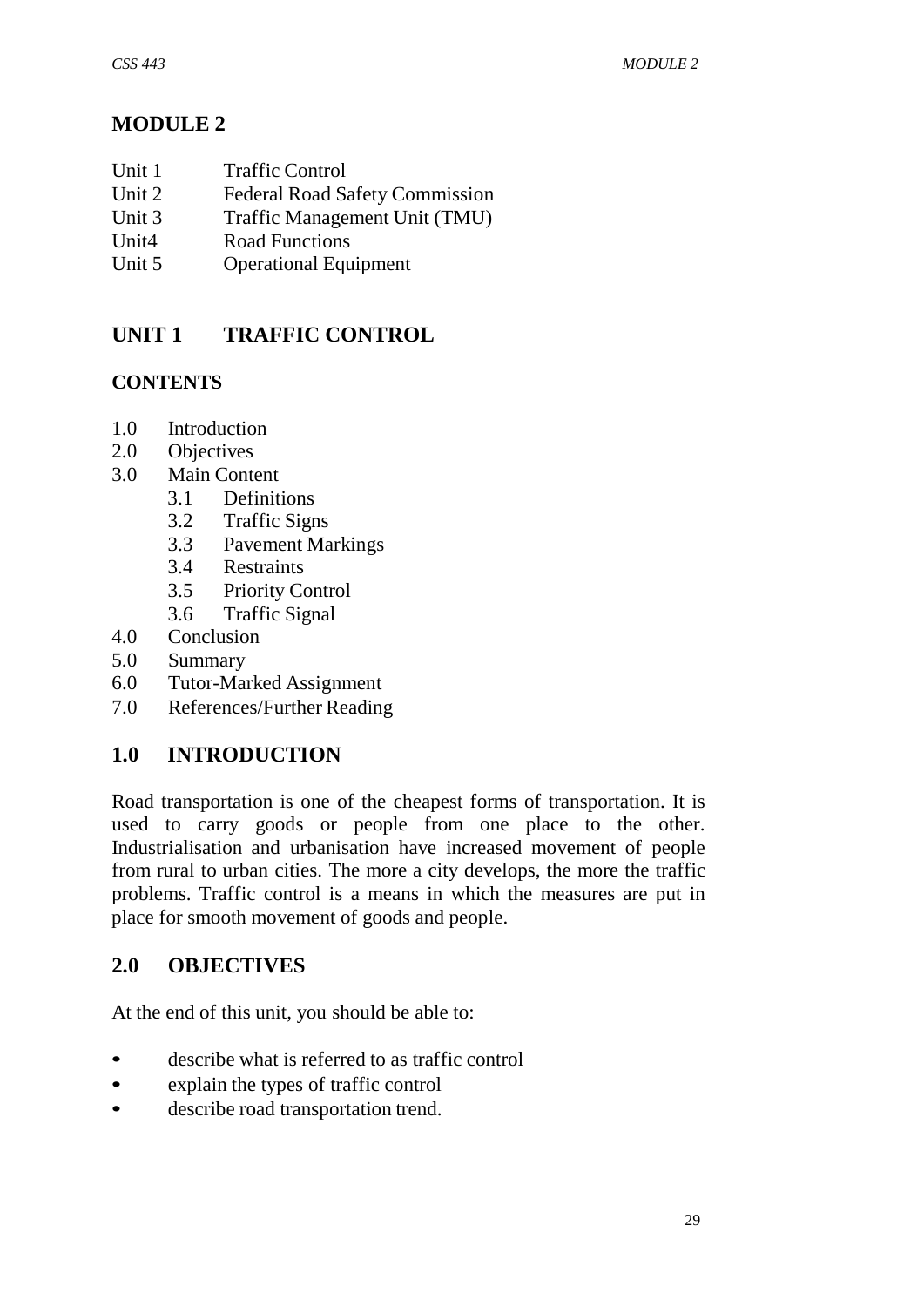### **3.0 MAIN CONTENT**

#### **3.1 Definitions**

Traffic control is the procedures, devices and communication systems that ensure vehicles safety on the roads. Traffic control systems include signs, lights and other devices that communicate specific directions, warnings or requirements. It is the established set of rules and instructions that drivers and other road users rely on to avoid collisions and other hazards. Safe travel for pedestrians (pedestrians bridges in Lagos State are good examples) is an additional focus in highway traffic control.

Electronics and computer systems are currently used in advanced traffic management to improve traffic control. In USA and other European countries, remote cameras, radar or sensors in roadway monitor traffic along the major highways. A central computer system analyses the information. If roads are congested, traffic flow can be improved by automatically adjusting traffic – signal timing, controlling traffic flow on freeway ramps or providing information to drivers by means of electronic signs along the roads.

In most African countries, traffic is still controlled by the police or road safety officers. In Nigeria, though some electronic devices are used in the control of traffic, most traffic are controlled by police personnel, Federal Road Safety Commission officials or some state road traffic agencies, for example LASTMA in Lagos State.

### **3.2 Traffic Signs**

Traffic signs are common in Africa but are a most extensively used form of traffic control in European countries. Traffic signs provide information about speed limits and road conditions. Uniform pictorial signs are used especially for local people who are illiterate. The importance of traffic signs by traffic control planners tell drivers what to do, what to watch out for, and where to drive. It is imperative that motorcyclist, driver/motorist must know, recognise and obey traffic signs at any point in time.

Road signs are identifiable through their various shade and colours. These shapes are standards for easy recognition. A particular symbol or lettering gives each its specific meaning or purpose. Some of them are mandatory, prohibitory, and informative or cautioning whichever the sign may be.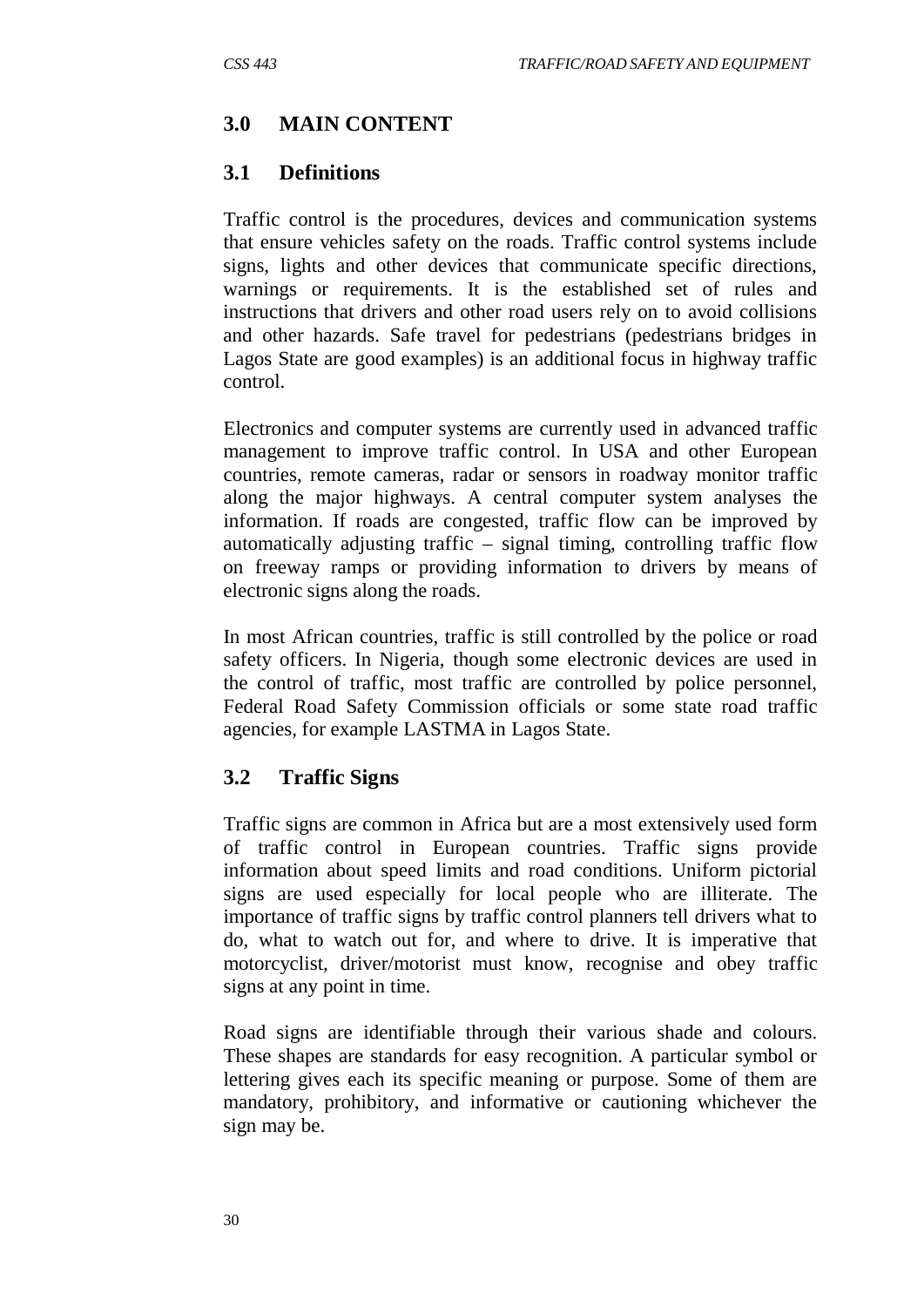

### **3.3 Pavement Markings**

In traffic control devices, pavement markings are used in separating opposing streams of traffic and direct vehicles into proper positions on the road way. White and yellow paint is customable used for pavement markings. Both federal and state government in Nigeria has made tremendous effort in creating road safety especially in marking pavement in the roads. Reflective devices are more visible at night and are used in some locations to mark lanes and other significant places on the road.

#### **3.4 Restraints**

Restraints are commonly used instead of total ban on traffic in traffic control management. Restraints are used as a device to discourage heavy use of a route. For example, speed bumps discourage high speed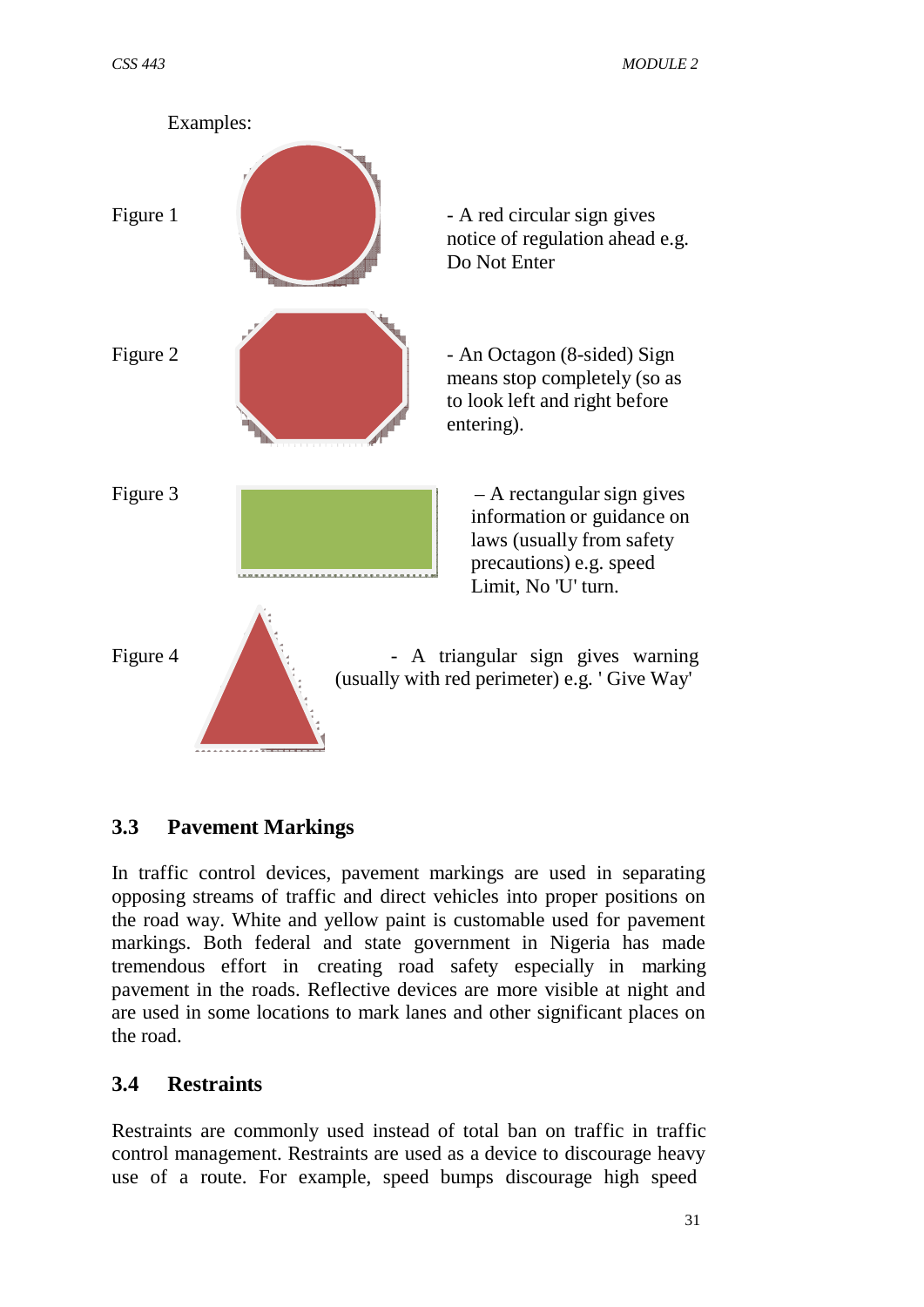commuting through residential neighborhoods. Concrete median strips prevent vehicles from making turns except at intersections.

# **3.5 Priority Control**

In traffic control management, sometimes priority is given to certain set of road users to reduce traffic flow. Priority control is one of the oldest methods of traffic control, which was applied by the Roman Emperor, Julius Caesar who banned wheel traffic in Rome during his regime; this allowed pedestrians and horse riders to move more freely around the city. Lagos State government also applied some priority control measures, although the violators are not usually prosecuted. Lagos State government has banned or restricted truck or heavy-duty vehicles from using the road during the day.

BRT (Bus Rapid Transportation) are given priority to use a special design route in Lagos State. One of the reasons for giving priority by Lagos transportation planners is to encourage car-pooling and reduce congestion.

# **3.6 Traffic Signals**

The signal lights are common in most urban centers. They are useful traffic control devices at a busy intersection. It controls the movement of cars. Traffic signals direct streams of vehicles and pedestrians when to go, stop or proceed with caution. It increases the traffic – handling capacity of most intersections. It can work independently on timers or connect to a computer – controlled system that operates over several intersections.

# **4.0 CONCLUSION**

The problems of road congestion and road accident can only be reduced if traffic control systems, which include laws and procedures, electronic and physical devices such as radar, radio, buoys and markers, signs and signals and people such as vehicle operators, are put in place. Hence, it is generally assumed that with traffic control system, there would be reduction in collisions and other road hazards.

# **5.0 SUMMARY**

In this unit, you have learnt about traffic control. You have also learnt the different types of traffic control ranging from traffic signs, pavement markings traffic signals, and priority control to restraints.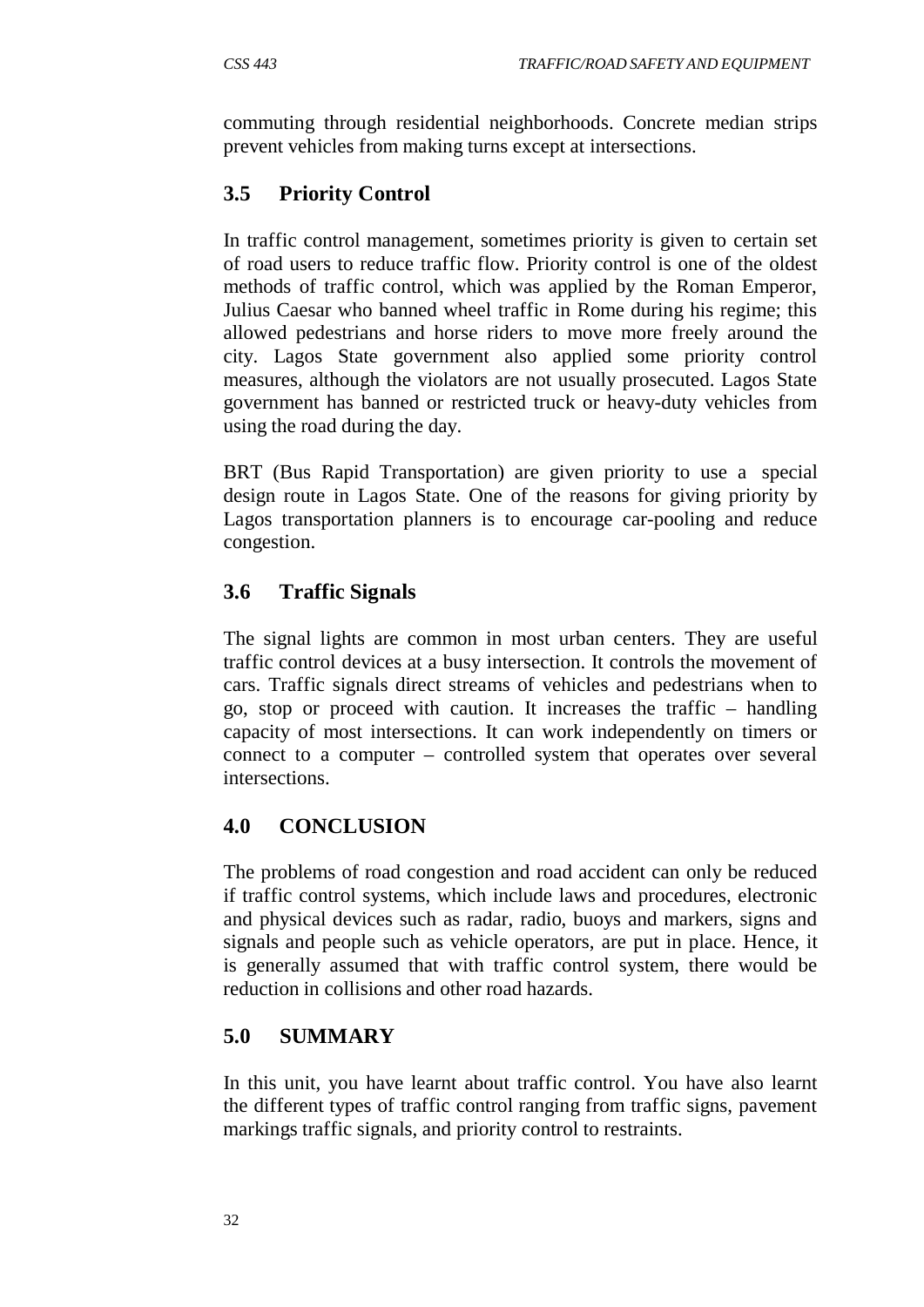#### **6.0 TUTOR-MARKED ASSIGNMENT**

- i. Briefly explain the types of traffic control systems.
- ii. Discuss how the current traffic control system has prevented accidents or ensured safety in your locality.

#### **7.0 REFERENCES/FURTHER READING**

Cunard, R. A. (2009). "Traffic Control." Encarta Miscroft Corporation.

Ibekwe, H. (2008). *Fundamentals of Road Safety and Journey Management Macro.* Lagos: Safety Nigerian Limited.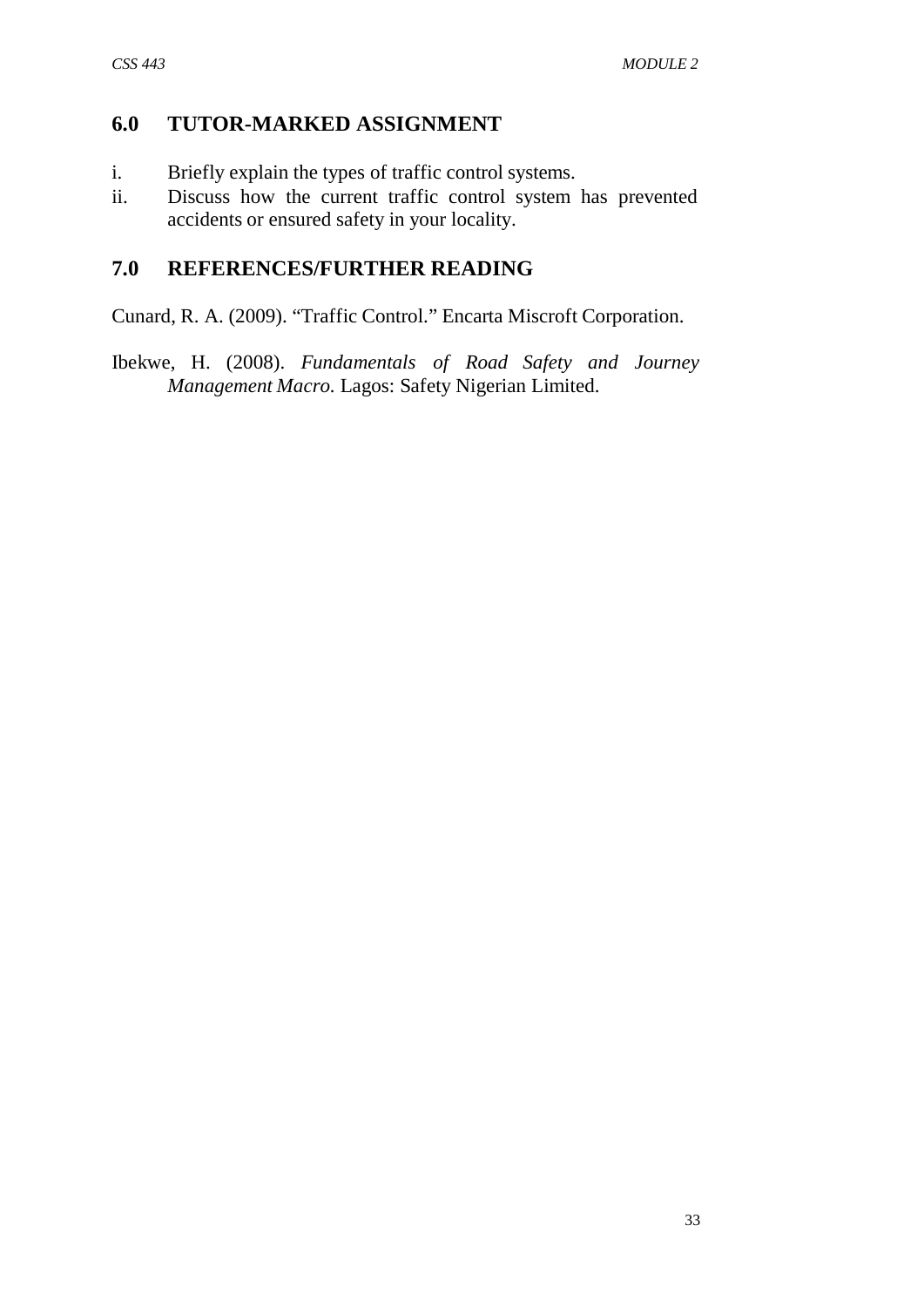### **UNIT 2 FEDERAL ROAD SAFETY COMMISSION**

#### **CONTENTS**

- 1.0 Introduction
- 2.0 Objectives
- 3.0 Main Content
	- 3.1 Historical Background of FRSC
	- 3.2 Development of Organisational Structure
	- 3.3 Statutory Functions
	- 3.4 Officers Rank/Structure
	- 3.5 Marshals Rank/Structure
	- 3.6 Regular Marshals
	- 3.7 Special Marshals
	- 3.8 Functions of Special Marshals
- 4.0 Conclusion
- 5.0 Summary
- 6.0 Tutor Marked Assignment
- 7.0 References/Further Reading

### **1.0 INTRODUCTION**

Road traffic is the movement of vehicles, passengers etc. along a route. Before 1988, the traffic situation in Nigeria could best be described as chaotic, unprecedented wave of road traffic accidents with attendant colossal human and material losses. There was uncoordinated and haphazard licensing of drivers and vehicles as well as absence of good driving culture. With establishment of Federal Road Safety Commission (FRSC), the public awareness and people's interest in road safety has increased. Policies now emanate from FRSC and concerted effort is geared towards the enforcement of traffic rules and regulation in Nigeria.

### **2.0 OBJECTIVES**

At the end of this unit, you should be able to:

- explain the historic perspective of FRSC
- describe organisational structure
- describe the staffing method
- describe statutory functions of FRSC
- describe FRSC commands (officers)
- explain regular marshals.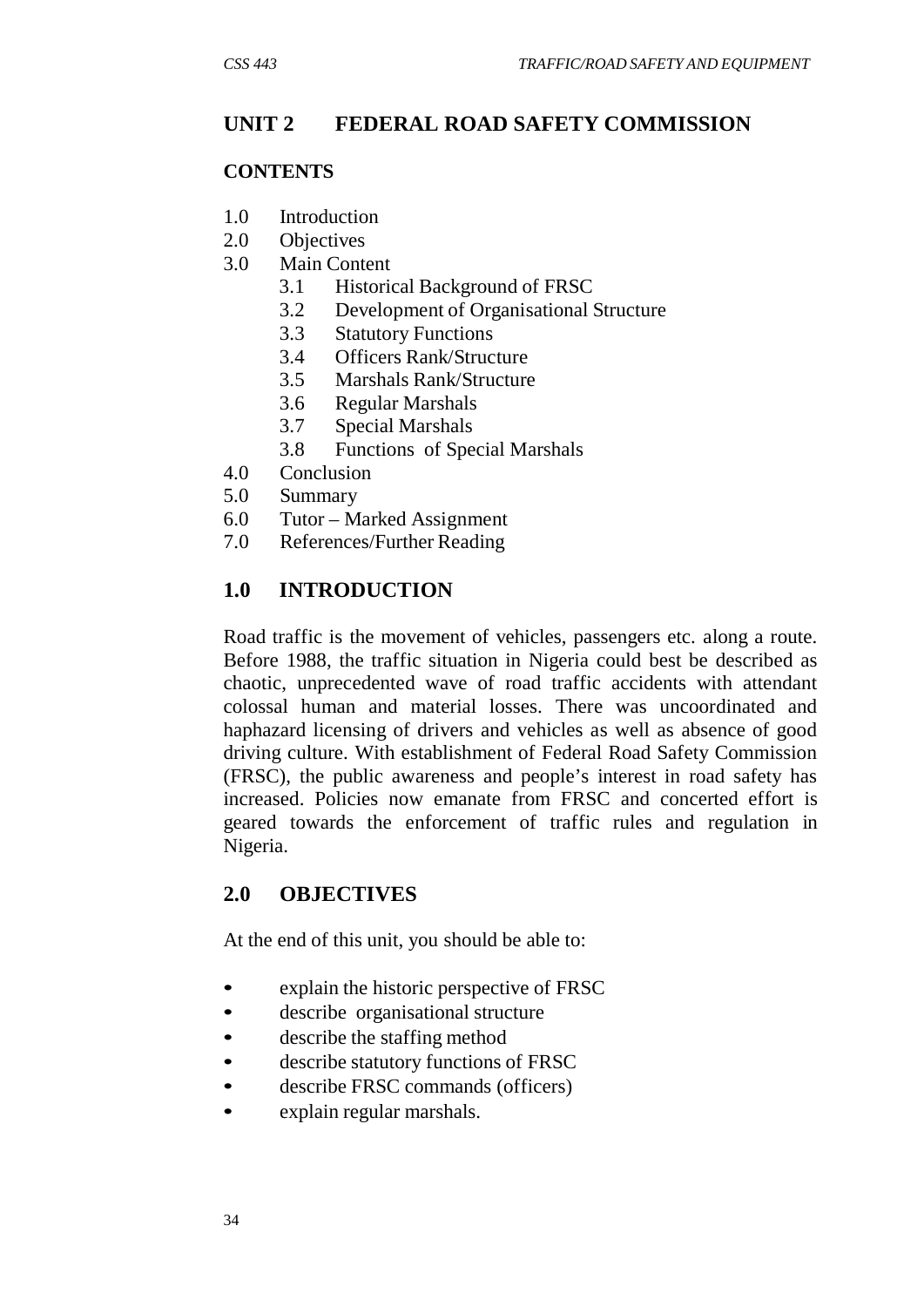### **3.0 MAIN CONTENT**

### **3.1 Historical Background of FRSC**

The Federal Road Safety Commission (FRSC) was established on February 1988 by the Federal Government Decree No. 45 of the 1988 as amended by decree 35 of 1992 referred to in the statute books as the FRSC Act cap 141 laws of the Federation of Nigeria. The act was later passed by the National Assembly as Federal Road Safety Commission (establishment) Act 2007.

Before the establishment of the FRSC, there was unpleasant trends in the nation's road traffic system often resulting to an upsurge in road traffic accidents. The traffic situation then could be described as "chaotic, unpredictable and indeed dangerous" wave of road accidents with loss of life and properties. Several attempts were made but these were limited to discrete and isolated case by some states and individual. The first deliberate policy on road safety was the creation in 1974 of the National Road Safety Commission (NRSC) by the then military government, but the impact was not sustained. In 1977, the military administration in Oyo State established the Oyo State Road Safety Corps, which made some local significant improvement in road safety and road discipline in the state. Before this time, some efforts were made, especially by the Shell Petroleum Development Company of Nigeria (SPDC) between 1960 and 1965, and the efforts of the Nigerian Army in training of its officers and men of the road safety in the early 70s.

The need for establishment of the present Federal Road Safety Commission became imminent as continued dangerous trends of road traffic accidents in Nigeria placed it as one of the highest Road Traffic Accident (RTA) prone countries worldwide, placing it second to Ethiopia.

### **3.2 Development of Organisation Structure**

At the apex of the commission was the governing council. The corps was headed by a director of organisation and chief executive who oversees the day-to-day administration of the corps. After a while, the designation was changed to corps marshal and chief executive through statutory amendments.

Ibadan was the first national headquarters of the commission, which was changed to Lagos and later, moved to Abuja in 1992. The commission used to have five zonal commands located in Kaduna, Bauchi, Benin,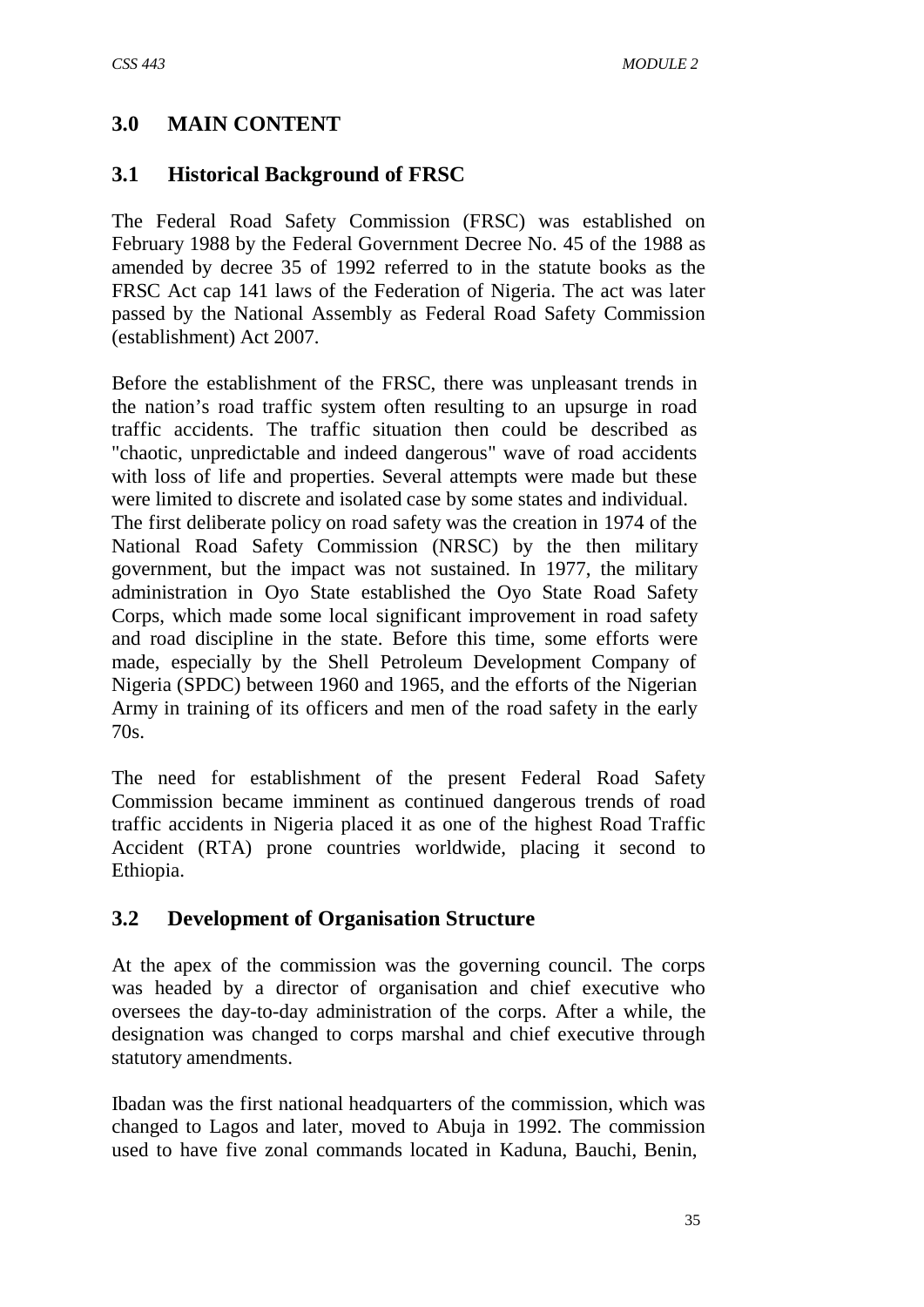Aba, and Ibadan. The functions of these commands were to coordinate the activities of the commission in the various states (sector commands). At inception, the commission has the following departments: admin and finance, operations, public education and technical. The structure of the commission changed from six directorates to 11 departments in 2003 and finally down to eight departments. It was later reduced to eight in the year 2005; the number of zones grew from initial five to 10.

There are number of specialised units known as corps offices. These include the public education, intelligence, provost legal, corps secretary, audit and corps protocol as well as rescue, which carry out specialised functions for the effective administration of the organisation.

### **3.3 Statutory Functions**

The functions of the commission generally relates to the following:

- 1. Making the highway safe for motorists and other road users
- 2. Recommending works and devices designed to eliminate or minimise accidents on the highways and advising the federal and state governments including the Federal Capital Territory administration and relevant governmental agencies on the localities where such works and devices are required
- 3. Educating motorists and members of the public on the importance of discipline on the highway.

Apart from the statutory functions, the commission is also charged with the following responsibilities:

- 1. Preventing or minimising accidents on the highway
- 2. Clearing obstructions on any part of the highways
- 3. Educating drivers, motorists and other members of the public generally on the proper use of highways
- 4. Designing and producing driver's licence to be used by various categories of vehicle operators
- 5. Determining, from time to time, the requirements to be satisfied by an applicant for a driver's licence
- 6. Designing and producing vehicle number plates
- 7. The standardisation of highway traffic codes
- 8. Clearing obstructions on any part of the highways
- 9. Educating drivers, motorists and other members of the public on the proper use of the highways
- 10. Giving prompt attention and care to accident victims
- 11. Conducting researches into causes of motor accidents and methods of preventing them and putting into use the result of such researches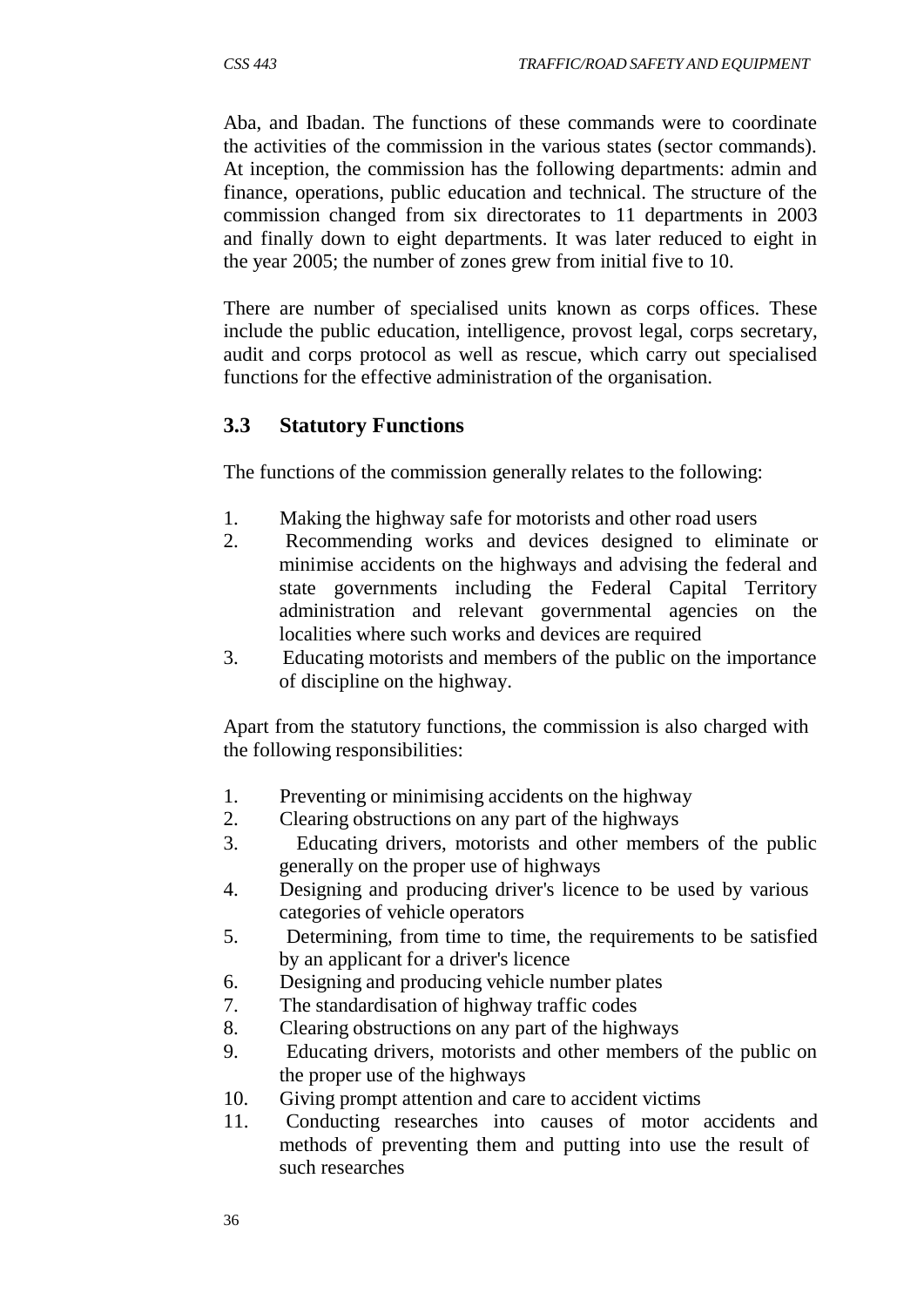- 12. Determining and enforcing speed limits for all categories of roads and vehicles and controlling the use of speed limiting devices.
- 13. Cooperating with bodies or agencies or groups on road safety activities or on prevention of accidents on the highways
- 14. Making regulations in pursuance of any of the functions assigned to the corps by or under this Act
- 15. Regulating the use of sirens flashers and beacon lights on vehicles other than ambulances and vehicles belonging to the Armed Forces, Nigeria Police, Fire Service and other paramilitary agencies
- 16. Providing roadside and mobile clinics for the treatment of accident victims free of charge
- 17. Regulating the use of mobile phones by motorists
- 18. Regulating the use of seat belts and other safety devices
- 19. Regulating the use of motorcycles on the highways
- 20. Maintaining the validity period for driver's licenses, which shall be three years subject to removal at the expiration of the validity period.

For the commission to carry out these functions, members of the commission shall have power to arrest and prosecute persons reasonably suspected of having committed any traffic offences.

### **3.4 FRSC Officers /Rank Structure**

- 1. ARC Ass. Route Commander (Entry point)
- 2. DRC Deputy Route Commander
- 3. RC Route Commander
- 4. SRC Superintendent Route Commander
- 5. CRC Chief Route Commander
- 6. ACC Assistant Corps Commander
- 7. DCC Deputy Corps Commander
- 8. CC Corps Commander<br>
9. ACM Assistant Corps Ma
- 9. ACM Assistant Corps Marshal
- 10. DCM Deputy Corps Marshal
- 11. CM Corps Marshal

### **3.5 FRSC Marshal Rank/Structure**

| 1.                    | <b>RMAIII</b> | 03           | Road Marshal Asst. III (Entry point) |
|-----------------------|---------------|--------------|--------------------------------------|
| 2.                    | RMA II        | 04           | Road Marshal Asst. II                |
| 3.                    | RMA I         | 0.5          | Road Marshal Asst. I                 |
| $\mathcal{A}_{\cdot}$ | <b>SRMA</b>   | 06           | <b>Senior Road Marshal Asst</b>      |
| 5.                    | RM II         | $06^{\circ}$ | Road Marshal II                      |
| 6.                    | <b>CRMA</b>   | 07           | <b>Chief Road Marshal Assistant</b>  |
| $\tau$                | R M I         |              | Road Marshal I                       |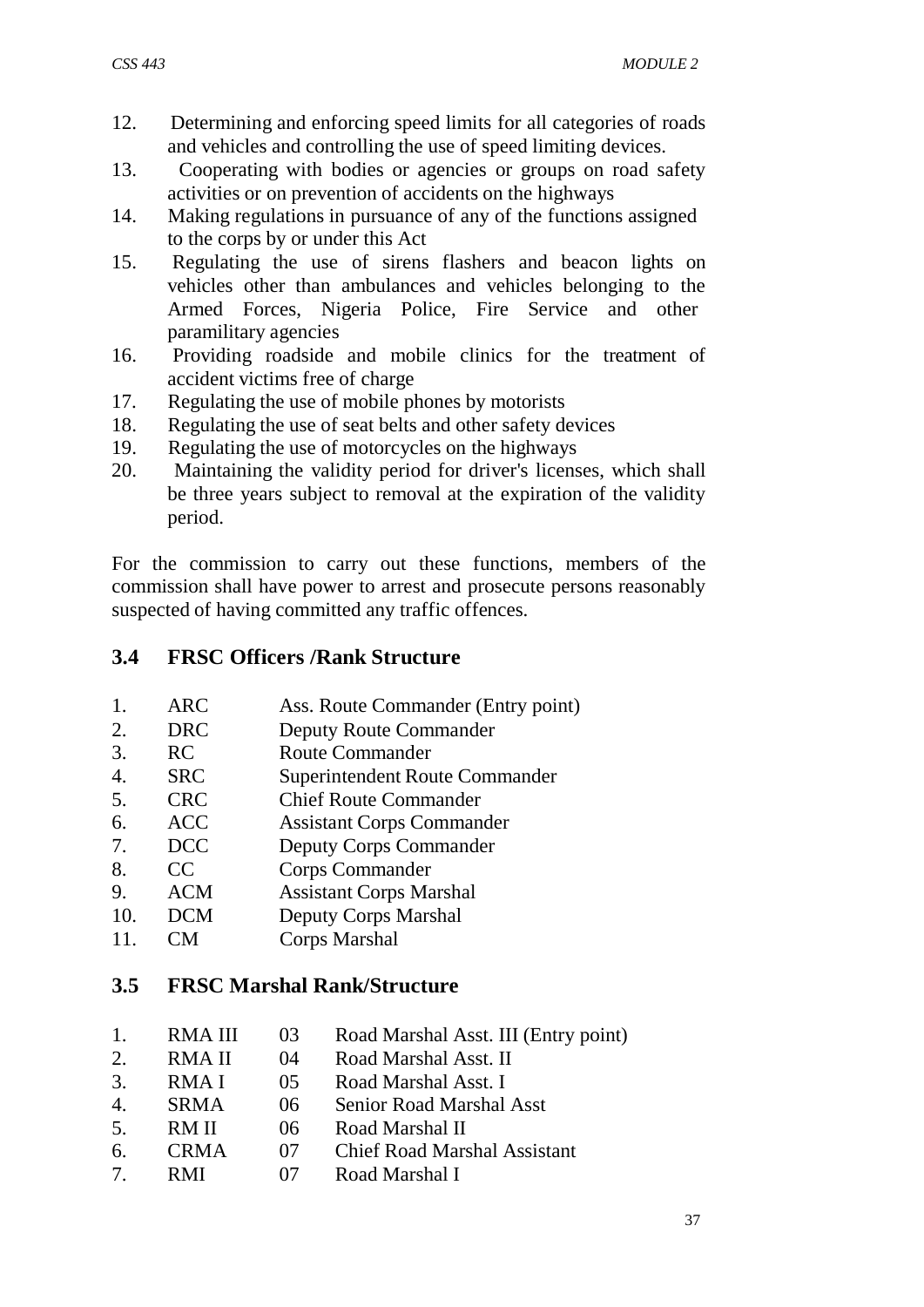| $\mathsf{X}_{\cdot}$ | <b>SRM</b>  | $^{08}$         | Senior Road Marshal                 |
|----------------------|-------------|-----------------|-------------------------------------|
| -9                   | <b>PRM</b>  | 09              | Principal Road Marshal              |
| 10.                  | <b>ACRM</b> | 10              | <b>Assistant Chief Road Marshal</b> |
| 11.                  | <b>DCRM</b> | 11              | Deputy Chief Road Marshal           |
| 12 <sup>7</sup>      | <b>CRM</b>  | 12 <sup>°</sup> | <b>Chief Road Marshal</b>           |

#### **3.6 Regular Marshals**

A regular marshal is uniformed personnel in the Federal Road Safety Commission. The services of a regular marshal are permanently paid and pensionable unlike special marshal whose services are voluntary in nature.

The regular, as the name implies, indicates that the marshal is duty bound to be regular in the discharge of its statutory duties.

### **3.7 Special Marshal**

The special marshals are the voluntary arm of the Federal Road Safety Corps. It was established by the Act CAP 141 laws of the Federation of 1990. They are men and women of proven integrity in the society and able to influence their immediate constituency (work place/community) in favour of the course of road safety.

The Act empowers the special marshals to carry out patrol duty and other activities that ensure good road usage on our highways. They can arrest and book traffic offenders as well as prosecute them when necessary. The special marshals are covered by an insurance policy in the case of death through road traffic accident. They are also protected by immunity provision in section 17 (1) of the Act. By this immunity clause, the special marshal is shielded from liability for any act validly done by him while on duty on the route to which he is assigned. Special marshals are administered as the full department headed by a senior officer in the rank of Assistant Corps Marshal (ACM).

### **3.8 Functions of Special Marshals**

- 1. Monitor road users and road marshals with a view to providing constructive feedback to the commission.
- 2. Patrol the highways and control traffic on group basis.
- 3. Participate in research activities relevant to road safety.
- 4. Organise, sponsor or participate in workshops, public enlightenment programmes and road safety campaigns.
- 5. Organise and encourage road safety clubs.
- 6. Any other functions as may be assigned from time to time by the Corps Marshal and Chief Executive (COMACE).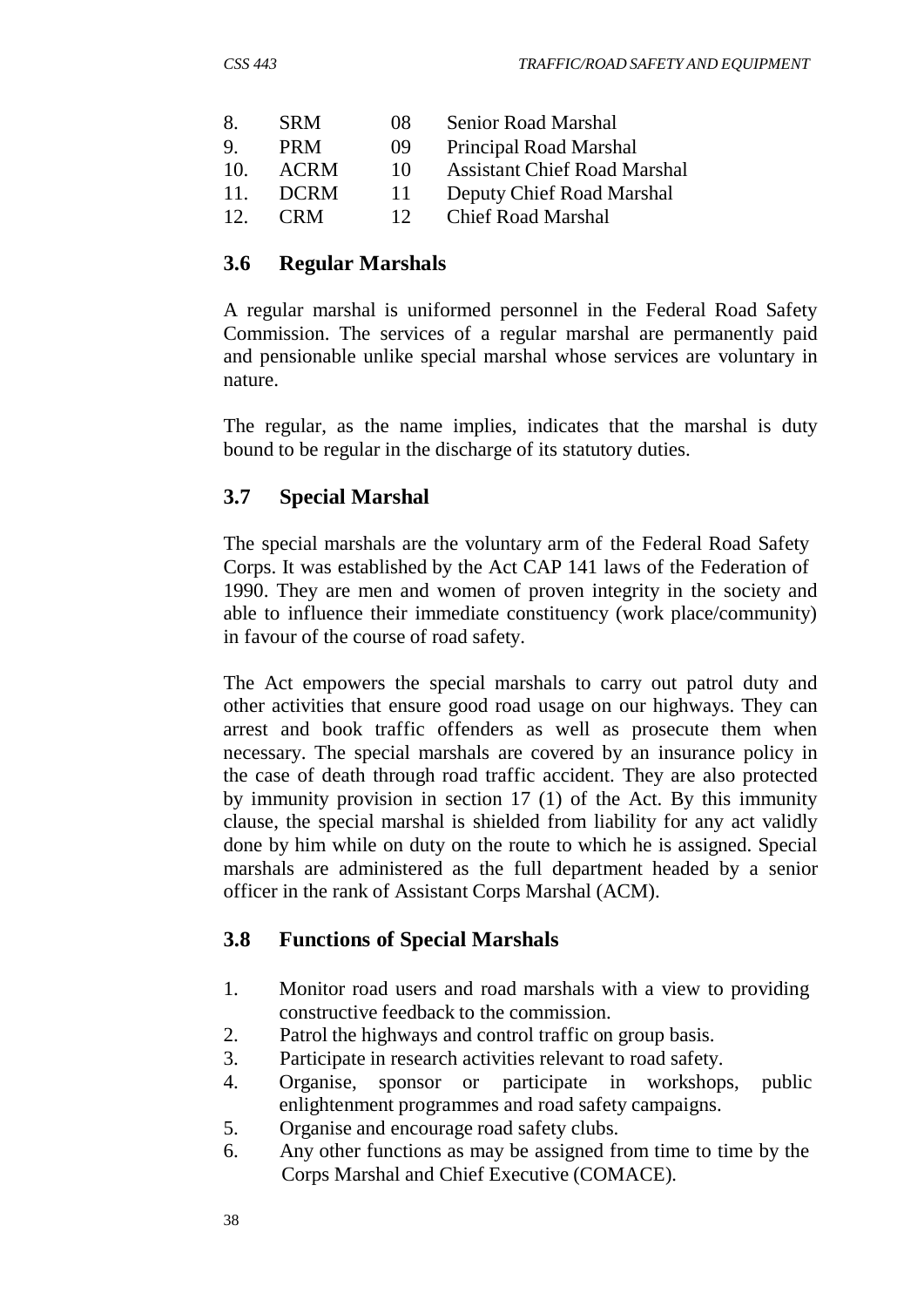# **4.0 CONCLUSION**

Road safety is believed to be the general duties of all especially the road users and the society. However, some agencies are specially established to see that the road users maintain the safety rules and regulations. The agencies are empowered to arrest and prosecute the offenders for any act of violation of road safety rules. It is one of these agencies that the Federal Road Safety Commission belongs. With the establishment of the Federal Road Safety Commission, there has been a reduction in road accident on our highways in Nigeria.

### **5.0 SUMMARY**

In this unit, you have learnt about the historical background of the Federal Road Safety Commission, its organisational structure, statutory functions of officers and marshal rank / structure. You also learnt about types of marshals: the regular marshal and special marshal.

### **6.0 TUTOR-MARKED ASSIGNMENT**

- i. Briefly describe the historical background of the Federal Road Safety Commission.
- ii. List and discuss the functions of the Federal Road Safety Commission.

# **7.0 REFERENCE/FURTHER READING**

[http//www.frsc.gov.ng/](http://www.frsc.gov.ng/) visited on November 2010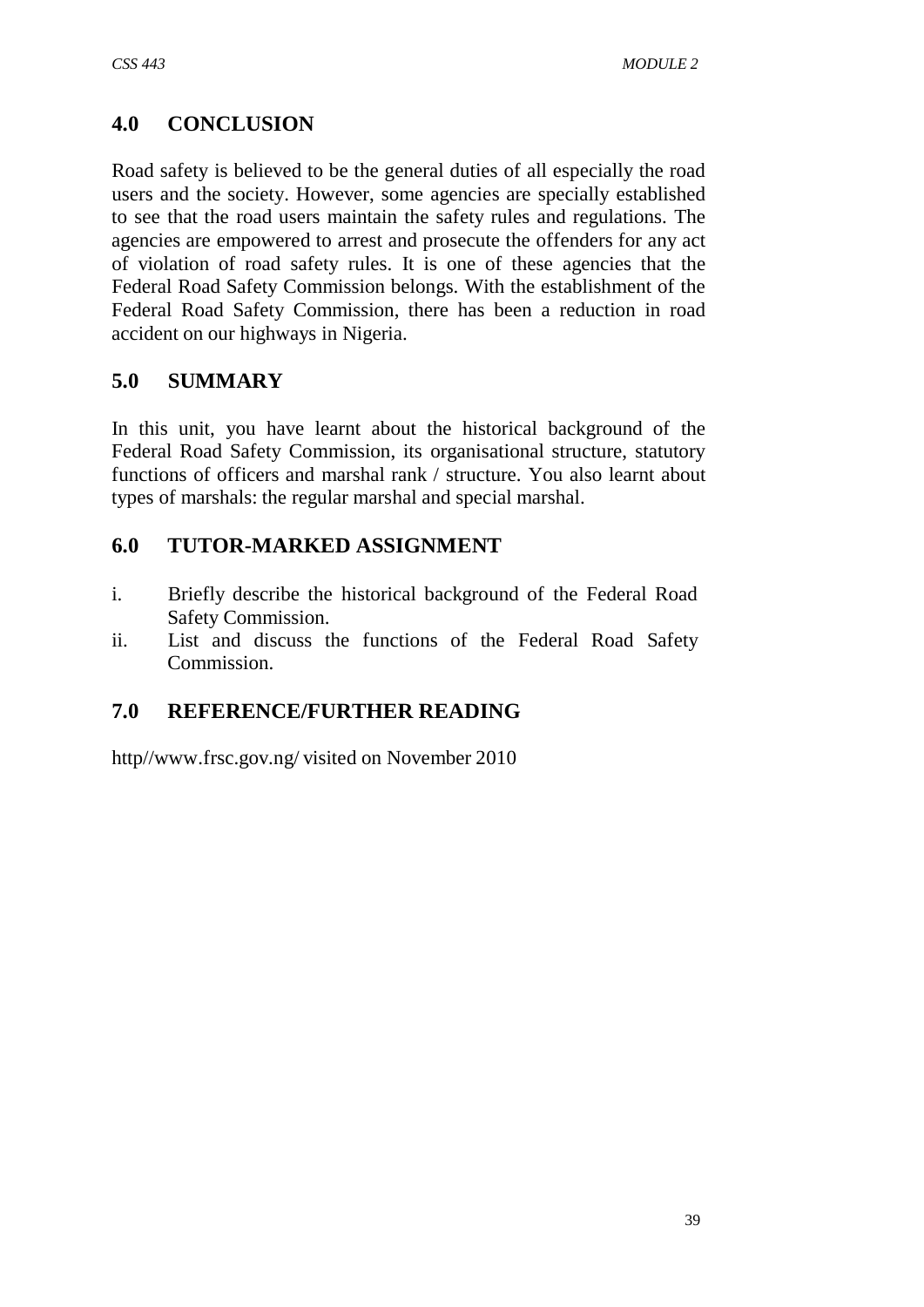### **UNIT 3 TRAFFIC MANAGEMENT UNIT**

#### **CONTENTS**

- 1.0 Introduction
- 2.0 Objectives
- 3.0 Main Content
	- 3.1 Traffic Management Unit
	- 3.2 Objectives of TMU
	- 3.3 Functions of TMU
- 4.0 Conclusion
- 5.0 Summary
- 6.0 Tutor-Marked Assignment
- 7.0 References / Further Reading

#### **1.0 INTRODUCTION**

The Traffic Management Unit (TMU) is a unit in the local administration of traffic in the councils that is devoted to traffic law enforcement and traffic crash investigation. Its goal is to ensure that traffic moves safely and smoothly throughout the city. The unit strives to lower the incidents of property damage, personal injury and death on the streets and highways within its jurisdiction by consistent and effective law enforcement. Officers of this unit assist in speed enforcement; scene investigation to traffic crash reconstruction, community oriented activities such as speaking at schools, participating in and providing traffic control for civic marches and many other community functions.

#### **2.0 OBJECTIVES**

At the end of this unit, you should be able to:

- explain how TMU could be used in the city
- list and discuss objectives of TMU
- list and discuss functions of TMU.

### **3.0 MAIN CONTENT**

### **3.1 Trafic Management Unit**

The Traffic Management Unit (TMU) as a traffic management unit in the local government areas must be supported by an act of legislation so that it can enforce traffic laws and prosecute offenders. The establishment of a TMU must commence with the preparation of an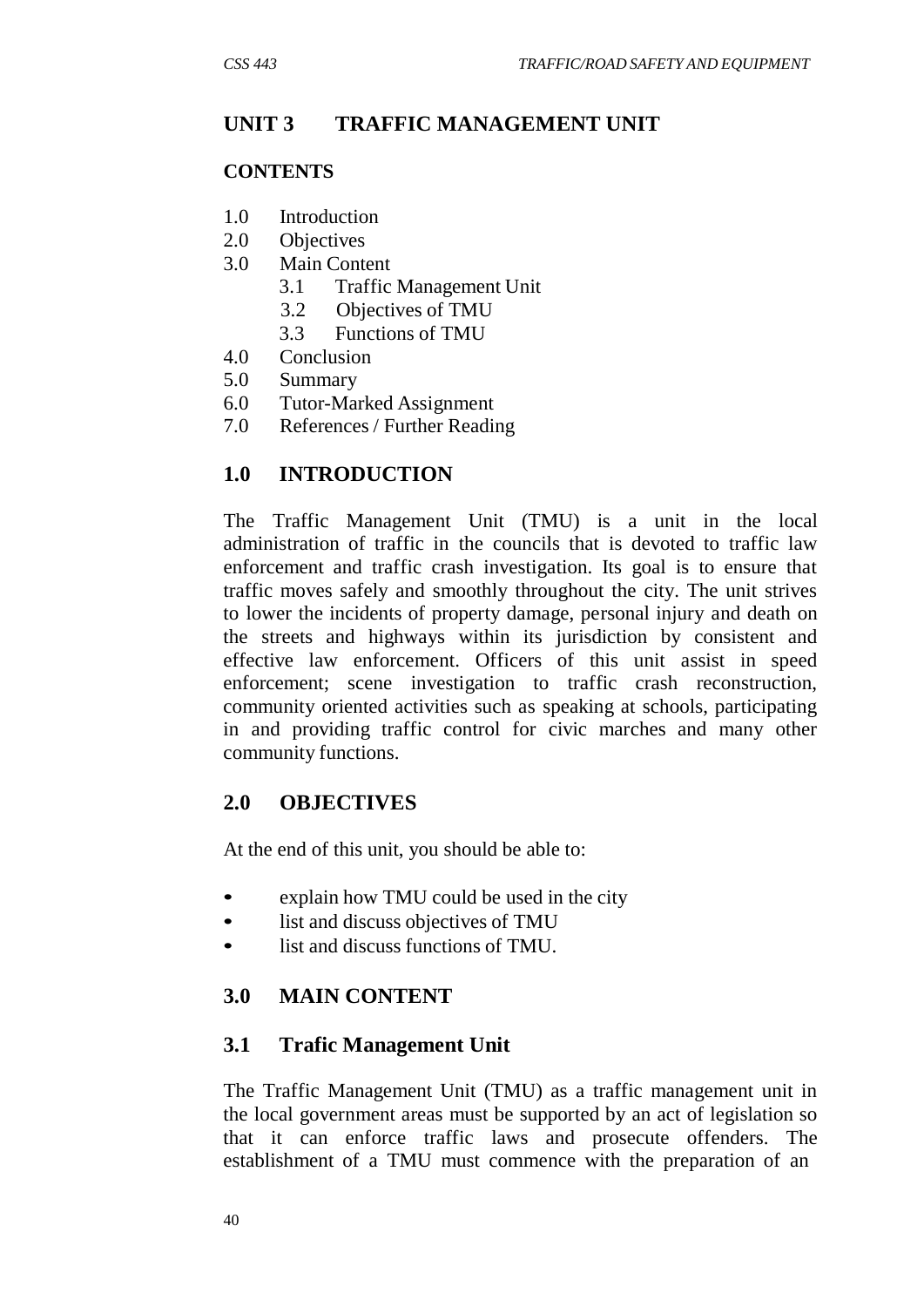Outline Business Case (OBC) for its operationalisation. This unit specifies the competency required to implement a traffic management plan for works on roads, ensuring traffic flow is maintained and risk to the safety of the public and workers are minimised. It includes the minimum criteria for competency assessment. The unit includes traffic management plans for public and private roads, parking areas and restricted access construction sites.

The TMUs are responsible for the effective traffic management of local government roads within their jurisdiction They are empowered to develop the capacity to define the functional road hierarchy in their areas and go on to prepare and implement appropriate traffic management plans for their areas. TMU capability include the ability to manage on street parking, junction treatments, provision for pedestrians and other non-motorised traffic movements, accident remedial and road safety measures and traffic and accidents data collection and analysis. They guide and inform urban development plans and collaborate with road transport regulating agencies in the implementation of the city Transport Master Plan (TMP) and other projects relevant to either area. For instance, Lagos State government has concluded a study for the establishment of a TMU in six local council development authorities; this is with a view of combating the daily menace of traffic congestion in the state. The idea is to deploy traffic management at the local government level, by enhancing their operational facilities and manpower development.

# **3.2 Objectives of TMU**

- To enhance the overall quality of road traffic management and service provision at the lowest level.
- To strengthen the cooperation and coordination between the national, state and local spheres of government in the management of road traffic.
- To maximise the effectiveness of state and local governments efforts, particularly in road traffic law enforcement.
- To create business opportunities, particularly for the previously disadvantaged sectors, to supplement public sector capacity.
- Guide and sustain the expression of private sector investment in road traffic management.

# **3.3 Functions of TMU**

The TMU Act provides for functional areas/units, which include the following: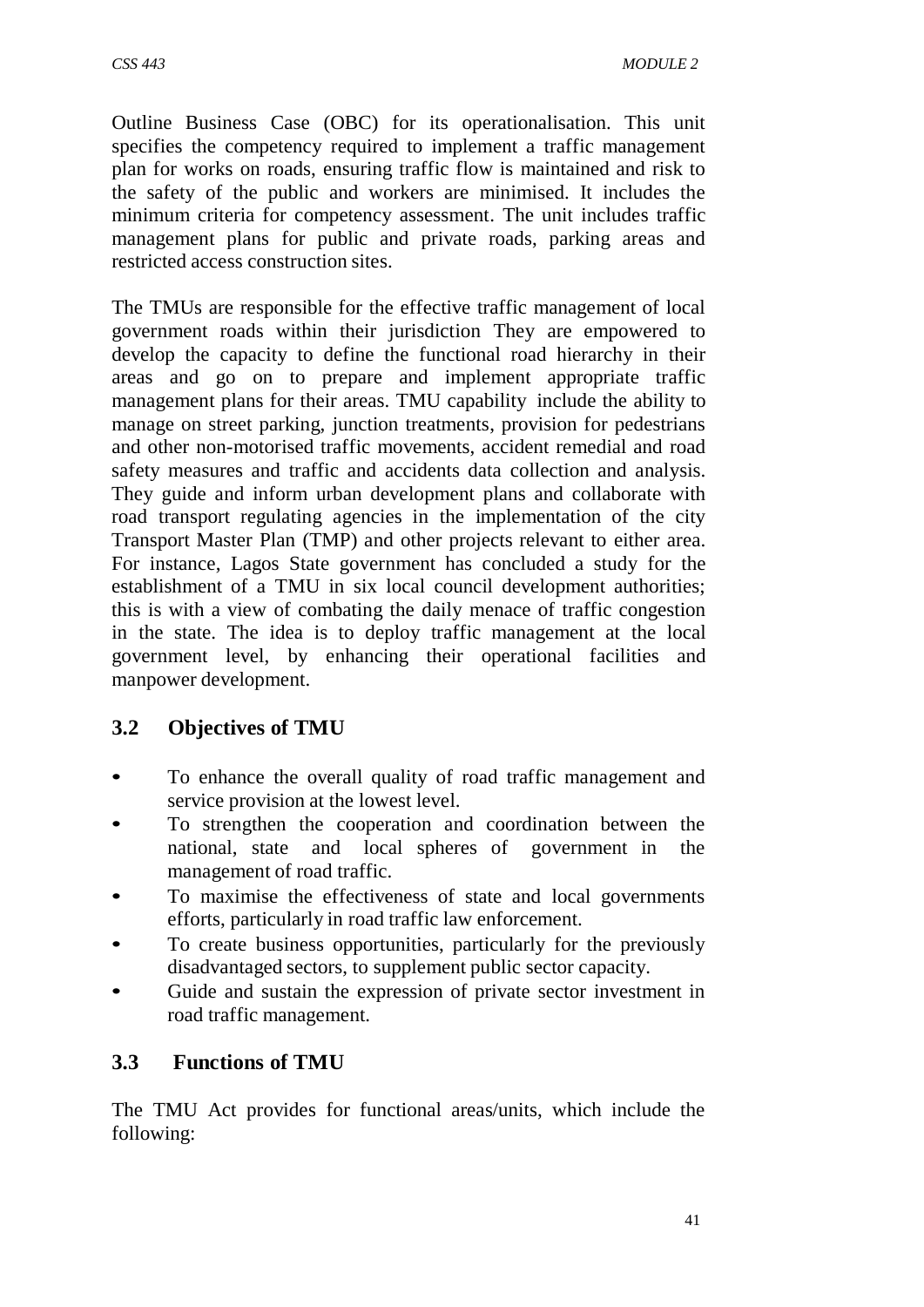- Training of traffic management personnel
- Road traffic information
- Accident investigations and recording thereof
- Information, Communication and Education (IEC)
- Infrastructure, safety and audit
- Road traffic law enforcement
- Vehicle registration and licensing
- Vehicle and roadworthiness testing
- Testing and licensing of drivers
- Administrative adjudication of road traffic offences.

The TMUs are required to prepare a traffic management strategy document and a business and action plan to guide operations. TMUs require necessary infrastructures, equipment, founding and human resources to enable them discharge this function.

Other requirements for the TMU shall include the following:

- i. Development of the capacity and definition of the functional road hierarchy within the local government area
- ii. Preparation and implementation of appropriate Traffic Management plans for the local government area
- iii. Management of on-street parking, junction treatments, provision of pedestrians and other non-motorised traffic movements, accident remedial and road safety measures; traffic accidents data collection and analysis, and database creation
- iv. Guidance and establishment of urban development plans, and collaborate with city authorities in the implementation of the transport master plan and other necessary activities relevant to the three local government areas
- v. Preparation of a traffic management strategy document, and a business and action p lan to guide operations
- vi. Strategise and evolve the acquisition of the necessary infrastructure, equipment, funding and human resources to enable them discharge these functions.

# **4.0 CONCLUSION**

All local government areas must establish a TMU for local free flow of traffic. The TMU will not only ensure an increase in productivity, mobility and comfort on the road, but also enhance safety.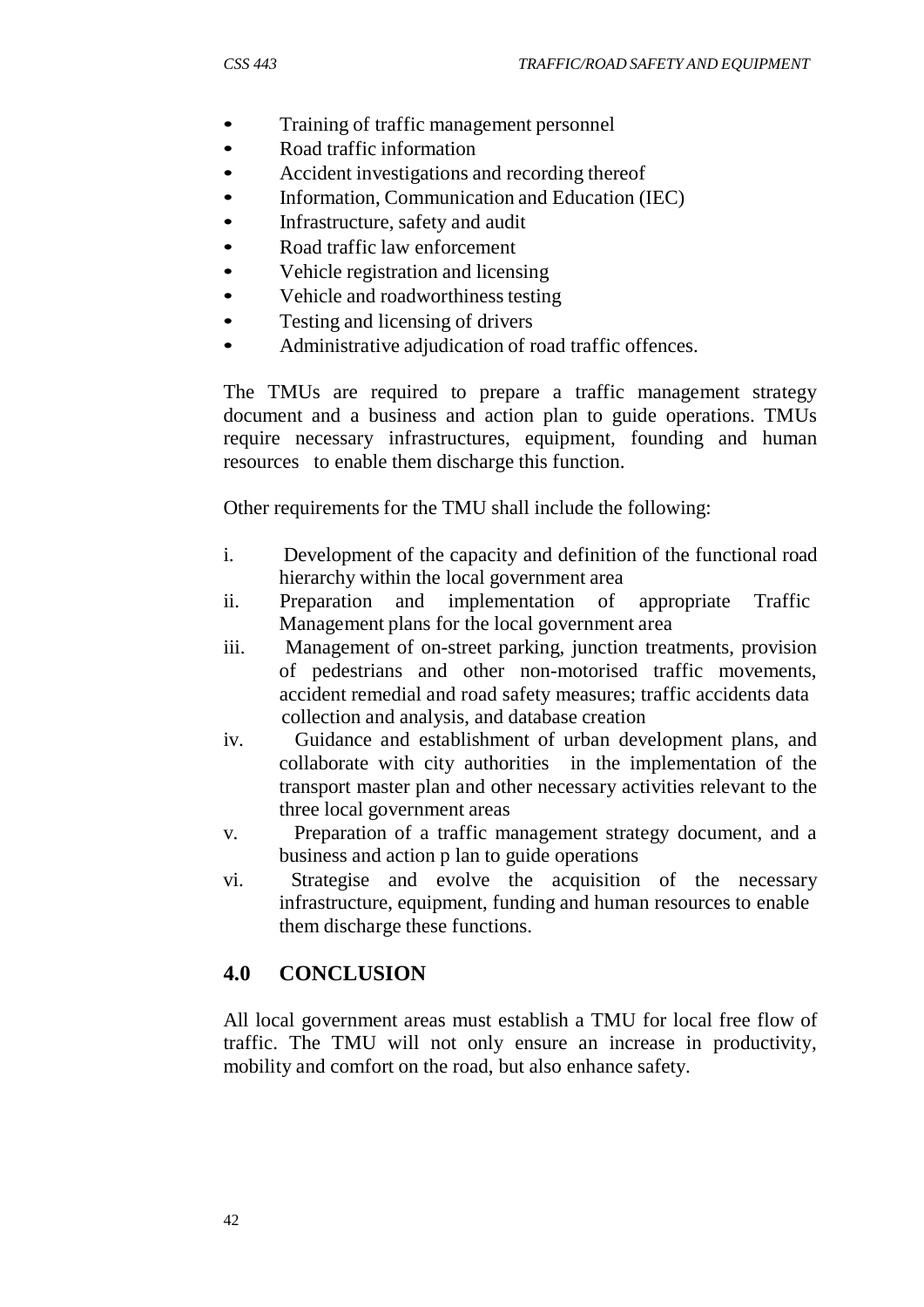### **5.0 SUMMARY**

In this unit, you have been introduced to TMU and its functions. The TMU specifies the competency required to implement a traffic management plan for works on roads, ensure that traffic flow is maintained and that threat to the safety of the public and workers are minimised.

### **6.0 TUTOR-MARKED ASSIGNMENT**

Discuss the relevance of the TMU in traffic management of an urban area.

### **7.0 REFERENCES/FURTHER READING**

- Human Environment Organisation (2007). Establishment of Traffic Management Units (TMUs) in Ikeja Local Government Area of Lagos State, Contract No. LAMATA/LUTP/WB/CS/QCBS/065.
- Human Environment Organisation (2007). Establishment of Traffic Management Units (TMUs) in Alimosho Local Government Area of Lagos State, Contract No. LAMATA/LUTP/WB/CS/ QCBS/066.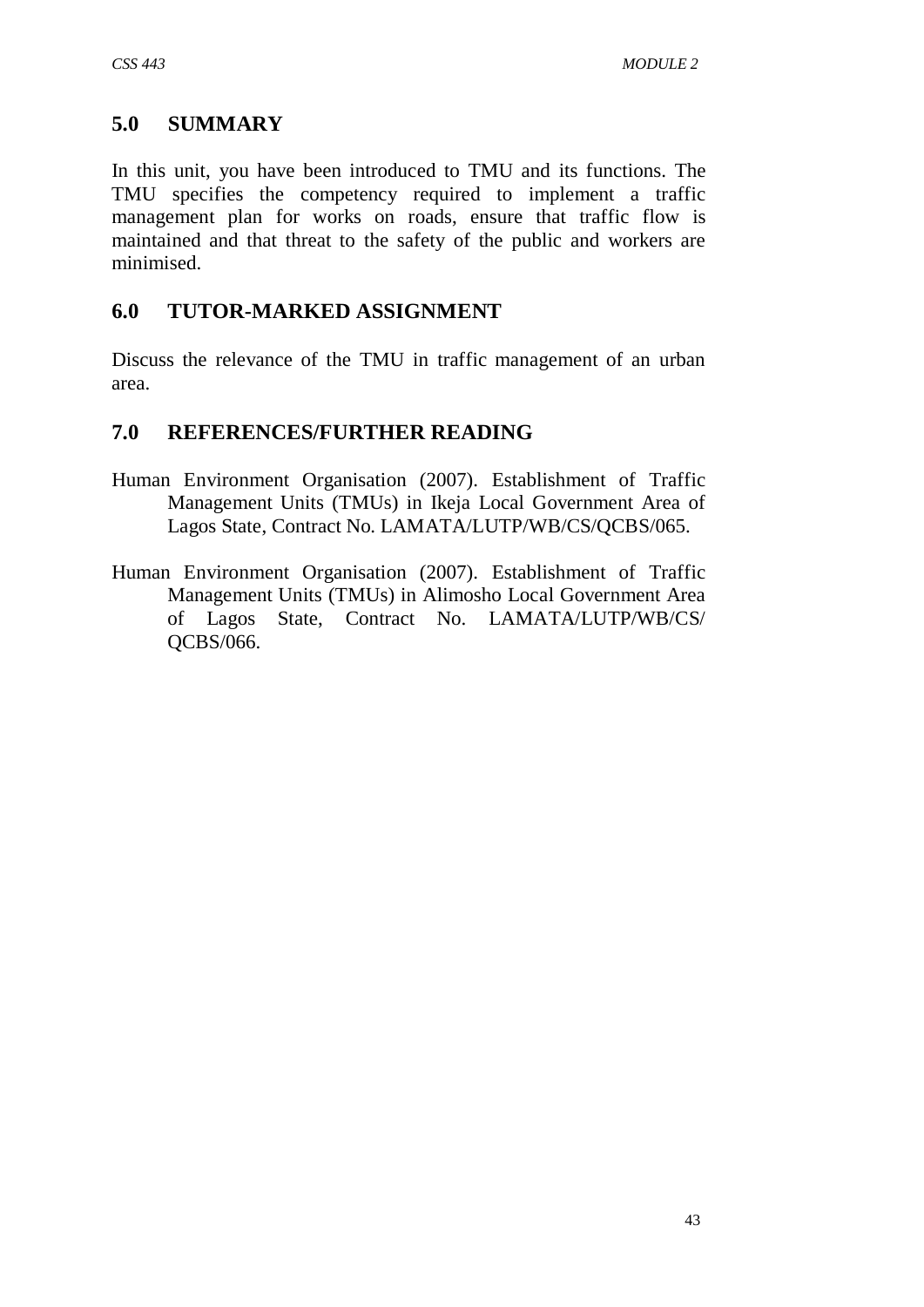# **UNIT 4 ROAD FUNCTIONS**

#### **CONTENTS**

- 1.0 Introduction
- 2.0 Objectives
- 3.0 Main Content
	- 3.1 Road Functions
	- 3.2 Road Hierarchy and Classification
	- 3.3 Methodology for Road Classification
- 4.0 Conclusion
- 5.0 Summary
- 6.0 Tutor-Marked Assignment
- 7.0 Reference/Further Reading

# **1.0 INTRODUCTION**

Road function is based on the type of service the road provides for the drivers and motorists. Road functions s identify the role that each road has for all road users including pedestrians, general form of traffic, commercial vehicles, passenger transport and motorbikes (for example, while some roads provide throughput to homebound traffic, some provide access to industrial areas, emergency route for bullion vans, ambulances, military vehicles and government officials).

These functions are mostly tied to design standards that determine the classes of the roads. Each road class has a range of specific lane widths, shoulder widths, curve radii etc. Thus, the type of traffic and the use of a road forms the basis to measure and identify the functionality of the road vis-à-vis its local environment.

### **2.0 OBJECTIVES**

At the end of the unit, you should be able to:

- explain the term "road function"
- describe road types and their functions
- describe the variables used to classify roads.

# **3.0 MAIN CONTENT**

### **3.1 Road Functions**

In order to domesticate the idea behind road functionality, the Ikeja local government area of Lagos State has been used as a case study**.** The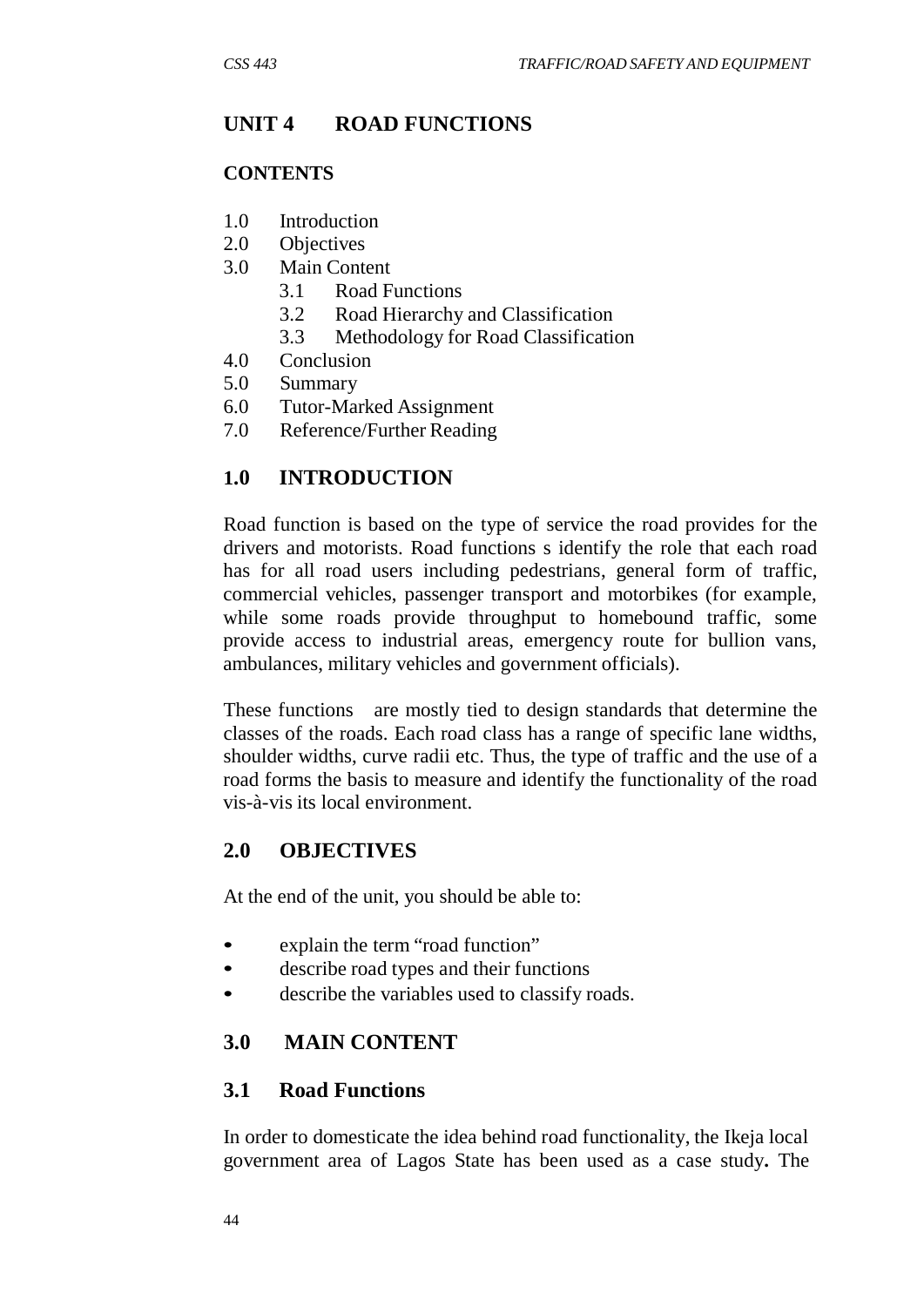information in this unit was derived from the Traffic Management Unit project commissioned by the Lagos Area Metropolitan Transport Authority (LAMATA) in 2007**.** The functionality of roads in the old Ikeja local government area varies with location.

For instance, some routes are used more by commercial bus operators because of their linkages to residential areas or industrial areas, while, you hardly find any commercial bus except for taxis and commercial motor cycles in others some routes; these are routes mostly used by private cars and motorbikes. Table 1 shows road types and functions, while Table 2 shows some major roads in the Ikeja local government area and their functions based on the parameters in Table 1.

| $10000 \pm 10001 \pm 000000$      |                                            |
|-----------------------------------|--------------------------------------------|
| Road Type                         | <b>Functions</b>                           |
|                                   | Provides access route(s) between local     |
| <b>Primary Arterial (A)</b>       | government areas and CBDs. Carries more    |
|                                   | traffic load and speed.                    |
|                                   | Key access route(s) from the primary       |
|                                   | arterial roads to the central areas and    |
| <b>Secondary (B)</b>              | distribute traffic to other communities.   |
|                                   | Carries less traffic volume and speed than |
|                                   | the primary arteries.                      |
|                                   | Provides access route(s) for door-to-door  |
| <b>Tertiary/Local Streets (C)</b> | transport services and other properties.   |

**Table 1: Road Type/Functions**

|  |  | <b>Table 2: Road Functionality According to Uses</b> |  |  |
|--|--|------------------------------------------------------|--|--|
|--|--|------------------------------------------------------|--|--|

|                |                       | <b>Functions</b> |           |        |        |
|----------------|-----------------------|------------------|-----------|--------|--------|
| N <sub>0</sub> | <b>Road</b>           | <b>CBT</b>       | <b>RT</b> | LR     | ET     |
| 1              | Oba Akran Road        | $\ast$           | $\ast$    |        | $\ast$ |
| $\overline{2}$ | Obafemi Awolowo Way   | $\ast$           | $\ast$    |        | $\ast$ |
| 3              | Mobolaji Bank Anthony | $\ast$           | $\ast$    | $\ast$ | $\ast$ |
| $\overline{4}$ | Acme Road             | $\ast$           | $\ast$    |        |        |
| 5              | Ogba Road             | $\ast$           | $\ast$    | $\ast$ | $\ast$ |
| 6              | Allen Avenue          | $\ast$           | $\ast$    | $\ast$ | $\ast$ |
| 7              | <b>Toyin Street</b>   |                  | $\ast$    | $\ast$ | $\ast$ |
| 8              | Oregun Road           | $\ast$           | $\ast$    | $\ast$ | $\ast$ |
| 9              | Lateef Jakande Road   | $\ast$           | $\ast$    |        | $\ast$ |
| 10             | Isheri Road           | $\ast$           | $\ast$    |        |        |
| 11             | Adeniyi Jones Avenue  | $\ast$           | $\ast$    |        | $\ast$ |
| 12             | Oba Akinjobi Road     | $\ast$           | $\ast$    | $\ast$ | $\ast$ |
| 13             | Joel Ogunnaike Road   |                  | $\ast$    | $\ast$ |        |
| 14             | Agege Motor Road      | $\ast$           | $\ast$    |        | $\ast$ |
| 15             | Ikorodu Road          | $\ast$           | $\ast$    | $\ast$ | $\ast$ |
| 16             | <b>Wemco Road</b>     | $\ast$           | $\ast$    | $\ast$ |        |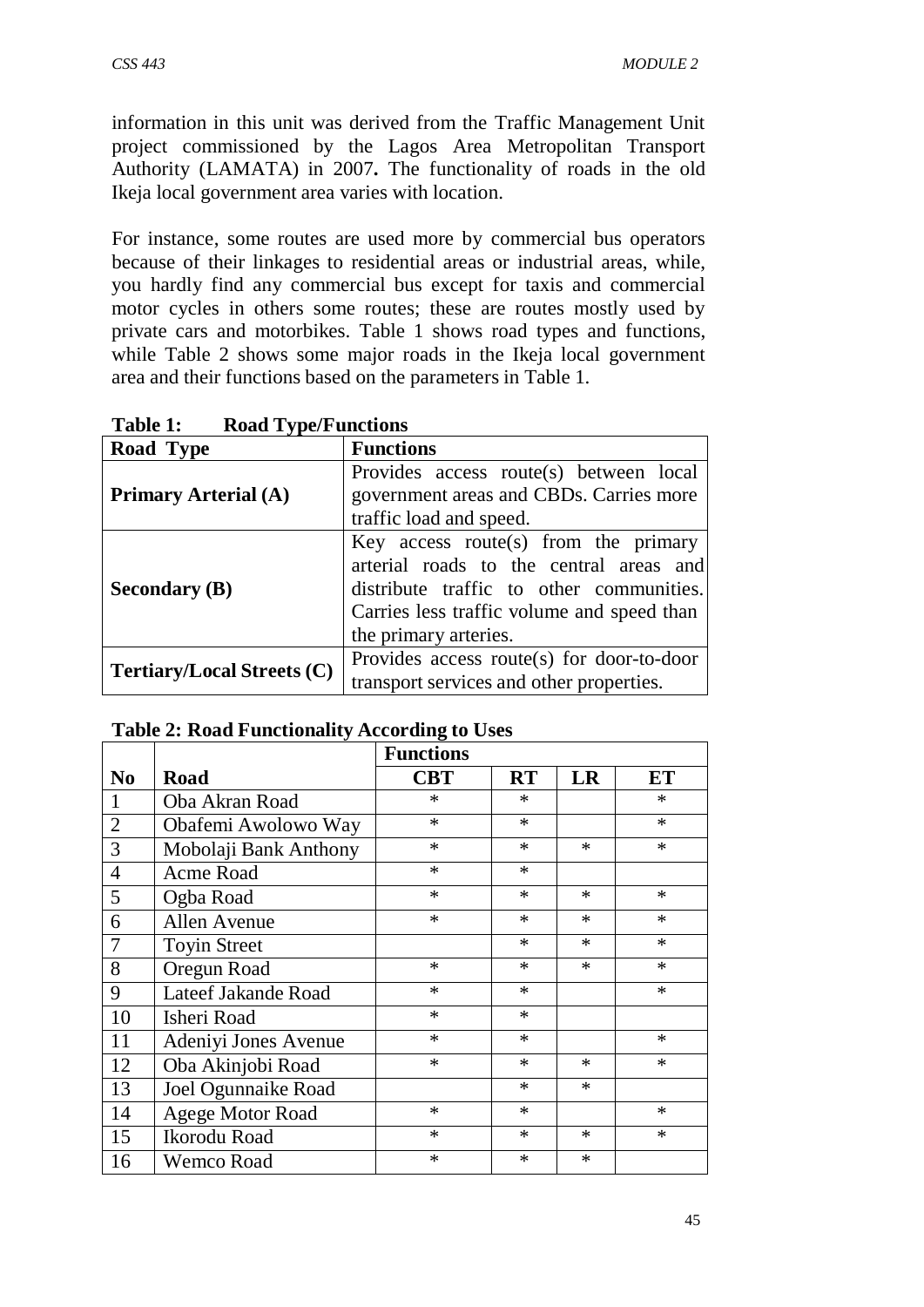|                |                     | <b>Functions</b> |           |        |    |
|----------------|---------------------|------------------|-----------|--------|----|
| N <sub>0</sub> | Road                | <b>CBT</b>       | <b>RT</b> | LR     | EТ |
| 17             | Opebi Road          | $\ast$           | $\ast$    |        | ∗  |
| 18             | <b>Billings Way</b> |                  |           | $\ast$ |    |
| 19             | Isaac John Street   | $\ast$           | $\ast$    |        |    |
| 20             | Cocoa Industry      |                  | $\ast$    | $\ast$ |    |

**Source: LAMATA TMU Project (unpublished)**

#### **Legend**

**CBT** *- Commercial Bound Traffic* **RT** *- Residential Traffic* **LR** *- Link Route* **ER** *- Emergency Route*

Table 2 shows most of the primary (arterial) roads in Ikeja. They carry the bulk of traffic in the area and speed is usually higher on these roads. The table reveals that apart from Toyin street, Joel Ogunnaike, Billings way and cocoa industry road among others in the study area (Ikeja), all other roads serve as route-ways for commercial bus operators, who only ply roads of high passenger traffic due to the high presence of commercial activities. Furthermore, Table 2 reveals that all the other roads apart from Billings way are used by commercial bus operators and for homebound private cars.

This may not be unconnected with the fact that Billings way is located in the heart of Oregun industrial area, therefore the road serves as a major link to other adjoining (feeder) roads in the industrial area. On emergency traffic, only Billings way, Isaac John, cocoa industry, Isheri road and Acme road do not suffer so much from the menace of emergency traffic like ambulances, VIP traffic and the notoriety of bullion vans.

### **3.2 Road Hierarchy and Classification**

The transport network in Ikeja LGA which is split into three development areas are made up of many links, some narrow, others wide and which for the purpose of this study shall be classified by capacity, length and nature of the surface (whether asphalt paved or earth). Hierarchical road network exists not only at the national level, but also within the local government areas. Again for this survey, roads have been classified according to the three parameters mentioned, the capacities referred to here include: traffic volume and the nature of the land use. Length refers to the distance of the road and the surface refers to whether the road is paved or not. Table 1 shows the parameters for the road classification.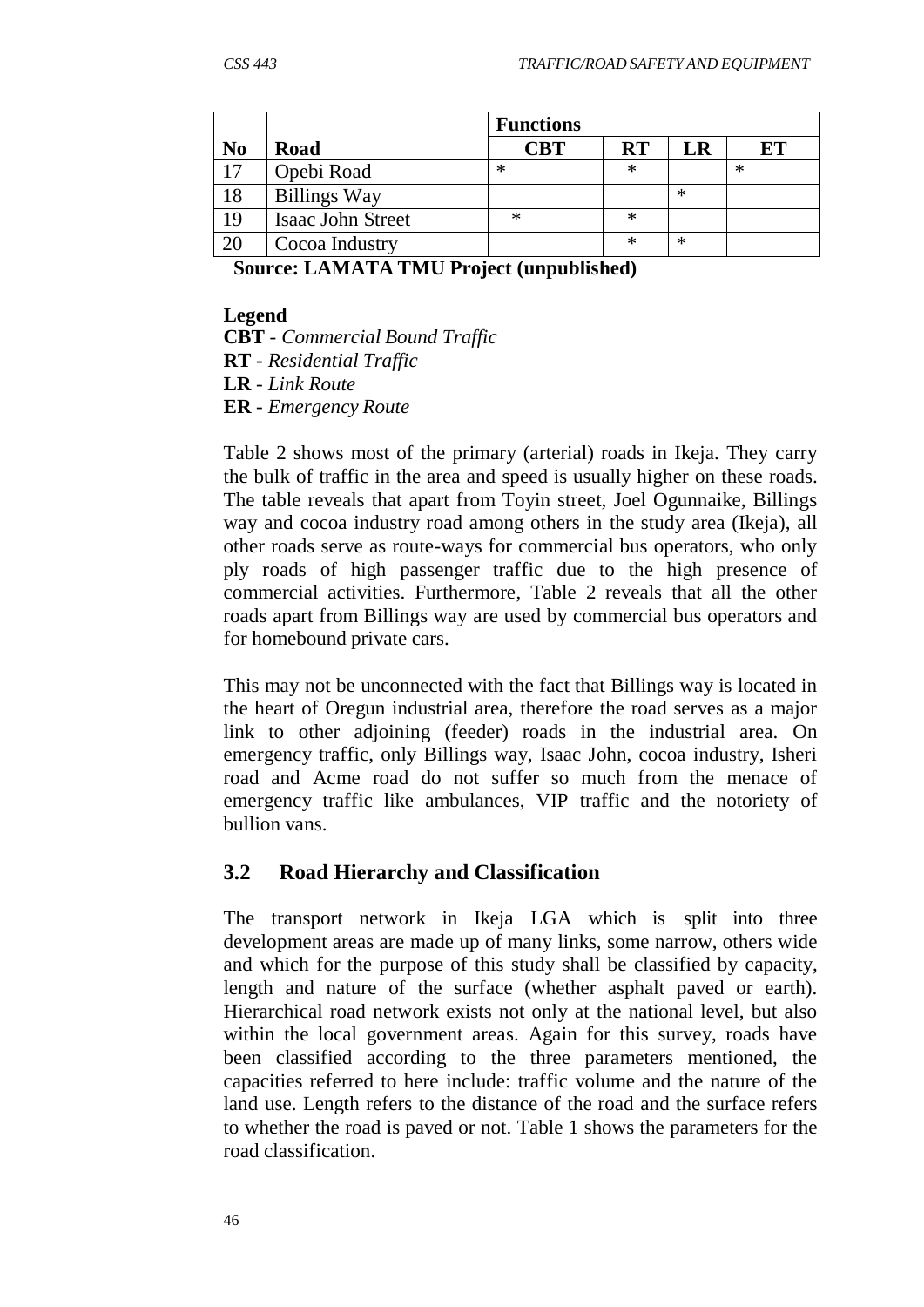# **3.3 Methodology for Road Classification**

Table 3 shows the parameters used in classifying roads in the area. The parameters were drawn after preliminary field observations based on which indices is to be considered in classifying these roads were developed in the form that will fit the aim of setting up the TMUs. It should be noted that if the project were to be done outside Lagos state, the parameters may be slightly different.

| 170.         | -Ciass      | <b>Parameters</b>                                                                                                 |
|--------------|-------------|-------------------------------------------------------------------------------------------------------------------|
|              |             | 'Capacity' here means traffic volume not below 10,000<br>vehicles Per Day (VPD) which includes all vehicles: high |
|              |             | occupancy vehicles, motorbikes and all classes of buses                                                           |
|              |             | plying the road within a 12-hour period between 7am-7pm                                                           |
| 1            | A           | daily. The length of the road should be at least 1500m or                                                         |
|              |             | $1.5 \mathrm{km}$                                                                                                 |
|              |             | The road surface must be paved (concrete or bitumen)                                                              |
|              |             | Any road to be classed in this category must fulfill at least                                                     |
|              |             | any two of the parameters                                                                                         |
|              |             | Capacity include traffic volume not below 5,000-10,000                                                            |
|              | B           | vehicles per day (VPD) which include, high occupancy                                                              |
|              |             | vehicles, motorbikes and all classes of buses plying the                                                          |
| $\mathbf{2}$ |             | road within a 12-hour period. The length of the road should                                                       |
|              |             | be at least 1000m or 1.0 km. The surface must be paved                                                            |
|              |             | (bitumen or concrete). Any road to be classed in this                                                             |
|              |             | category must fulfill at least any two of the parameters                                                          |
|              |             | Capacity include traffic volume below 5,000 vehicles per                                                          |
|              | $\mathbf C$ | day (VPD) which include, high occupancy vehicles,                                                                 |
|              |             | motorbikes and mini buses plying the road within a 12-                                                            |
| 3            |             | hour period. The length of the road should be 1000m or 1.0                                                        |
|              |             | km or less. The surface may not be paved (bitumen or                                                              |
|              |             | concrete)                                                                                                         |

**Table 3: Parameters for Road Classification for the Three LCDAs No Class Parameters**

**Source: LAMATA TMU Project (Unpublished)**

# **4.0 CONCLUSION**

Road classification is a veritable tool for planning traffic within urban centers. It identifies the role that each road plays with respect to all road users including pedestrians, general form of traffic, commercial vehicles, passenger transport and motorbikes.

# **5.0 SUMMARY**

In this unit, we have discussed road classification, focusing on the parameters. It should be noted that to do a proper road classification, the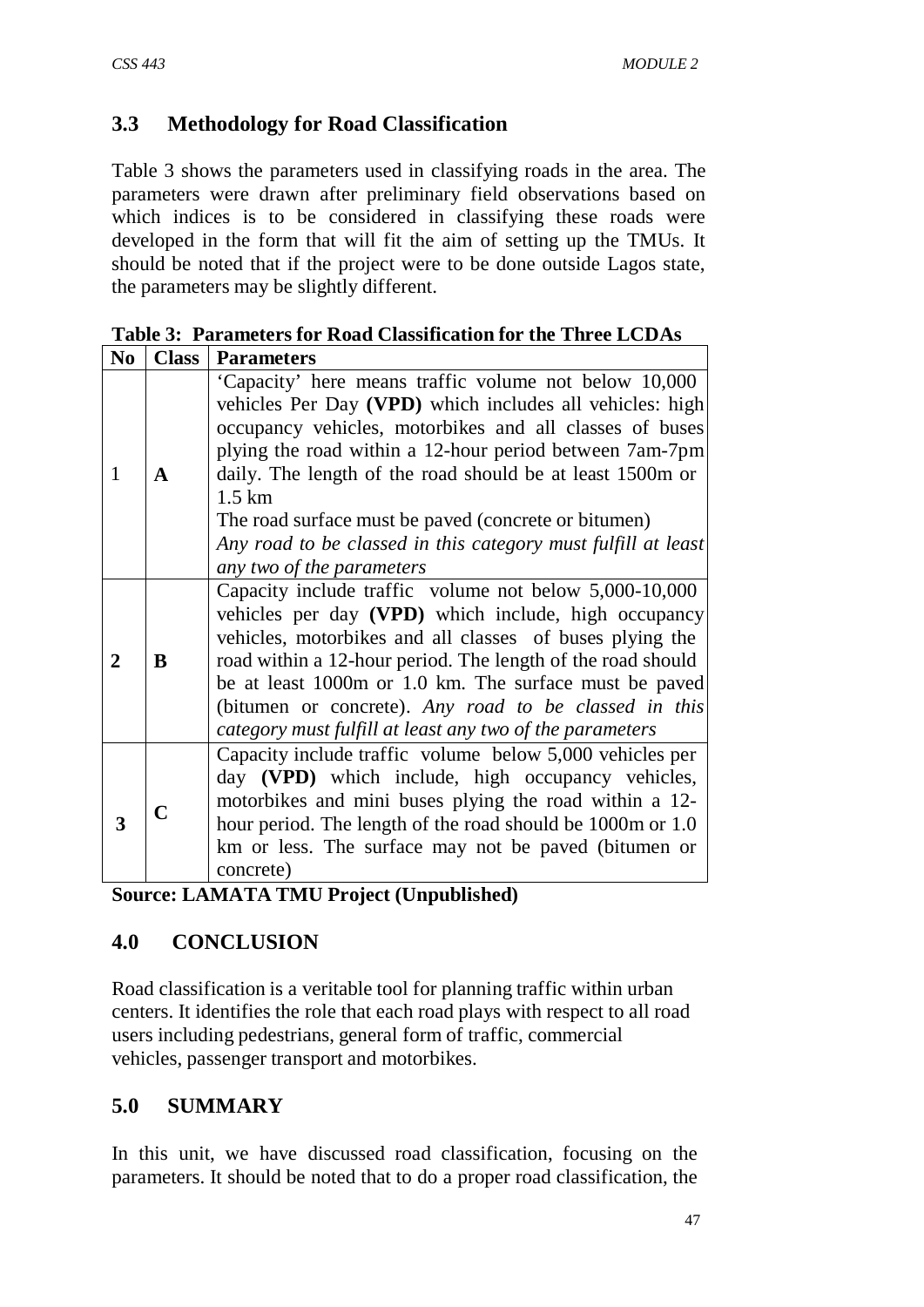standard parameters showcased in this unit must be domesticated according to cities where it would be applied.

### **6.0 TUTOR-MARKED ASSIGNMENT**

- 1. Discuss road functions.
- 2. With the knowledge of your city transport, how can you use road classification to solve congestion problems?

# **7.0 REFERENCE /FURTHER READING**

Lagos Area Metropolitan Transport Authority (2007). "Traffic Management Unit Project for Ikeja Local Government Area." (Unpublished).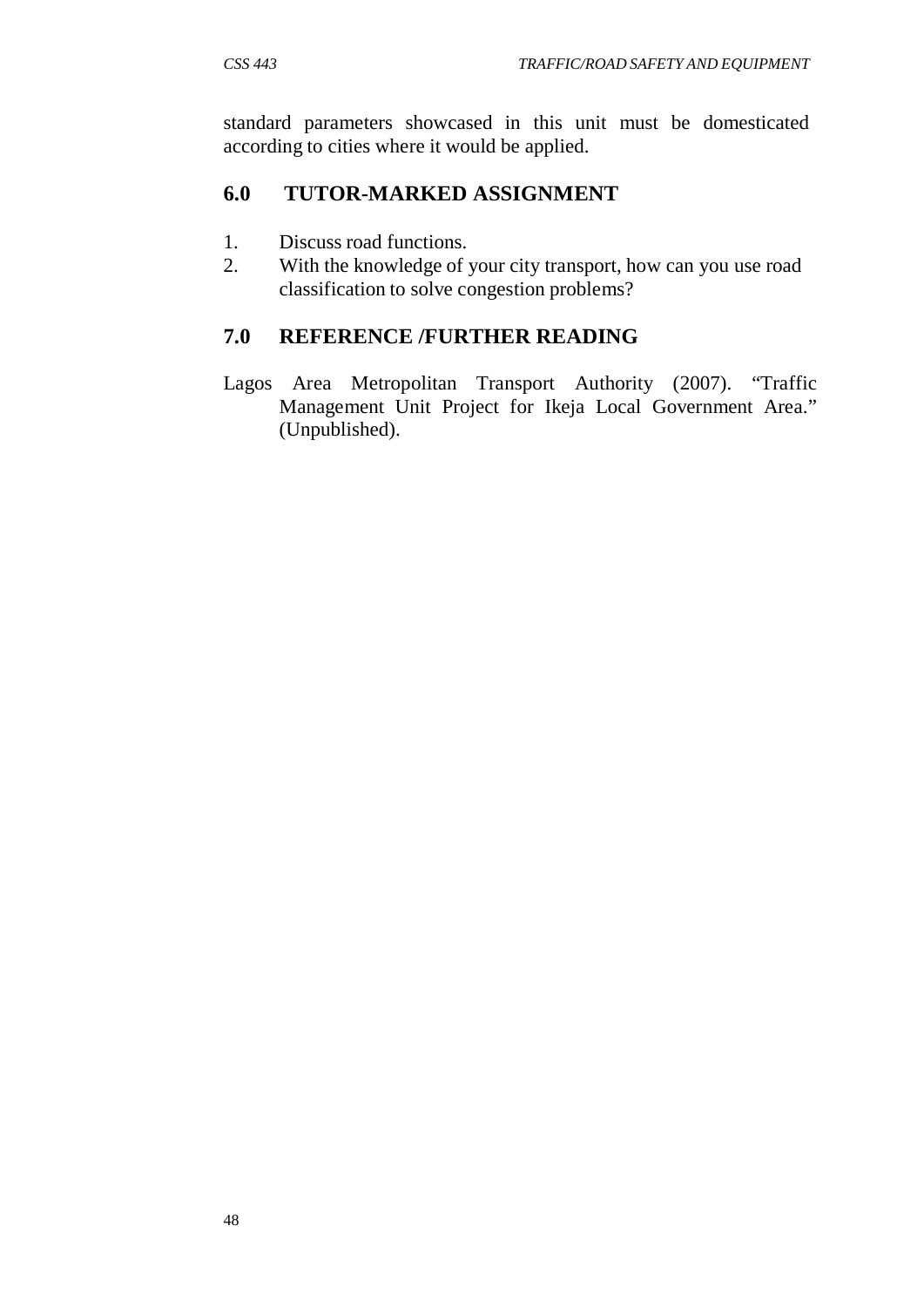# **UNIT 5 OPERATIONAL EQUIPMENT**

#### **CONTENTS**

- 1.0 Introduction
- 2.0 Objectives
- 3.0 Main Content
	- 3.1 Authority Devices
	- 3.2 Rescue Devices
	- 3.3 Protection Devices
	- 3.4 Auxiliary Devices
	- 3.5 Stationeries
- 4.0 Conclusion
- 5.0 Summary
- 6.0 Tutor-Marked Assignment
- 7.0 Reference/Further Reading

### **1.0 INTRODUCTION**

With increase in the number of vehicles in urban centers in Nigeria, there is bound to be an increase in road accident. In fact, road accident has constituted adverse effect on the total national income and loss of lives and property. In order to reduce the number of people that may die in an accident, attempts have been made by the agencies in charge of road safety to have modern operational equipment. These are equipment available for operational use to road safety officers such as LASTMA (in Lagos State) and FRSC.

#### **2.0 OBJECTIVES**

At the end of this unit, you should be able to:

- explain the authority devices
- explain rescue devices
- describe protection devices
- explain auxiliary devices
- describe the term "stationeries."

#### **3.0 MAIN CONTENT**

#### **3.1 Authority Devices**

Authority devices are operational equipment needed for the enhancement of road safety and traffic management. The patrol car is used to monitor the road user in order to protect them from unnecessary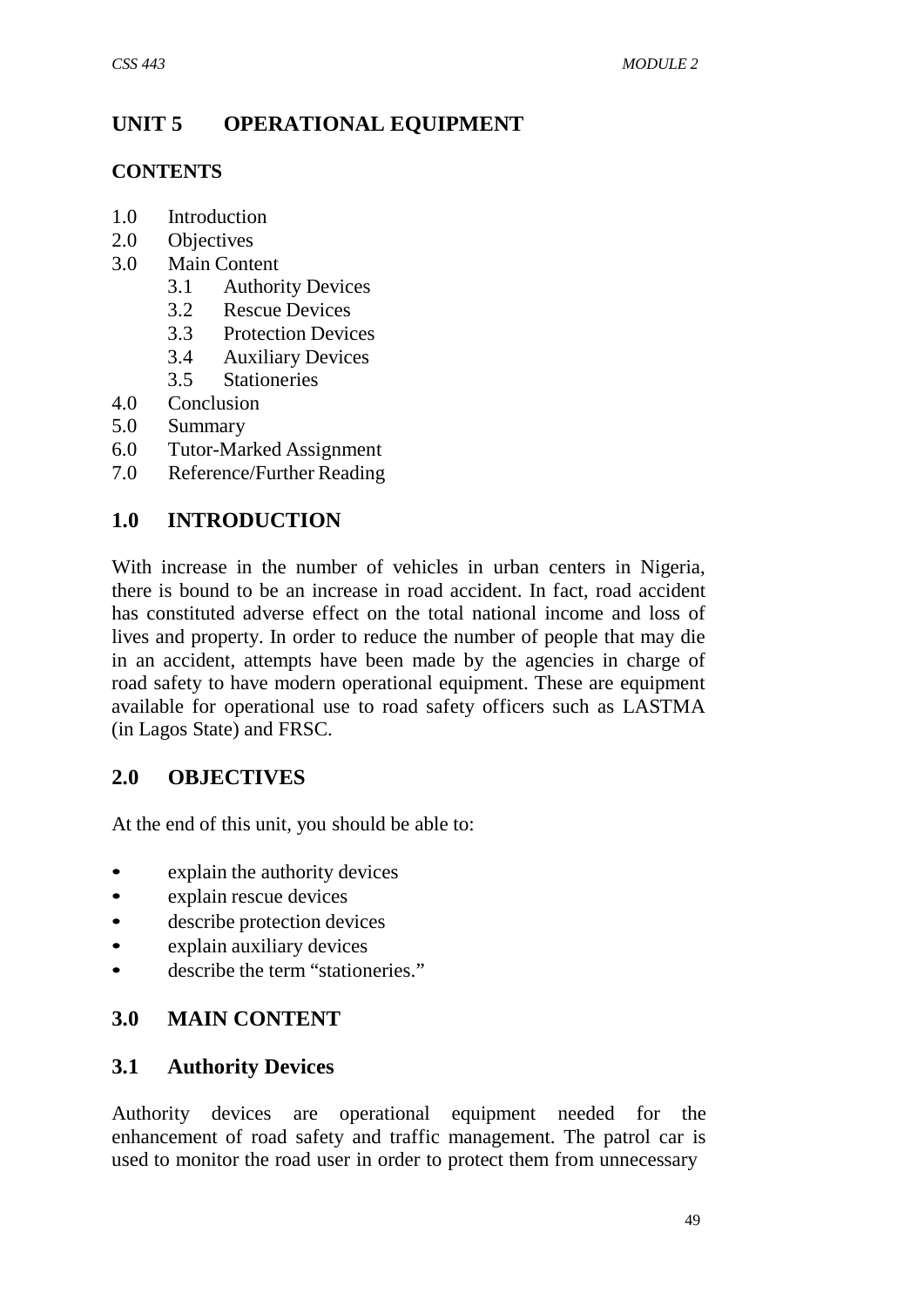road accidents. Ambulances are covered vehicles for the transporting of the injured in any accident on the road. Towing vans, as the name implies, is used to pull along or out of the road for easy passage of other road users especially broken down vehicles.

### **3.2 Rescue Devices**

Rescue devices are items or materials meant for protection from danger or restraint from road accident. They include the following:

- 1. Caution sign and flare. It must be reflective and red type are used when vehicle breakdown
- 2. Blankets
- 3. Fire extinguisher (this could be the dry powder type)
- 4. Touch light with spare batteries useful mostly in the night during emergencies
- 5. Bode / bags
- 6. Axe
- 7. Machetes
- 8. First Aid box –stocked with drugs, bandages, plasters, iodine, and so on.
- 9. Oscillating machine.

### **3.3 Protection Devices**

The protection devices are items, which are useful for personnel on patrol or on operation:

- 1. Drinkable water
- 2. Food flask for food
- 3. Bucket for water
- 4. Hand gloves, face masks
- 5. Disinfectants
- 6. Patrolites or zapper.

# **3.4 Auxiliary Devices**

Auxiliary devices are materials or items that serve as support for effective operation of safety on the road:

- 1. Reflective strips for cordoning off roads
- 2. Reflective jackets
- 3. Mechanical kits: It usually contains the following items:
	- Screw driver
	- $W$ heel spanner
	- $\bullet$  Plug spanner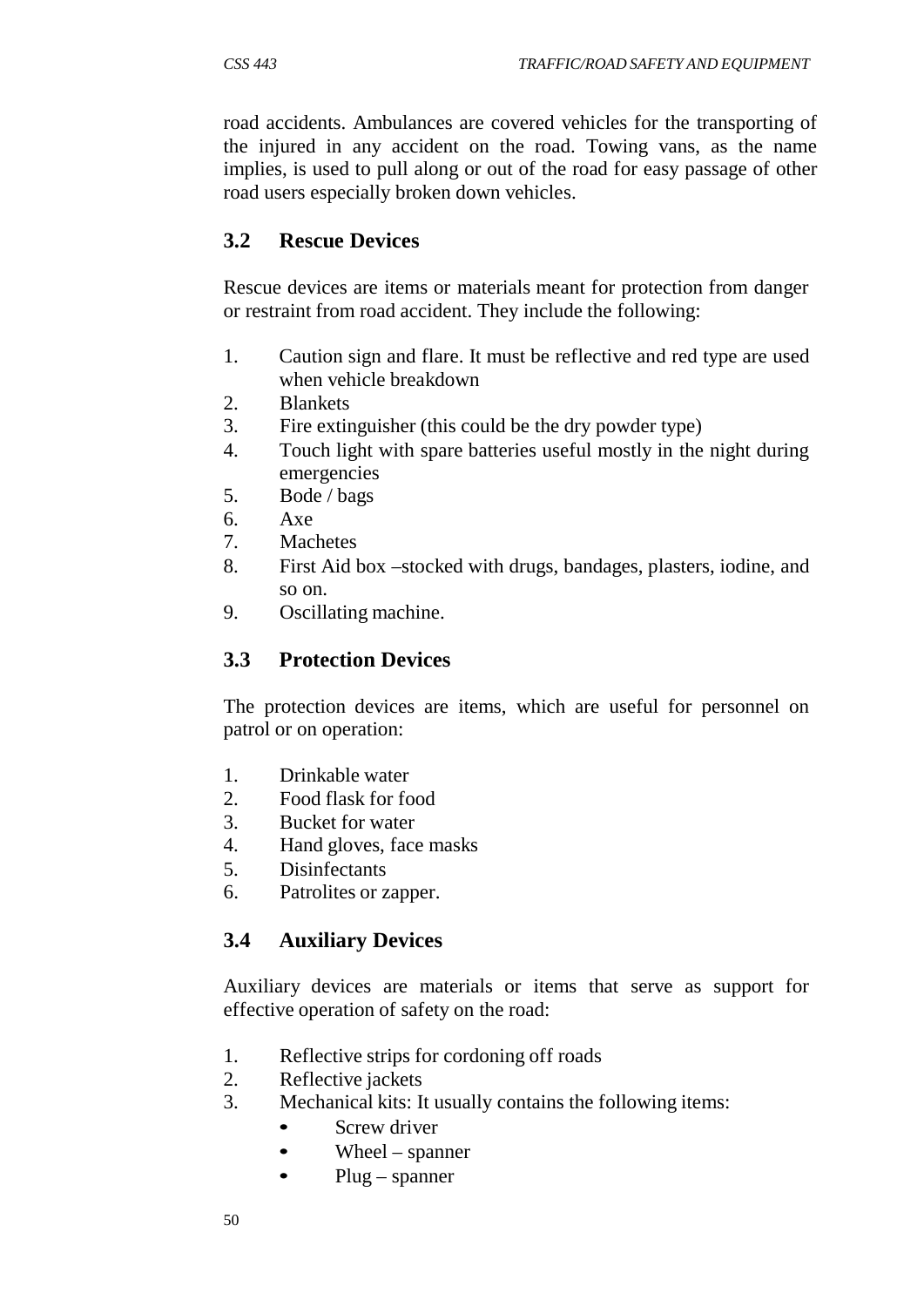- Pair of pliers
- Smooth sandpaper
- Jack
- Spare tyre.

### **3.5 Stationeries**

The stationeries used in the operational activities include the following:

- 1. Notice of offence booklet
- 2. "Do not move" sticker
- 3. Field report form
- 4. Accident report form
- 5. Route map
- 6. Items recovery form
- 7. Corpse identification form
- 8. Crayon or chalk.

# **4.0 CONCLUSION**

The operational equipment available to safety officers usually assist them in case of any emergency. On the long run, there will be a reduction in the number of deaths if the equipment are available. Government in addition to procurement of this equipment should also ensure that these items are maintained for rescue operation to be effective.

# **5.0 SUMMARY**

In this unit, we have highlighted and explained what operational equipment in road safety and accident is. We also learnt about authority devices, rescue devices, and auxiliary devices. The stationeries items were also explained in detail.

# **6.0 TUTOR-MARKED ASSIGNMENT**

Discuss extensively the rescue devices used in case of accident.

# **7.0 REFERENCE/FURTHER READING**

*Federal Road Safety Commission Hand Book*.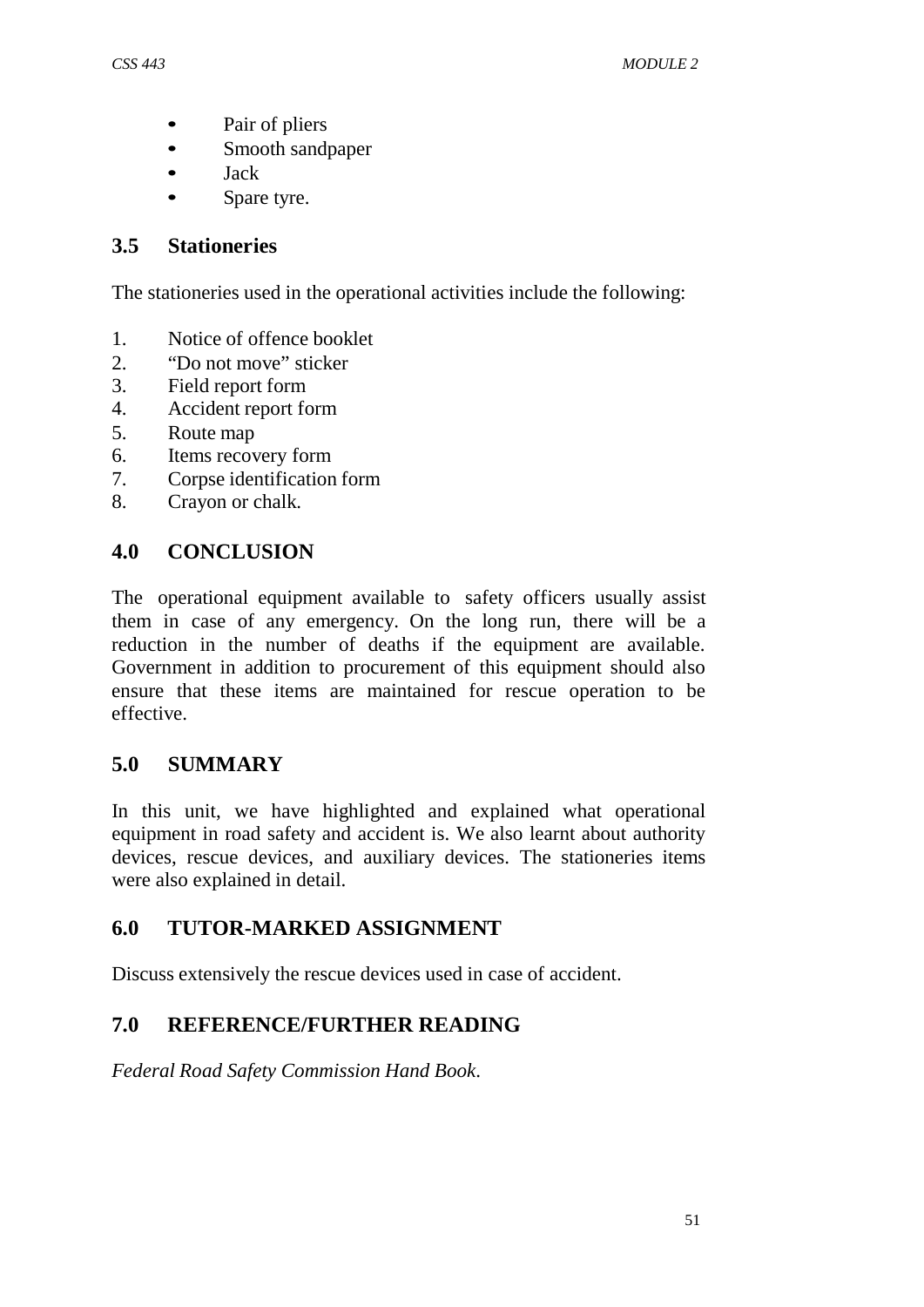### **MODULE 3**

- Unit 1 Intelligent Transportation System
- Unit 2 Intelligent Transportation Application
- Unit 3 Causes of Road Accident

# **UNIT 1 INTELLIGENT TRANSPORTATION SYSTEM (ITS)**

### **CONTENTS**

- 1.0 Introduction
- 2.0 Objectives
- 3.0 Main Content
	- 3.1 Intelligent Transportation System
	- 3.2 Intelligent Transportation Technologies
		- 3.2.1 Wireless communications
		- 3.2.2 Computational Technologies
		- 3.2.3 Floating Car Data/Floating Cellular Data
		- 3.2.4 Sensing Technologies
		- 3.2.5 Inductive Loop Detection
		- 3.2.6 Video Vehicle Detection
- 4.0 Conclusion
- 5.0 Summary
- 6.0 Tutor-Marked Assignment
- 7.0 References/Further Reading

### **1.0 INTRODUCTION**

In this unit, we shall be examining the intelligent transportation systems (ITS). ITS is described as encompassing a broad range of wireless and wire line communications-based information and electronics technologies. When integrated into the transportation system infrastructure, and in vehicles themselves, these technologies reduce congestion, travel time, environmental impact of traffic pollution, improve safety and enhance productivity.

ITS is made up of 16 types of technology-based systems. These systems are divided into intelligent infrastructure and vehicle systems.

The term **"**Intelligent Transportation System" refer to efforts to add information and communications technology to transport infrastructure in an effort to manage factors that typically are at odds with each other, such as the use of vehicles in terms of loading, and routes used to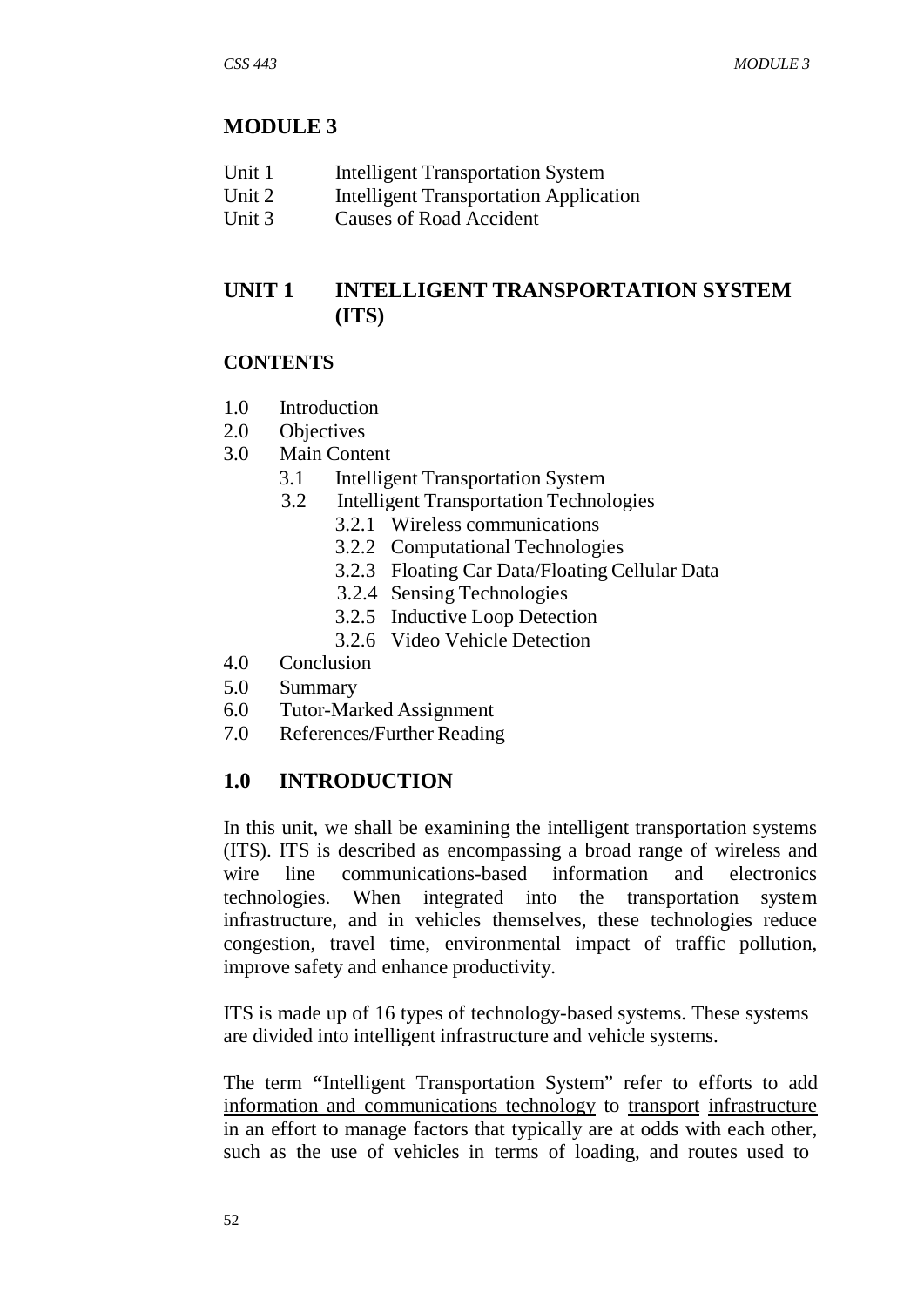improve safety and reduce wear and tear on vehicles, transportation times,as well as fuel consumption.

### **2.0 OBJECTIVES**

At the end of this unit, you should be able to:

- define ITS
- identify various technologies of ITS
- identify various applications of ITS
- explain how ITS can assist in traffic reduction.

#### **3.0 MAIN CONTENT**

#### **3.1 Intelligent Transportation System**

ITS became popular with the increase in the problems caused by traffic congestion and a synergy of new information technology for simulation, real-time control, and communications networks. Although ITS is not fully deployed in Nigeria, it is however gaining substantial acceptance in traffic management. Traffic congestion has increased worldwide as a result of increased number of motor vehicles on the road, urbanisation, population growth, and changes in population density for instance. In most Nigerian cities like Port-Harcourt, Lagos, Aba, Onitsha, Uyo, Kano, Kaduna, Benin, for instance, traffic congestion has been aggravated by the absence of electronic traffic management facilities. Congestion reduces the efficiency of transportation infrastructure, increases travel time, air pollution, and fuel consumption.

One country that has experienced congestion at very high magnitude is the United States which experienced large increases in both vehicles and urbanisation which started in the 1920s .This led to migration of the population from the sparsely populated rural areas to the densely packed urban areas and into suburbs. As the economy improved and markets for domestic and industrial products expanded, there was massive movement from agriculture, leading the population to move from rural locations into urban centers. At the same time, motorisation was causing cities to expand because motorised transportation could not support the population density that the existing mass transit systems could. Suburbs provided a reasonable compromise between population density and access to a wide variety of employment, goods and services that were available in the more densely populated urban centers for instance Lagos metropolitan which is daily expanding into Ogun State (the neighbouring state ). Furthermore, suburban infrastructure could be built quickly, supporting a rapid transition from a rural/agricultural economy to an industrial/urban economy.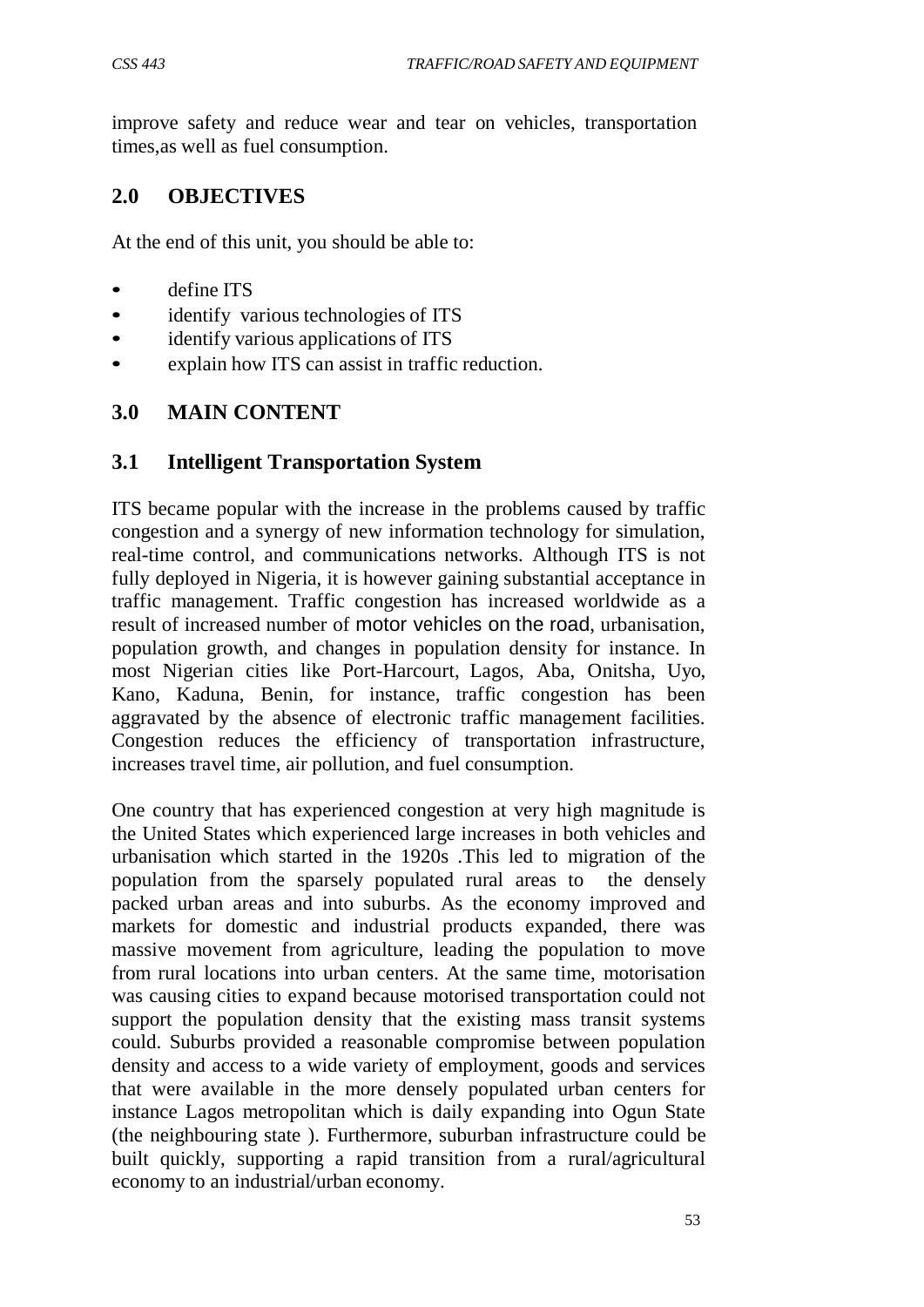Various governmental activities in the area of ITS is motivated by the perceived need for homeland security and improved mobility. Many of the proposed ITS systems also involve surveillance of the roadways, which is a priority of homeland security. Although funding of ITS infrastructure by Government and the organised private sector, is still at a pedestal level. ITS can play a role in the rapid mass evacuation of people in urban centers after large casualty events caused as a result of a natural disaster or threat, for example the first footages of the recent earthquake in Japan and the Tsunami in Indonesia were captured through a mobile phone device before the alarm was raised.

In the developing world, migration of people from rural to urban areas has progressed differently. Many areas of the developing world are urbanised without significant motorisation and the formation of suburbs. In areas like Santiago, Chile, which are high population density cities are supported by multimodal system of transportation such as walking, bicycle, motorcycles, buses, and trains; while a fellow developing country like Nigeria does not have a functional multimodal system. A small portion of the population can afford automobiles, but the automobiles greatly increase the congestion in these multimodal transportation systems. They also produce a considerable amount of air pollution, pose a significant safety risk, and exacerbate feelings of inequities in the society.

Other parts of the developing world, such as China, remain largely rural but are rapidly urbanising and industrialising. In these areas, a motorised infrastructure is being developed alongside motorisation of the population. Great disparity of wealth means that only a fraction of the population can afford cars, and thus the high multimodal transportation system for the poor is cross-cut by the highly motorised transportation system for the rich. In most developing economies, the urban infrastructure is being rapidly developed, providing an opportunity to build new systems that incorporate ITS at early stages of design and construction.

#### **3.2 Intelligent Transportation Technologies**

Intelligent transportation systems vary in technologies applied. It encompasses basic management systems such as car navigation; traffic signal control systems; container management systems; variable message signs; automatic number plate recognition or speed cameras to monitor applications such as security CCTV systems; advanced applications that integrate live data and feedback from a number of other sources such as parking guidance and information systems; weather information; bridge deicing systems, etc. Also, there are predictive techniques being developed to allow advanced modelling and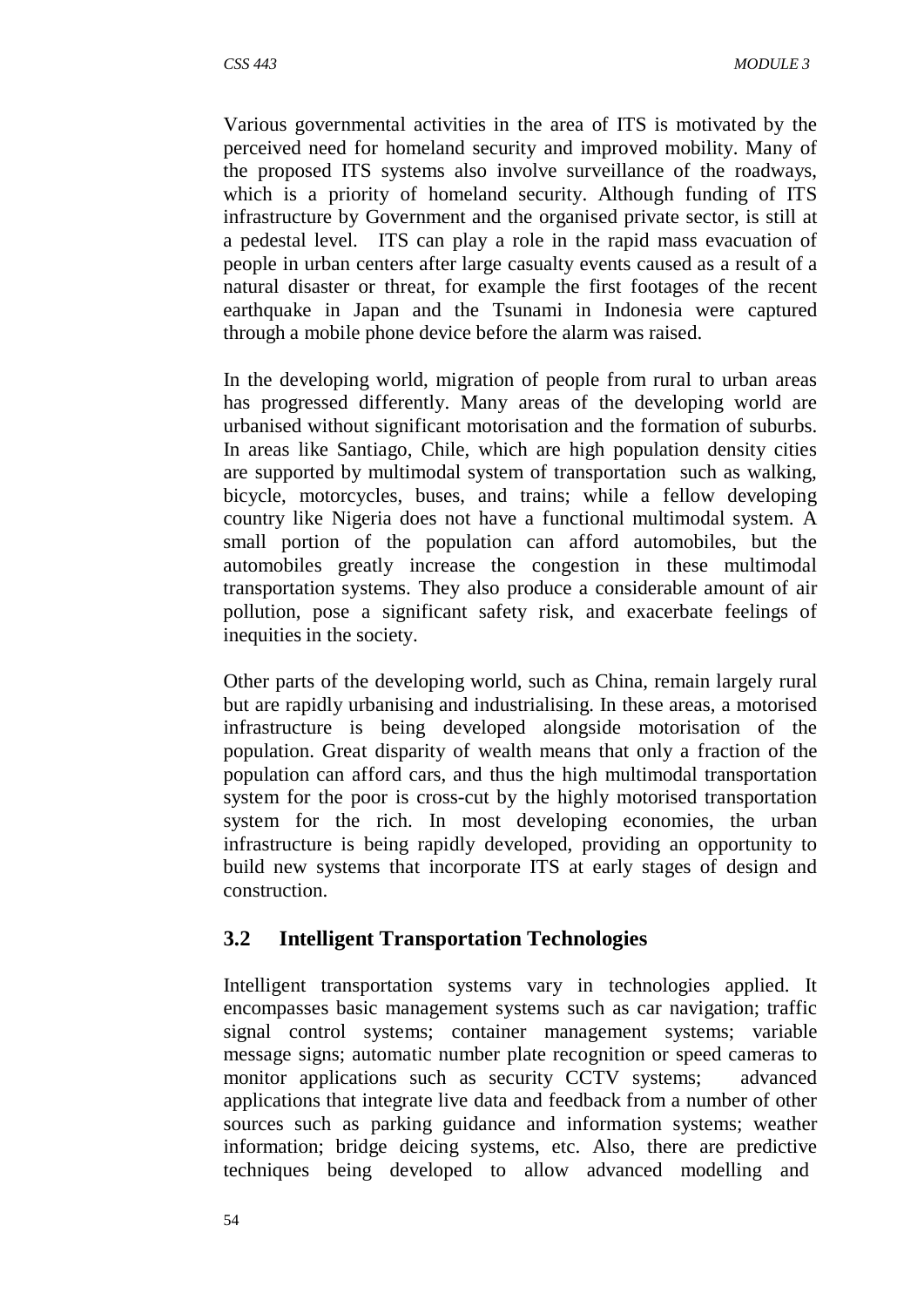comparison with historical baseline data. Some of the constituent technologies typically implemented in ITS are described in the following sections.

### **3.2.1 Wireless Communications**

Various forms of wireless communications technologies have been proposed for intelligent transportation systems. Radio modem communication on UHF and VHF frequencies are widely used for short and long-range communication within ITS. Short-range communications (less than 500 yards) can be accomplished using IEEE 802.11 protocols, specifically wave or the Dedicated Short Range Communications standard being promoted by the Intelligent Transportation Society of America and the United States Department of Transportation. Theoretically, the range of these protocols can be extended using mobile ad-hoc networks or mesh networking.

Longer-range communications have been proposed using infrastructure networks such as WiMAX (IEEE 802.16), Global System for Mobile communications (GSM), or 3G. Long-range communications using these methods are well established, however, unlike the short-range protocols, these methods require extensive and very expensive infrastructure deployment. There is lack of consensus as to what business model should support this infrastructure. Unfortunately, most of these technologies have not been developed for use in Nigeria, due to technical manpower problem, lack of integrated database, absence of institutional arrangement in transportation issues, etc.

# **3.2.2 Computational Technologies**

Recent advances in vehicle technology have included electronics that have led to a move toward fewer, more capable computer processors on a vehicle. A typical vehicle in the early 2000s would have between 20 and 100 individual networked microcontroller/programmable logic controller modules with non-real-time operating systems. The current trend is toward fewer, more costly microprocessor modules with hardware memory management and real-time operating systems. The new embedded system platforms allow for more sophisticated software applications to be implemented, including model-based process control, artificial intelligence, and ubiquitous computing. Perhaps the most important of these for intelligent transportation systems is artificial intelligence. Most of these hybrid cars are now available in Nigeria.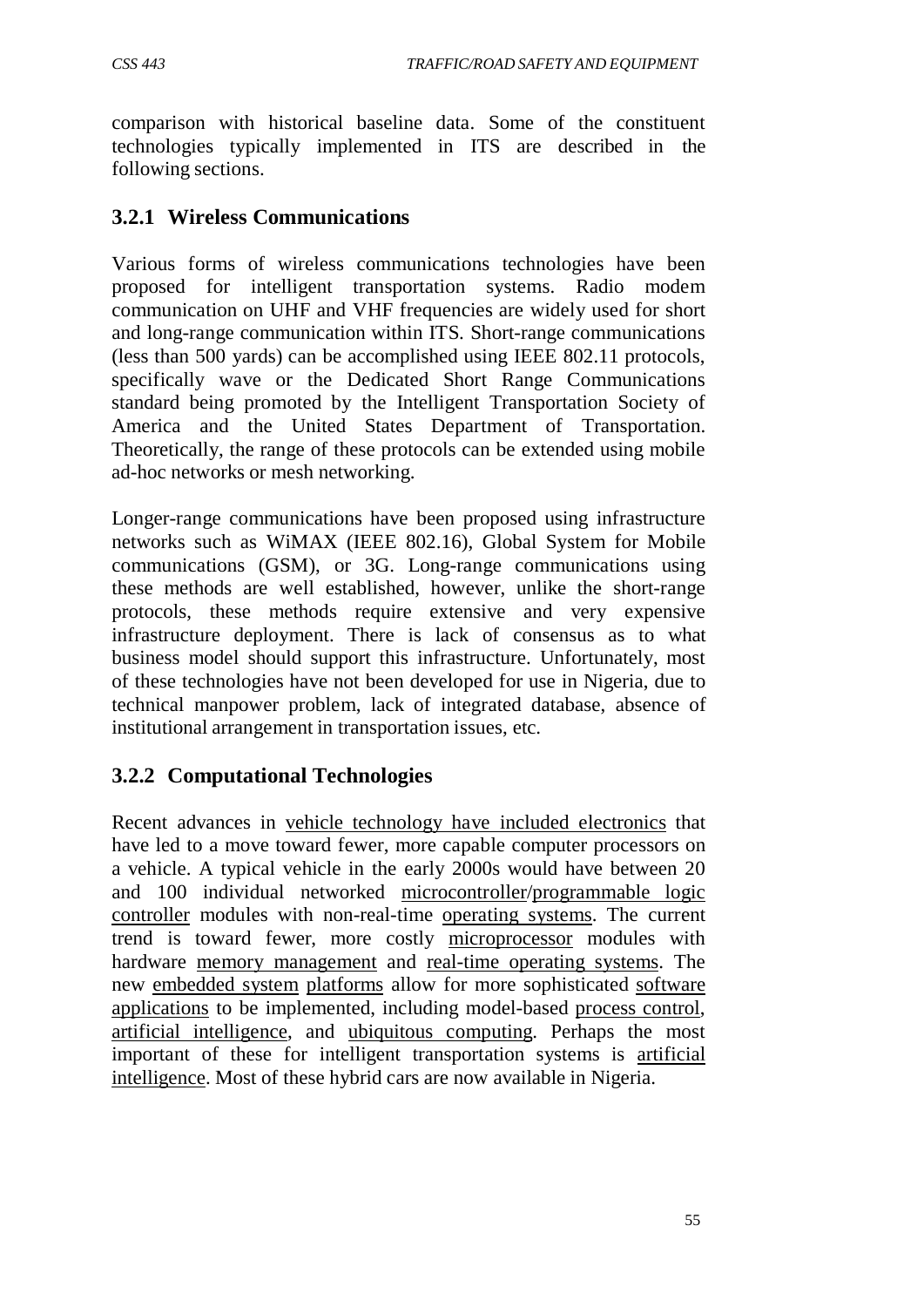### **3.2.3 Floating Car Data/Floating Cellular Data**

Virtually every car in the advanced world contains one or more mobile phones. These mobile phones, which have in-built GPS facilities, routinely transmit their location information to a predesigned network– even when no voice connection is established. This innovation is termed "tracking". This allows them to be used as anonymous traffic probes. As the car moves, so does the signal of the mobile phone. By measuring and analysing network data, using triangulation, pattern matching or cellsector statistics – in an anonymous format – the data is converted into accurate traffic flow information. With more congestion, there are increased number of cars, more phones, and thus, more probes. In metropolitan areas, the distance between antennas is shorter and thus, increased accuracy. No infrastructure needs to be built along the road; only the mobile phone network is leveraged. In some metropolitan areas, RFID signals from ETC transponders are used. Floating car data technology provides great advantages over existing methods of traffic measurement:

- much less expensive than sensors or cameras
- more coverage: all locations and streets
- faster to set up (no work zones) and less maintenance
- works in all weather conditions, including heavy rain.

Travel time data on freeways and arterial roadways is also being collected using sensors based on Bluetooth technology. Travel times and speed are calculated by comparing the time at which a specific device signal is recorded by pairs of sensors. In Nigeria, some companies have started installing tracking devices in vehicles to avoid theft and to monitor the fleet in the case of a logistics company.

### **3.2.4 Sensing Technologies**

Technological advances in telecommunications and information technology coupled with state-of-the-art microchip, RFID, and inexpensive intelligent beacon sensing technologies have enhanced the technical capabilities that will facilitate motorist safety benefits for intelligent transportation systems globally. Sensing systems for ITS include vehicle and infrastructure-based network systems, for example, Intelligent vehicle technologies. Infrastructure sensors are indestructible (such as in-road reflectors) devices that are installed or embedded on the road, or surrounding the road (such as buildings, posts and signs,) as required and may be manually disseminated during preventive road construction maintenance or by sensor injection machinery for rapid deployment of the embedded radio frequency powered (or RFID) inground road sensors. Vehicle-sensing systems include deployment of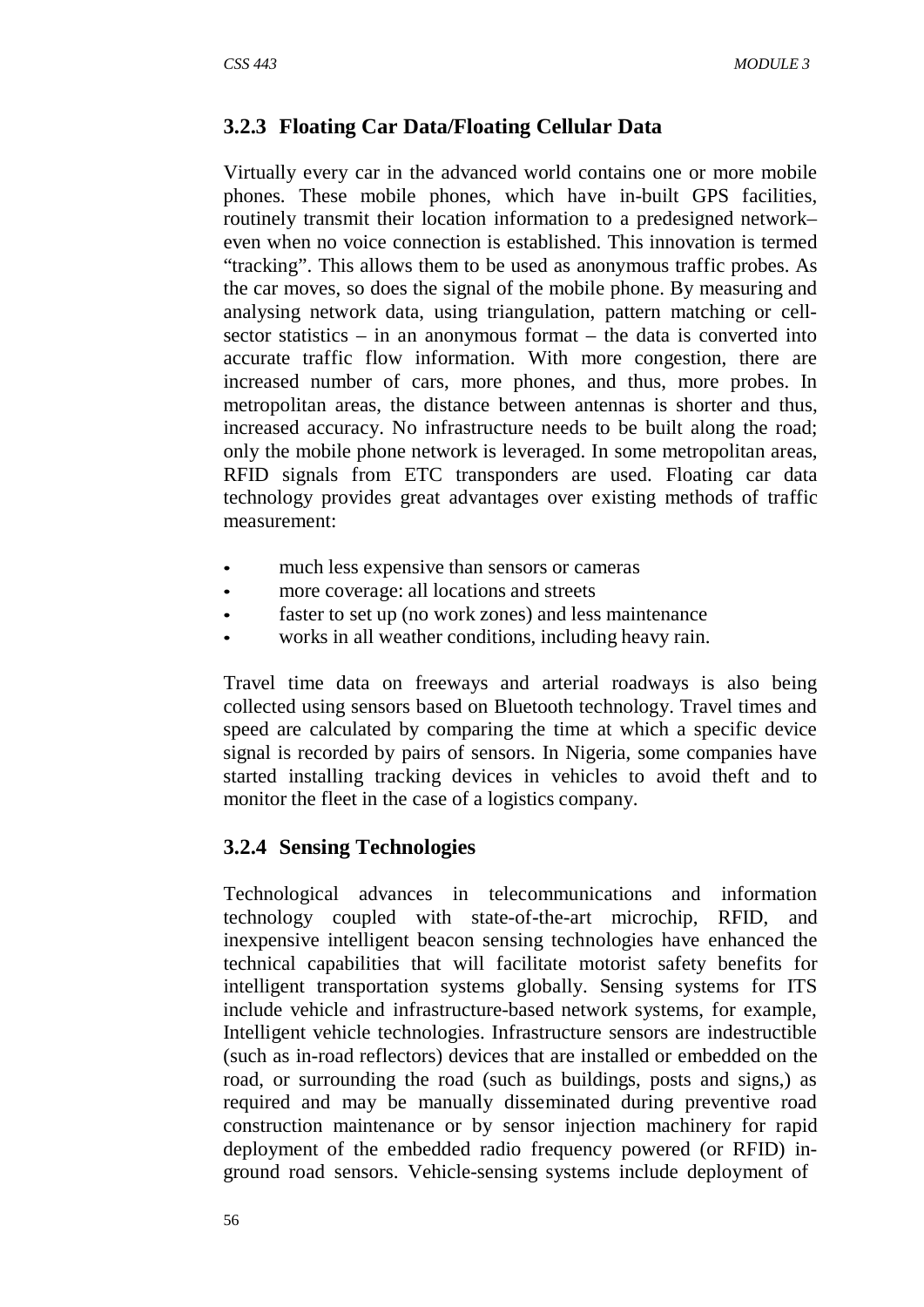infrastructure-to-vehicle and vehicle-to-infrastructure electronic beacons for identification communications and may employ the benefits of CCTV automatic number plate recognition technology at desired intervals in order to increase sustained monitoring of suspect vehicles operating in critical zones.

### **3.2.5 Inductive Loop Detection**

Inductive loops can be placed in a roadbed to detect vehicles as they pass over the loop by measuring the vehicle's magnetic field. The simplest detectors simply count the number of vehicles during a unit of time (typically 60 seconds in the United States) that pass over the loop, while more sophisticated sensors estimate the speed, length, and weight of vehicles and the distance between them. Loops can be placed in a single lane or across multiple lanes; they work with very slow or stopped vehicles as well as vehicles moving at high-speed. Loops are basically used for traffic counts for the purpose of planning and design. Although this technology was just deployed in Nigeria some few years ago, their use is however not popular as many transport planning and research firms cannot afford them.

### **3.2.6 Video Vehicle Detection**

Traffic flow measurement and automatic incident detection using video camera is another form of vehicle detection. Video detection systems such as those used in automatic number plate recognition do not involve installing any components directly into the road surface or roadbed (this type of system is known as a "non-intrusive" method of traffic detection). In video vehicle detection systems, video from black-andwhite or color cameras is fed into processors that analyse the changing characteristics of the video image as vehicles pass. The cameras are typically mounted on poles or structures above or adjacent to the roadway. Most video detection systems require some initial configuration to "teach" the processor the baseline background image. This usually involves inputting known measurements such as the distance between lane lines or the height of the camera above the roadway. A single video detection processor can detect traffic simultaneously from one to eight cameras, depending on the brand and model. The typical output from a video detection system is lane-by-lane vehicle speeds, counts, and lane occupancy readings. Some systems provide additional outputs including gap, headway, stopped-vehicle detection, and wrong-way vehicle alarms. Video Vehicles Detection (VVD) has been introduced into transport and traffic management in Nigeria which is informed by the absence of information data base from the states.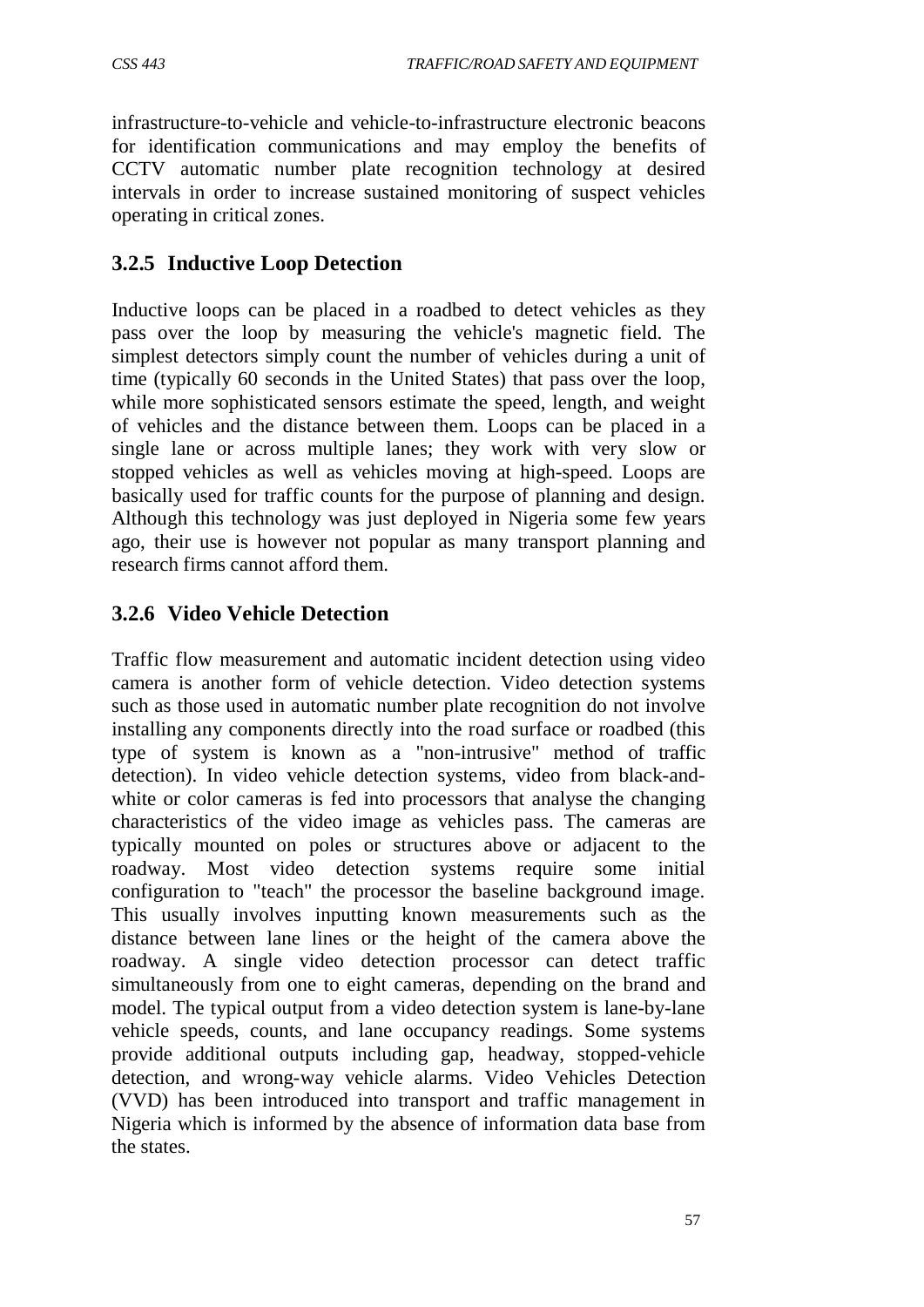#### **4.0 CONCLUSION**

Modern traffic management depends on the deployment of ITS technologies, especially as the urban traffic expands. For a successful traffic management, the enhancement of safety and effective revenue generation through toll gating, city authorities must employ the use of ITS.

#### **5.0 SUMMARY**

This unit has highlighted all aspects of ITS technology in the following listed areas.

- Cooperative Intersection Collision Avoidance Systems
- Integrated Vehicle Based Safety Systems
- ITS Operational Testing Program to Mitigate Congestion.

#### **6.0 TUTOR-MARKED ASSIGNMENT**

- i. What is ITS?
- ii. Enumerate the various technologies deployed in the use of ITS.
- iii. Give a concise account of how you could deploy ITS in traffic management in your city.

#### **7.0 REFERENCES/FURTHER READING**

- E-Safety Forum (2004). "Trend in Road Accidents." Japan Dynamic Traffic Light Sequence, Science Publications 3.
- Monahan, T. (2007). "War Rooms of the Street: Surveillance Practices in Transportation Control Centers." *The Communication Review,* 10 (4): 367-389.
- National Audit Office Report (2004). "Tackling Congestion by Making Better use of England's Motorways and Trunk Roads (Full Report), 26 November 2004. (HC 15, 2004-05)[:](http://www.nao.org.uk/publications/nao_reports/04-) [http://www.nao.org.uk/publications/nao\\_reports/04-](http://www.nao.org.uk/publications/nao_reports/04-) 05/040515.pdf, retrieved 2009-09-17.
- Tarnoff, P. J. Bullock, D. M. & Young, S. E. (2009). "Continuing Evolution of Travel Time Data Information Collection and Processing, Transportation Research Board Annual Meeting." Paper #09-2030 TRB 88th Annual Meeting Compendium of Papers DVD.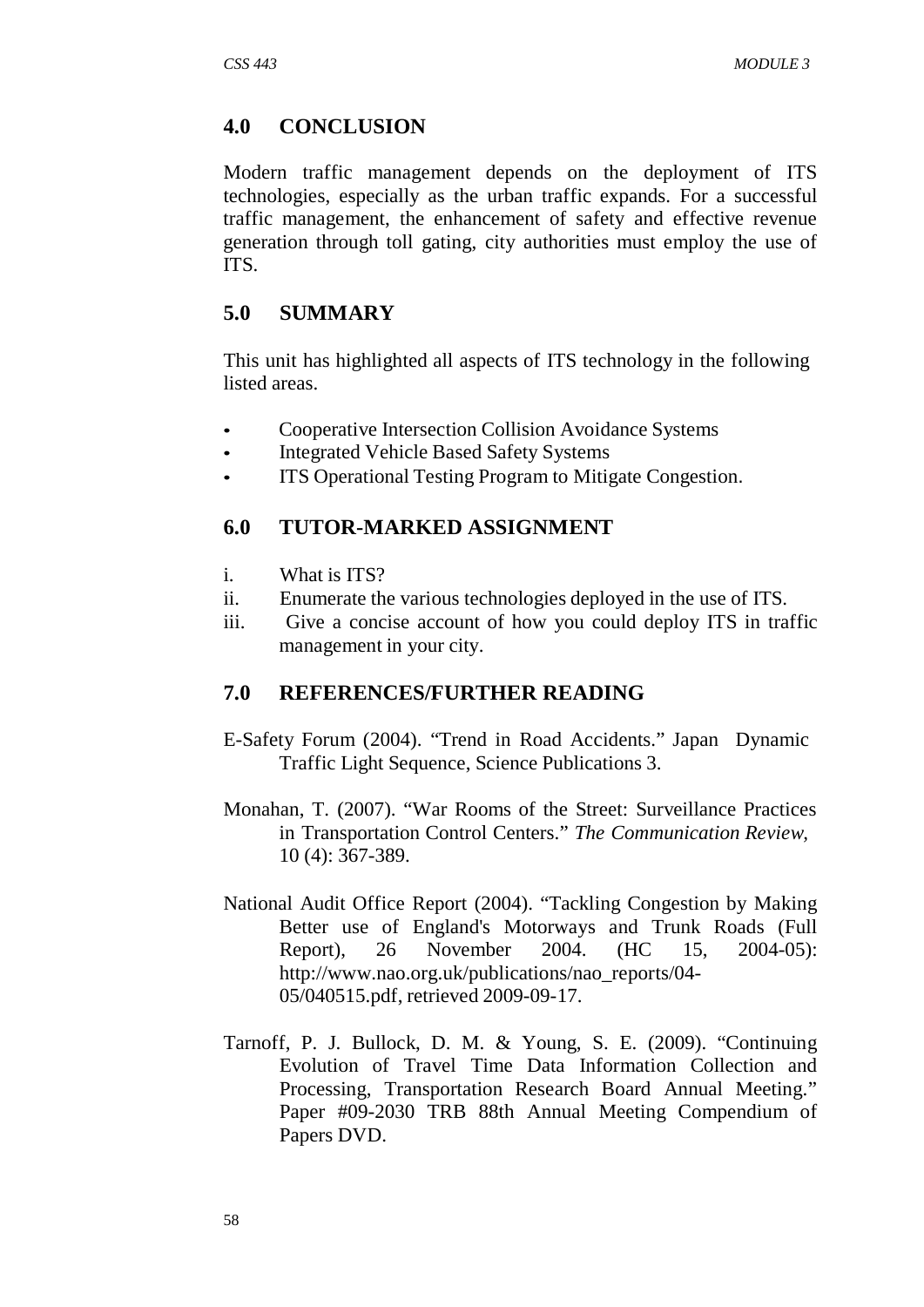## **UNIT 2 INTELLIGENT TRANSPORTATION APPLICATION**

#### **CONTENTS**

- 1.0 Introduction
- 2.0 Objectives
- 3.0 Main Content
	- 3.1 Intelligent Transportation Applications
		- 3.1.1 Electronic Toll Collection (ETC)
		- 3.3.2 Emergency Vehicle Notification Systems
		- 3.3.3 Cordon Zones with Congestion Pricing
		- 3.3.4 Automatic Road Enforcement System
		- 3.3.5 Variable Speed Limits
		- 3.3.6 Collision Avoidance Systems
		- 3.3.7 Dynamic Traffic Light Sequence
- 4.0 Conclusion
- 5.0 Summary
- 6.0 Tutor- Marked Assignment
- 7.0 References/Further Reading

## **1.0 INTRODUCTION**

This unit discusses intelligent transportation application. It describes how intelligent transportation is applied in the transportation system infrastructure, and in vehicles to relieve congestion, improve safety and enhance productivity.

## **2.0 OBJECTIVES**

At the end of this unit, you should be able to:

- define intelligent transport application
- identify its various applications
- explain how it can assist in reducing traffic congestion.

## **3.0 MAIN CONTENT**

## **3.1 Intelligent Transportation Applications**

There are various types of intelligent transportation appliances that aid efficient and effective traffic management thereby ensuring safety and reduction of traffic congestion. According to Wikipedia (2010), basic transportation applications include the following.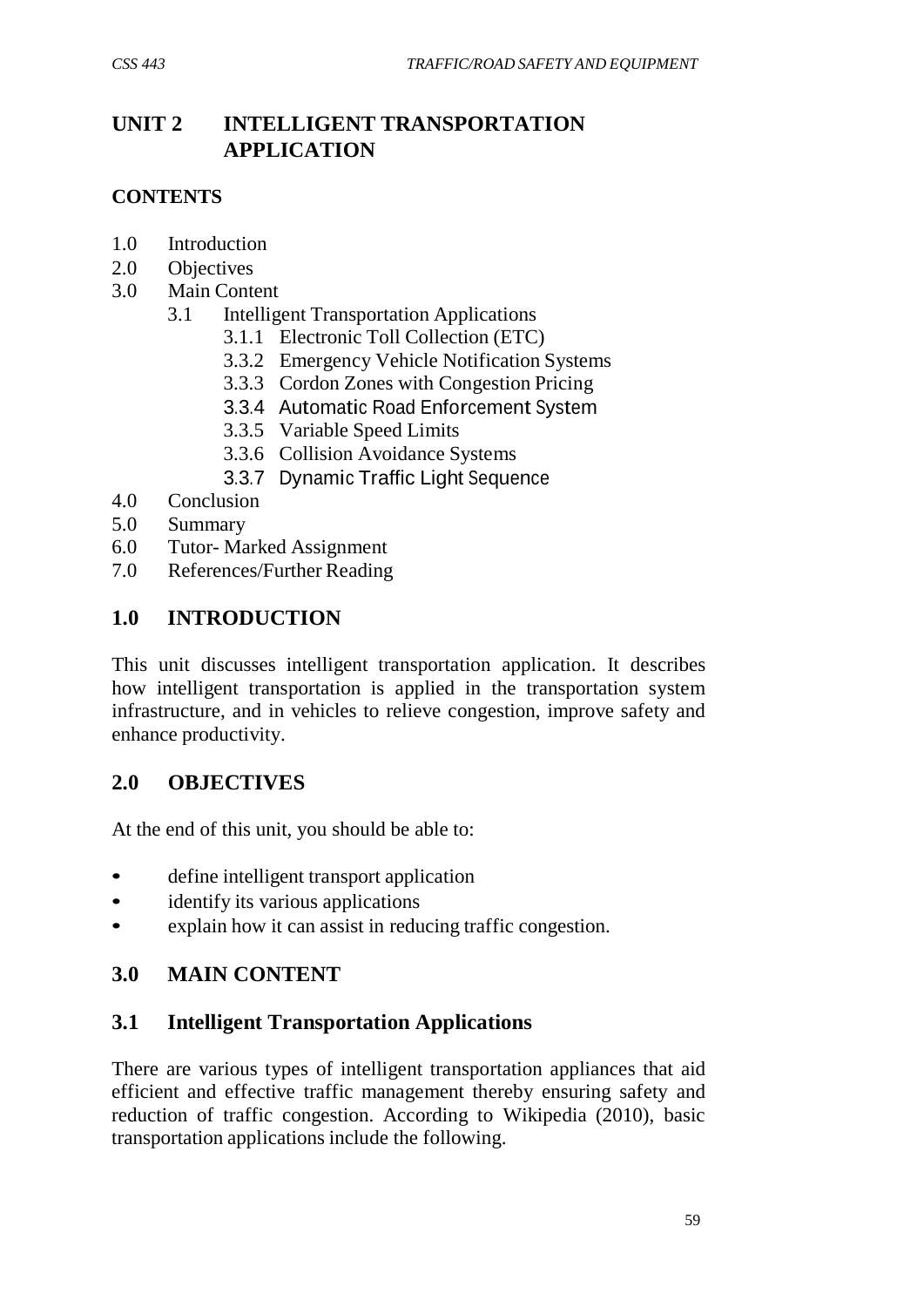#### **3.1.1 Electronic Toll Collection (ETC)**

Electronic Toll Collection (ETC) makes it possible for vehicles to drive through tollgates at traffic speed, reducing the traditional congestion at toll plazas (as was the case of Lagos toll gate before it was dismantled) and automating toll collection. Initially, ETC systems were used to automate toll collection, however, recent innovations have used ETC to enforce congestion pricing through cordon zones in city centers ETC lanes.

Until recent years, most ETC systems were based on using radio devices in vehicles that use proprietary protocols to identify a vehicle as it passed under a gantry over the roadway. More recently, there has been a move to standardise ETC protocols around the Dedicated Short Range Communications protocol that has been promoted for vehicle safety by the Intelligent Transportation Society of America, ERTICO and its Japan.

While communication frequencies and standards do differ around the world, there has been a broad push toward vehicle infrastructure integration around the 5.9 ghz frequency (802.11.x wave).

Via its national electronic tolling committee representing all jurisdictions and toll road operators, its Australia also facilitated interoperability of toll tags in Australia for the multi-lane free flow tolls roads.

Other systems that have been used include barcode stickers, license plate recognition, infrared communication systems, and radio frequency identification tags (see m6 toll tag).

## **3.3.2 Emergency Vehicle Notification Systems**

The in-vehicle eCall is an emergency call generated either manually by the vehicle occupants or automatically via activation of in-vehicle sensors after an accident. When activated, the in-vehicle eCall device will establish an emergency call carrying both voice and data directly to the nearest emergency point (normally the nearest E1-1-2 Public-Safety Answering Point, PSAP). The voice call enables the vehicle occupant to communicate with the trained eCall operator. At the same time, a minimum set of data will be sent to the eCall operator receiving the voice call. The Lagos State government operates a similar system of emergency response through the LASAMBUS scheme.

The minimum set of data contains information about the incident, including time, precise location, the direction the vehicle was traveling,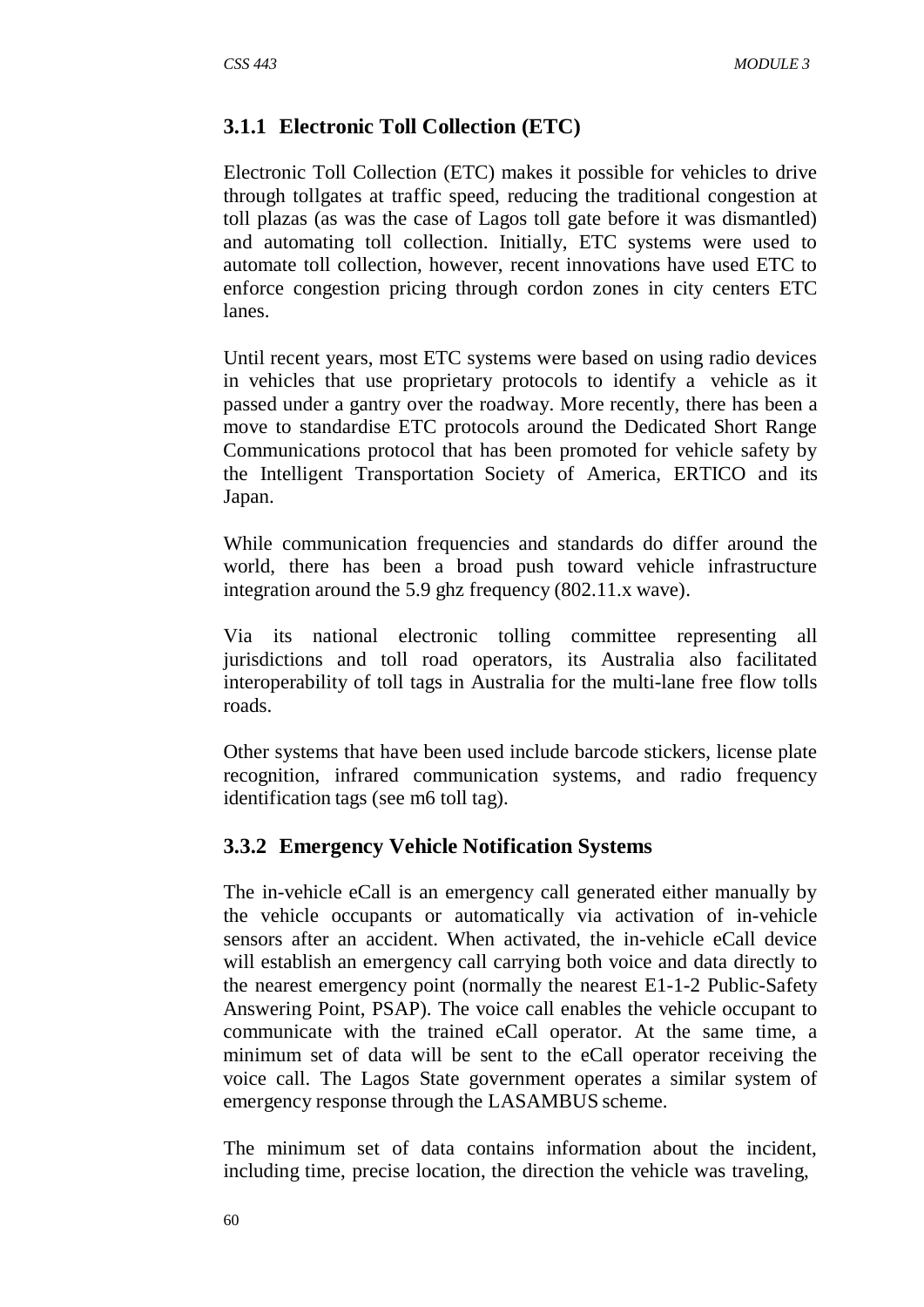and vehicle identification. The pan-European eCall aims to be operative for all new type-approved vehicles as a standard option. Depending on the manufacturer of the eCall system, it could be mobile phone-based (Bluetooth connection to an in-vehicle interface), an integrated eCall device, or a functionality of a broader system like navigation, telematics device, or tolling device. eCall represents one of the innovations of modern times to save lives in an emergency. It has been offered in most European and American cities since 2010 and expected to be introduced in Nigeria to save lives lost daily to vehicular accidents.

## **3.3.3 Cordon Zones with Congestion Pricing**

Cordon zones are defined as predetermined traffic areas where fees are collected from vehicles plying a congested city center. For instance, Lagos Island and Obalende are recognised as congestion-prone areas; as such, any vehicle plying these routes pays a fee at a designated toll usually at the entrance of the major entry point. Such schemes have been implemented in Singapore, Stockholm, and London. This fee or toll is charged automatically using electronic toll collection or automatic number plate recognition, since stopping the drivers at conventional toll booths usually cause long queues, long delays, and even gridlock. The main objective of this charge is to reduce traffic congestion within the cordon area. The only problem frequently encountered in implementing this scheme in Lagos or elsewhere in Nigeria is the lack of an integrated database for the whole country.

## **3.3.4 Automatic Road Enforcement System**

This road enforcement system functions like a mobile traffic police. This system, which consists of a camera and a vehicle-monitoring device, is used to detect and identify vehicles violating speed limit or other road usage requirement and ticket offenders relating to license plate number. This scheme has long been used in most American and European cities. The offender receives his or her ticket through post. The applications of this system include the following:

- Speed cameras that identify vehicles traveling over the legal speed limit. Such devices use radar to detect a vehicle's speed or electromagnetic loops buried in each lane of the road.
- Red light cameras that detect vehicles that cross a stop line or designated stopping place while a red traffic light is showing.
- Bus lane (BRT) cameras that identify vehicles traveling in lanes reserved for buses. In some countries, bus lanes can also be used by taxis or vehicles engaged in car-pooling. In Lagos, ambulances and other approved emergency traffic are allowed to use the BRT lane.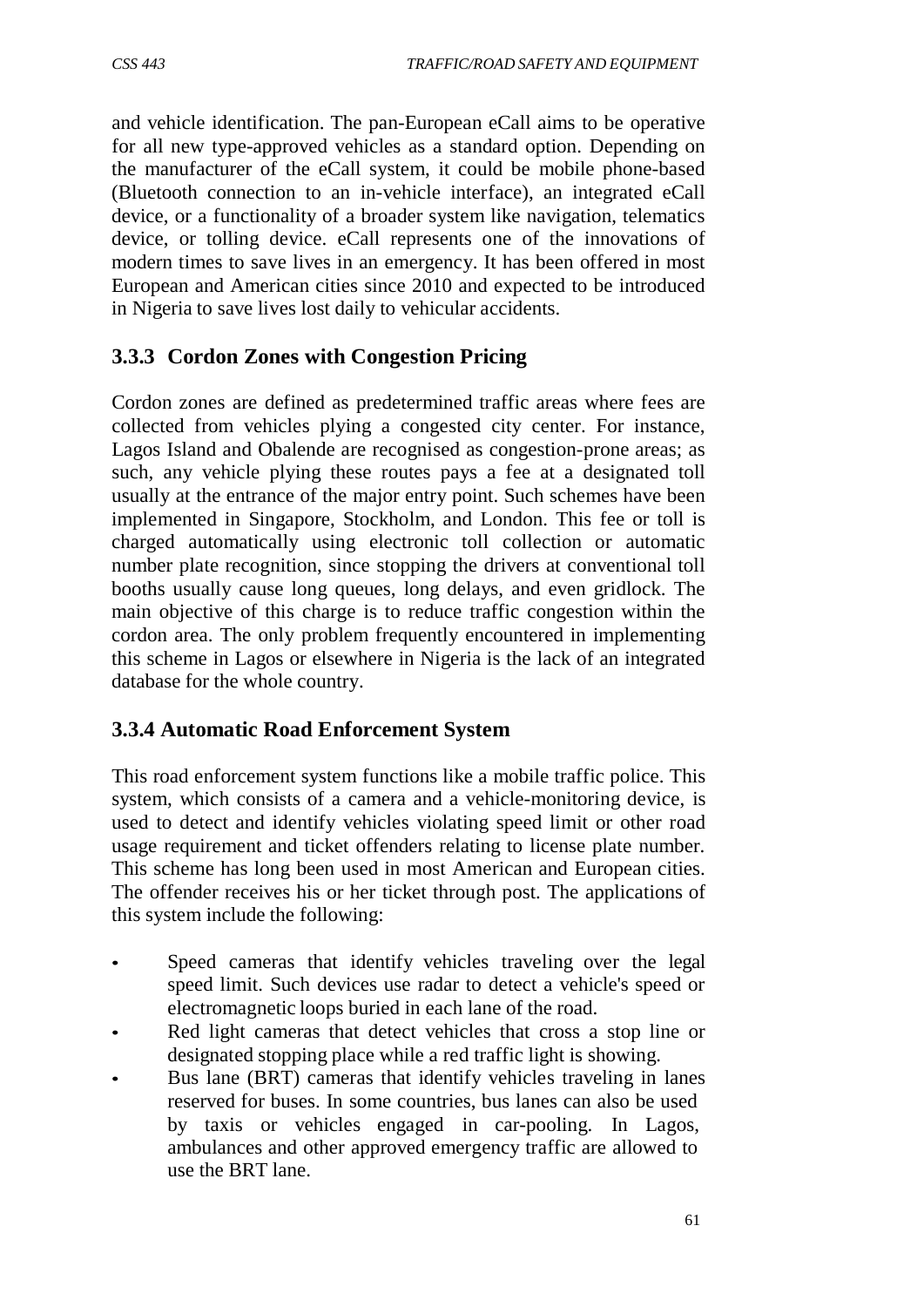- Level crossing cameras that identify vehicles crossing railways at grade illegally.
- Double white line cameras that identify vehicles crossing these lines.
- Spacious vehicle lane cameras that identify vehicles violating HOV requirements.
- Turn cameras at intersections where specific u-turns are prohibited on red. This type of camera is mostly used in cities or densely populated areas. For instance, a place like Jibowu (in Lagos State) requires such cameras, due to many illegal u-turning movements.

# **3.3.5 Variable Speed Limits**

A variable speed limit is a traffic management and safety scheme, which do not allocate equal speed limits to all section of a road. Recently, some countries and cities have started using this idea. This scheme allocates speed limits; it varies with road congestion and other factors. One example is on Britain's M25 motorway, which circumnavigates London. On the most heavily travelled 14-mile (23 km) section (junction 10 to 16) of the M25, variable speed limits combined with automated enforcement have been in force since 1995. Initial results indicated reduction in the hours spent on journey, smoother-flowing traffic, and a fall in the number of accidents; thus, the scheme implementation was made permanent in 1997.

## **3.3.6 Collision Avoidance Systems**

The Collision Avoidance System (CAS) is a safety innovation to prevent head on collision with stalled and abandoned vehicles on the highway. Abandoned trucks on the roads especially at night are responsible for many accidents on the highway. This system is usually installed on the highway; it makes use of satellite communication system to notify motorists of a car stalled ahead. Japan is one of the earliest countries to deploy this system on her major highways.

## **3.3.7 Dynamic Traffic Light Sequence**

The problems of traffic control along major intersections pose an enormous challenge to road traffic wardens. The automatic traffic light was introduced to reduce the stress on traffic wardens who control these intersections. However, with the daily growth in urban traffic, effect of traffic light has been found to be minimal. For instance, traffic lights can permit movement of vehicles on a section of the road even if there are no vehicles while restricting the busy side. This is because the light was programmed to function with some predefined log. These lights are still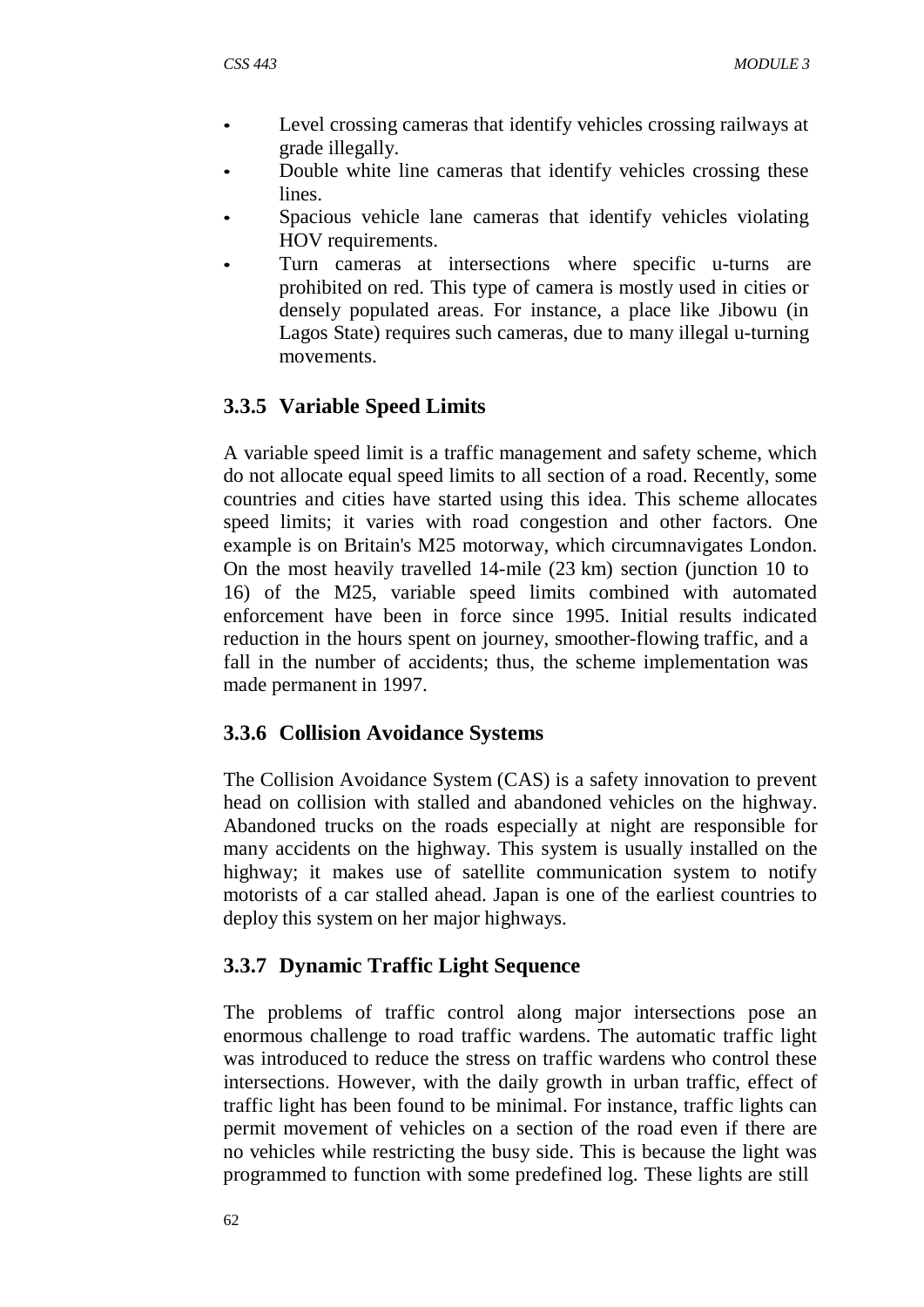found in intersection in Nigeria whereby the default factory setting is still in use. To complement the traffic light, traffic wardens usually stand by it to control heavy traffic sections.

A step further in this is the introduction of image processing and beam interruption. In a bid to forestall all these shortcomings, an intelligent traffic system has been developed for dynamic traffic light sequence. It has circumvented or avoided the problems that associated with systems such as those, which use image processing and beam interruption techniques. This technology deploys the use of an appropriate algorithm and database which were applied to a multi vehicle, multi lane and multi road junction area to provide an efficient time management scheme. A dynamic time schedule was then worked out for the passage of each column. Various experimental simulations have shown that, the dynamic sequence algorithm has the ability to intelligently adjust itself even with the presence of some extreme cases. The real time operation of the system enables it to emulate the judgment of a traffic warden on duty, by considering the number of vehicles in each column and the routing proprieties.

## **4.0 CONCLUSION**

This unit deals with all aspects of intelligent transportation system (ITS), its origin and its various applications in traffic management. Modern traffic management depends essentially on the deployment of ITS technologies, especially as the urban traffic expands. The unit has shown that for a successful traffic management, safety enhancement, effective revenue generation from toll gate fee and city authorities must employ the use of ITS.

## **5.0 SUMMARY**

In this unit, we have discussed some aspects of the intelligent transportation system. Areas examined include:

- electronic toll collection
- emergency vehicle notification systems
- cordon zones with congestion pricing
- variable speed limits
- collision avoidance systems.

## **6.0 TUTOR-MARKED ASSIGNMENT**

- i. What is ITS?
- ii. Enumerate the various technologies deployed in the use of ITA.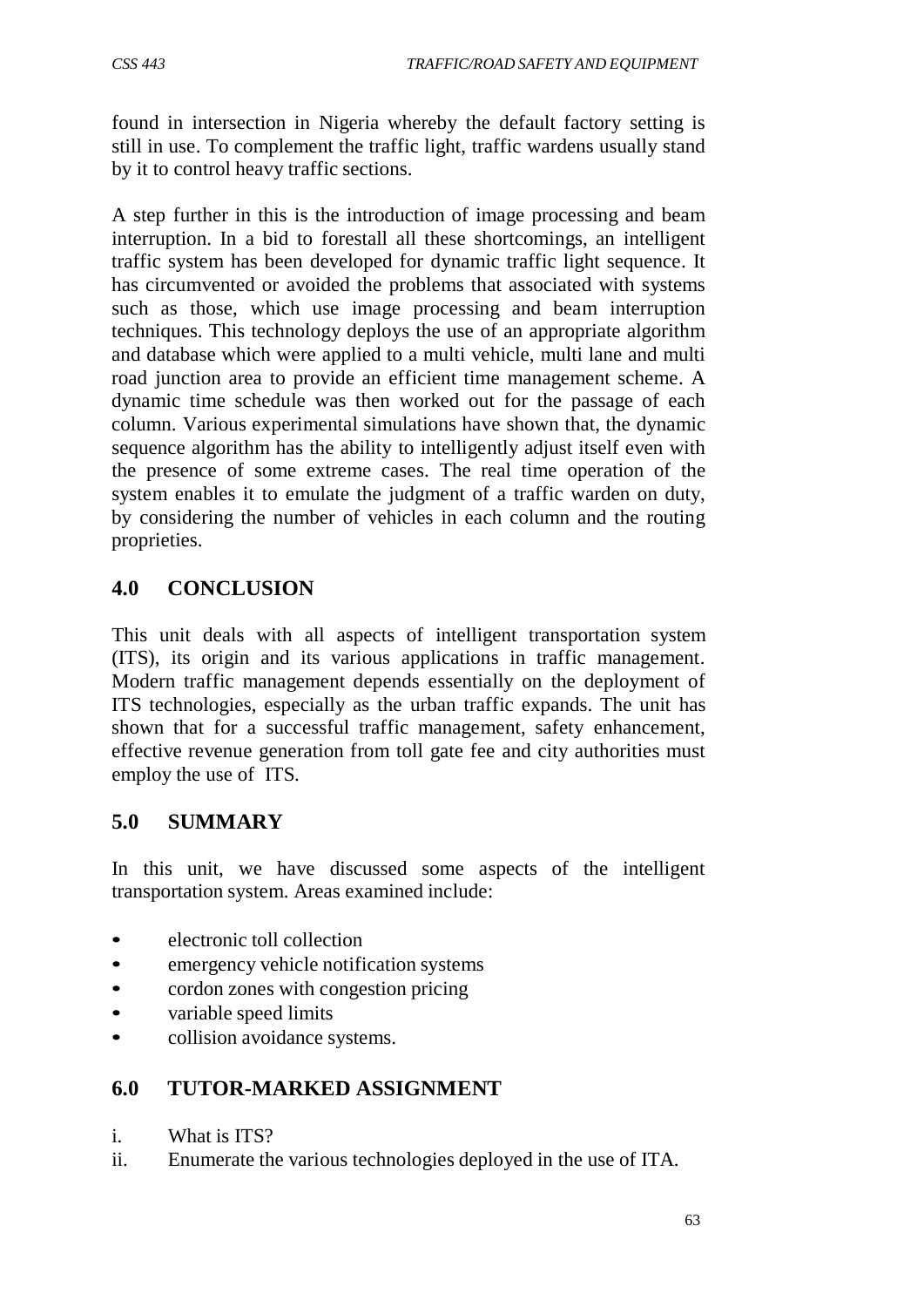iii. The issue of electronic toll collection has always been a reoccurring problem, how could you use ITA in solving this problem?

#### **7.0 REFERENCES/FURTHER READING**

- E-Safety Forum (2004). "Trend in Road Accidents." Japan Dynamic Traffic Light Sequence, Science Publications 3, *Web Source*  [WWW.](http://www/) Wikipidia .com (2010).
- Monahan, T. (2007). "War Rooms of the Street: Surveillance Practices in Transportation Control Centers." *The Communication Review*, 10 (4): 367-389.
- National Audit Office Report. (2004). "Tackling Congestion by Making Better Use of England's Motorways and Trunk Roads." (Full Report), 26 November 2004. (HC 15, 2004-05)[,](http://www.nao.org.uk/publications/nao_reports/04-) [http://www.nao.org.uk/publications/nao\\_reports/04-](http://www.nao.org.uk/publications/nao_reports/04-) 05/040515.pdf, retrieved 2009-09-17.
- Tarnoff, P. J., Bullock, D. M. & Young, S. E. (2009). "Continuing Evolution of Travel Time Data Information Collection and Processing." Transportation Research Board Annual Meeting Paper #09-2030 TRB 88th Annual Meeting Compendium of Papers DVD.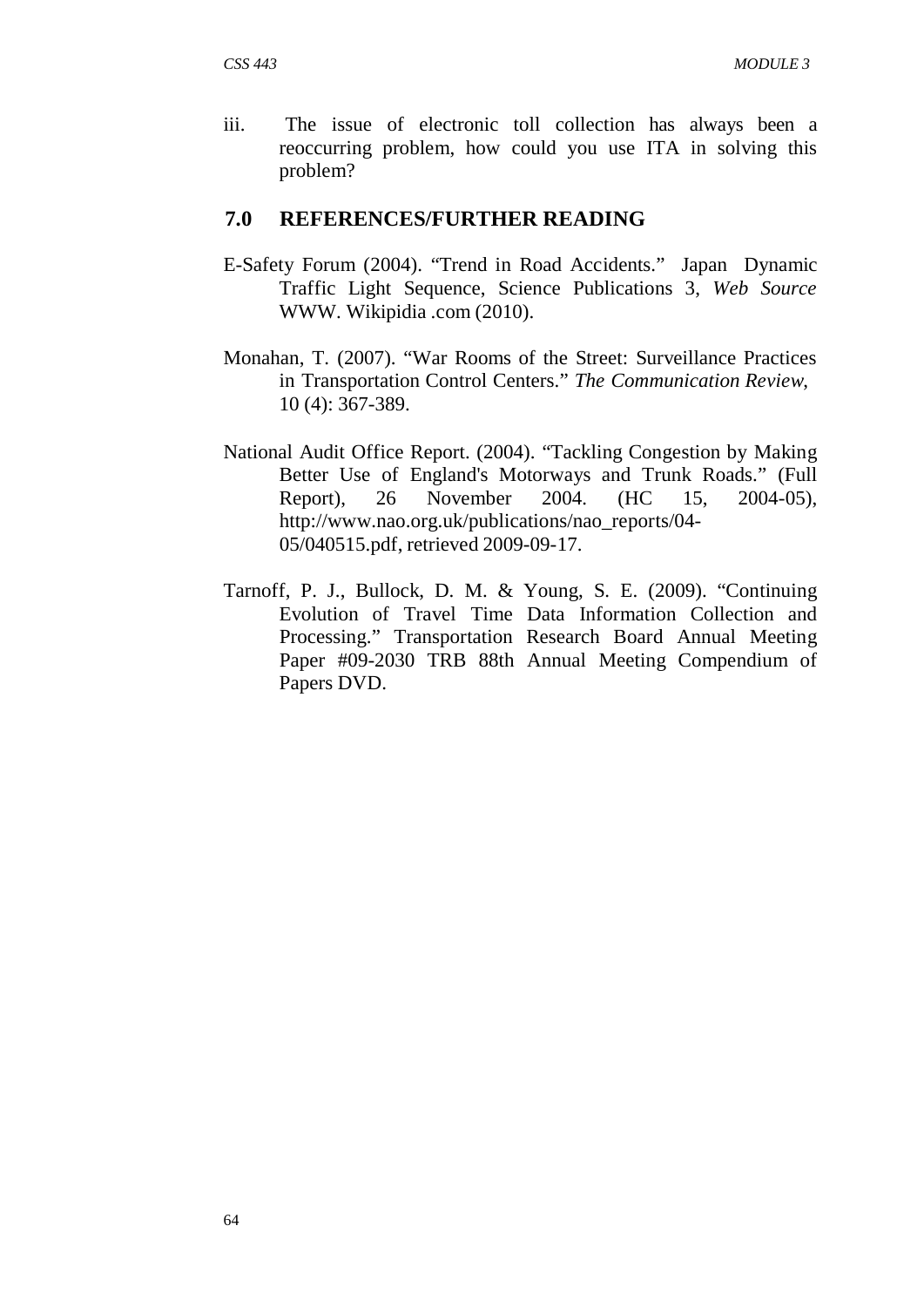# **UNIT 3 CAUSES OF ROAD ACCIDENTS**

#### **CONTENTS**

- 1.0 Introduction
- 2.0 Objectives
- 3.0 Main Content
	- 3.1 Road Accident
	- 3.2 Causes of Road Accidents
		- 3.2.1 Human Factors
		- 3.2.2 Mechanical Factors
		- 3.2.3 Environmental Factors
		- 3.2.4 Traffic Management Techniques (TMT)
		- 3.2.5 Traffic Regulation
		- 3.3.3 Government Effort in Curbing Road Accident in Nigeria
- 4.0 Conclusion
- 5.0 Summary
- 6.0 Tutor-Marked Assignment
- 7.0 References/Further Reading

## **1.0 INTRODUCTION**

Globally, the phenomenon of incessant road accident has become the most serious problem of modern development and has currently reached the level that urgent solution is required. It has become a global problem because of its negative impact on road users, immediate environment and the road itself. This unit introduces you to factors that contribute to incessant accidents and the establishment of logical and realistic measure in curbing unexpected (accident) on our highways.

## **2.0 OBJECTIVES**

At the end of this unit, you should be able to:

- define road accident
- explain the causes of road accident
- explain ways to reduce road accident.

## **3.0 MAIN CONTENT**

#### **3.1 Road Accident**

Road accident may be defined as an incident in which an automobile collides with anything leading to damage of the automobile, and other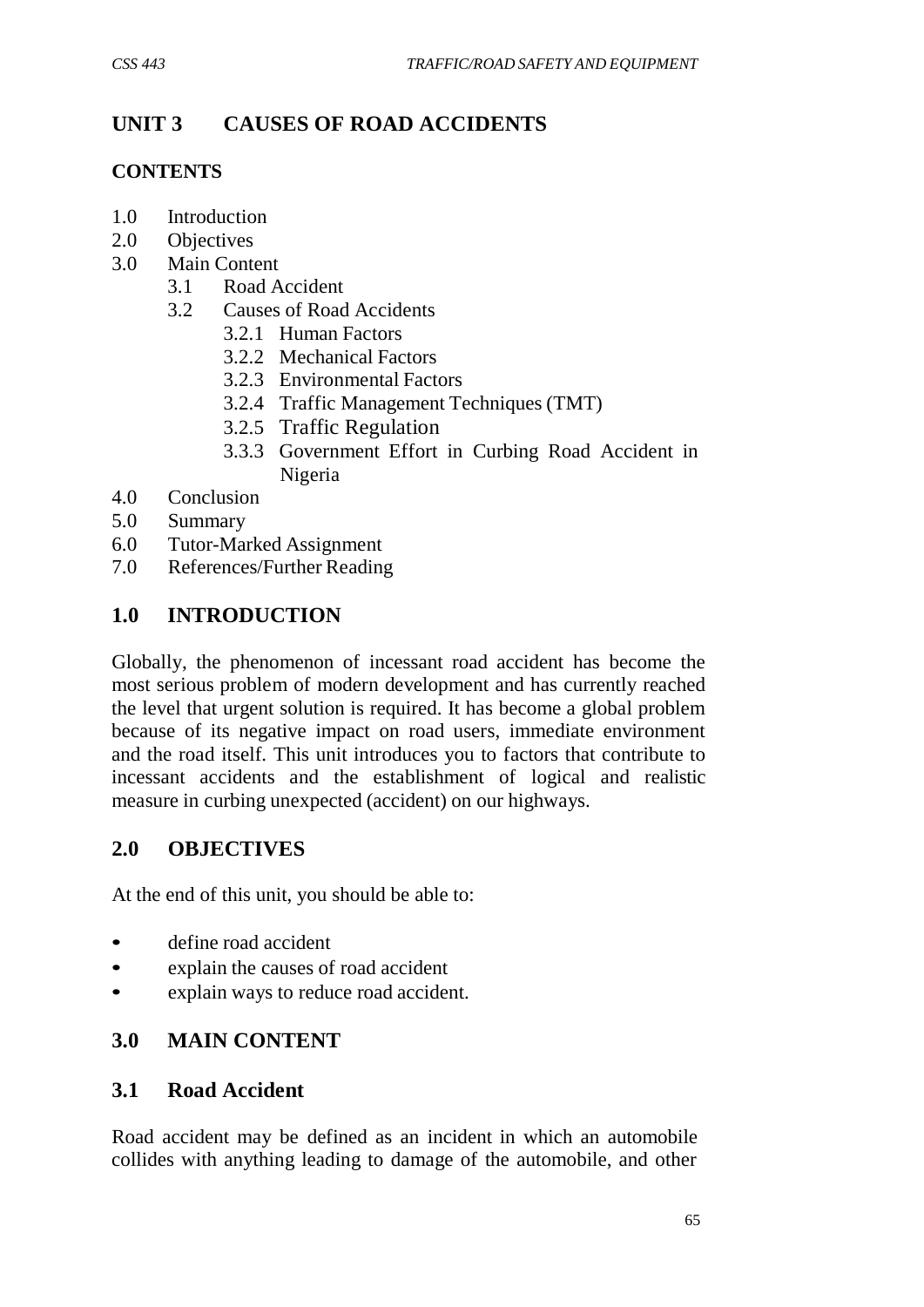automobiles, telephone poles, buildings or trees. Road accidents may result from the losing control of the vehicle, driving into a ditch or rolling over. Sometimes, a car accident may also occur when an automobile runs into an animal or a person.

Road Traffic Accidents (RTAs) or road accidents are also referred to as car crashes, traffic collisions, auto accidents, road accidents, personal injury collisions, Motor Vehicle Accidents (MVAs). World Health Organisation (2004) reported that road traffic accident kills an estimated 1.2 million people worldwide each year and injures about 40 times this number. These statistics are available as "Risk of Injury" measured by percentage of drivers injured in a two-car injury accident. These statistics show a 10 to one ratio of non-vehicle accident deaths between the least safe and most safe models of car.

## **3.2 Causes of Road Accident**

Road crashes or road traffic accident has over the years claimed lives and properties on Nigeria highway. For example, Ondo – Ore – Benin – expressway and Lagos – Ibadan have claimed many lives and properties. Although there is no integrated statistics available in the country to back up the real number of road crashes, studies have however revealed that road accidents is a major cause of death in Nigeria with the Ondo – Ore – Benin – expressway and Lagos – Ibadan being a major contributor. The road traffic accident can be divided into three.

- Human factors
- Mechanical factors
- Environmental factors

## **3.2.1 Human Factors**

Human factors are responsible for road accident through the following ways.

**Intoxication**: This is tagged "driving while drunk." The use of alcohol or drugs while or before driving affect one's driving skills; and thus causes many accidents experienced on the highways.

**Over speeding***:* Excess speed beyond prescribed legal limits may cause motorists the possibility of losing control over his vehicle.

**Exhaustion**: Exhaustion is defined as the state of being very tired. If a person is exhausted as a result of physical or mental activities, then the person should take his/her time to rest before embarking on a long trip. This will prevent him from being sleepy, agitated and aggressive on the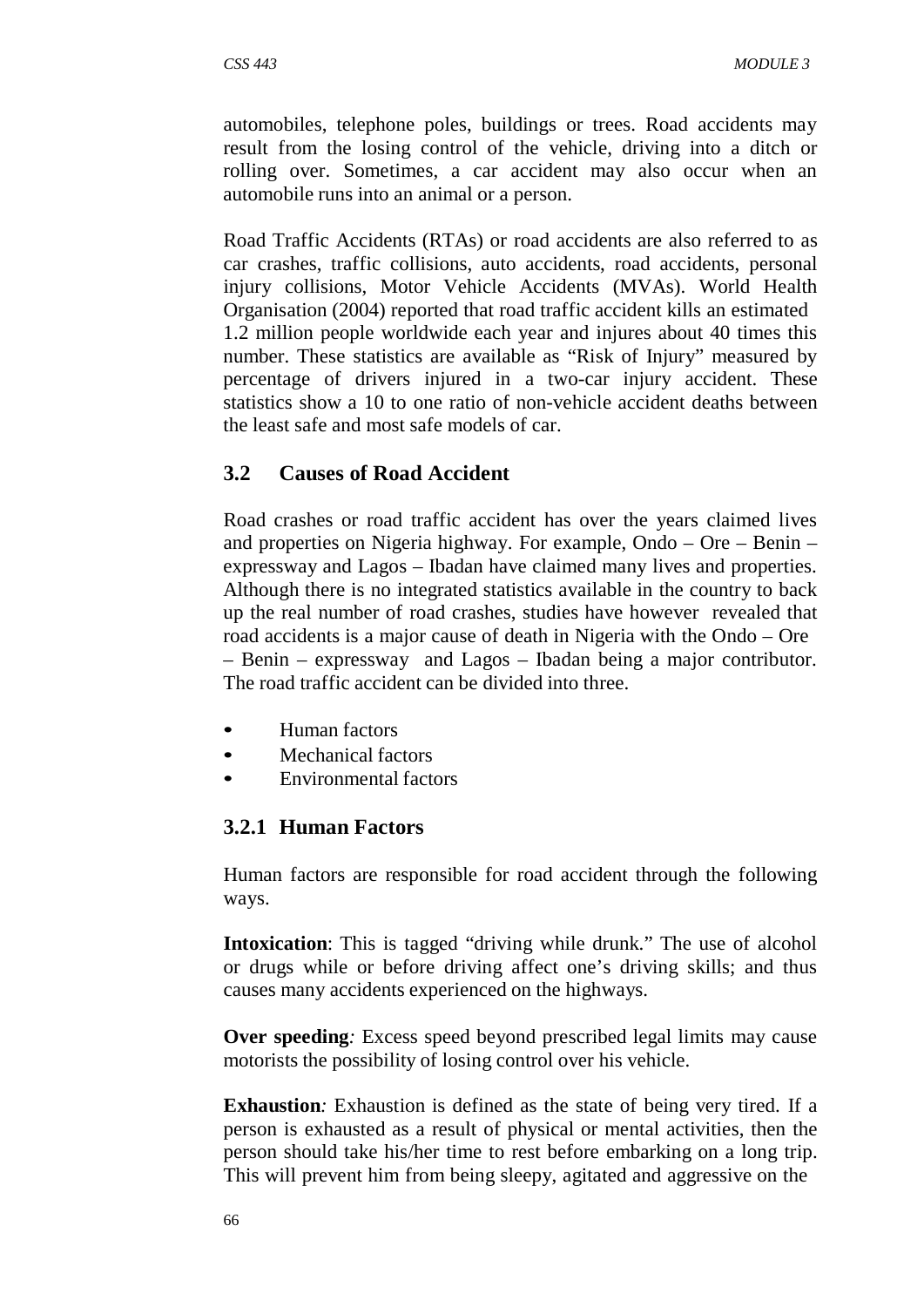road. Furthermore, tiredness can affect a person's ability to think clearly whenever he encounters a ditch on the road.

**Distractions***:* Some road accidents are caused by distractions while driving. Drivers should be aware that absolute concentration is required while driving so that they can make quick decisions when confronted by a situation or road conditions. It has been observed that the use of cell phones, bell for calls or text messages are among the top reasons of drivers' distraction.

**Disregard for road rules***:* Some drivers violate road signs and rules; they are more concerned with how to "get to destruction" than how to get to their destinations.

**Dangerous overtaking**: The rule of overtaking other vehicles on the road stipulates that anybody that intends to overtake should do so by the left side. However, sometimes, accidents occur as a result of wrong overtaking by drivers on the wrong side.

## **3.2.2 Mechanical Factors**

Irregular and poor maintenance of vehicle can lead to accidents. This constitutes about 10% of road crashes in Nigeria (Federal Road Safety Commission, 2008). The factors contributing to this include:

- a. Malfunction of engine
- b. Poor steering mechanism
- c. Brake failure
- d. Spilled oil on the road leading to crashes
- e. Faculty security gadgets
- f. Absence of rear mirror
- g. Inconsistency in vehicle load design, etc.

Sometimes a road traffic accident may be caused by a defect in the vehicle. These defects range from brake failure to tyre burst (as listed above). Sometimes these defects may cause more damage to the occupants of a vehicle than any other surrounding factors. For example, some cars have defective airbags, which do not deploy correctly during a crash thereby making people involved in the accidents suffer serious injuries.

## **3.2.3 Environmental Factors**

Environmental factors also form major factors that contribute to road traffic accidents. These include the following: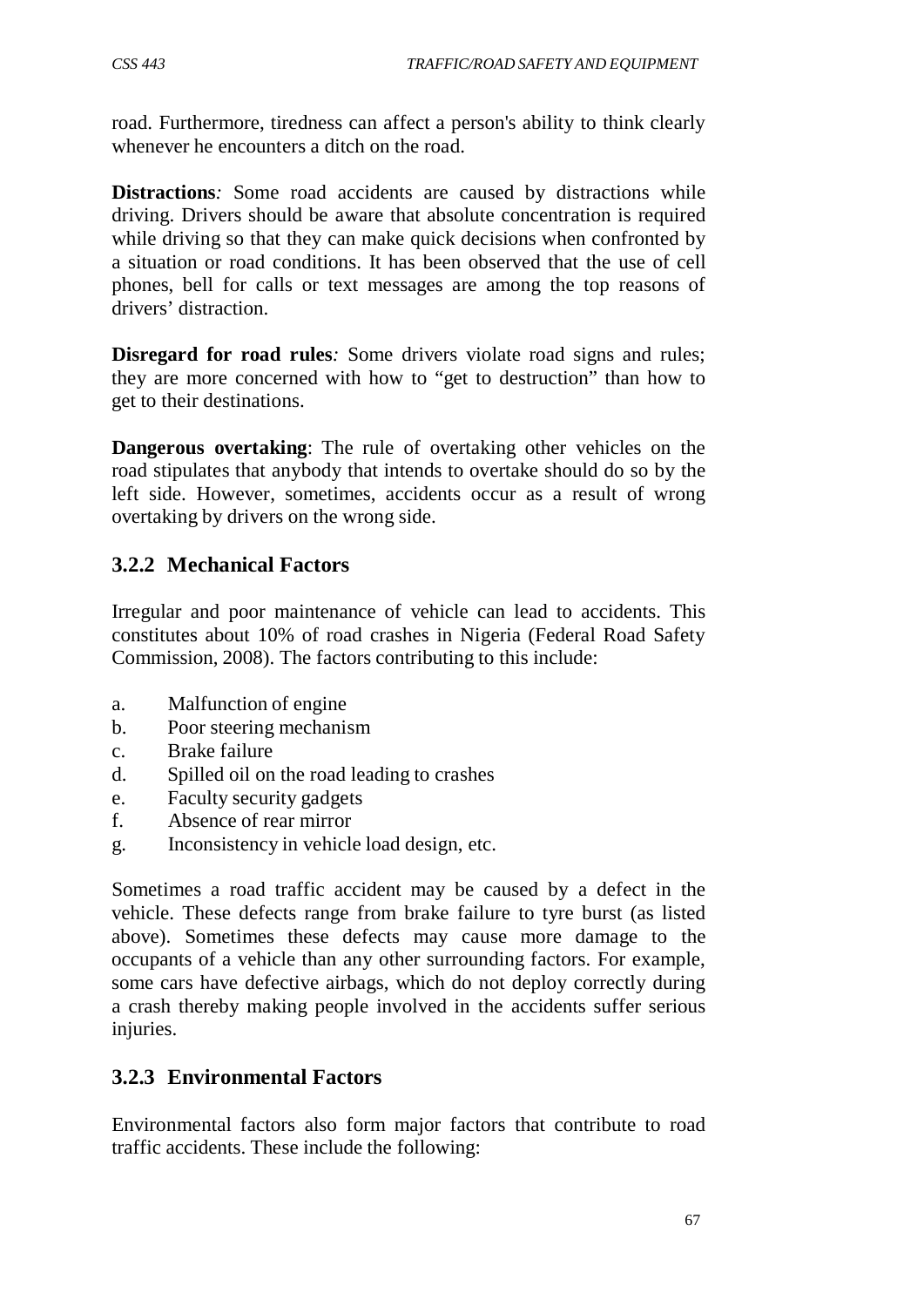**Bad weather:** One of the biggest causes of road accident is bad weather conditions. The weather can cause poor visibility or cause bad traction on the road surface, which can in turn lead to vehicles colliding with each other or objects such as walls. Other unexpected weather conditions such as flash flooding and black ice can lead to accident as it maybe too late to detect them.

**Road design:** Sometimes accidents are caused by bad road design. When part of the road or traffic control is poorly placed or designed, it can lead to increased accidents in the area. This may include poorly placed signs blocking the driver's view of on-coming traffic especially at intersections.

**Bad road**: In Nigeria, maintenance culture is not encouraging. Undoubtedly, roads constructed over the years need repairs; unfortunately, after roads are constructed, there is no provision for their maintenance even when it has gone bad. Many of these major roads are filled with potholes, which cause accidents. Apart from the potholes, the top layer of the road may be slippery, and can cause accident.

**Animal obstruction:** Both animals and human beings can constitute obstruction to flow of traffic and sometimes it can lead to accidents. This case is particularly important in the Northern part of Nigeria where animals especially cows are reared in the open place; and are moved from place to place. These cows have caused accidents on many occasions especially as they cross the roads. It has been observed that Nigeria ranked among countries with the highest rate of road accidents in the world.

**Obstruction by pedestrians:** Pedestrians also contribute to road accidents the following ways.

- 1. Disregarding traffic signals
- 2. Crossing streets without checking
- 3. Crossing between two intersections
- 4. Walking on the wrong side of the road
- 5. Walking on the path of turning on road curve (Adeyeye 2006).

#### **3.2.4 Traffic Management Techniques (TMT)**

This refers to the manipulation of traffic movement within the road system by recasting the flow and controlling the intersection to achieve the most efficient movement. It means what to do to ease congestion or accident without major construction. There are four principal types of traffic management techniques: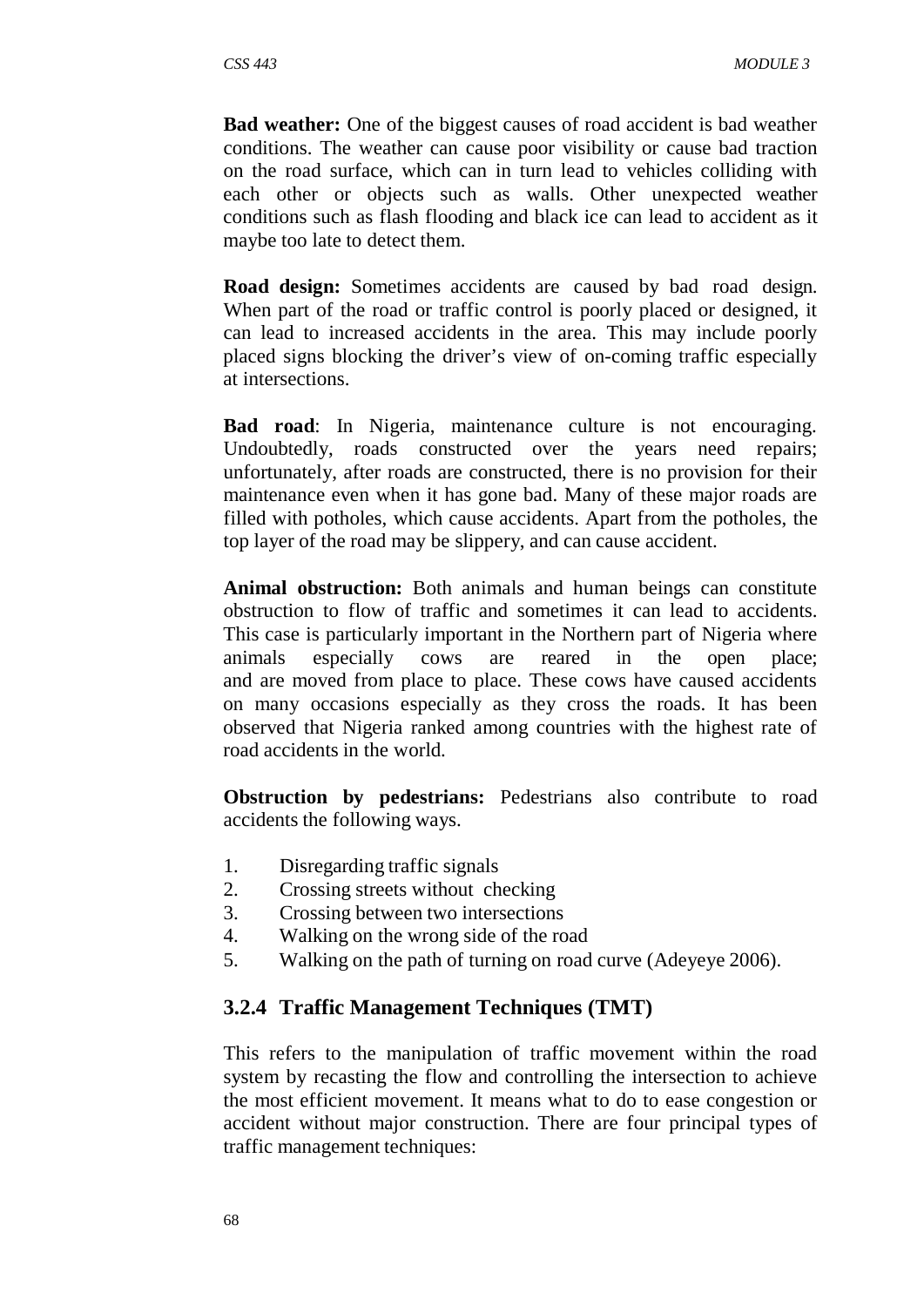- 1. Those which include physical alteration on the road system
- 2. Those which involve some form of regulatory measures
- 3. The provision of information for road users
- 4. The introduction of changes for the use of facilities (for instance, using parking space).

**Physical measures:** Physical alteration to the road system may be undertaken for a variety of purposes.

- 1. Re allocation of existing high way space to assist (including delivery vehicles, public service vehicles and general vehicles traffic) by introducing changes of level, bullards and other physical barriers, kerbs or differences in surface colouring or textures.
- 2. Alteration to road layout and junction, often align too changes in the types of control or range of permitted movement for example, right or left turn barns; closing (or opening) roads to particular classes of vehicular traffic in one or both direction (for some or all of the time) by installing (or removing) physical barriers.
- 3. The provision of (or alteration to) traffic signs and road markings, either to reinforce other physical measures or for regulation or informatory purposes, the provision of crossing facilities for pedestrian and or cyclist. The provision of stopping places (of various kinds) for public service vehicles and shelters for passengers.
- 4. Alteration to landscaping and street furniture (including surface treatment) for environmental improvement.

It is important to emphasis that many of the physical measure do not rely on any order or traffic sign, they are essentially self – enforcing. Thus, driving compliance is assured without the presence of a law enforcement office or resources for legal penalty.

## **3.2.5 Traffic Regulation**

The methods of regulating the use of the road include the following:

- 1. Control of traffic signs
- 2. Imposition of speed limits
- 3. Introduction of one way operation
- 4. Restriction on the direction of movement at junctions
- 5. Restrictions on part of carriage way for use by specific classes of vehicles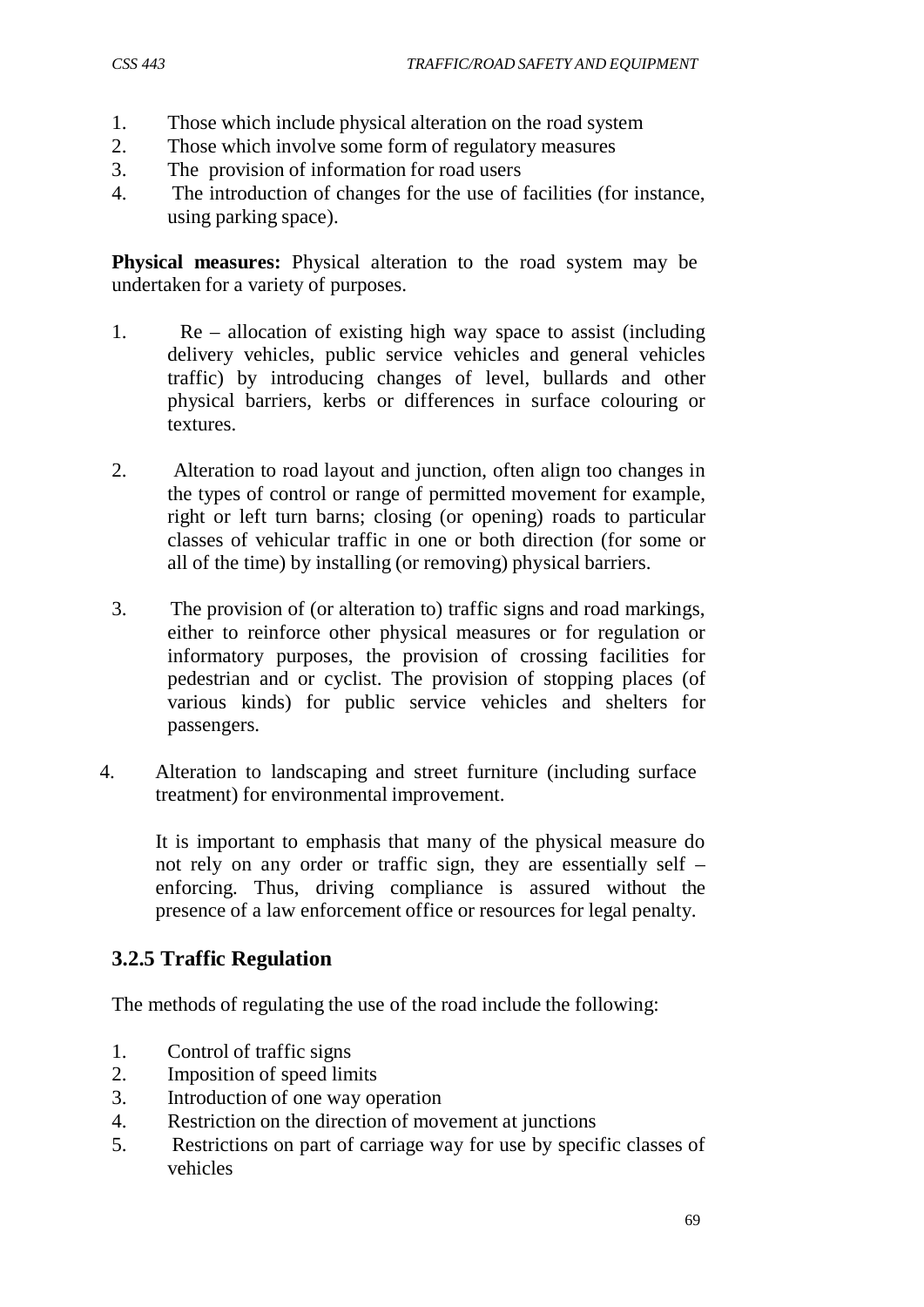- 6. Exclusion of vehicle size or weight (with or without exemption for access)
- 7. Limitation on parking by those with a mobility handicap and temporary, regulation for special events (for instance, road works, development and emergencies and other temporary occurrences).

#### **3.3.3 Government Effort in Curbing Road Accident in Nigeria**

Road traffic accident has caused mass destruction of lives and properties on our highway and placed the country at the brink of imminent national disaster. This and many reasons prompted the Federal Government to set up the Federal Road Safety Commission in 1988. In fact, the country had 124 deaths per 10,000 vehicles before the FRSC was established (Olagunju, K.1992).

The Lagos State Traffic Management Authority (LASTMA) was established to reduce deaths, injuries and economic losses from road traffic accidents; and to control congestion on public highways in Lagos State. LASTMA was established to compliment the efforts of the existing agency in managing the traffic in Lagos State.

The following are the functions or roles of LASTMA:

- 1. Traffic control and enforcement
- 2. Public education and enlightenment
- 3. Road research and statistics
- 4. Road furnishing and maintenance
- 5. Driver training and certification
- 6. Vehicle registration and licensing
- 7. Vehicle inspection and certification
- 8. Traffic safety and accident management

The government established road traffic Act to regulate and control vehicle traffic on the highways. The part VII (offences)  $27 - 30$  of this Act states punishment for the offences listed below:

- 1. Death caused by reckless or dangerous driving
- 2. Reckless or dangerous driving
- 3. Careless and inconsiderate driving
- 4. Punishment for persons driving under influence of drink or drug.

The road traffic Act is one of the instruments of government to curb road accident in Nigeria.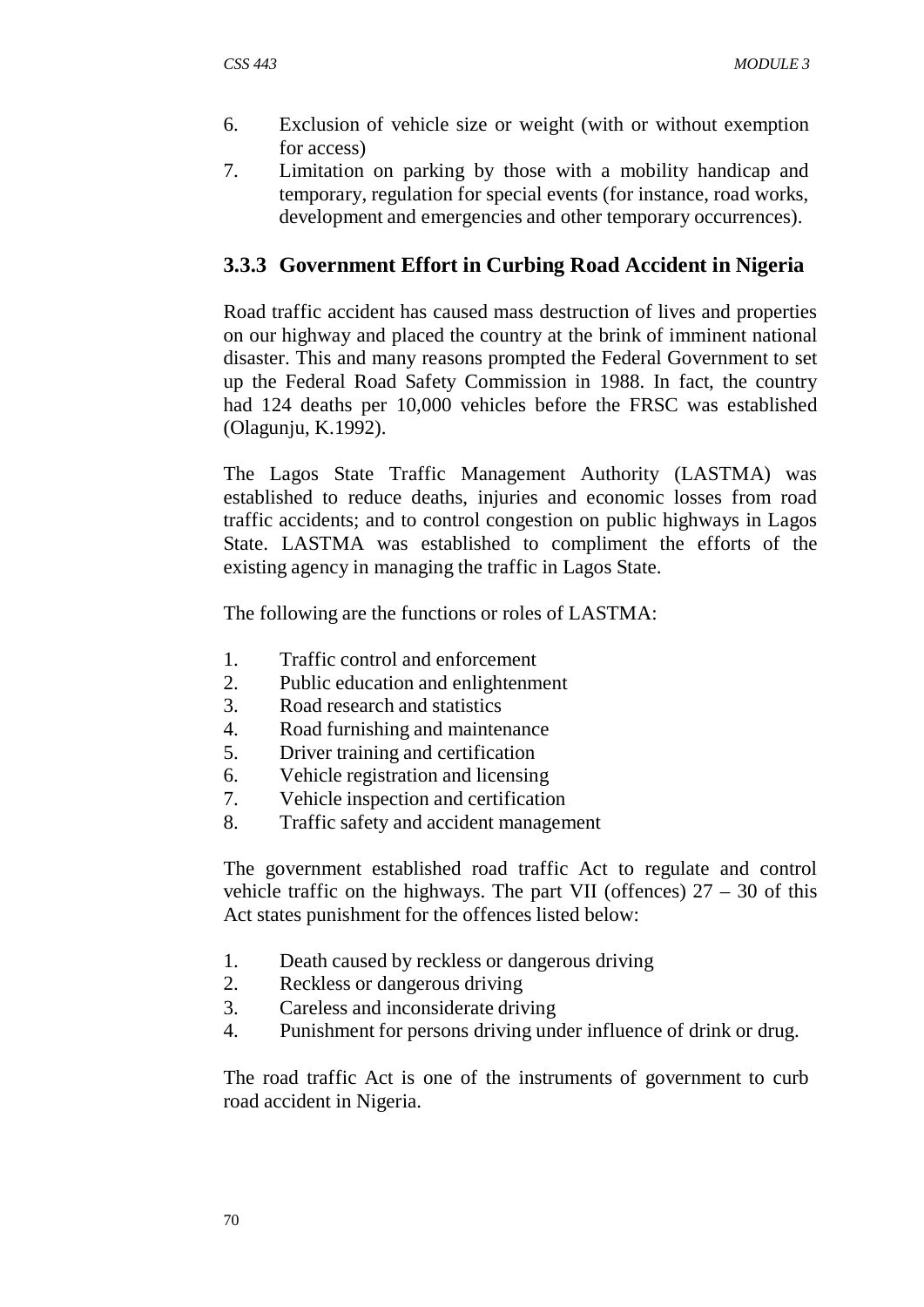#### **The Four E's**

Efforts are being made worldwide to reduce the rate of accidents to a bearable level. The strategies developed are grouped and named the "four E's." These include education, engineering, environment and enforcement.

**Education:** Public education and enlightenment are steps to educate the drivers and other road users on road safety tips. Media (print and electronic) are used to convey safety messages to the road users. Both LASTMA and FRSC organise seminars and workshop to educate and enlighten the road users. Sometimes, traffic offenders when arrested are not released at once, even when they have paid their fines, until they have gone through the daily reorientation classes.

**Engineering**: Engineering aspects includes the modification of designs vehicles and the installation and use of safety devices as well as inspection procedures. The directive on the compulsory installation of speed limit device in some vehicle is one of the engineering approaches. Vehicles inspection and enforcement of minimum vehicles safety are also part of the approach. The importance of proper technical inspection of motorised vehicles and the enforcement of standards has over the years been neglected because the system operated tends to emphasis revenue collection for government and illegal purses to the detriment of safety.

**Environment***:* This includes identification of black spots and reconstruction of badly designed roads. The Federal Environment Protection Agency (FEPA) are specific established to maintenance all the high ways in Nigeria while LAMATA maintains the Lagos road especially LAGBUS routes. The FRSC road watch exercise, which entails proper monitory of the condition of the highways, is used to advice the ministry of works with the aim of concerning abnormalities such observed.

**Enforcement:** This is involves keeping surveillance on the road to ensure compliance with road safety laws. In Nigeria, both LASTMA and FRSC are examples of useful agencies in the enforcement of rules and regulation as it relate to traffic offences. For instance, the FRSC has streamlined and standardised licensing of drivers and vehicles harmonised traffic acts, established proper highway codes and highway patrol, surveillance for effective enforcement of traffic laws. The commission uses persuasion education, subtle punishment and the big stick prosecution in its enforcement approaches.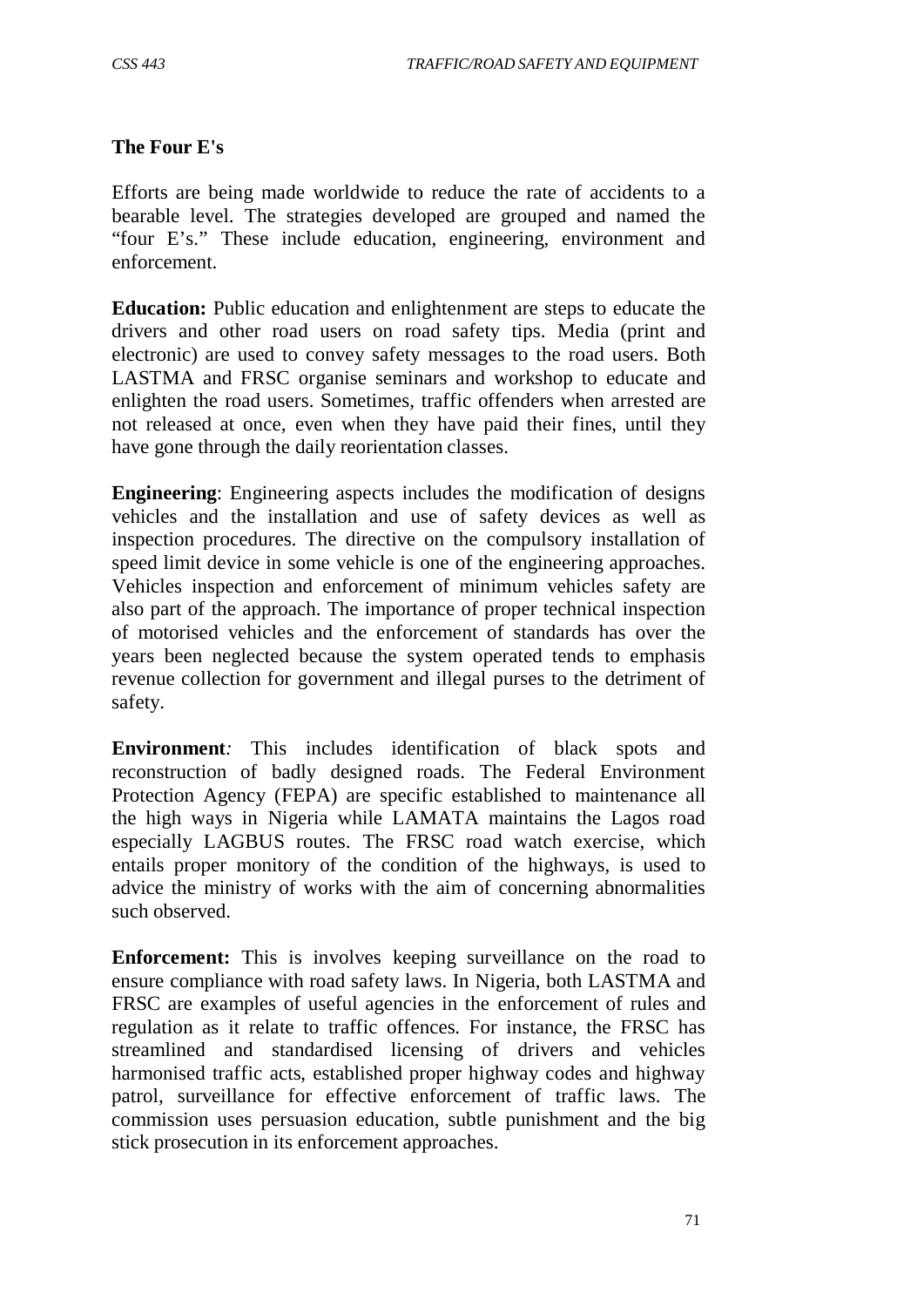#### **4.0 CONCLUSION**

Road transportation provides means of social interaction, movement of people and properties. It brings integration of the various regions and sectors of the country together. Hence, the need to look at the causes of road traffic accidents and provide solutions to traffic accident that claims lives and properties. If solutions are not provided, the socioeconomic effect is so great.

#### **5.0 SUMMARY**

In this unit, we have been able to give the meaning of road traffic accident. We looked at various causes of road traffic accidents from human factors, mechanical factors and environmental factors. Ways to reduce traffic road accident was equally treated.

#### **6.0 TUTOR-MARKED ASSIGNMENT**

With examples, explain the causes of road accident in Nigeria.

#### **7.0 REFERENCES/FURTHER READING**

Ikulayo (2006). *Safety Education.* Ibadan: Olu – Akin Publisher.

Federal Road Safety Commission (2008). *Nigeria High Way Code*: Abuja Detail Work Limited.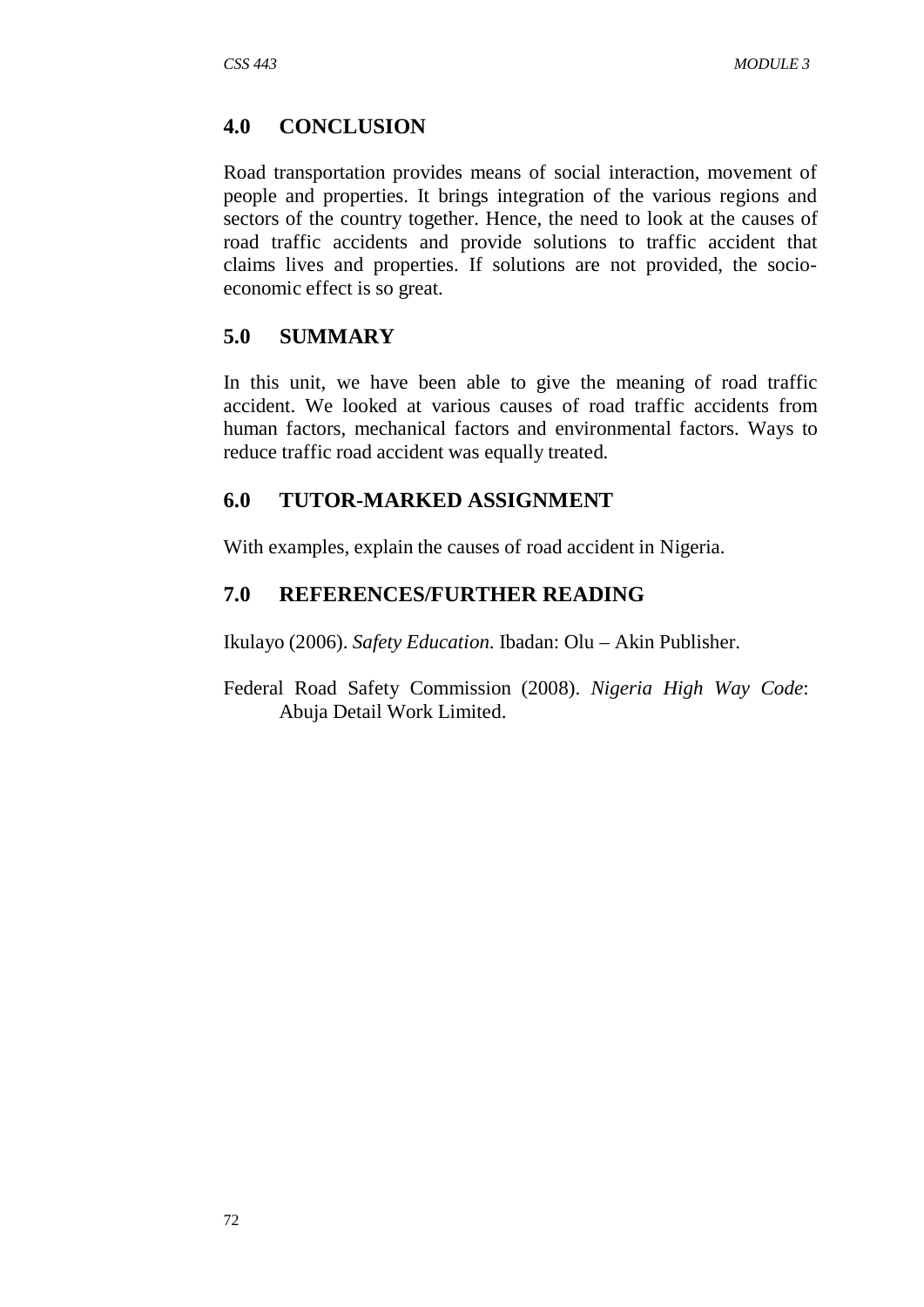# **MODULE 4**

| Unit 1 | Road Accident Analysis   |
|--------|--------------------------|
| Unit 2 | Urban Traffic Management |

Unit 3 Rural Traffic Management

## **UNIT 1 ROAD ACCIDENT ANALYSIS**

## **CONTENTS**

- 1.0 Introduction
- 2.0 Objectives
- 3.0 Main Content
	- 3.1 The Road Accident Scenario in Nigeria
	- 3.2 Road Traffic Crashes/ Injuries in Cross River
	- 3.3 The Road Traffic Crashes among Motor Cyclists
- 4.0 Conclusion
- 5.0 Summary
- 6.0 Tutor-Marked Assignment
- 7.0 References/Further Reading

## **1.0 INTRODUCTION**

For any government to intensify its effort in reducing road accidents and achieve the UN mandate of 50% reduction in road traffic accident by 2020, researchers need to analyse road accident: it leads to areas prone to accidents, etc. The current rate of 60,000 deaths and 30,000 injuries is alarming and call for concerted efforts (Gowon, 2010). This can be done if there is proper analysis of road accident in Nigeria.

## **2.0 OBJECTIVES**

At the end of this unit, you should be able to:

- discuss road accident scenario in Nigeria
- identify types of accidents in Nigeria
- explain road user type fatalities
- discuss accident distribution by location
- identify accident prone spots in Nigeria
- discuss road traffic crashes among motor cyclists.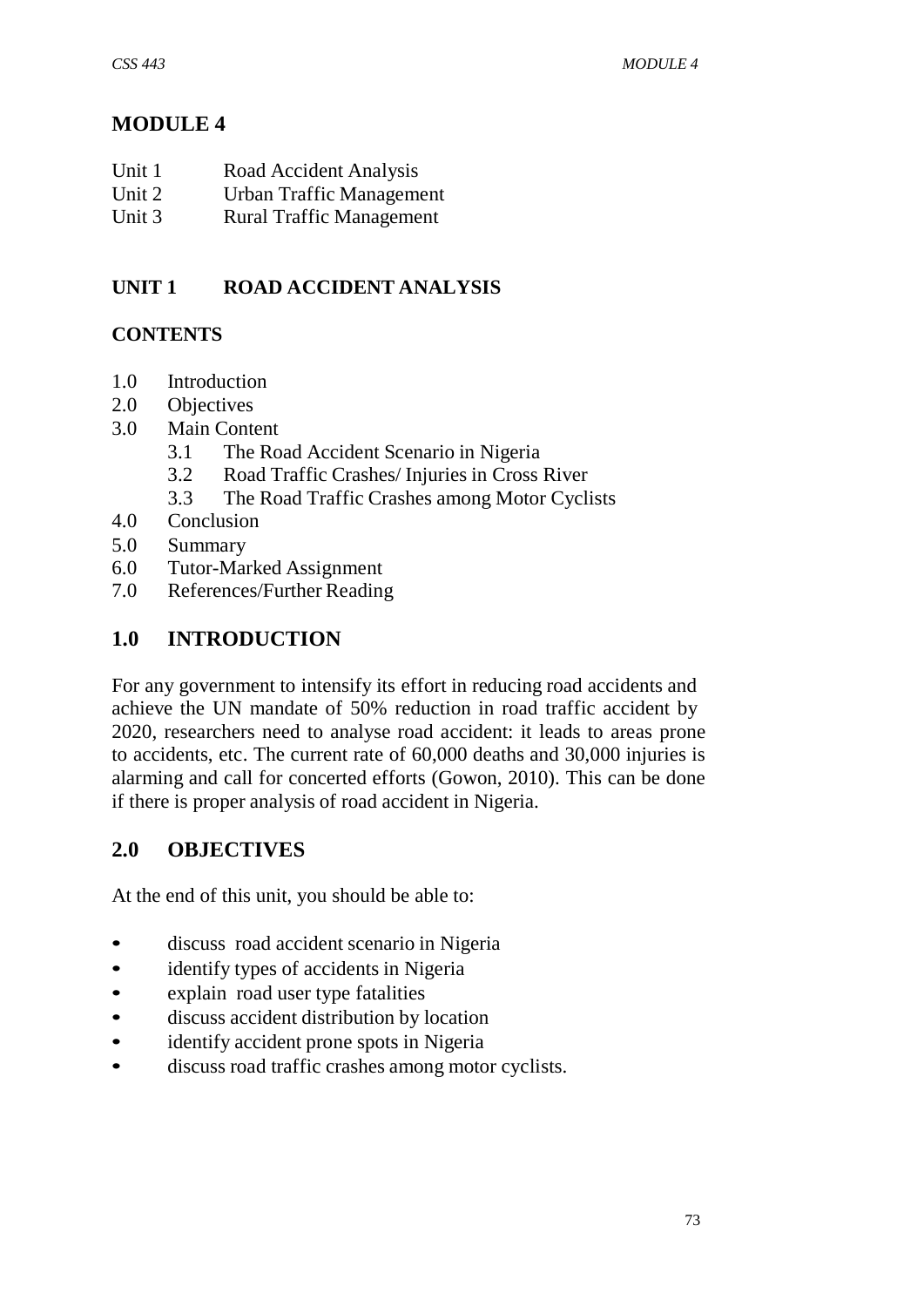## **3.0 MAIN CONTENT**

#### **3.1 Road Accident Scenario in Nigeria**

Road traffic crashes are one of the world's largest public health and injury preventable problems. According to the World Health Organisation, more than a million people are killed on the world's roads each year. Nigeria as one of the developing countries is faced with a serious road accident problem. The fatality rate is high. According to Singh (in his article titled "Road Accident Analysis: A case study of Patna city"), road accidents cost countries of developing world at least one percent of their Gross National Product (GNP) each year. The death incidence in Nigeria is great when compared with the other West African countries. Cyclists are often the most vulnerable to accident, most especially when they are not protected (not wearing helmet). The recent efforts of both the state and federal government to increase medical facilities are considered an important factor leading to reduction in death rate.

According to Sumaila (1992) "Traffic situation in Nigeria could be described as chaotic, unpredictable, and indeed dangerous as it was characterised by unprecedented wave of road traffic accidents with its attendant colossal human and material losses." It is believed that road accidents are increasing since motor vehicle population is increasing with greater rates than the expansion of road network.

In Nigeria, road traffic crashes have become a major problem. Available data from the Federal Road Safety Commission and the Nigeria police reveal that between 1960 and 2007, a total of 976, 095 crashes were recorded on our roads. A breakdown of the figure shows that 153, 719 of these cases were fatal 416, 120 serious and 401,465 minor. During the same period, 297, 376 persons lost their lives on the road with 884,733 others sustaining varying degrees of injuries, thus a total of 1, 182, 109 total casualties were recorded. The severity index of these accidents indicates the level of damage caused by the accidents (see table below).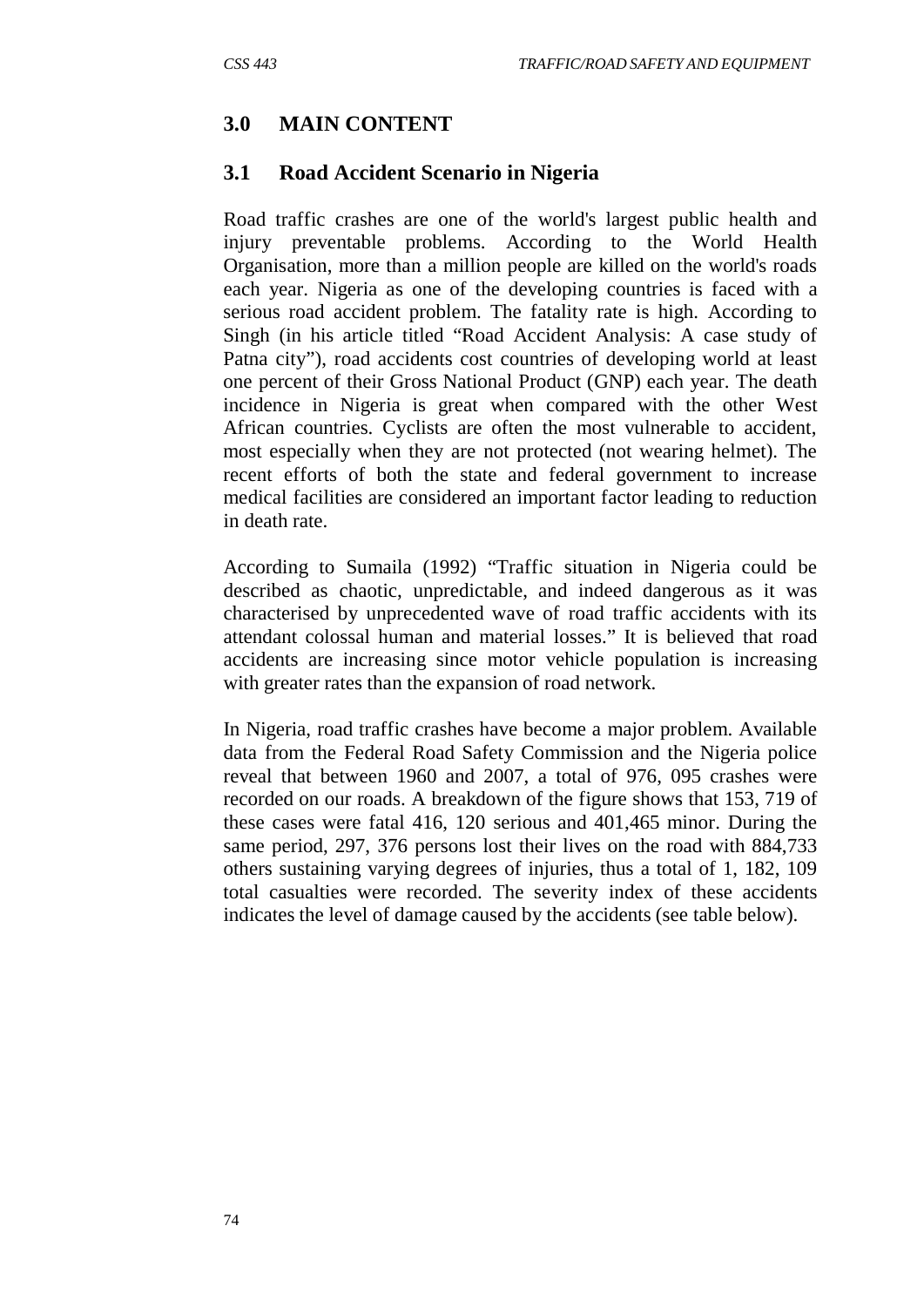| Summary of Reported Road Traffic Accident Trends in Nigeria |  |  |  |
|-------------------------------------------------------------|--|--|--|
| <b>between 1960 and 2007</b>                                |  |  |  |

| <b>YEAR</b> | <b>FATAL</b> | <b>SERIOUS</b> | <b>MINOR</b> | <b>TOTAL</b> | NO.           | NO.            | <b>TOTAL</b>  | <b>SEVER</b> |
|-------------|--------------|----------------|--------------|--------------|---------------|----------------|---------------|--------------|
|             |              |                |              | <b>CASES</b> | <b>KILLED</b> | <b>INJURED</b> | <b>CASUAL</b> | <b>INDEX</b> |
| 1960        | 826          | 9065           | 4239         | 14130        | 1083          | 10216          | 11299         | 0.09         |
| 1961        | 193          | 9982           | 5788         | 15963        | 1313          | 10614          | 11927         | 0.11         |
| 1962        | 1263         | 9159           | 5895         | 16317        | 1578          | 10341          | 11919         | 0.13         |
| 1963        | 967          | 6918           | 11950        | 19835        | 1532          | 7771           | 9303          | 0.16         |
| 1964        | 911          | 7371           | 7645         | 15927        | 1769          | 12581          | 14350         | 0.12         |
|             |              |                |              |              |               |                |               |              |
| 1965        | 1029         | 7762           | 8113         | 16904        | 1918          | 12024          | 13942         | 0.13         |
| 1966        | 1680         | 5600           | 6270         | 14000        | 2000          | 13000          | 15000         | 0.13         |
| 1967        | 1560         | 5200           | 6240         | 13000        | 2400          | 10000          | 12400         | 0.19         |
| 1968        | 459          | 5865           | 5839         | 12163        | 2808          | 9474           | 12282         | 0.22         |
| 1969        | 1559         | 5199           | 6230         | 12998        | 2347          | 8804           | 11151         | 0.2          |
| 1970        | 1999         | 6666           | 7991         | 16666        | 2893          | 13154          | 16047         | 0.1          |
| 1971        | 129          | 8098           | 8518         | 17745        | 3206          | 14592          | 17798         | 0.2          |
| 1972        | 2782         | 9275           | 11130        | 23187        | 3921          | 16161          | 20082         | 0.1          |
| 1973        | 2981         | 9275           | 11925        | 24844        | 4537          | 18154          | 22691         | 0.1          |
| 1974        | 3467         | 11557          | 13869        | 28893        | 4992          | 18660          | 23652         | 0.2          |
| 1975        | 2834         | 9446           | 11331        | 23651        | 5552          | 20132          | 25684         | 0.2          |
| 1976        | 905          | 17352          | 19624        | 40881        | 6761          | 28155          | 34916         | 0.2          |
| 1977        | 4242         | 14140          | 17334        | 35351        | 8000          | 30023          | 38023         | 0.2          |
| 1978        | 4333         | 14444          | 17334        | 36111        | 9252          | 28854          | 38106         | 0.2          |
| 1979        | 3513         | 11708          | 14050        | 29271        | 8022          | 21203          | 29225         | 0.27         |
| 1980        | 1856         | 14855          | 15427        | 32138        | 8736          | 25484          | 34220         | 0.25         |
| 1981        | 4053         | 13510          | 16214        | 33777        | 10202         | 26337          | 36539         | 0.27         |
| 1982        | 4451         | 14838          | 17805        | 37094        | 11382         | 28539          | 39921         | 0.28         |
| 1983        | 3853         | 12844          | 15412        | 32109        | 10462         | 26866          | 37328         | 0.28         |
| 1984        | 4467         | 10557          | 13868        | 28892        | 8830          | 23861          | 32691         | 0.27         |
| 1985        | 3597         | 11991          | 14380        | 29978        | 9221          | 23853          | 33074         | 0.27         |
| 1986        | 3022         | 10075          | 12091        | 25188        | 8154          | 22176          | 30330         | 0.26         |
| 1987        | 3385         | 11286          | 13544        | 28215        | 7912          | 22747          | 30659         | 0.25         |
| 1988        | 607          | 885            | 680          | 2172         | 9077          | 24413          | 33490         | 0.27         |
| 1989        | 612          | 690            | 452          | 1754         | 8714          | 23687          | 32401         | 0.26         |
| 1990        | 6140         | 8796           | 6998         | 21934        | 8154          | 22786          | 30940         | 0.26         |
|             |              |                |              |              |               |                |               |              |

**Source: Nigeria Police Force/Federal Road Safety Commission**

From the summary of reported road traffic accident trends in Nigeria between the period of 1960 – 2007, it was observed that the number of fatal accident was 153, 719, serious accident 416,120, minor accident 401,465. The summation of these is (total) 976,095. It was discovered that 297,376 people were killed while 884,733 had injuries. The total casualty was recorded at 1,182,109.

Others have reported the trend of traffic accident. For example, Adebisi (1988) noted that the contribution of the death resulting from road traffic crashes (RTC) to total death rose from 38.9% in 1967 to 60.2% in 1974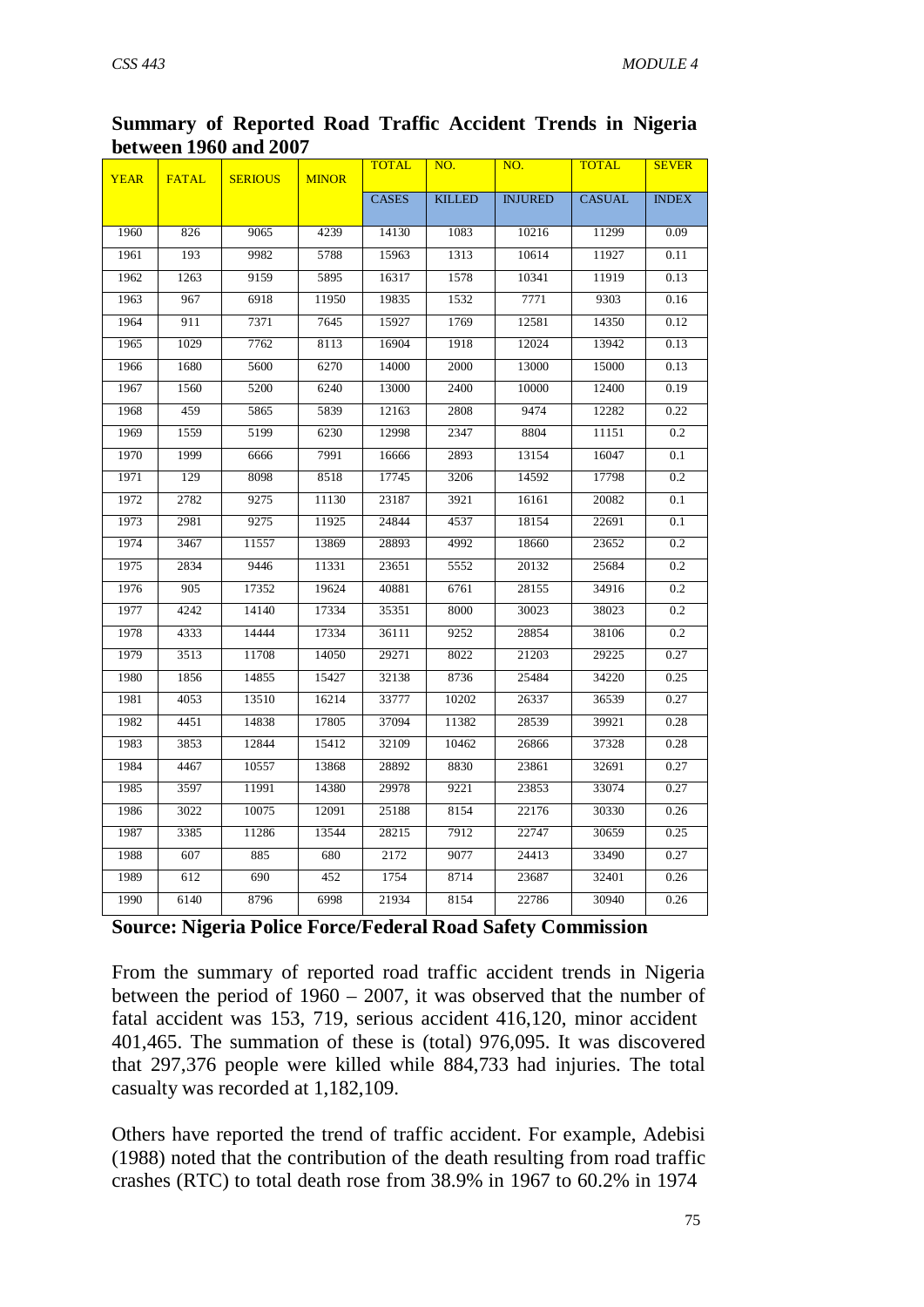and that the trend continued to increase up till 1982 after which it became erratic. He further stated that the worst hit decade was between 1974 and 1983 during which the number of accidents increased by 10.4%, injured cases increased by 43%, fatalities by 110.6% total casualties by 57.1% and human population by 27.2%.

Federal Road Safety Commission (2005) have shown that Lagos, Kano, Ogun, Oyo, Kaduna, Niger, Edo and Delta states have individual fatality average exceeding the national average of 11 per 100,000 populations. For instance, somebody was killed every 47 minutes and an accident occurred every 10 minutes in Lagos State between 1990 and 2004. All these and other available data albeit inadequate shown that RTC has become a serious national malaise and the cost is colossal.

**Summary of Road Traffic Accidents Data on State Basis (1998 – 2004)**

| <b>STATE</b>    | <b>FATAL</b><br><b>CASES</b> | <b>SERIOUS</b><br><b>CASES</b> | <b>MINOR</b><br><b>CASES</b> | <b>TOTAL</b><br><b>CASES</b> | PERSON/<br><b>KILLED</b> | <b>PERSON</b><br><b>INJURED</b> | TIME/<br><b>KILL</b> | <b>TIME/RTA</b><br>(Min) |
|-----------------|------------------------------|--------------------------------|------------------------------|------------------------------|--------------------------|---------------------------------|----------------------|--------------------------|
| Abuja           | 1181                         | 1905                           | 1202                         | 4249                         | 1993                     | 7185                            | 264                  | 122                      |
| Adamawa         | 1633                         | 2571                           | 1242                         | 5127                         | 3380                     | 8353                            | 156                  | 103                      |
| Abia            | 1248                         | 1427                           | 580                          | 3259                         | 1594                     | 3225                            | 330                  | 16191                    |
| $A/I$ bom       | 2059                         | 2875                           | 1664                         | 5804                         | 2411                     | 5670                            | 218                  | 68                       |
| Anambra         | 2060                         | 3355                           | 2332                         | 7733                         | 2878                     | 6717                            | 183                  | 1155                     |
| Bayelsa         | 108                          | 240                            | 107                          | 455                          | 131                      | 446                             | 4012                 | 93                       |
| Bauchi          | 2495                         | 2105                           | 1115                         | 5569                         | 3532                     | 10322                           | 149                  | 94                       |
| Benue           | 2837                         | 4264                           | 1772                         | 5596                         | 4051                     | 12323                           | 130                  | 98                       |
| Borno           | 1719                         | 2026                           | 1693                         | 5349                         | 2094                     | 6168                            | 251                  | 75                       |
| C/River         | 2070                         | 6585                           | 1503                         | 7009                         | 3338                     | 7405                            | 158                  | 43                       |
| Delta           | 3126                         | 6701                           | 3240                         | 12274                        | 4569                     | 10859                           | 115                  | 1158                     |
| Ebonyi          | 183                          | 180                            | 133                          | 454                          | 211                      | 613                             | 2491                 | 34                       |
| Edo             | 3415                         | 6364                           | 5532                         | 15477                        | 4437                     | 13327                           | 119                  | 779                      |
| Ekiti           | 289                          | 529                            | 156                          | 675                          | 297                      | 1060                            | 1324                 | 104                      |
| Enugu           | 1568                         | 2020                           | 1465                         | 5053                         | 2006                     | 4264                            | 262                  | 399                      |
| Gombe           | 543                          | 541                            | 185                          | 1319                         | 795                      | 5130                            | 661                  | 99                       |
| Imo             | 1622                         | 2676                           | 958                          | 5309                         | 2209                     | 5856                            | 238                  | 99                       |
| Jigawa          | 1552                         | 986                            | 311                          | 2849                         | 2375                     | 5940                            | 221                  | 185                      |
| Kaduna          | 3218                         | 3394                           | 2918                         | 9527                         | 4846                     | 9662                            | 109                  | $\overline{55}$          |
| Kano            | 6077                         | 81994                          | 5564                         | 19879                        | 7772                     | 17559                           | 68                   | 26                       |
| Katsina         | 2444                         | 2044                           | 1319                         | 5901                         | 3719                     | 5430                            | 141                  | 89                       |
| Kebbi           | 649                          | 649                            | 345                          | 1351                         | 454                      | 1730                            | 1158                 | 389                      |
| Kwara           | 1654                         | 1654                           | 1196                         | 4095                         | 2570                     | 5409                            | 205                  | 128                      |
| Kogi            | 1186                         | 1186                           | $\overline{721}$             | 3268                         | 2829                     | 7683                            | 186                  | 156                      |
| Lagos           | 23719                        | 23719                          | 19472                        | 52488                        | 11369                    | 31391                           | 46                   | 10                       |
| Nasarawa        | 495                          | 495                            | 116                          | 1398                         | 1491                     | 3547                            | 353                  | $\overline{376}$         |
| Niger           | 2249                         | 2249                           | 1396                         | 6884                         | 5319                     | 11765                           | 99                   | 76                       |
| Ondo            | 3846                         | 3846                           | 2498                         | 8704                         | 3684                     | 9444                            | 143                  | 60                       |
| Ogun            | 8218                         | 8218                           | 5599                         | 20488                        | 9041                     | 21337                           | 58                   | $\overline{26}$          |
| Oy <sub>0</sub> | 5698                         | 5698                           | 3508                         | 13420                        | 6031                     | 2968                            | 87                   | 39                       |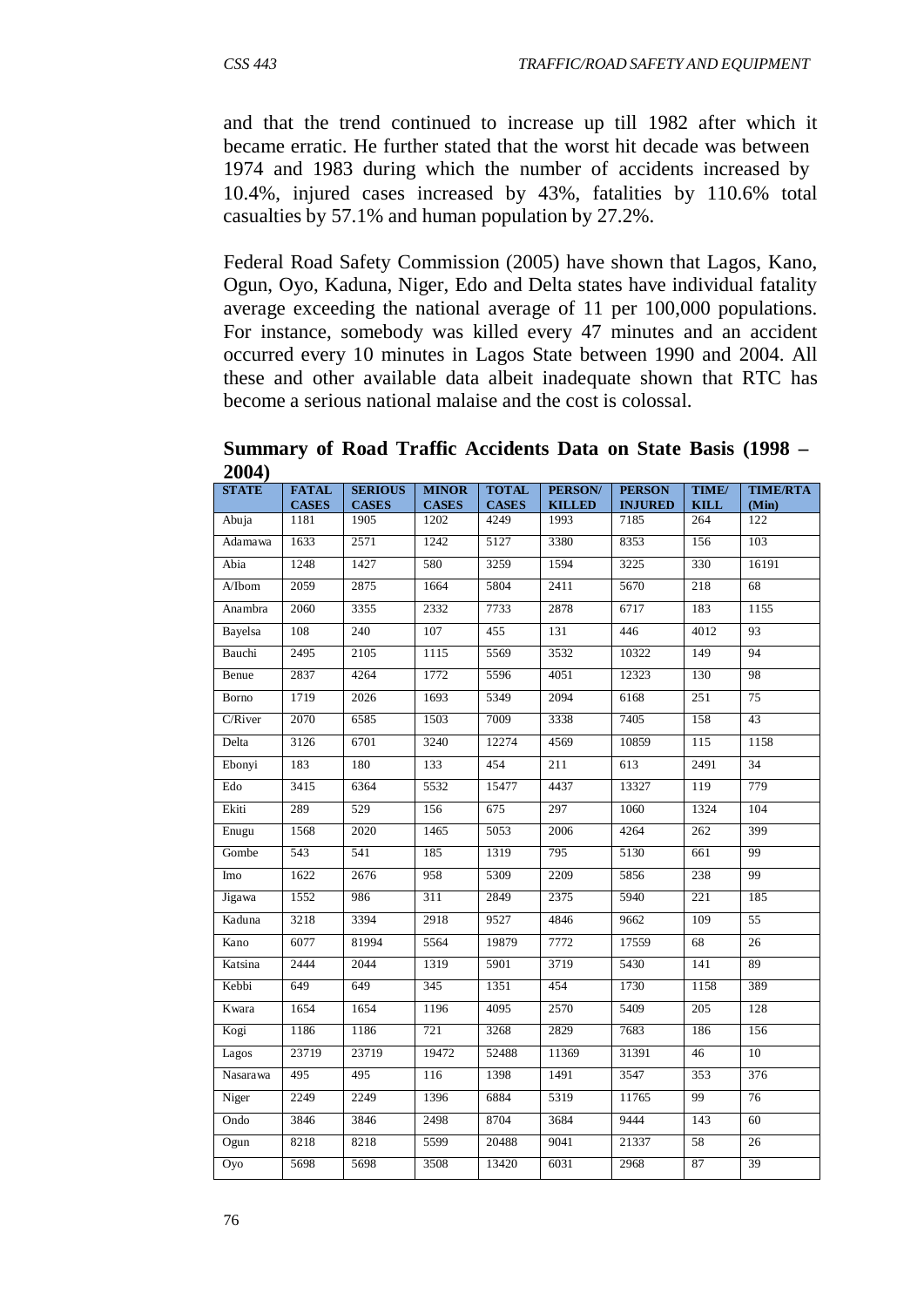| <b>STATE</b> | <b>FATAL</b><br><b>CASES</b> | <b>SERIOUS</b><br><b>CASES</b> | <b>MINOR</b><br><b>CASES</b> | <b>TOTAL</b><br><b>CASES</b> | <b>PERSON/</b><br><b>KILLED</b> | <b>PERSON</b><br><b>INJURED</b> | TIME/<br><b>KILL</b> | <b>TIME/RTA</b><br>(Min) |
|--------------|------------------------------|--------------------------------|------------------------------|------------------------------|---------------------------------|---------------------------------|----------------------|--------------------------|
| Osun         | 1386                         | 1748                           | 2254                         | 4104                         | 2300                            | 5555                            | 229                  | 281                      |
| Plateau      | 2350                         | 1748                           | 1207                         | 5336                         | 4045                            | 11002                           | 130                  | 99                       |
| Rivers       | 1577                         | 1974                           | 2348                         | 7608                         | 2070                            | 7593                            | 254                  | 64                       |
| Sokoto       | 1543                         | 3649                           | 626                          | 3575                         | 2703                            | 6313                            | 195                  | 147                      |
| Taraba       | 543                          | 1399                           | 145                          | 1159                         | 688                             | 1941                            | 764                  | 454                      |
| Yobe         | 881                          | 397                            | 397                          | 2222                         | 1433                            | 4383                            | 367                  | 237                      |
| Zamfara      | 149                          | 92                             | 92                           | 410                          | 236                             | 635                             | 2227                 | 1282                     |
| ____         |                              |                                |                              |                              |                                 |                                 |                      |                          |

**Source: FRSC (2005)**

#### **3.2 Road Traffic Crashes / Injuries in Cross River State**

The Calabar – Itu road, a major link between Cross River State and Akwa Ibom State like many other bad roads in Nigeria has terrible history of traffic crashes and its resultant losses. Available record shows that the crash cases are predominantly involving heavy goods vehicles, which accounts for about 35% of the vehicle plying the road how.

| Road Traffic Accident (Calabar – Itu Road between January and |  |  |  |
|---------------------------------------------------------------|--|--|--|
| December 2009                                                 |  |  |  |

| S/N            | <b>Date</b> | <b>Location</b>             |                           | Type of No of people     | No of people   |
|----------------|-------------|-----------------------------|---------------------------|--------------------------|----------------|
|                |             |                             | <b>Accident</b><br>killed |                          | injured        |
| $\mathbf{1}$   | 12/01/09    | Hubridge                    | Serious                   |                          | 10             |
| $\overline{2}$ | 18/01/09    | Old Odukpa Rd               | Serious                   |                          | 5              |
| 3              | 22/01/09    | Okirikang Junction          | Serious                   |                          | 8              |
| $\overline{4}$ | 16/01/09    | <b>Niger Mills Junction</b> | Serious                   |                          | 1              |
| 5              | 20/02/09    | Pamol                       | Serious                   | 1                        | 3              |
| 6              | 13/03/09    | Odukpani Junction           | Serious                   |                          | $\overline{2}$ |
| 7              | 17/03/09    | Ikot Effiong Otop           | Serious                   | $\overline{\phantom{0}}$ | 3              |
| 8              | 06/03/09    | Itu Road                    | Fatal                     | 6                        | $\overline{2}$ |
| 9              | 29/05/09    | Itu Road                    | Serious                   |                          | $\overline{4}$ |
| 10             | 10/06/09    | Itu Road                    | Serious                   |                          | 1              |
| 11             | 10/06/09    | Okirikang Junction          | Fatal                     | 1                        | $\overline{a}$ |
| 12             | 08/07/09    | <b>Police Station</b>       | Fatal                     | $\overline{2}$           | 5              |
| 13             | 08/07/09    | Itu Road                    |                           |                          |                |
| 14             | 11/09/09    | Itu Road                    |                           |                          | 1              |
| 15             | 19/10/09    | Itu Road                    |                           |                          | $\overline{2}$ |
| 16             | 31/10/09    | Itu Road                    |                           |                          |                |
| 17             | 20/07/09    | Itu Road                    | Serious<br>1              |                          |                |
| 18             | 27/08/09    | Itu Road                    | Serious                   |                          | 5              |
| <b>TOTAL</b>   |             |                             |                           | 10                       | 53             |

The record shows that about 36% of the crashes on this road involved heavy trucks or vehicles. The major causes of these crashes have been discovered to have originated from bad road condition and human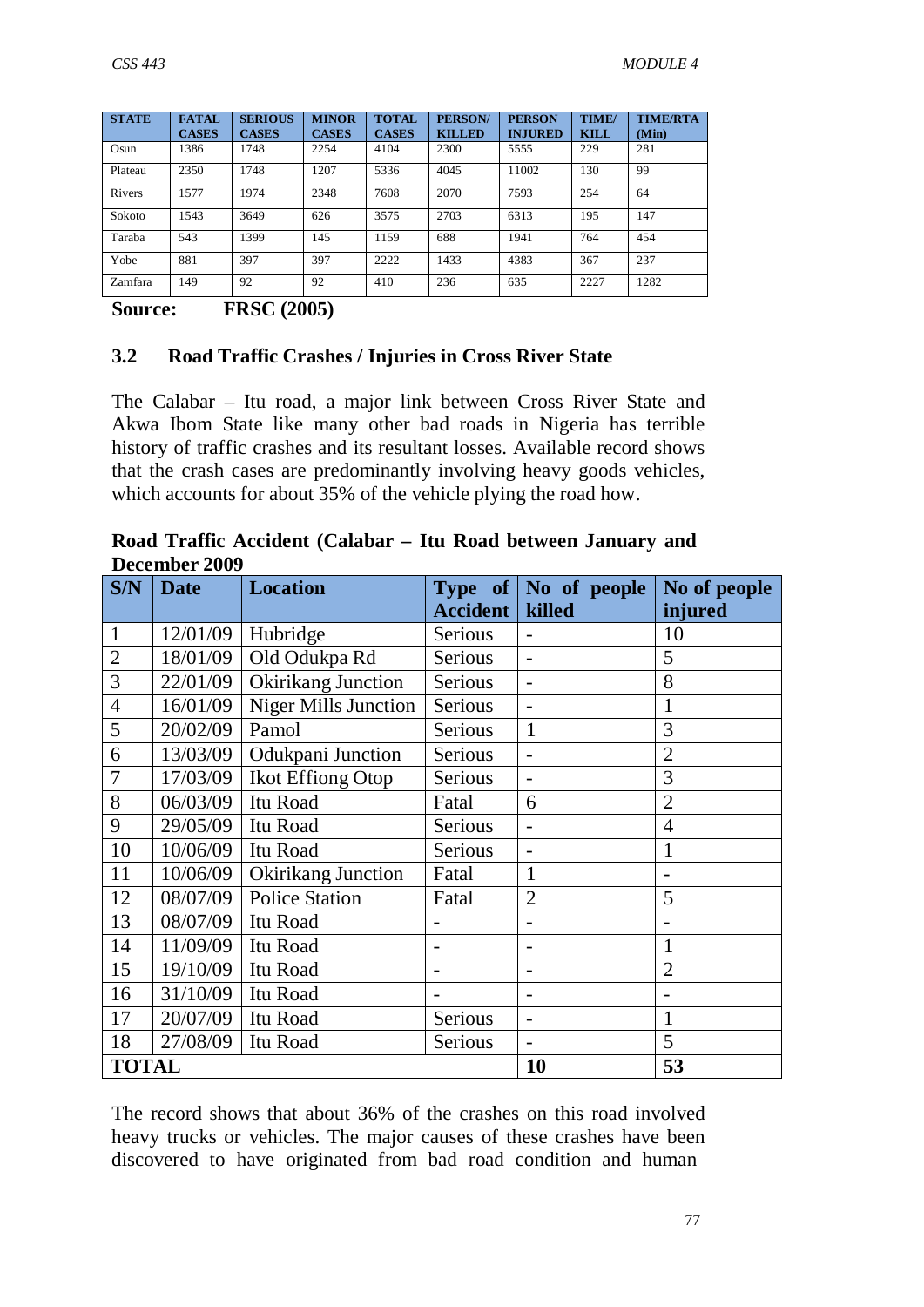recklessness. Broken down vehicles sometimes parked at the middle of the road or even by the shoulders has resulted to crashes with loss of lives and properties. Out of 18 cases captured by the records, 53 people were injured and 10 were killed.

## **3.3 Road Traffic Crashes Among Motor Cyclists**

The prevalence of motorcycle (okada) accidents is also reflected in the records of road traffic accident obtained from Lagos State University Hospital, Ikeja (LASUTH). Records from the LASUTH (2008) revealed that between 2003 and 2008, 17043 accident victims were treated out of which 12,959 (male and female) patients were motorcycle victims. In terms of deaths, between 2003 and 2008, 1344 male victims and 320 females died as road traffic injury (RTI) victims in the hospital. About 587 of the dead patients, comprising 474 males and 113 females were motorcycle victims.

Also in Lagos, records from the National orthopedic Hospital Igbobi (NOH 2008) shows that between 2006 and 2008, a total of 5753 RTA cases were treated in the hospital. Out of this number, 1954 were motorcycle accidents while 3799 were motor vehicle accidents.

**National Orthopedic Hospital Lagos Records of Road Traffic Accident between 2006 and 2008**

| Year         | Total     | Motorcycle | Total    | motor | Vehicle | Total |
|--------------|-----------|------------|----------|-------|---------|-------|
|              | Accidents |            | Accident |       |         |       |
| 2006         | 658       |            | 1096     |       |         | 1754  |
| 2007         | 557       |            | 1345     |       |         | 1902  |
| 2008         | 739       |            | 1358     |       |         | 2097  |
| <b>Total</b> | 1954      |            | 3799     |       |         | 5753  |

#### **Source: NOH Health Records Department (2008)**

The above data is a pointer to the fact that there is high incidence of road traffic accident in Lagos and other parts of Nigeria, with prevalence of motorcycle accidents.

## **4.0 CONCLUSION**

Road accident causes loss of life and properties. Many attempts have been made to reduce or eradicate road accident. Hence, if adequate road accident analysis is made, it will help the government to formulate policies that assist road users in maintaining safety tips on the road.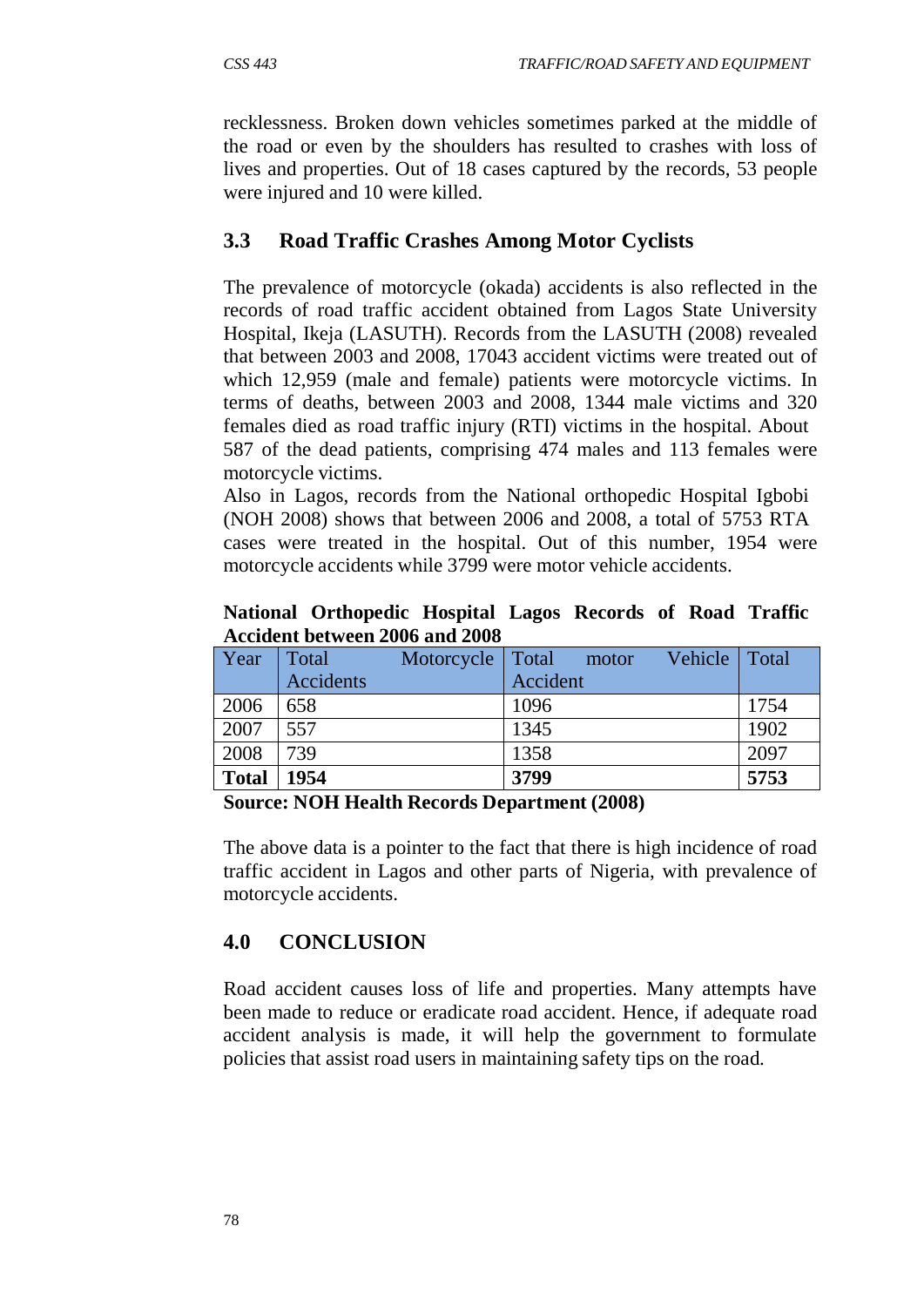## **5.0 SUMMARY**

In this unit, we have examined the road accident scenario and the types of road accident in Nigeria. We also explained the road user type fatalities and the road traffic crashes among motor cyclists.

## **6.0 TUTOR-MARKED ASSIGNMENT**

Explain the road accident scenario in Nigeria.

## **7.0 REFERENCES/FURTHER READING**

- Federal Road Safety Commission ( 2005). "Records from the Planning Research and Statistics Department."
- Olagunju (2008)."Safety Challenges of Commercial Motorcycle Operations in Nigeria: Case of Studies of Lagos, Adamawa and Enugu States." An Unpublished Ph.D Thesis, University of Lagos.
- Omeje, H.U. (2009). "Knowledge, Attitude and Practices among Commercial Motorcycle riders as Determinants of High Incidence of Road Traffic Accidents Within Lagos Metropolis." Unpublished M.Sc Project, University of Ibadan, Ibadan.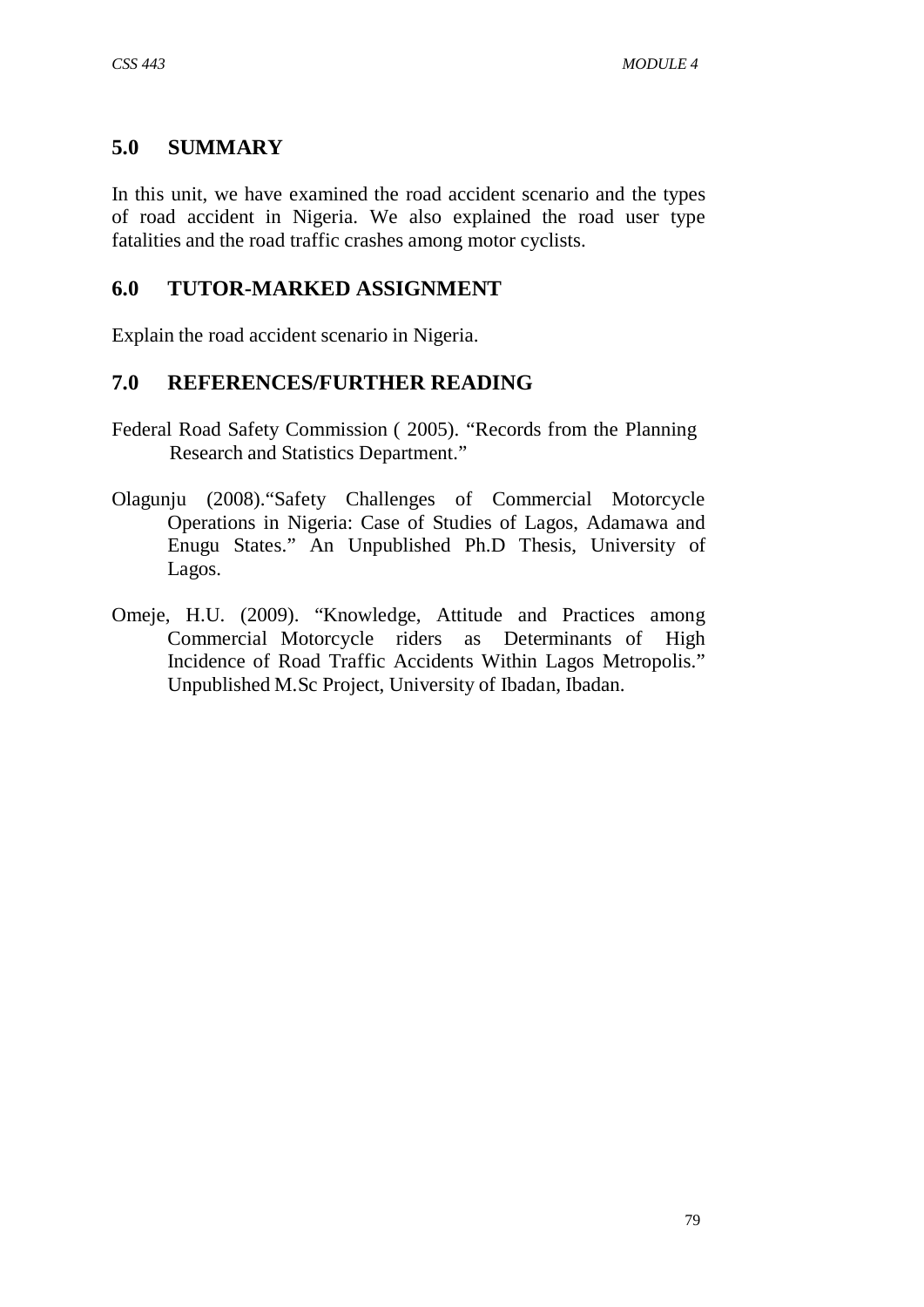## **UNIT 2 URBAN TRAFFIC MANAGEMENT**

#### **CONTENTS**

- 1.0 Introduction
- 2.0 Objectives
- 3.0 Main Content
	- 3.1 Urban Traffic
	- 3.2 Urban Traffic Problems
		- 3.2.1 Traffic Congestion and Parking Difficulties
		- 3.2.3 Public Transport Inadequacy
		- 3.2.4 Difficulties for Pedestrians
		- 3.2.5 Loss of Public Space
		- 3.2.6 Environmental Impacts and Energy Consumption
		- 3.2.7 Accidents and Safety
		- 3.2.8 Land Consumption and Freight Distribution
		- 3.2.9 Automobile Dependency, Under-pricing and Consumer Choices
	- 3.3 Other Urban Traffic Challenges
- 4.0 Conclusion
- 5.0 Summary
- 6.0 Tutor-Marked Assignment
- 7.0 References/Further Reading

## **1.0 INTRODUCTION**

This unit examines the characteristics of urban traffic and its various components. It highlights urban transport and traffic management systems in mega cities and draws examples largely from many cities in Latin America and other developed nations. It further enumerated the urban traffic problems and its peculiarity in the Lagos metropolis. The primary aim of this unit is to familiarise you with some of the traffic problems common in rapid urbanisation scenario.

## **2.0 OBJECTIVES**

At the end of this unit, you should be able to:

- discuss the features of urban transport and traffic
- explain problems of urban traffic management.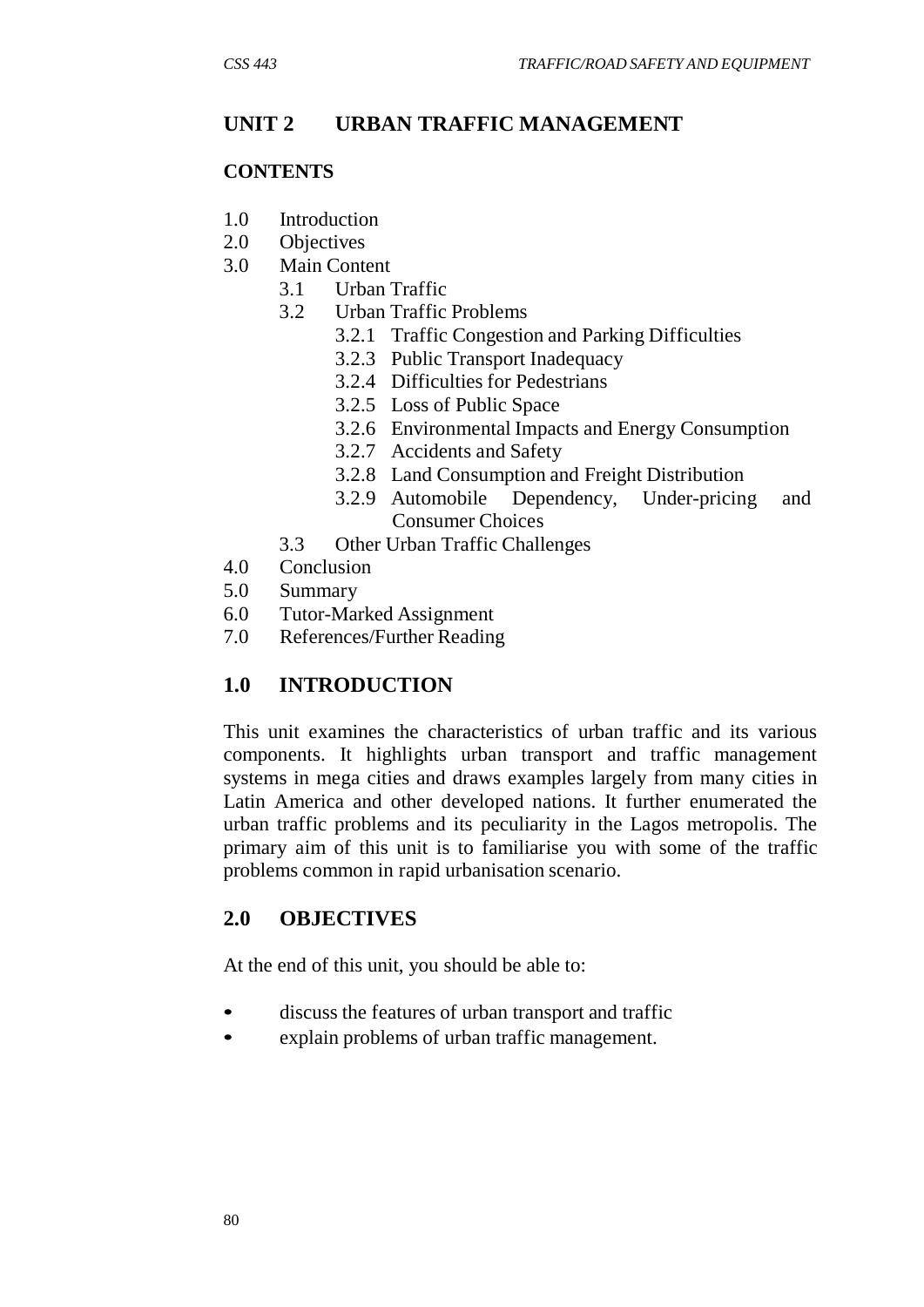# **3.0 MAIN CONTENT**

## **3.1 Urban Transport**

Cities can be described as locations having a high-level of accumulation, concentration of economic activities and complex spatial structures, which are supported by transport systems. The most important transport problems, which occur when transport systems for a variety of reasons, cannot satisfy the numerous requirements of urban mobility, are often associated with urban areas. For instance, transportation problem is often observed in Ibadan, Metropolitan Lagos, Aba, Kaduna, Onitsha, Port-Harcourt and recently, Uyo. Urban productivity is highly dependent on the efficiency of its transport system and good traffic management to move labour, consumers and freight between multiple origins and destinations. Additionally, important transport terminals such as seaports, airports, and railway are located within urban areas, contributing to a specific array of traffic problems. Some problems are ancient, like congestion (which plagued cities such as Rome), while others are new like urban freight distribution or environmental impacts as in Lagos, Nigeria.

## **3.2 Urban Transport Problems**

There are several urban traffic and transport problems, the most notable of them are as discussed below.

## **3.2.1 Traffic Congestion and Parking Difficulties**

Congestion is one of the most prevalent transportation problems in large urban agglomerations like Ibadan, Benin, Port-Harcourt and Metropolitan Lagos. It is particularly linked with high-level motorisation and the diffusion of the automobile, which has increased the demand for transport infrastructures. However, the supply of infrastructures has often not been able to keep up with the growth of mobility. This could be seen in over burdened roads, congested rail coaches etc.

## **3.2.2 Public Transport Inadequacy**

Many public transit systems, or parts of them, are either over or under utilised. During peak hours, overcrowded buses, coaches and bus stops create discomfort for users as the system copes with a temporary surge in demand. Low patronage makes many public transport services financially unsustainable, particularly in suburban areas and during inter peak periods.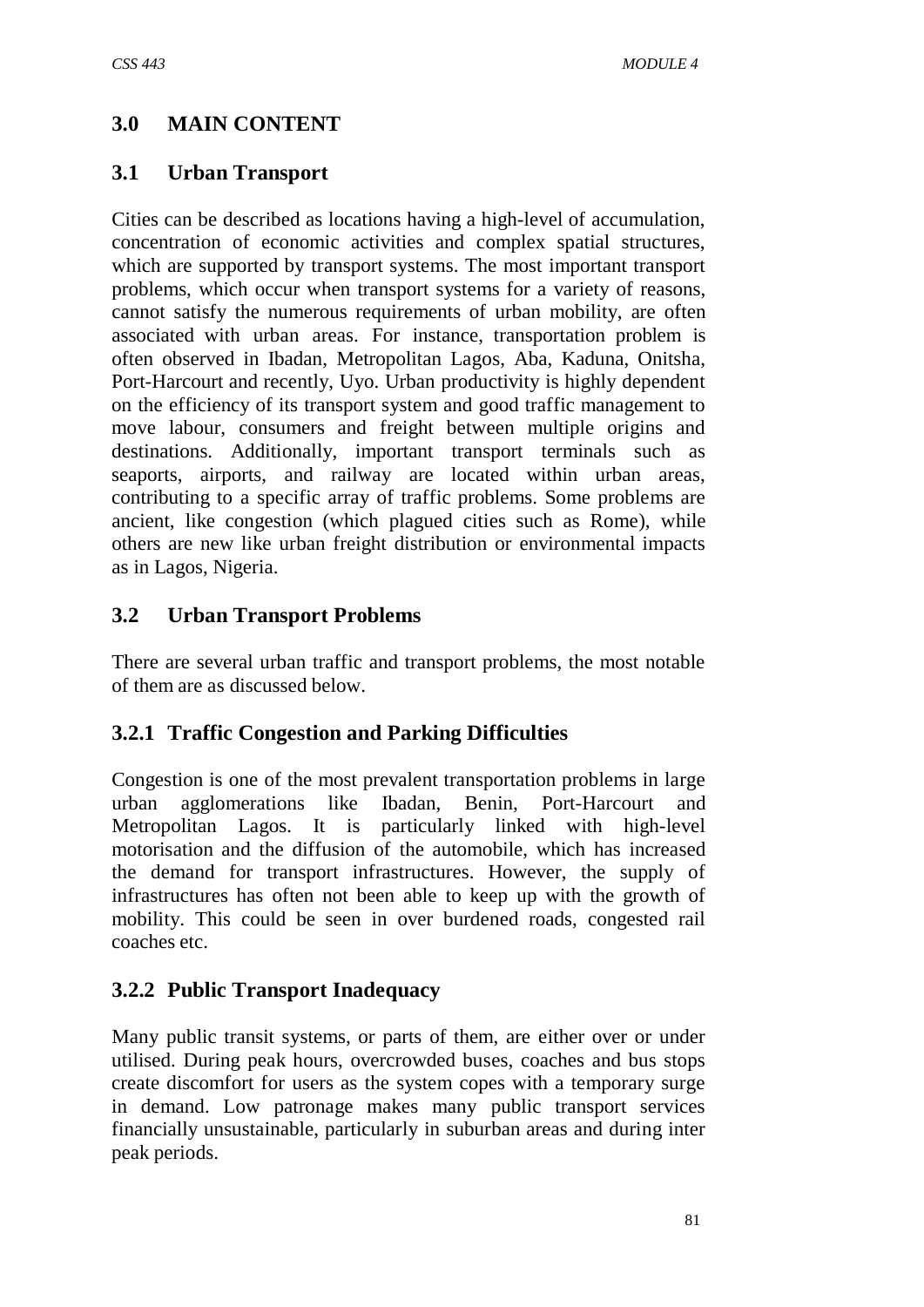## **3.2.3 Difficulties for Pedestrians**

These difficulties are either the outcome of intense traffic, where the mobility of pedestrians and vehicles are impaired, or because of a blatant lack of consideration by pedestrians in the physical design of facilities. In Nigeria for instance there are hardly any roads designed to accommodate pedestrian walkways. Often times, pedestrians are forced to walk on the same path with vehicles thereby exposing them to dangers of being knocked down.

## **3.2.4 Loss of Public Space**

In Nigeria, most roads are publicly owned and free of access. Increased traffic has adverse impacts on public activities, which once crowded the streets such as markets, parades and processions, games, and community and religious activities. These have gradually disappeared and replaced by automobiles. In many cases, these activities have shifted to shopping malls while in other cases, they have been abandoned altogether. Traffic flows influence the life and interactions of residents and their usage of street space for instance; most expressways in major cities in Nigeria have median kerbs, which have severed hitherto homogenous communities. More traffic impedes social interactions and street activities. People tend to trek or ride on motorcycle when traffic is high. However, riding on bikes exposes riders to serious danger.

## **3.2.5 Environmental Impacts and Energy Consumption**

Pollution, such as noise generated by vehicles has become a serious impediment to the quality of life and health of urban populations. Further, energy consumption by urban transportation has dramatically increased and so the dependency on fossil fuel.

## **3.2.6 Accidents and Safety**

There is a significant correlation between growing traffic in urban areas, accidents and fatalities, especially in developing countries. In Metropolitan Lagos, Ibadan and Port-Harcourt, accidents account for a significant share of recurring delays. As traffic increases, people become more careful to use the road especially when they know that they might not get to their destination on time.

## **3.2.7 Land Consumption and Freight Distribution**

The territorial imprint of transportation is significant, particularly for the automobile. Between 30 and 60% of metropolitan areas may be devoted to road transportation, an outcome of the over-reliance on road. Yet, this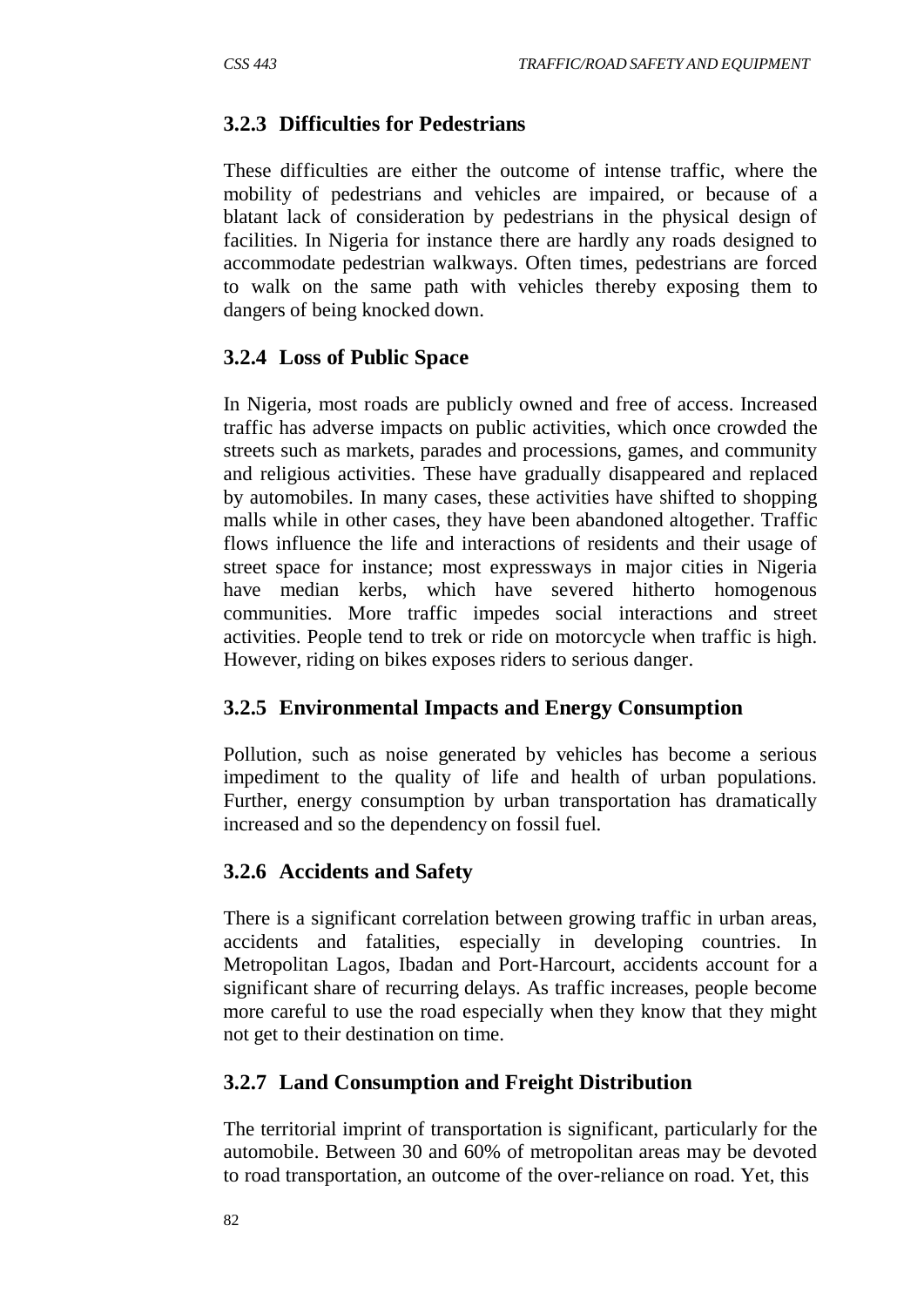land consumption also underlines the strategic importance of transportation in the economic and social welfare of cities. The current demolition of houses and commercial areas along the Badagry/Mile 2 expressway for road and rail line is a classical example.

Globalisation and the materialisation of the economy have resulted in growing quantities of freight moving within cities. As freight traffic commonly shares infrastructures with the circulation of passengers, the mobility of freight in urban areas has become increasingly problematic. Take for example, the movement of petroleum products in Apapa using tankers has caused serious congestion and the movement of food trucks from the Northern Nigeria to Mile 2 area has increased the level of congestion in that area. Many dimensions to the urban traffic problems are linked with the dominance of the automobile.

## **3.2.8 Automobile Dependency and Under-Pricing and Consumer Choices**

Automobile use is obviously related to a variety of advantages such as on demand mobility, comfort, status, speed, house-to-house service and convenience. These advantages jointly illustrate why automobile ownership continues to grow worldwide, especially in urban areas of developing economies, where public transport services is poor and dangerous. When given the choice and the opportunity, most individuals will prefer using personal automobile. Several factors influence the growth of the total vehicle fleet, such as sustained economic growth (increase in income and quality of life), complex individual urban movement patterns (many households have more than one automobile), more leisure time and suburbanisation. Therefore, rising automobile mobility can be perceived as a positive consequence of economic development. The acute growth in the total number of vehicles also gives rise to congestion at peak traffic hours on major roads, in business districts and often throughout the metropolitan areas like in Port-Harcourt, Kano and Lagos.

Cities are important generators and attractors of movements, which have created a set of geographical paradoxes that are self-reinforcing. For instance, specialisation leads to additional transport demands while agglomeration leads to congestion. For instance, at the southeast corridor of Lagos State made up of Victoria Island, Ikoyi, Lagos Island and Obalende, the presence of banks and related institutions have generated much traffic in the area. Over time, a state of automobile dependency has emerged which results in a diminution in the role of other modes, thereby limiting still further alternatives to urban mobility. In most urban areas in Nigeria the most used mode is the automobile, which accounts for more than 95% of travel. Apart from the factors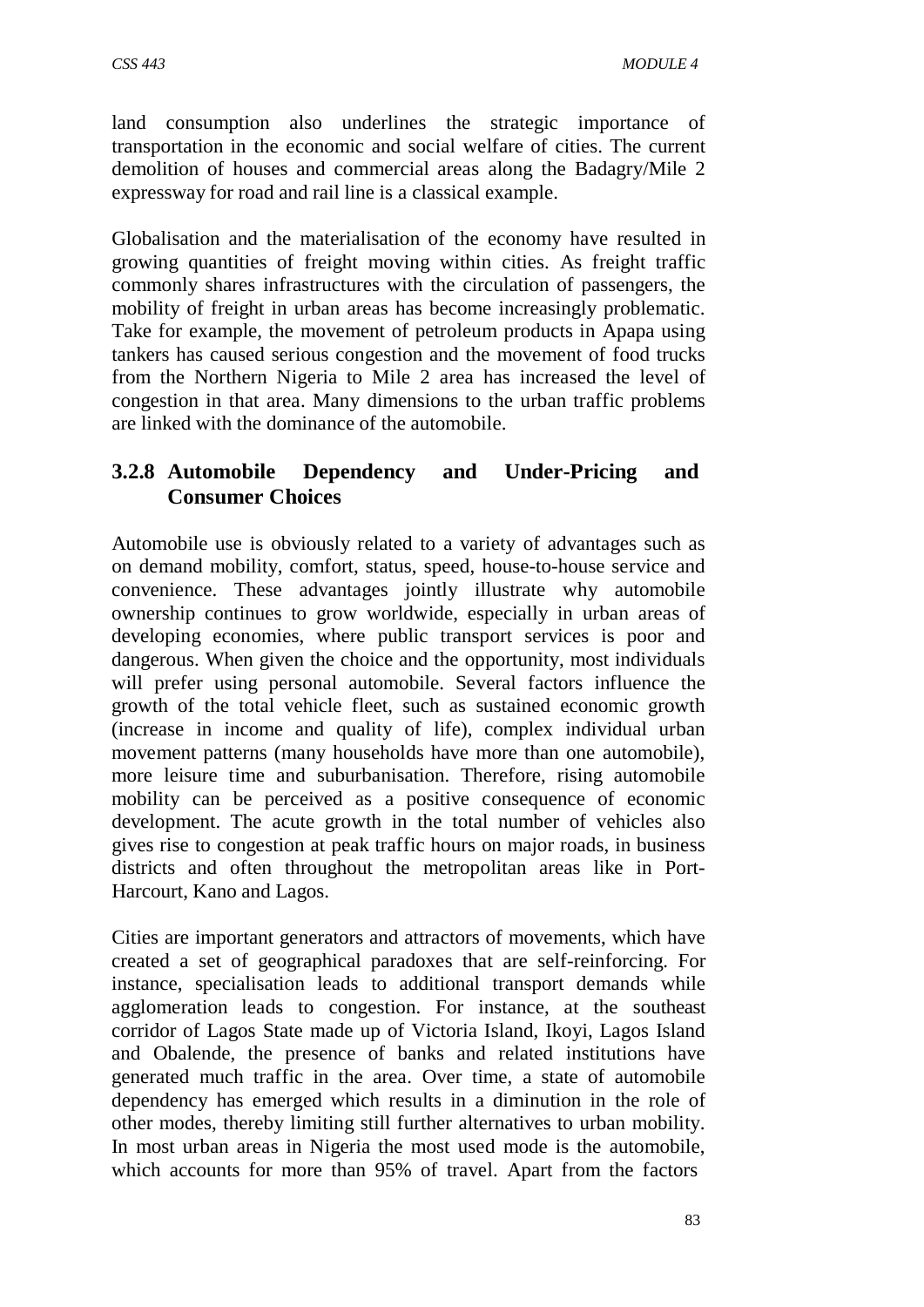contributing to the increase in automobiles, there are other factors contributing to automobile dependency.

Government owns most road infrastructures and no rates are charged on it, in fact, no toll is charged on any arterial road in Nigeria presently since roads are considered public service; as such, drivers do not bear the full cost of automobile use. Like the "Tragedy of the Commons," when a resource is free of access (road), it tends to be overused and abused (congestion). This is also reflected in consumer choice, where automobile ownership is a symbol of status, freedom and prestige, especially in developing countries. Single home ownership also reinforces automobile dependency.

## **3.3 The Urban Transit Challenge**

As cities continue to become more dispersed, the cost of building and operating public transportation systems has increased. For instance, only about 80 large urban agglomerations worldwide have a subway system, the great majority of them being in developed countries. Furthermore, dispersed residential patterns characteristic of automobile dependent cities makes public transportation systems less convenient to support urban mobility. In many cities, additional investments in public transit did not result in significant additional ridership. This is the case of Metropolitan Lagos, which is expanding daily due to increase in population. The implication of this expansion is the further demand made on road investment and the challenge of maintenance and traffic management.

Unplanned and uncoordinated land development has led to rapid expansion of the urban periphery. Residents, by selecting housing in outlying areas, restrict their potential access to public transportation. Over-investment (when investments do not appear to imply significant benefits) and under-investment (when there is a substantial unmet demand) in public transit are both complex challenges.

Urban transit is often perceived as the most efficient transportation mode for urban areas, notably large cities. However, surveys revealed stagnation or a decline of public transit systems, especially in North America. The economic relevance of public transit is also being questioned. Most urban transit developments had little, if any impacts to alleviate congestion in spite of mounting costs and heavy subsidies. This paradox is partially explained by the spatial structure of contemporary cities, which are oriented along servicing the needs of the individual, not necessarily the needs of the collectivity. Thus, the automobile remains the preferred mode of urban transportation.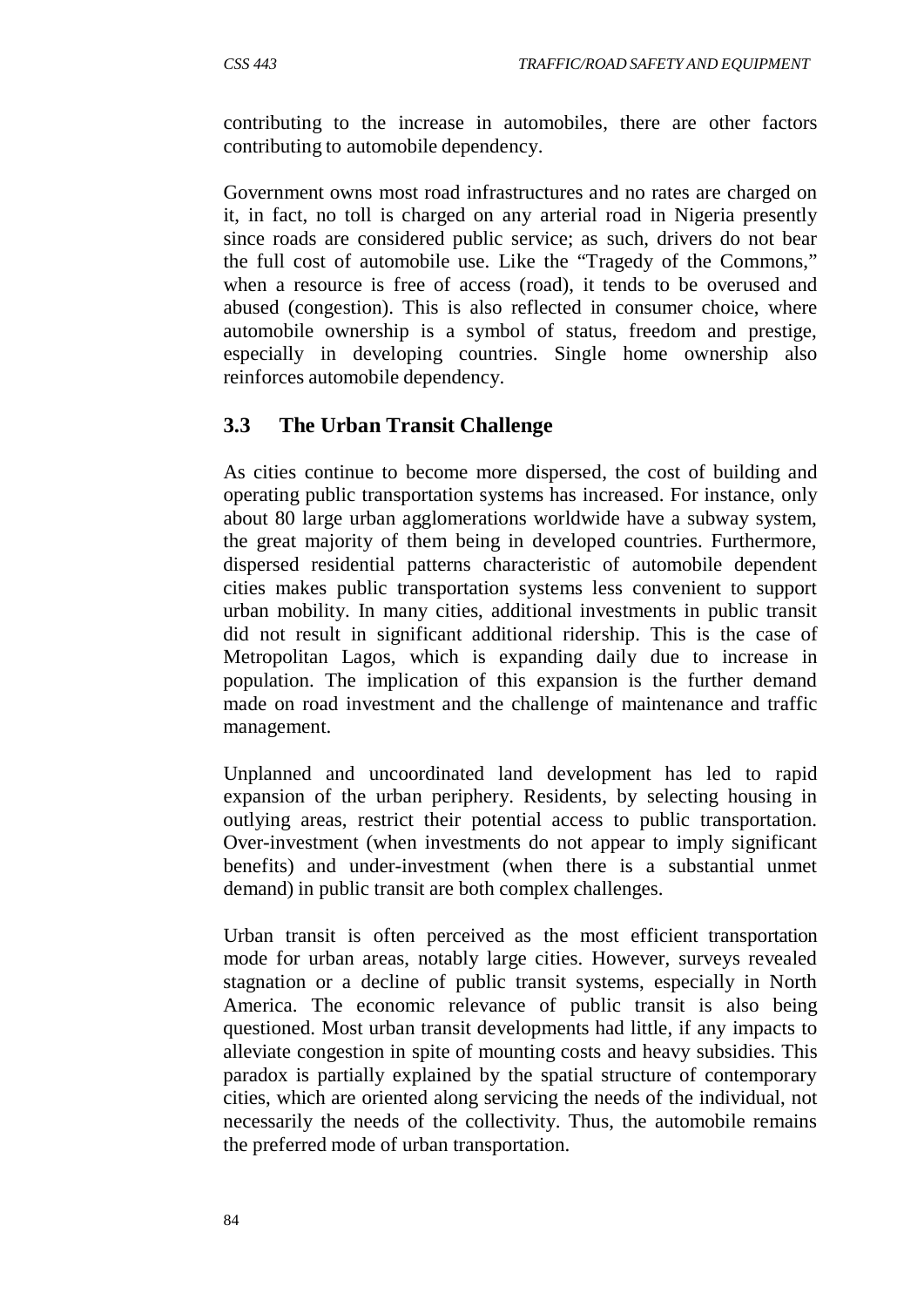In addition, public transit is publicly owned, implying that it is a politically motivated service that provides limited economic returns. Even in transit-oriented cities such as Europe, transit systems depend massively on government subsidies. Little or no competition is permitted as wages and fares are regulated, undermining any price adjustments to changes in ownership. Thus, public transit often serves the purpose of a social function ("public service") as it provides accessibility and social equity, but with limited relationships to economic activities.

## **4.0 CONCLUSION**

One key feature of urbanisation process is the increase in the number of the urban population and the increase need for transport facilities to aid movement of people and goods. The complex links between increase in population and the number of cars in a limited land space has degenerated into lots of traffic problemsat different levels different shapes and sizes in most cities especially unplanned ones.

## **5.0 SUMMARY**

This unit has been able to introduce you to urban transport and traffic problems. It has also exposed you to the features associated with it. Additionally, the unit examined the types, negativities and externalities associated with urban transport with particular reference to road traffic challenges.

## **6.0 TUTOR-MARKED ASSIGNMENT**

- i. What are the main features of urban traffic problems in Nigeria?
- ii. Describe the urban transport characteristics of the city where you reside.

## **7.0 REFERENCES/FURTHER READING**

- Bayliss, D. (1989). Background Report for the European Conference of Ministers of Transport-OECD Joint Ministerial Session on Transport and the Environment, Paris.
- Cracknell, J.A. (2000). "Experience in Urban Traffic Management and Demand Management in Developing Countries." *Background Paper to the World Bank*.
- Organisation for Economic Co-operation and Development. (OECD). (1991). *Mobility in Urban Areas: Learning to Conserve Transport.* Paris.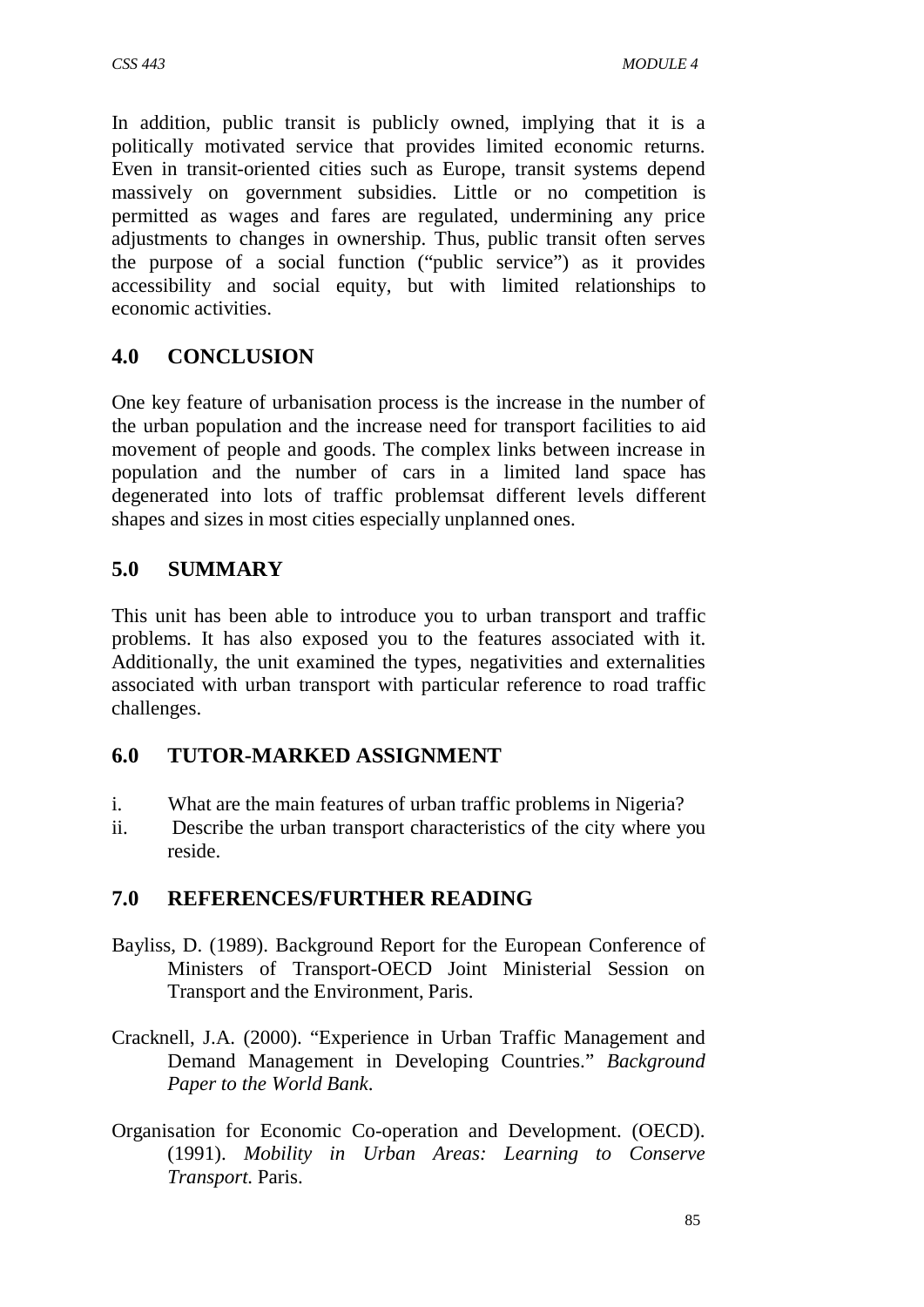Pollution Management in Focus Discussion Note No. 11 (2001). "Transport Fuel Taxes and Urban Air Quality", December. Available a[t](http://lnweb18.worldbank.org/essd/essd.nsf/GlobalView/) <http://lnweb18.worldbank.org/essd/essd.nsf/GlobalView/> In%20Focus%2011.pdf/\$File In%20Focus%2011.pdf.

- Sameer, A. (sakbar@worldbank.org) or Masami Kojima (mkojima@worldbank.org).
- South Asia Urban Air Quality Management Briefing Note No. 3 (2001). "How Can Urban Bus Policy Reduce Air Pollution?" Available a[t](http://www.worldbank.org/sarurbanair) [http://www.worldbank.org/sarurbanair.](http://www.worldbank.org/sarurbanair)
- Urban Transport Strategy Review. Available at [http://wbln0018.](http://wbln0018/) worldbank. org/ transport/utsr.nsf/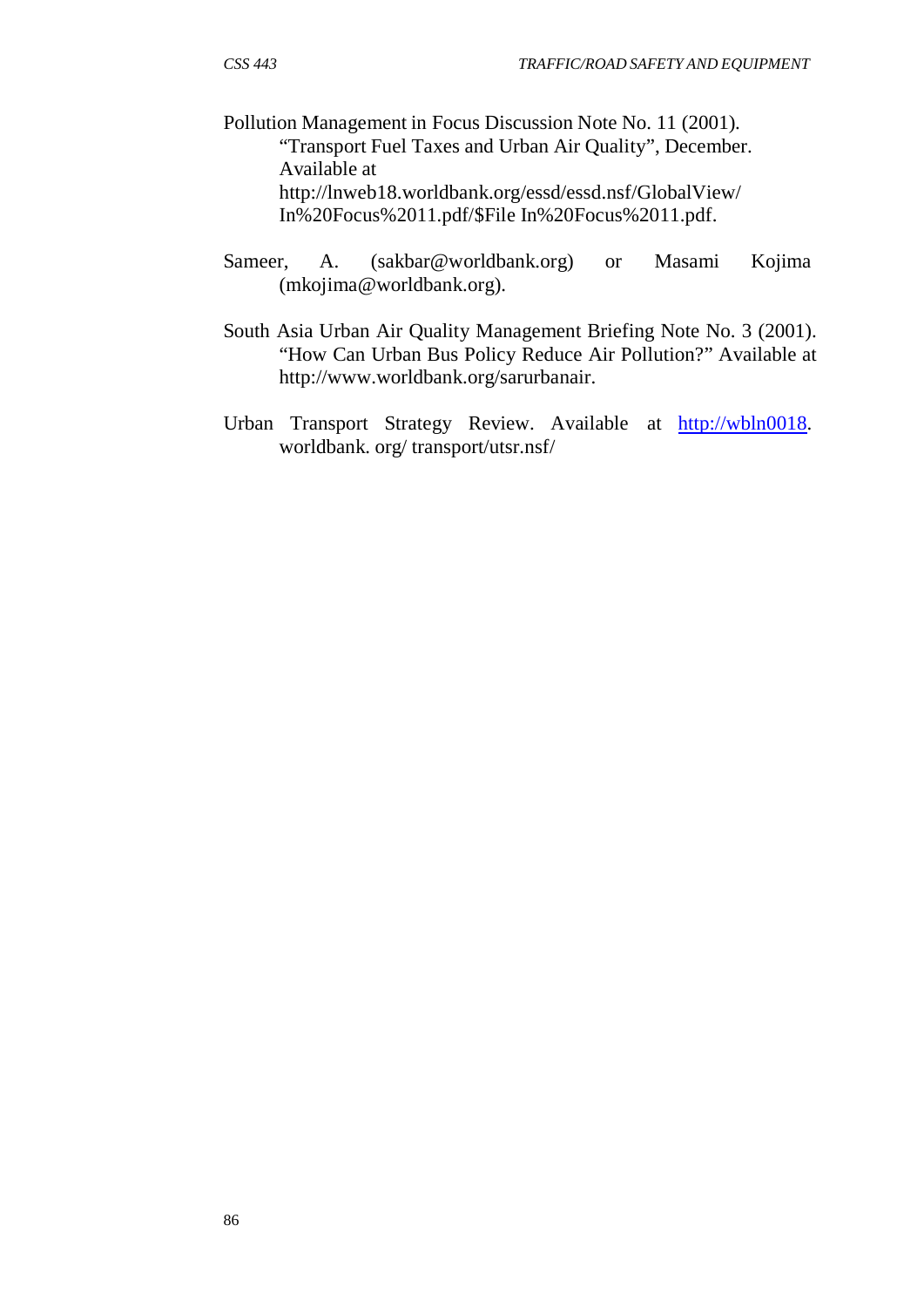# **UNIT 3 RURAL TRAFFIC MANAGEMENT**

#### **CONTENTS**

- 1.0 Introduction
- 2.0 Objectives
- 3.0 Main Content
	- 3.1 Definition of the Rural Transport System
	- 3.2 Features of the Rural Transport System
	- 3.3 Rural Transport Problem
	- 3.4 Rural Transport Policies
	- 3.5 Common Objectives of Rural Transport Policies
- 4.0 Conclusion
- 5.0 Summary
- 6.0 Tutor-Marked Assignment
- 7.0 References/Further Reading

## **1.0 INTRODUCTION**

For the purpose of this unit, rural traffic is defined as the patterns of rural transport activities that have influence on rural economic activity. It is also defined as the movement of rural people and their goods within and among rural communities to and from local economic and/or administrative centers and the strategic road network. Rural traffic also includes the delivery of inputs and services into rural areas from outside**.**

Rural transport could be aptly summarised as the flow or movement of people and goods within 'local administrative areas and villages'. A rural community or a village may not necessarily be a formal administrative level, though it can be assumed to have some structure of authority, often a traditional system. In Nigeria, most rural settings are associated with the administrative hierarchy or structure of local government bodies and de-concentrated offices of central government agencies.

## **2.0 OBJECTIVES**

At the end of this unit, you should be able to:

- discuss the peculiar nature of rural traffic and transport
- list and explain the problems of rural traffic and transport
- discuss the concept of the rural transport system.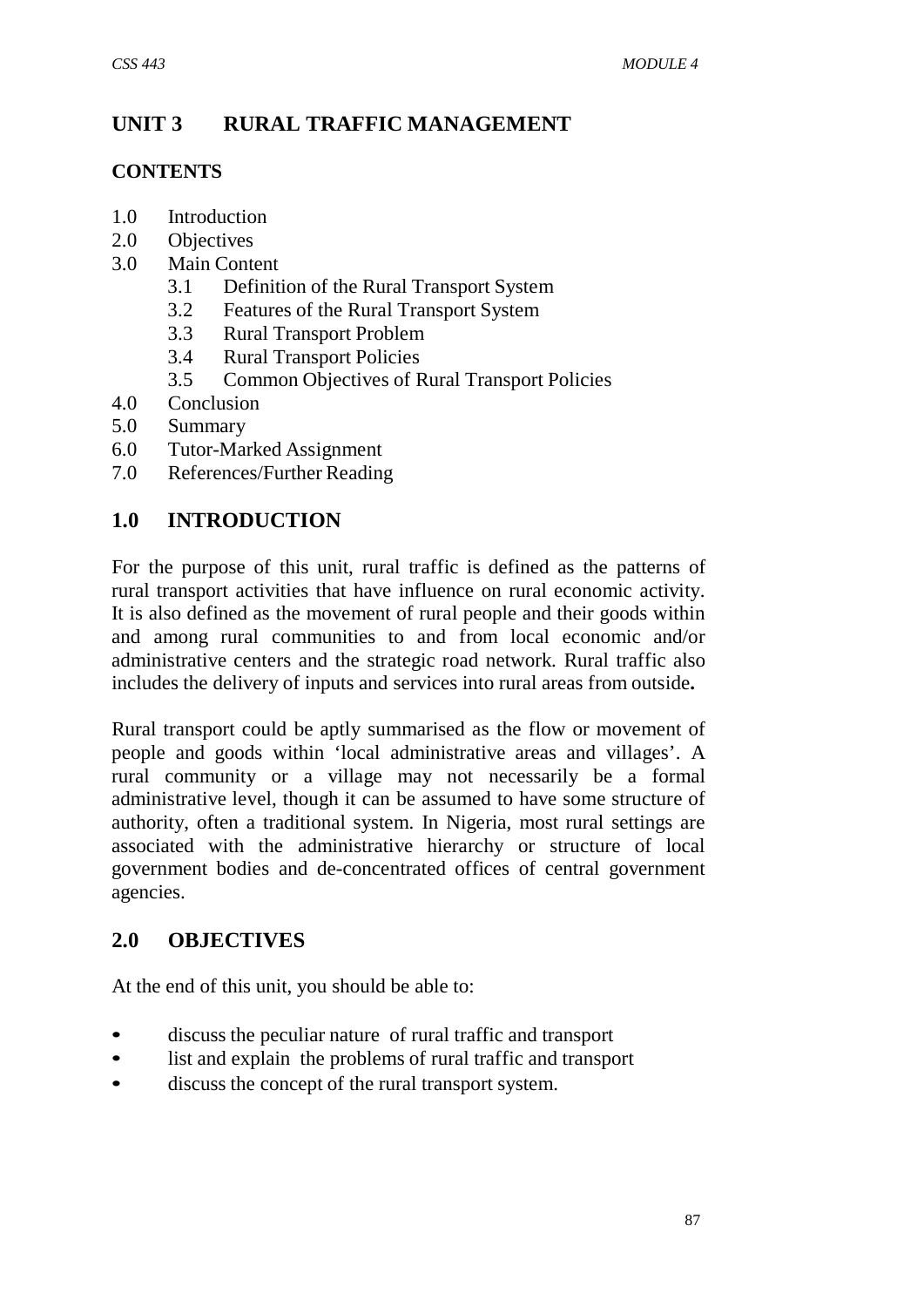# **3.0 MAIN CONTENT**

## **3.1 Definition of the Rural Transport System**

The "rural transport system" is defined as comprising the infrastructure, the means of transport, and the users.

## **3.1.1 Infrastructure**

Infrastructure includes the rural road network such as different classes of tertiary road and their bridges and culverts; ferry crossings; local inland waterways and landing facilities. It also includes the lower-level transport infrastructure such as tracks, paths and foot bridges that are not fully motorable but used by pedestrians and bicycles, motorcycles, carts, mules, etc. The infrastructure comprises motorable rural roads; plus in some areas navigable rural inland waterways and their associated landing facilities and the tracks and paths used for local movements and, in more mountainous and remote areas, for longer-distance travel.

## **3.1.2 Means of Transport**

Rural means of transport include such vehicles owned by rural people and operated for their own use. This may include non-motorised and intermediate vehicles, and boats; travelling by foot. Vehicles used to deliver economic and social services in rural areas – for example by traders and public officials. The rural means of transport include conventional motor vehicles such as trucks and buses; plus a range of what is variously called 'intermediate', 'non-motorised' or 'slow moving' means of transport; boats; and travel on foot – in some mountainous areas (especially in the Adamawa area of Nigeria) commercial porters provide 'for-hire' service to transport goods on foot.

## **3.1.3 Users**

The users of rural of transport system include the under listed categories:

- Rural people, the target beneficiaries of an improved rural transport system
- Operators of 'for-hire' transport services
- Public sector officials working in rural areas
- Representatives of civil society organisations operating in rural areas
- Commercial enterprises operating in rural areas, including buyers of farm produce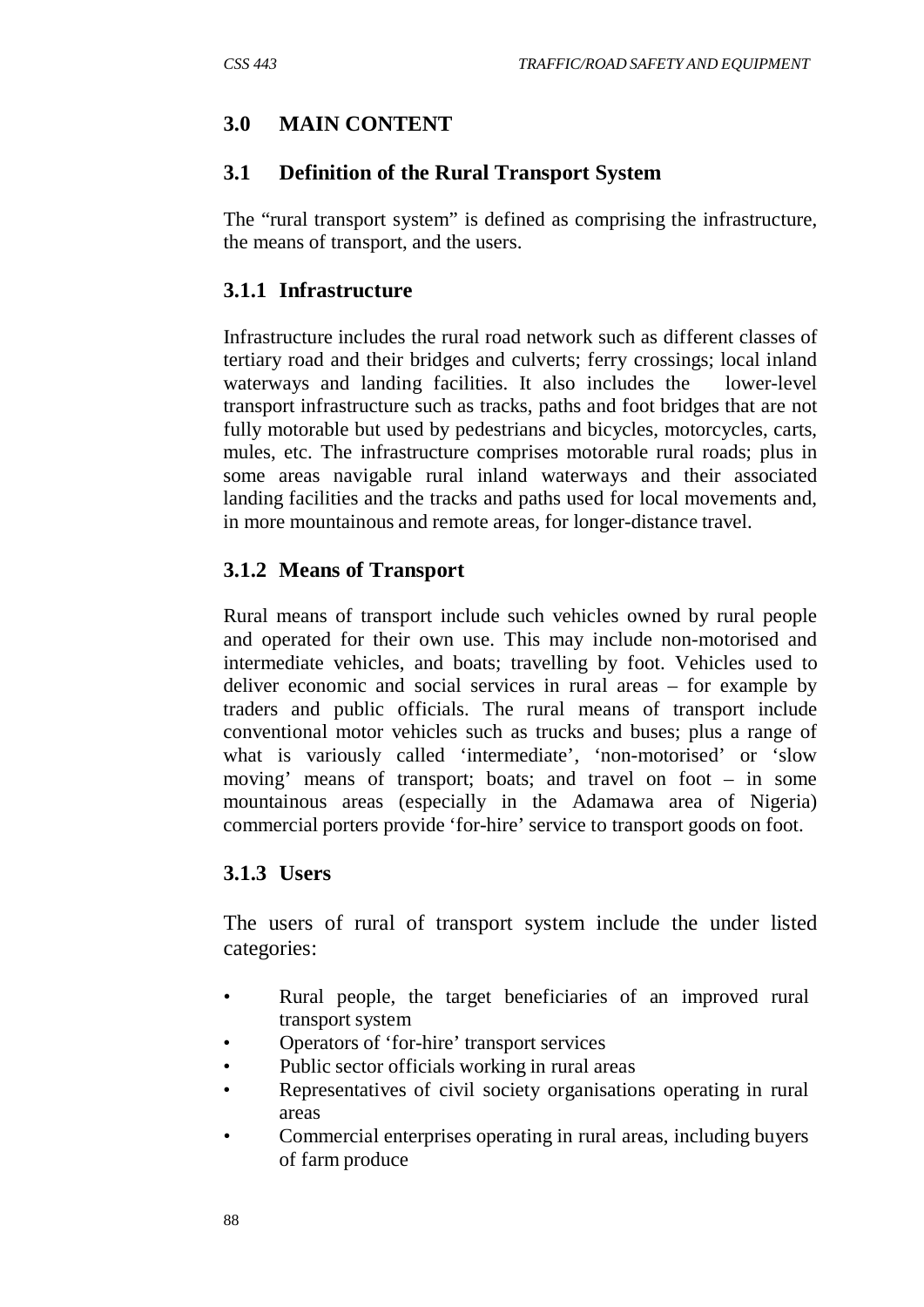• Representatives of rescue and medical teams operating in rural areas.

There is a range of users, because rural transport is not just the movement of rural people and their goods. It is also the delivery of inputs and support services to rural areas by the public and private sectors. Different categories of user may benefit in different ways from improvements in the rural transport system, but the target beneficiaries are usually the rural people. They comprise different groups who will have different transport needs and priorities – e.g. commercial and subsistence farmers, entrepreneurs, and particular disadvantaged subgroups such as women, children, ethnic minorities and the landless.

## **3.2 Features of the Rural Transport System**

Some features of rural transport include:

- a. Rural transport infrastructure includes tracks and paths, and rural waterways, as well as the motorable rural road system
- b. Local government bodies and village authorities have direct responsibilities for management of the rural transport system
- c. The responsibility of public agencies is to provide and maintain the infrastructure, and to set the regulatory framework for transport operations, so that the system meets the needs of users. The term "Strategic Roads" is discussed under "The Importance of Connective Road Networks".

## **3.3 Rural Transport Problem**

The rural transport problem refers to difficulties experienced in providing transport links to rural communities, in Nigeria, low economic activities, sparse, non-homogenous population density makes the provision of a viable public rural transport difficult. In some advanced countries like United Kingdom, people in rural areas usually have a greater need for transport than urban dwellers. High levels of car ownership can diminish the problem, but certain rural groups (the young, old or poor) always require public transport. Increasing car ownership may put pressure on existing rural public transport, prompting a diminished service, which in turn encourages even higher car ownership, creating a vicious circle of public transport decline. In most developing countries however, rural people are often too poor to own vehicles.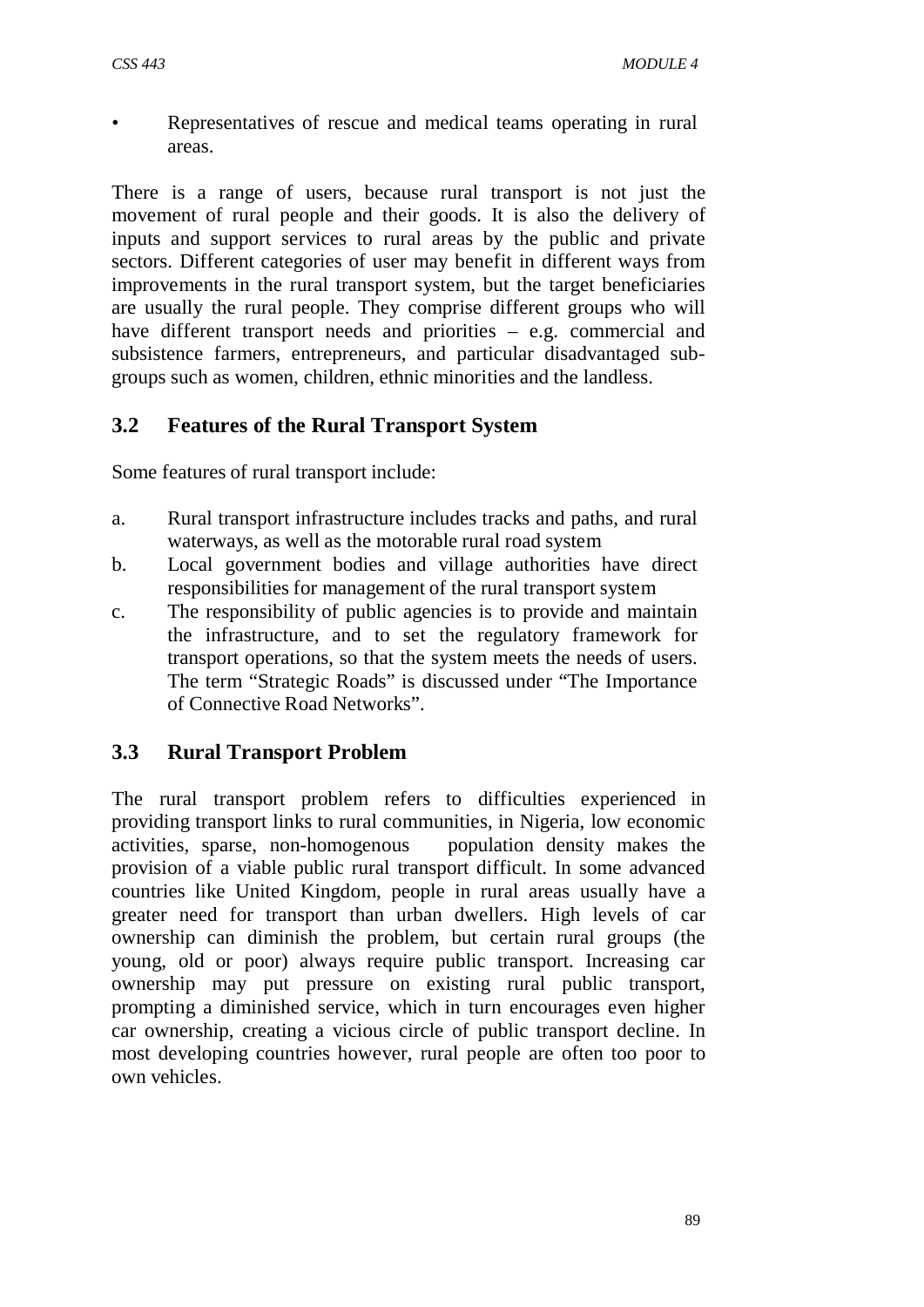## **3.4 Rural Transport Policies**

This unit provides information on the important elements of good rural transport policies, illustrated by selective examples from developing countries. In general, rural transport policies provide the framework for defining key development objectives to be achieved through rural transport investments. The policy framework should also broadly indicate the institutional and strategic framework for implementation of rural transport initiatives.

In general, rural transport policies take many forms. In most cases, they are a component of a broader transport sector policy or rural development policy. In this sense, a stand-alone rural transport policy may not exist, particularly if rural roads and rural development are responsibility of different sector ministries. However, important policy objectives may be embodied within rural development programmes, or rural roads investments programmes.

The terms transport policy and transport strategies are sometimes used interchangeably. Strictly speaking, the policies provide a framework to guide all decisions and actions that need to be taken. The strategy indicates the operational mechanisms of achieving the policy objectives. Both should guide national and local investment decision making relating to the rural transport sector.

There are many countries that have frameworks for addressing development of rural transport infrastructure and services they include. This unit draws examples from eight countries, namely: Tanzania, South Africa, Kenya, India, Bangladesh, Cambodia, Peru and Madagascar

## **3.5 Common Objectives of Rural Transport Policies**

Many rural transport policies and strategies of various countries share some common development objectives. These can be summarised as follows:

• **To provide a coordinated approach for addressing the diverse issues in rural transport:** rural transport problems are complex and affect many different sectors. Implementation of solutions is often split among national, regional, and local governments as well as communities. Implementation also typically falls among different ministries, such as transport, planning, economic development, public works, local government, forestry, agriculture, and rural development. This often leads to uncoordinated planning, conflicts in objectives, wastefulness in resources and a lack of synergies. Rural transport policies have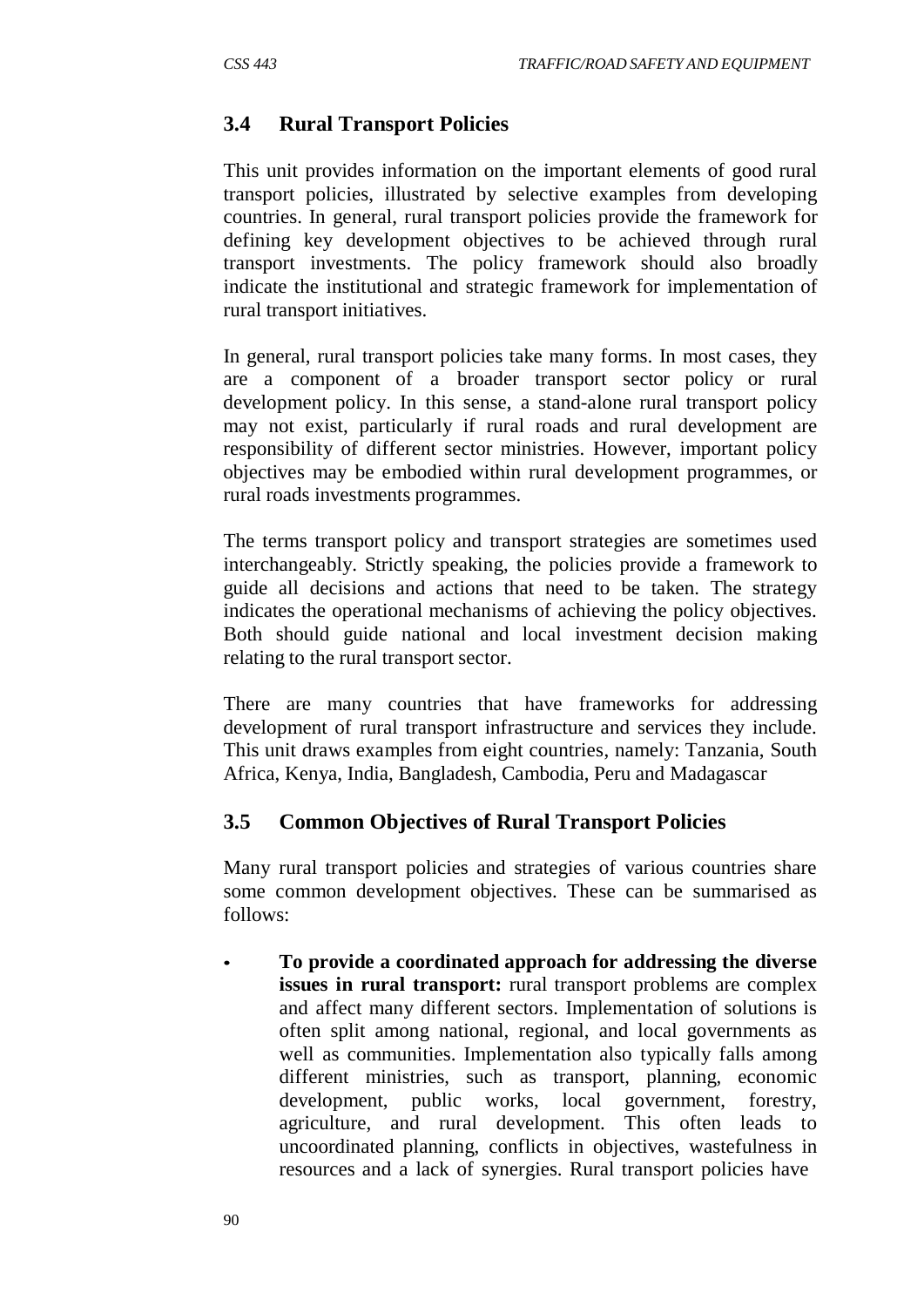the overriding objective of providing a coherent policy framework for rural transport development.

- **To reduce rural-urban migration inorder to reduce the pressure in urban areas:** within the wider policy objective of promoting rural development, rural transport development is an important input to agricultural and cottage industry development meant to foster equitable employment, growth and income distribution amongst the whole population.
- **To balance spatial development:** without government intervention, economic growth commonly leads to spatial inequalities. This is manifested by concentration of opportunities in a few urban areas or particular growth zones. Rural transport policies act as one of the interventions to guide equality in the spatial spread of social and economic opportunities while safeguarding national integrity.
- **To reduce poverty:** rural transport policies are an important instrument for poverty reduction. This is a key objective of many of the rural transport strategies and policies reviewed. Alleviation of rural poverty is directly linked to improved access to economic and social services. Rural access on the other hand is largely determined by quality of rural travel and transport infrastructure and services, especially at the village and community level. Rural transport strategies are intended to provide effective and sustainable approaches to transport services and infrastructure development in rural areas for social and economic development.

Policies must recognise that whilst the provision of transport services is typically in the private sector, the provision and management of the road infrastructure is largely in the public realm. Despite this, rural transport services require an 'enabling' regulation and fiscal environment to encourage their development. Currently in Nigeria, rural transport is supervised by the Ministry of Agriculture and Rural Development, rather the Ministry of Transport who are better disposed to conduct studies that will enable for better design.

## **4.0 CONCLUSION**

This unit has discussed rural traffic and transport. The unit was able to demonstrate that rural traffic and transport is quite distinct from that of urban traffic cities due to its features. It has also demonstrated that most of the problems of rural transport aside low passenger volume could be traced to poor infrastructure development and a clear cut policy for managing it.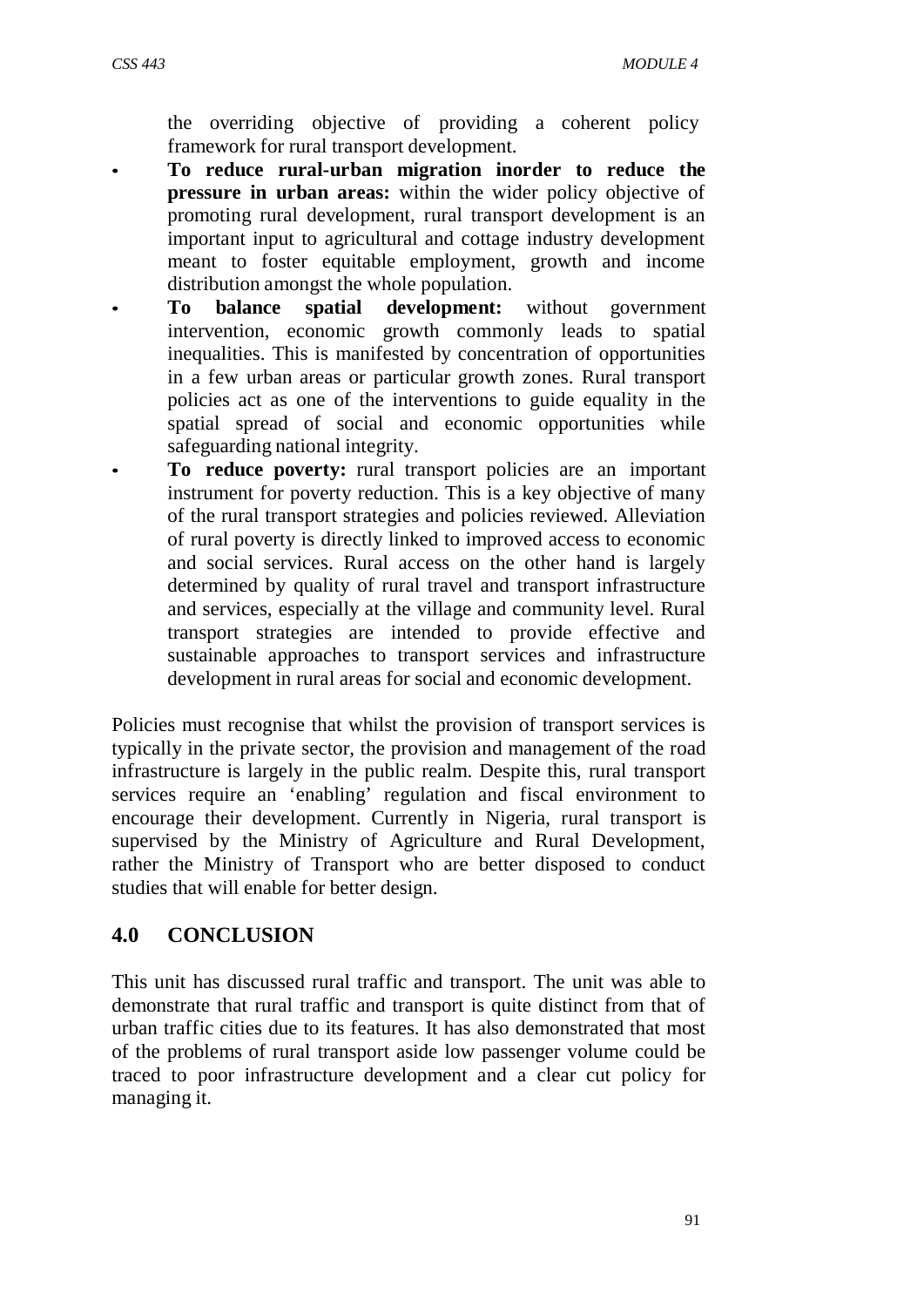## **5.0 SUMMARY**

In this unit, we have discussed rural transport and its problems. We also highlighted the structure of rural transport and issues of infrastructure, demand volume and policy thrust as major contributors to the rural transport and traffic challenges.

## **6.0 TUTOR-MARKED ASSIGNMENT**

- i. Give a concise definition of rural transport.
- ii. Discuss rural traffic and transport problems.
- iii. How can a good rural transport policy assist in the development of the rural road network?

## **7.0 REFERENCES/FURTHER READING**

- Banjo, G. & Richard, R. (2002). "Developing Rural Transport Policies and Strategies". USA :World Bank Technical Paper, World Bank.
- Brian, H. & Richard, K. (2001). *Modern Transport Geography*. John Wiley and Sons.
- Department of Transport, South Africa: National Land Transport Strategic Framework 2006-2011.
- Gilliam, K. & Shalizi, Z. (1996). *Sustainable Transport: Priorities for Policy Reform. Development in Practice.* USA: The World Bank.
- United Republic of Tanzania, Ministry of Communications and Transport: National Transport Policy 2003.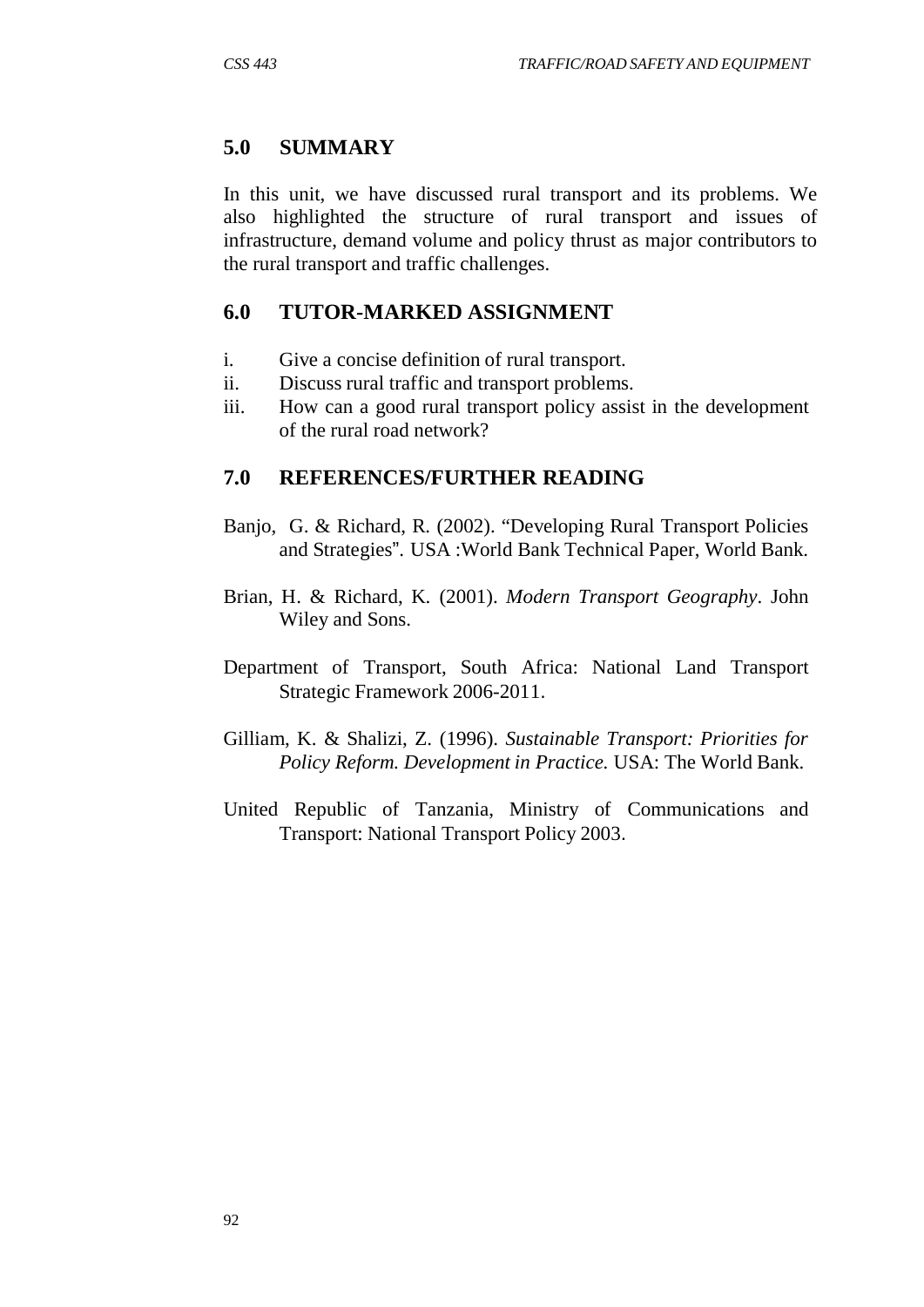# **MODULE 5**

| Unit 1<br><b>Rural Accessibility</b> |
|--------------------------------------|
|--------------------------------------|

- Unit 2 Solving Urban Traffic Problems<br>
Unit 3 Solving Road Transport Problem
- Solving Road Transport Problems

# **UNIT 1 RURAL ACCESSIBILITY**

## **CONTENTS**

- 1.0 Introduction
- 2.0 Objectives
- 3.0 Main Content
	- 3.1 Rural Accessibility
	- 3.2 Rural Accessibility and Poverty
	- 3.3 Rural Accessibility, Rural Transportation and Rural Roads
	- 3.4 The Rural Accessibility Approach
- 4.0 Conclusion
- 5.0 Summary
- 6.0 Tutor-Marked Assignment
- 7.0 References/Further Reading

## **1.0 INTRODUCTION**

This unit discusses rural accessibility and its various features that enhance rural poverty and inequality between urban and rural communities. It exposes you to possible ways of improving rural access as a means of reducing poverty and closing the gap between urban and rural communities. In addition, it looks at the measures that Government should adopt in to support rural accessibility suggested short-term plan to improve access are also presented.

## **2.0 OBJECTIVES**

At the end of this unit, you should be able to:

- explain what rural accessibility is
- explain the relationship between rural accessibility and poverty
- discuss the ways of improving rural access.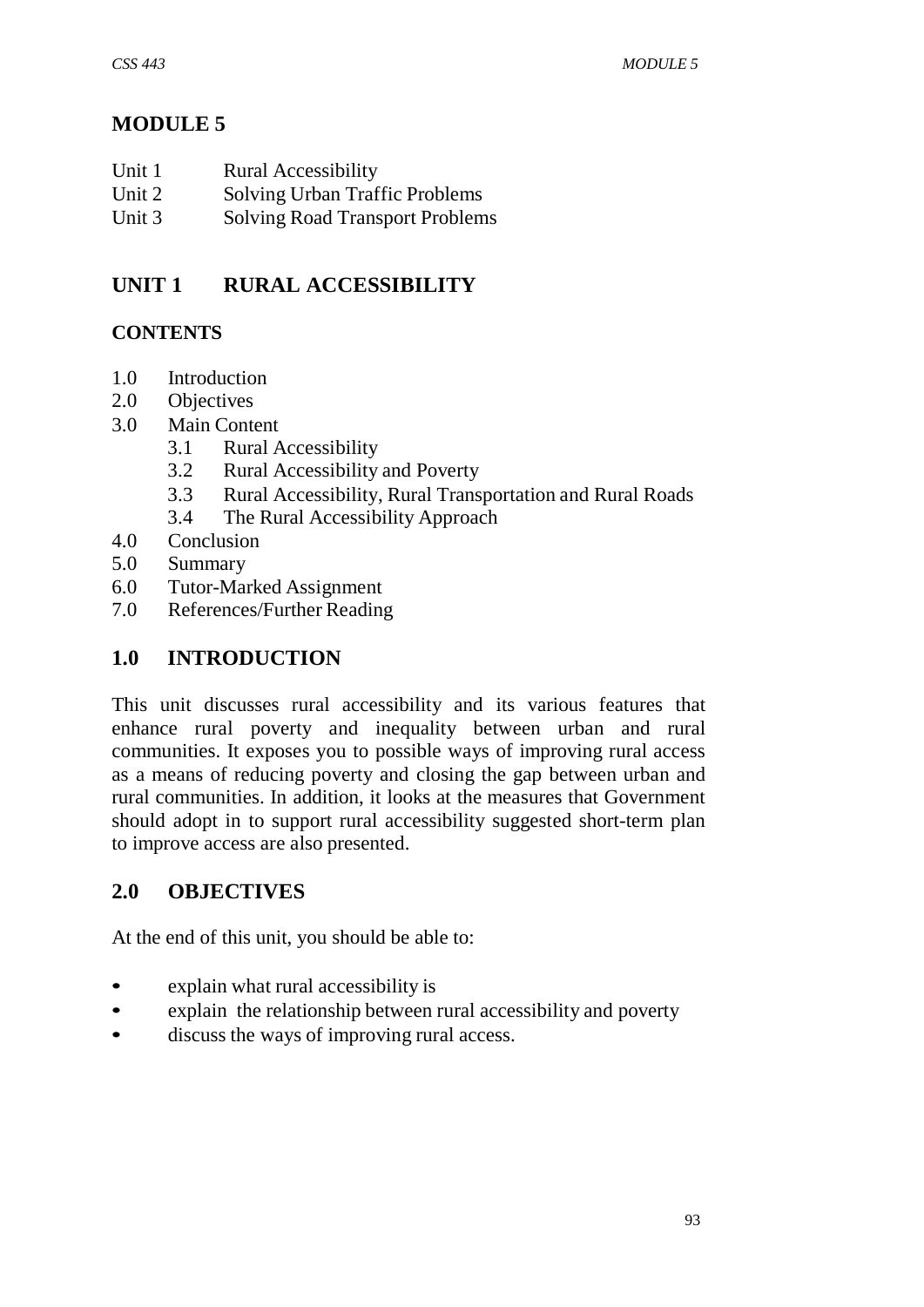## **3.0 MAIN CONTENT**

#### **3.1 Rural Accessibility**

Rural accessibility defines the core problem of rural areas, especially in developing economies, in having adequate access to the goods, resources, and economic and social facilities, services and opportunities – including credit, technology, communications and information - that they could utilise and exploit to improve their livelihoods. Many rural dwellers remain 'isolated' or 'remote' because this access is physically difficult, slow, time-consuming, expensive and/or unreliable. In order words the lower the cost (to rural dwellers) - in terms of the monetary cost, physical effort involved and time spent in travelling and moving their goods to and from the physical facilities, services, resources and opportunities that they need to use, the higher the level of access that they have.

#### **3.2 Rural Accessibility and Poverty**

Rural accessibility is the "missing issue" in poverty reduction. Improvements to rural accessibility have been found to have a significant positive impact on poverty reduction. For instance, the effort and cost of transportation in many rural areas are quite high, thereby eating deep into the little income of the rural dwellers. Rural accessibility brings about lower transport costs, reduced 'economic distance', and brings pro-poor economic growth to rural areas. Social development is promoted by improved access to services such as health and education, which particularly benefits the poor. They contribute to good governance at local level through empowering rural communities and strengthening local government structures. However, to achieve a significant impact on the rural people, particularly the poor, they need to be accompanied by other, complementary development inputs.

Reducing isolation by improving rural accessibility is a transport sector issue and also a component of the rural development process. The core problem of rural dwellers to be addressed is not the limited extent, low standard, poor condition, limited availability, unreliability of rural services or lack of maintenance of rural roads. Rather, the core problem to be solved is the problem of isolation and lack of access to the rural dwellers. Rural accessibility is therefore broader than rural roads. Infrastructure, means of transport and the provision of services are all important components of improving access in rural areas.

Infrastructure includes facilities used by: (a) rural dwellers to access markets, services and resources; and (b) the public and private sectors to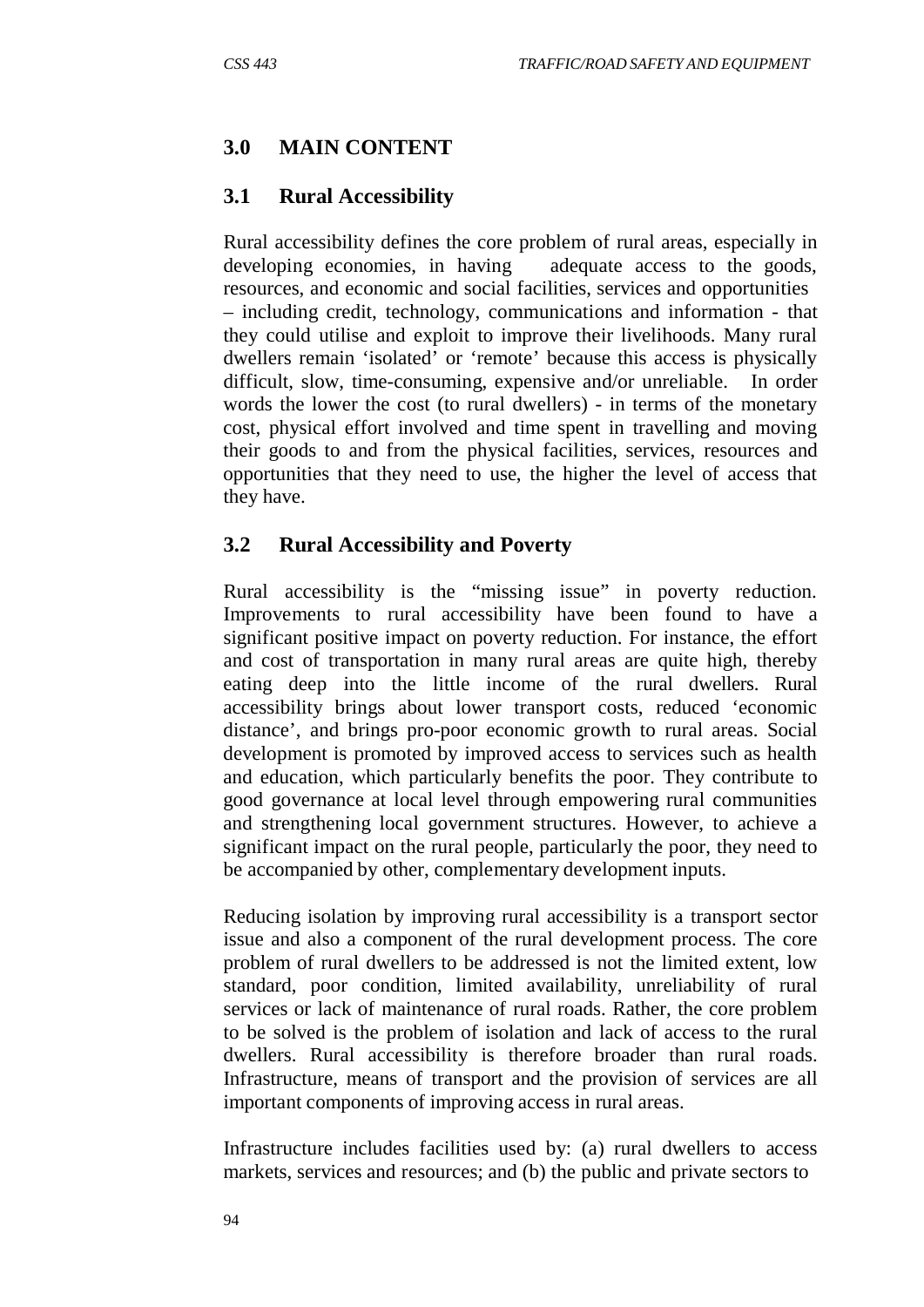move goods and services to and from rural areas. It comprises the tertiary public road system together with the unclassified roads, tracks and paths that connect many rural villages. In some areas it includes waterways and the associated wharfs. Rural accessibility encompasses the means of transport, both public and private.

An important aspect of this is the extensive use of walking and various forms of intermediate means of transport (IMT) such as bicycles, rickshaws, motor tricycles, small diesel-engine vehicles, bullock carts and donkeys. Rural accessibility includes the planning and location of public facilities that need to be accessed by rural dwellers, and the mobile delivery of private and public sector services. All this is in the context of the ongoing communications revolution which will in due course impact on the pattern of rural access needs.

Improving rural accessibility is a local-level issue, and requires a change towards a people-centered approach to identifying problems and solutions. However, the higher levels of the transport network are relevant in that they provide the connectivity by which goods, services and people move in and out of rural areas. Thus, improved rural access depends on a well-functioning transport system from top to bottom in order to reduce economic distance. Higher levels of the transport system can function adequately (if with less impact) without good rural roads. Because of this, opportunities for improvements to rural accessibility have tended to be neglected in transport infrastructure development in the past.

### **3.3 Rural Accessibility, Rural Transportation and Rural Roads**

This section explains the rationale for addressing rural accessibility, rather than 'rural roads' or 'rural transport', in the proposed strategy. It presents the definition of rural accessibility that is applied to the analysis in the remainder of the module; and highlights distinctive features of the rural accessibility sub-sector.

The core issue of rural accessibility to be addressed should be directed at achieving the Millennium Development Goals (MDGs). These goals are listed below.

**Goal 1:** Eradicate extreme hunger and poverty- better access to resources and markets. This is necessary requirement for rural people to improve their subsistence and economic livelihoods.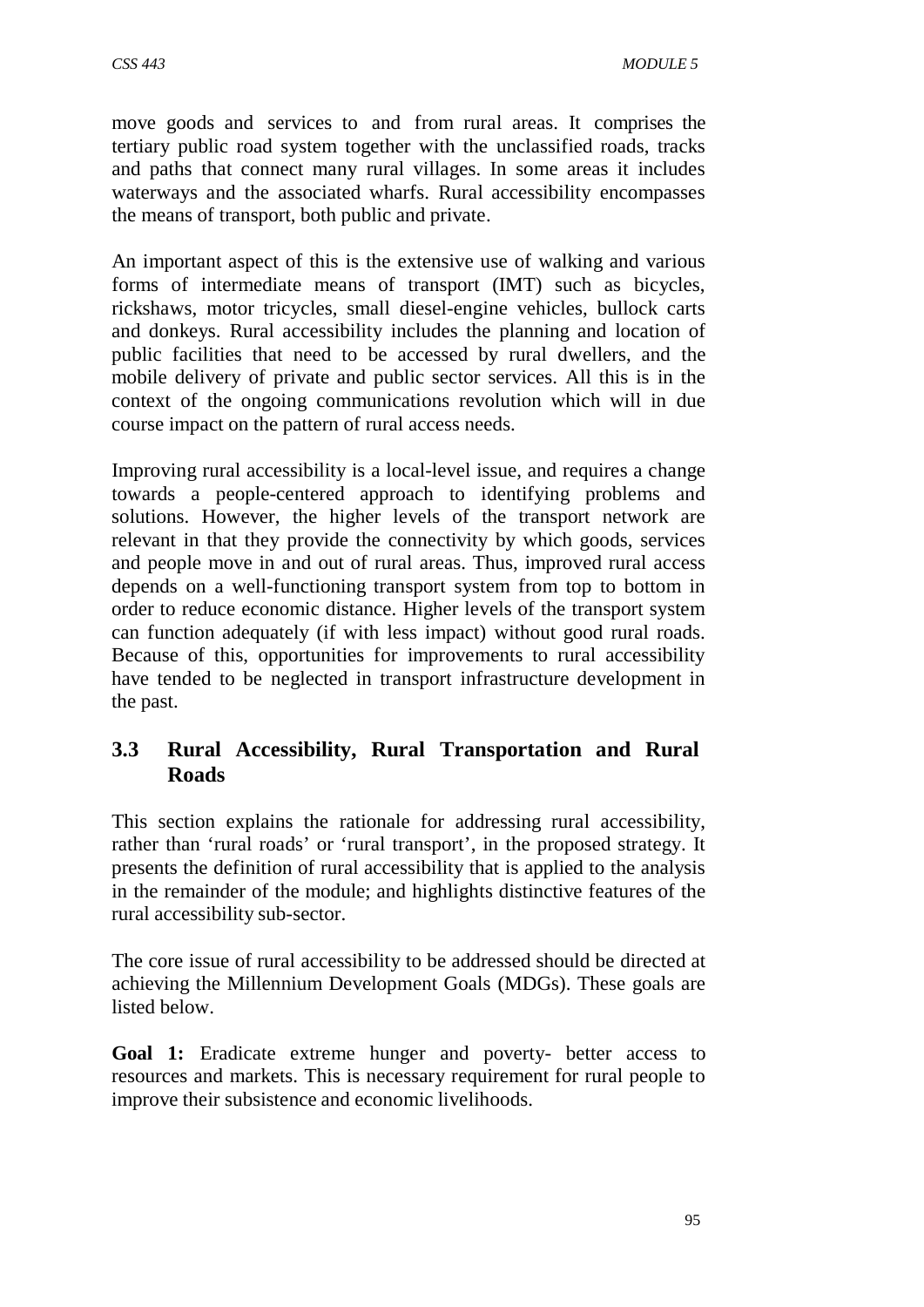**Goal 2:** Achieve universal primary education- better access to schools in rural areas, for pupils and for the public agencies responsible for their administration and management.

**Goal 3:** Promote gender equality and empower women- the rural accessibility approach directly focuses attention on addressing the access needs of different groups, including women.

**Goals 4, 5 and 6:** The three 'health' goals- better access to health care services at different levels, for rural people and for the public agencies responsible for their administration and management, is one input to achieving the targets.

**Goal 7:** Ensure environmental sustainability- integrating the principles of sustainable development into policies and programmes for the development of rural transport infrastructure is an important target under this goal.

**Goal 8:** Develop a global partnership for development- transport in general is a facilitator for promoting trade and integrating the rural and urban economies. Under this goal attention is also directed to the special needs of landlocked developing countries and small island developing states, which have specific transport issues.

### **3.4 The Rural Accessibility Approach**

Fundamental to the rural accessibility approach is the recognition that there are two complementary components to improving and sustaining the levels of access enjoyed by rural dwellers.

- 1. To improve the service provided by rural transport systems through: (a) the provision and maintenance of more extensive, higher standard rural transport infrastructure; and (b) the increased availability in rural areas of appropriate means of transport and efficient, low-cost transport services. This will:
	- i) increase the mobility of rural people by making the movement of themselves and their goods cheaper, faster, more reliable, and less of a physical burden
	- ii) facilitate widespread delivery of goods and services into rural areas by public agencies and the private sector.
- 2. To reduce the distances that rural people have to travel and move their goods through the extensive provision of better quality rural facilities and services - for example by construction and operating more schools and additional classrooms, by developing more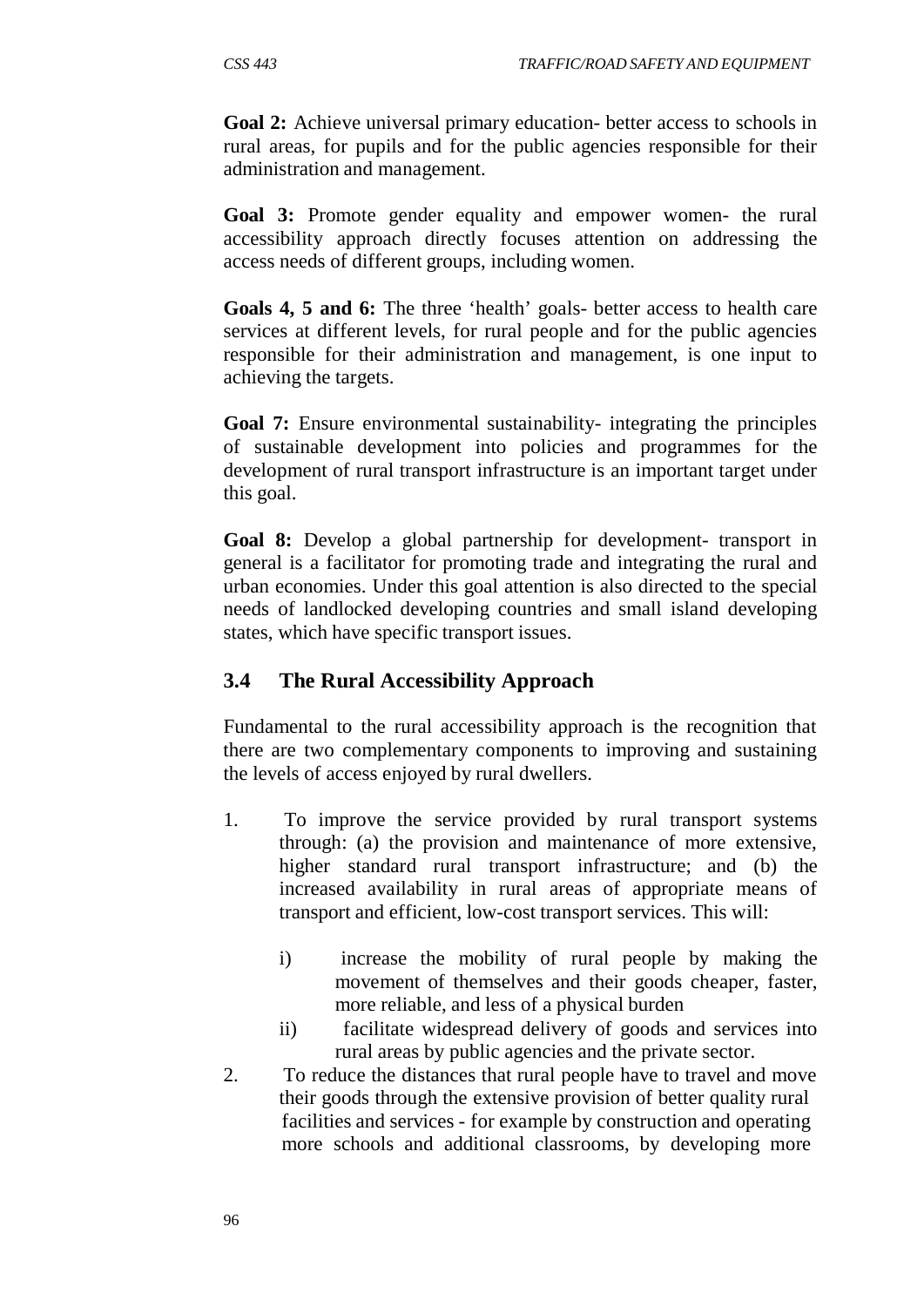rural public markets, or by improved service delivery at rural health centres.

There are certain characteristics of the core problem of inadequate rural access that are taken into account in the accessibility approach. These are discussed below.

- Access to needs within the community is important, particularly for household activities such as collection of water and cooking fuel, and harvesting of produce. If these are unduely timeconsuming and burdensome, usually for women, this can act as a serious constraint to wider mobility to and from places outside the community.
- In any particular rural area the level of access enjoyed varies among different groups in the population, as does their response to the opportunities offered by, for example, improved rural roads. Some households own their own means of transport – from a bicycle or donkey to a pick-up truck - which gives them greater mobility. This has led to a situations whereby:
	- i. available transport services are more affordable to some than others
	- ii. the poor who are least likely to be able to afford to either to own their own means of transport or to make regular use of available transport services.

The poor may only be prepared to spend limited cash on using a transport service for a particularly important or demanding trip. They, therefore, remain the most dependent on travel, and movement of their goods, on foot which is time-consuming and physically strenuous. Particularly disadvantaged sub-groups of the poor tend to be the least mobile. A typical example is the limited journey made by poor women. This may be constrained by cultural restrictions (for example, in Islamic societies), by lack of control over household cash, or by the demands of their wide array of family responsibilities, which mean they are simply too busy to have enough time left to travel outside the community.

The implication of this is that the roles of improved transport systems in facilitating the more efficient delivery of goods and services into rural areas, and of the more extensive provision of better physical facilities and social services, will be important in achieving an impact on poverty reduction.

There are practical and operational constraints on the extent to which physical facilities and social services can be distributed widely in rural areas. There must be a minimum level of demand, in terms of the number of people to be served, by a new school,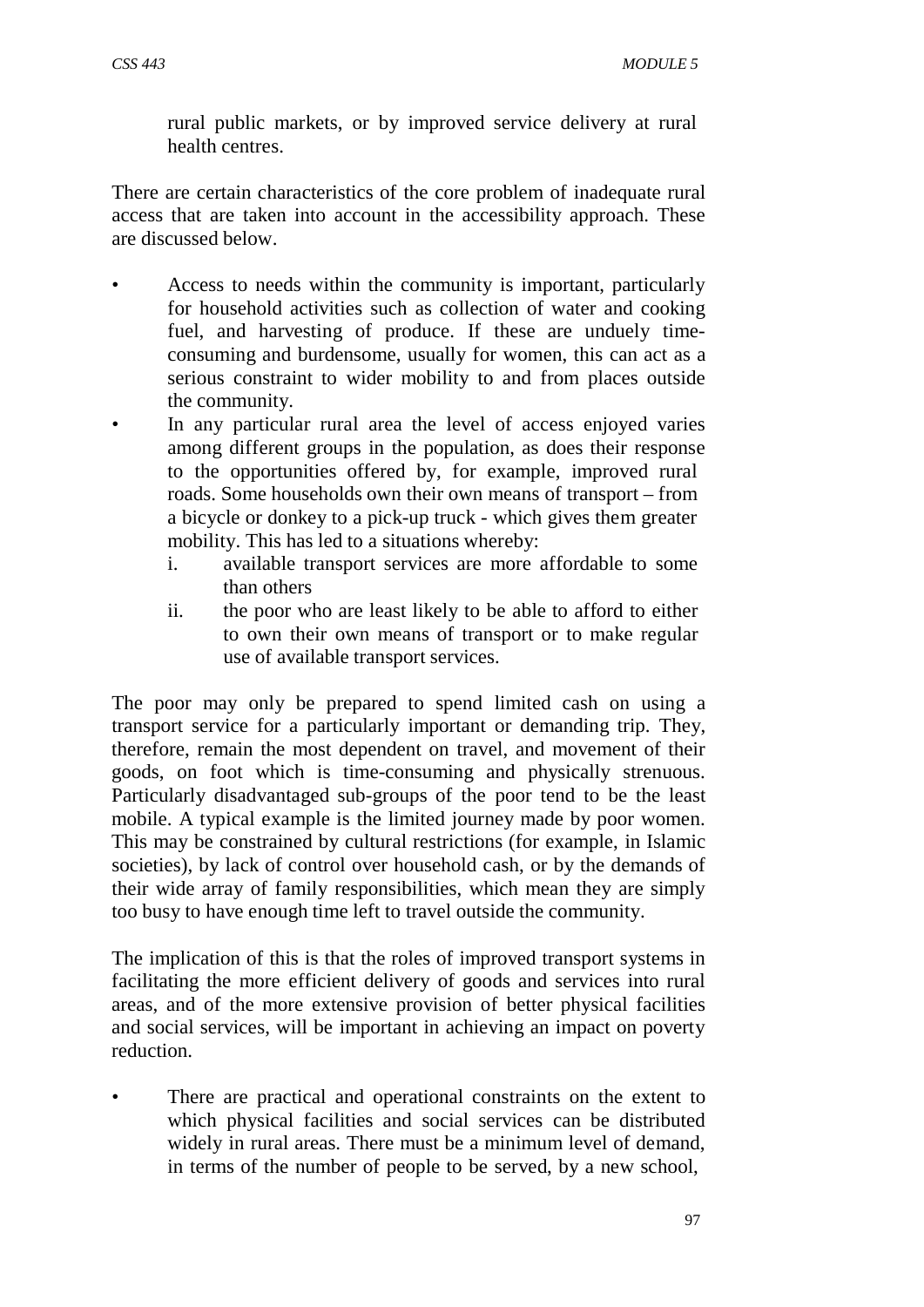health centre, or market place for the investment to be worthwhile. In addition, sufficient recurrent resources must be available to staff to be able to supply and operate the additional facilities.

Achieving the full impact of providing extensive facilities and services will often require attention to the rural transport system. This can be illustrated with two examples.

- i) A new primary school will be under-utilised if there are barriers to physical access from parts of the area it is intended to serve.
- ii) Delivery of quality social services in rural areas requires efficient access from outside – to bring in supplies, and for effective administration and management.

### **4.0 CONCLUSION**

This unit has discussed rural accessibility. The unit was able to demonstrate the linkages between rural livelihood poverty and rural accessibility. It has also demonstrated that most integrated transport policy is key to human development in remote area and communities.

### **5.0 SUMMARY**

Rural accessibility approach integrates 'transport system' and 'provision of facilities and services' components of improving access. It recognises that applying resources efficiently to improve rural access for the poor involves much more than investment in the construction, rehabilitation and upgrading of rural roads for use by conventional motor vehicles.

### **6.0 TUTOR-MARKED ASSIGNMENT**

- i. Define rural accessibility.
- ii. Discuss the relationship between rural accessibility and rural poverty.
- iii. How can a good rural integrated policy assist in the development of the rural road and livelihood?

### **7.0 REFERENCES/FURTHER READING**

- Banjo, G. & Richard, R. (2002). *Developing Rural Transport Policies and Strategies*. USA: World Bank Technical Paper, World Bank.
- Brian, H. & Richard, K. (2001). *Modern Transport Geography*. John Wiley and Sons.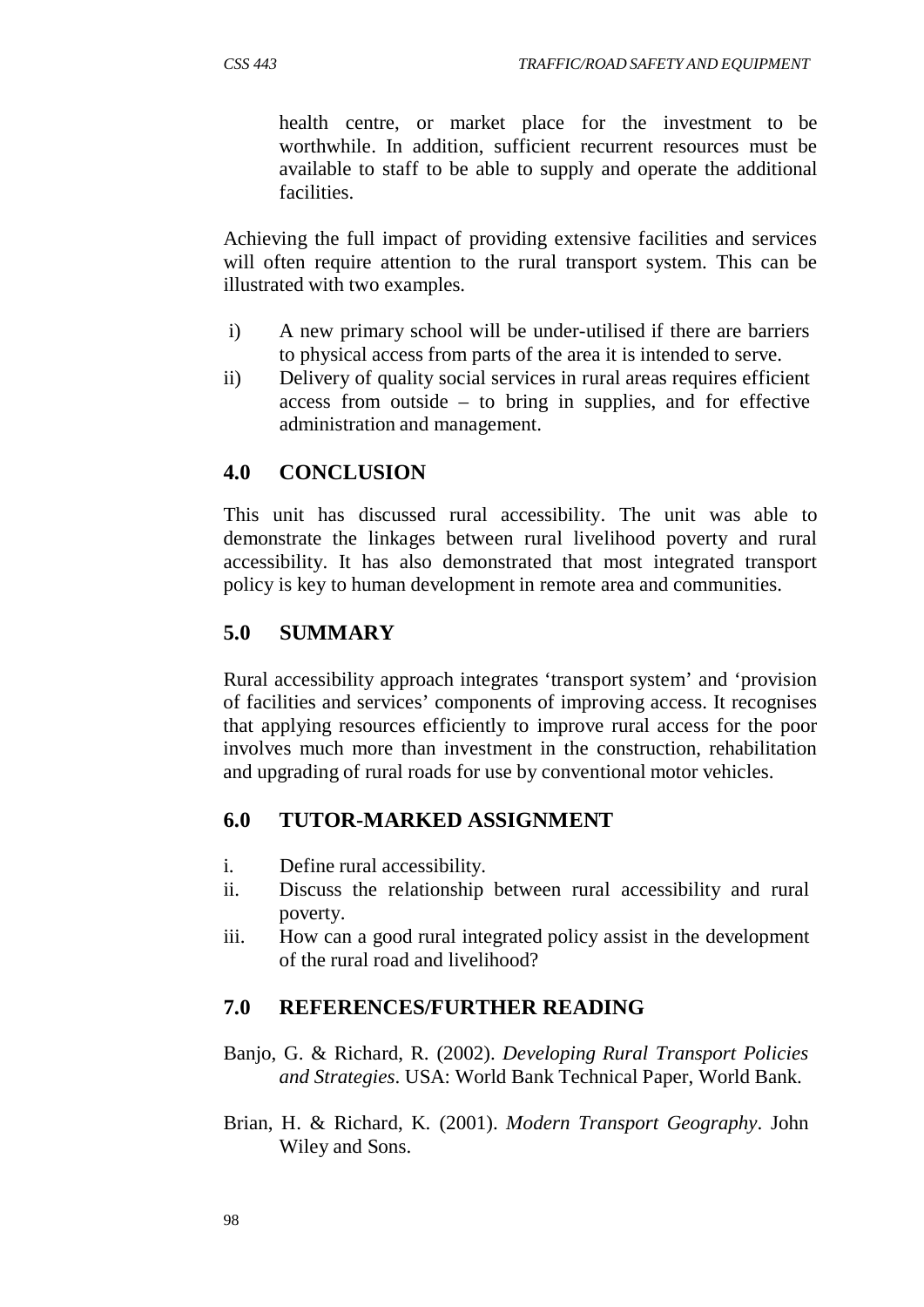- Department of Transport, South Africa: National Land Transport Strategic Framework 2006-2011.
- Gilliam, K. & Shalizi, Z. (1996). Sustainable Transport: Priorities for Policy Reform. Development in Practice. USA: The World Bank.
- United Republic of Tanzania, Ministry of Communications and Transport. National Transport Policy 2003.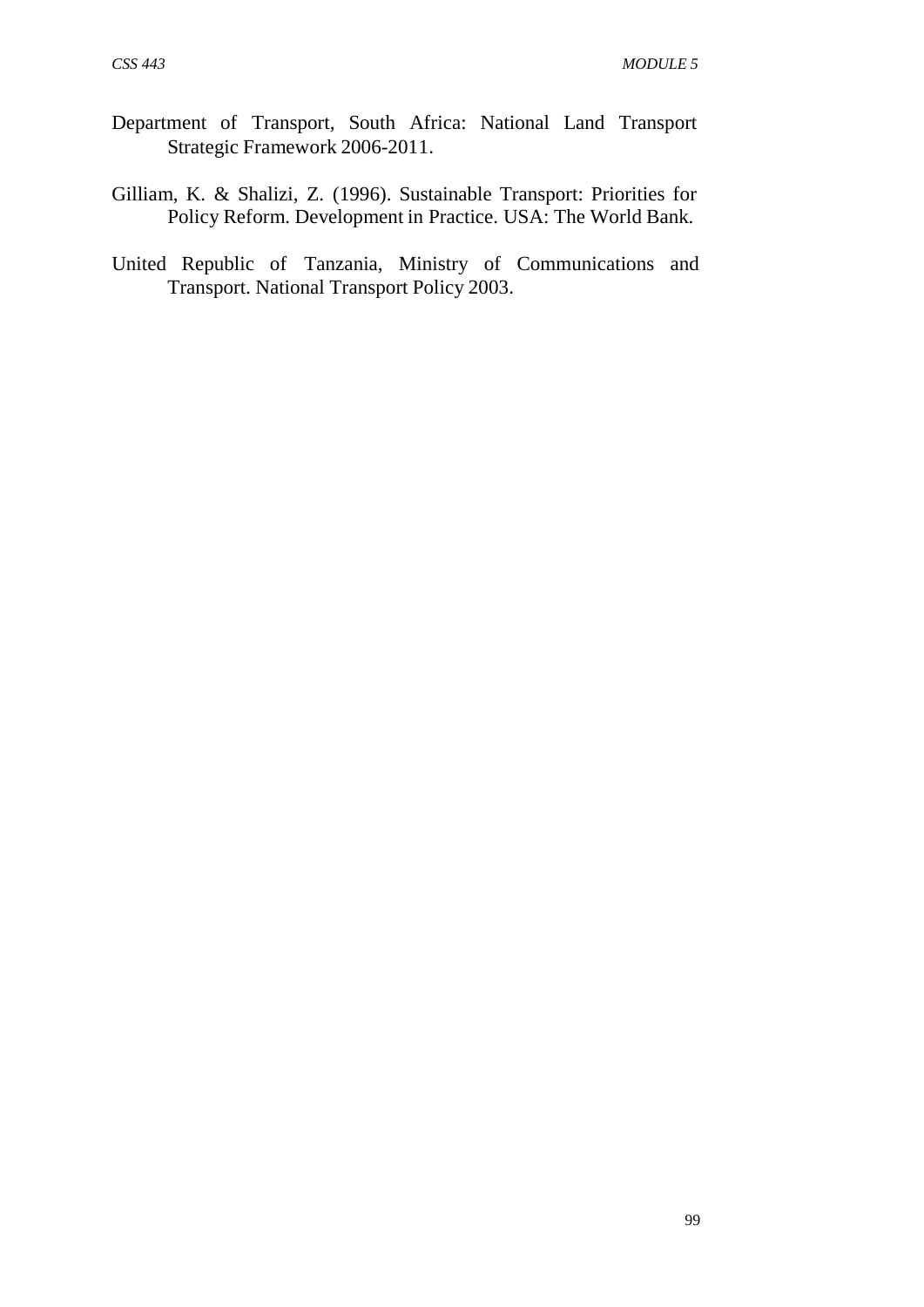# **UNIT 2 SOLVING URBAN TRAFFIC PROBLEMS**

#### **CONTENTS**

- 1.0 Introduction
- 2.0 Objectives
- 3.0 Main Content
	- 3.1 Trafic Management
	- 3.2 Dimensions of Air Pollution from Vehicles
	- 3.3 Impact of Improved Traffic Management
- 4.0 Conclusion
- 5.0 Summary
- 6.0 Tutor-Marked Assignment
- 7.0 References/Further Reading

# **1.0 INTRODUCTION**

This unit introduces some basic problems associated with urban traffic management and further provides technical solutions that could help in reducing the problems. It exposes you to dimensions of air pollutions from traffic and also discusses ways of articulating the impact of traffic management for better livelihood.

### **2.0 OBJECTIVES**

At the end of this unit, you should be able to:

- explain traffic management problems
- discuss air pollution as it is related to traffic.

# **3.0 MAIN CONTENT**

### **3.1 Traffic Management**

Traffic management comprises both "supply side" measures—traffic system management to improve speeds of existing traffic volumes—and "demand side" measures—traffic demand management to improve speeds by reducing traffic volumes. The aim of this section is to consider the various ways in which traffic management can affect local air pollution, and to suggest how it may be best employed to secure both traffic flow and environmental benefits.

Traffic management may require some physical measures, usually referred to as traffic engineering. However, the engineering involved in traffic management tends to have a short gestation period and low cost.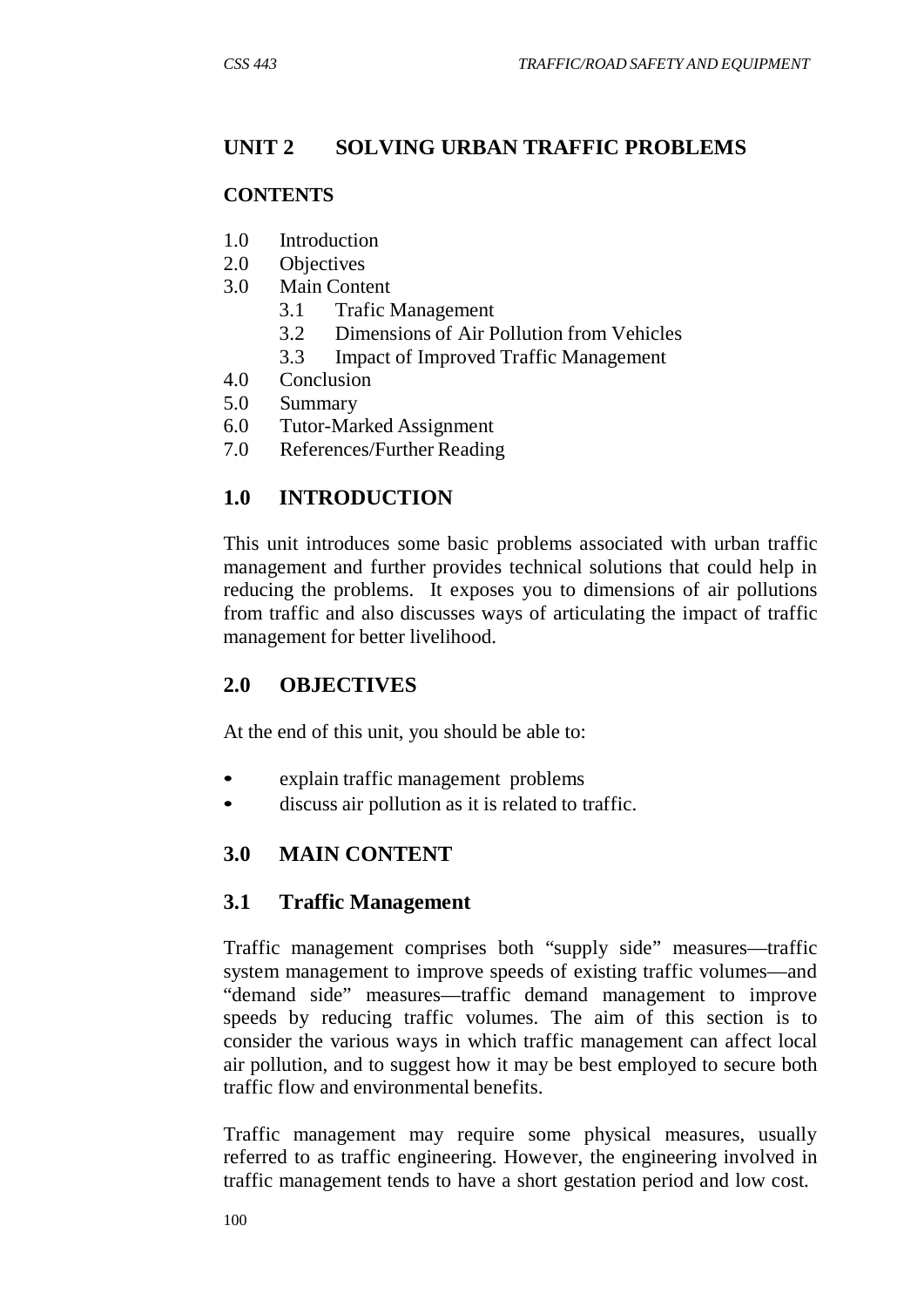So traffic management has the potential to achieve rapid reductions in air pollution and to be affordable even by poor countries.

# **3.2 Dimension of Air Pollution from Vehicles**

For any given vehicle and fuel combination, aggregate emission levels vary according to the distance travelled and the driving pattern. The emissions of carbon dioxide  $(CO<sub>2</sub>)$  and oxides of sulfur  $(SOx)$  vary directly with fuel consumption. The exhaust pipe emissions of carbon monoxide (CO), oxides of nitrogen (NOx), particulate matter and hydrocarbons vary in addition with the engine design, the air-to-fuel ratio, and vehicle operating characteristics, with an optimum speed usually in excess of 60 kilometers (km) per hour which is rarely achievable in urban areas. Broadly speaking, NOx emissions increase, and CO, particulate and hydrocarbon emissions decrease with increasing engine temperature (or increasing vehicle speed). The most important influence on emission levels for a given vehicle is the driving cycle, with both fuel consumption and pollutant emissions many times higher per vehicle km during acceleration and deceleration than during cruise. Moreover, as catalytic converters depend on heat for their effectiveness, they are least effective

# **3.3 Impact of Improved Traffic Management**

Traffic management can improve the flow of traffic on the roads, reducing emissions per vehicle kilometer travelled and enhancing urban mobility. But if it generates extra traffic, does it necessarily reduce air pollution by vehicles? The discussion below addresses the question of how traffic management policy can be best implemented to achieve both significant mobility and environmental benefits.

(South Asia Urban Air Quality Management Briefing Note No. 5)

### **a. Air pollution**

The adverse impact of local air pollution is highly due to location and to a lesser extent, time specific. It is greatest where most people are exposed and emissions lead to high ambient concentrations (on account of high emission intensity and low dispersion of pollutants). A high level of exposure is thus the product of a series of decisions or circumstances that determine the number of trips made, their distribution over space and time, the choice of routes, the driving characteristics of drivers and where people spend time. From an environmental point of view, the critical features to be addressed by traffic management are the variability of traffic speed and the location of major traffic flows, particularly congested flows.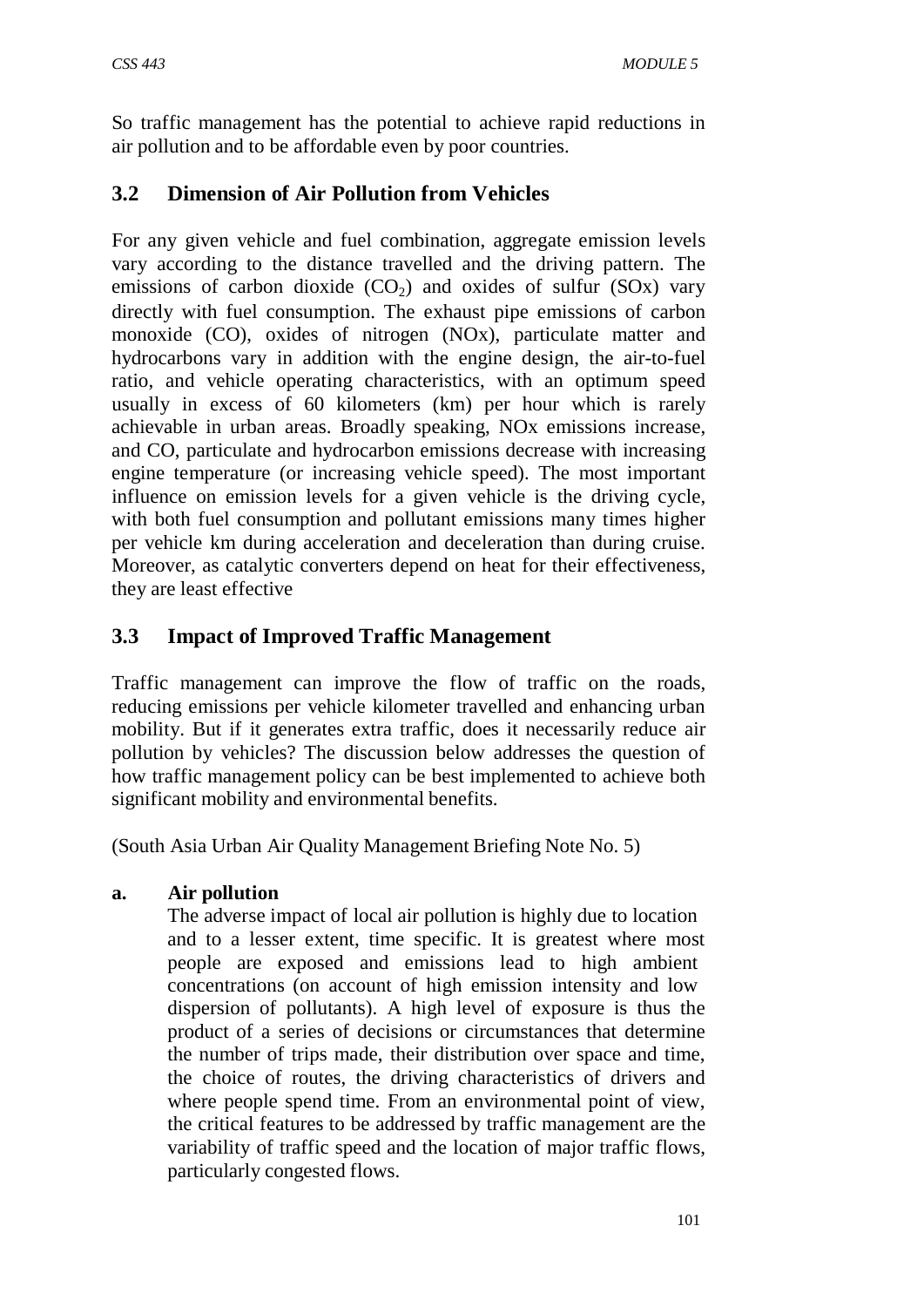#### **b. Reducing emission rates**

Traffic mix is a dominant determinant of emission levels because of its impact on variability of traffic speed. This is a serious problem where motorised and non-motorised traffic share road space. Measures to segregate these types of traffic on main thoroughfares are thus as important for environment as it is for safety reasons. In contrast, in residential areas it may be better to use traffic calming measures to harmonise speeds of different traffic categories at a safe level.

#### **c. Bus priority systems**

Bus priority systems changes the relative travel times by bus and car and, particularly if supported by parking restraints, encourage people to use the more space-efficient public transport modes. Congestion levels may thus be reduced. Lagos State has currently introduced the Bus Rapid Transit (BRT), the LAGBUS park and ride scheme with a view to reducing cars on the road. More importantly, they increase the average and reduce the variability of bus speed. The most effective of the measures, the segregated bus way BRT, has subsequently been developed as a mass transit system in Curitiba and Bogotá countries. Their highways and the walkways are encumbered with parked vehicles that congest traffic and increase air pollution. Strong regulation to limit onstreet parking to locations where it has no effect on traffic flow is thus likely to be the appropriate "supply side" response.

This is often accompanied by the imposition of minimum parking provision requirement to create enough off-street parking spaces and to cater for all vehicles wishing to access the development. As long as the costs of parking space are recovered through property rents, parking users can be said to be paying directly or indirectly for the space allocated to parking. Unfortunately, road space and parking space are jointly demanded so that the provision of off-street parking space may attract new traffic, then jointly demanded good (namely parking) should be charged more than its full costs in order to avoid excessive vehicle use of roads. For that reason, many industrial country cities use parking pricing and availability as a demand restraint measure. The amount of parking in any area is limited to the maximum level considered necessary to support an "optimal" amount of road use. Pricing and parking supply regulation is used to implement this strategy, which also implies specification of maximum (rather than minimum) parking provisions for new developments.

#### **d. Restraints on vehicle use**

Restraints on vehicle use have been deployed in several cities in both industrial and developing countries. The most popular restraint measures are schemes that limit use of vehicles on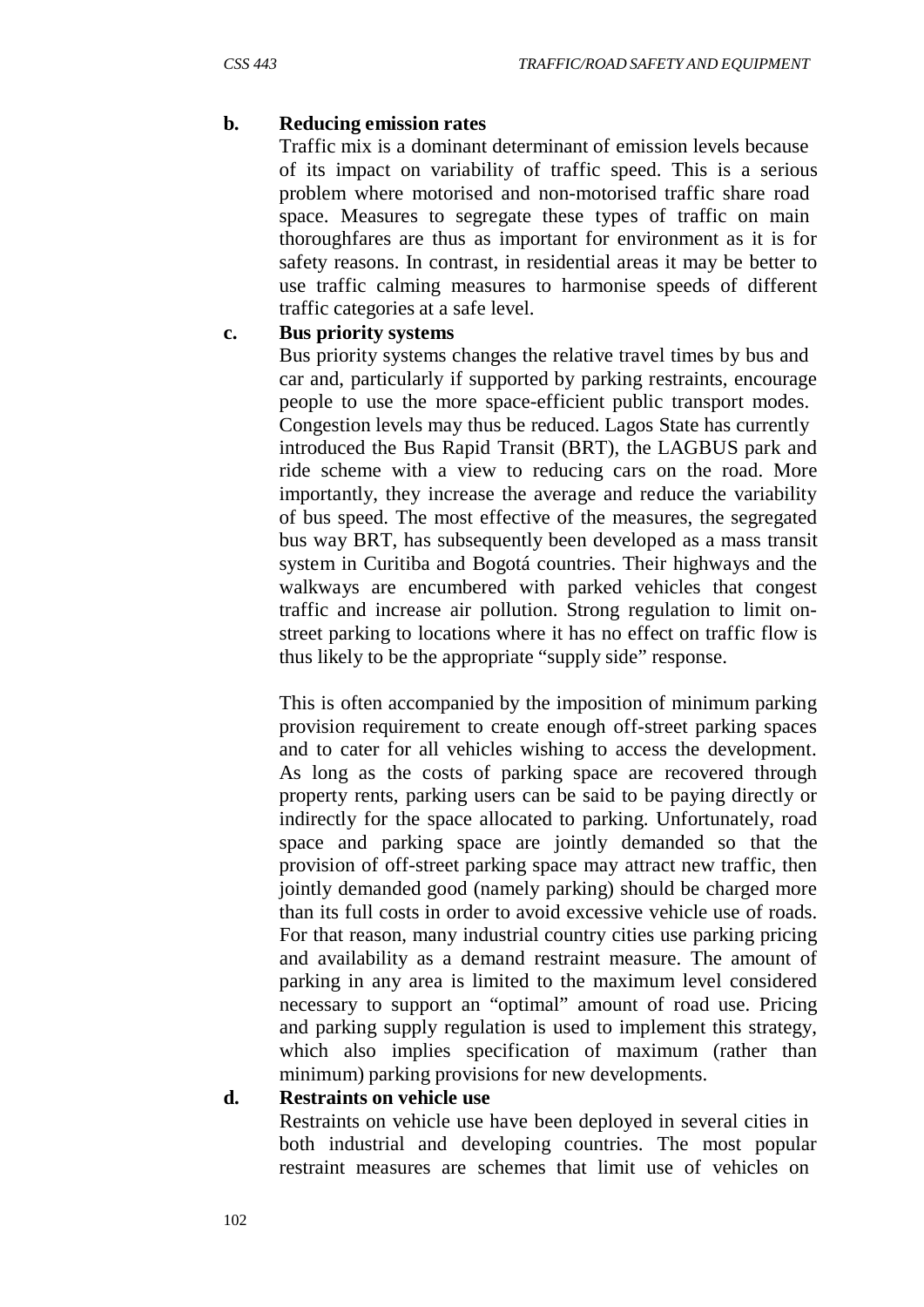specific days according to their registration plate number. These have been introduced in many cities including Athens, Bogotá, Lagos, Manila, Mexico City, Santiago, São Paulo and Seoul, for both congestion and environmental reasons. There are obvious risks to the "odds and evens" policy (that is, vehicles with registration numbers ending in odd digits cannot drive on certain days, and those ending in even digits cannot drive on other days) and its variants. They may encourage an increase in the number of vehicles owned, and induce more trips by permitted vehicles than would otherwise have been made. This was the case of Lagos whereby people bought new cars and numbered them even and odd number to beat the policy.

In particular, this may encourage the retention in operation of old, highly polluting vehicles that would otherwise have been scrapped. But they have worked in the short term (Bogotá reports 20% increase in average travel speeds). Above all, they have achieved public acceptance as a demonstration of commitment by government to reduce congestion and air pollution, and have proved less difficult to enforce than might have been expected.

If well designed to discourage peak use and coupled with public transport improvements, as in Bogotá, they (restrain on vehicles) can at the very least give a "breathing space" to develop even more effective policie*s.*

#### **e. Traffic incident detection**

Traffic incident detection coupled with prompt appropriate response can reduce congestion significantly. Much congestion in large cities can be attributed to the dislocation effects of what may be relatively trivial accidents. The ability to identify incidents, remove obstructions and redirect traffic can thus be effectively used to improve traffic flow.

#### **f. Protecting sensitive locations**

Ring roads are not traffic management per se, but are often advocated as the basis on which it is possible to introduce environmental inspired traffic management. It encourages continuous movement of vehicles. The basic argument is that by providing adequate capacity to navigate across the town it will be possible to keep through-traffic out of environmentally sensitive areas. In some small or medium cities that have followed policies of restricting vehicle access to central areas, such as Freiburg, Germany, this has worked well. However, in many countries, it has not for two main reasons: improved radial or ring road performance increases the number; and (ii) length of trips made to the extent where total traffic and total emissions actually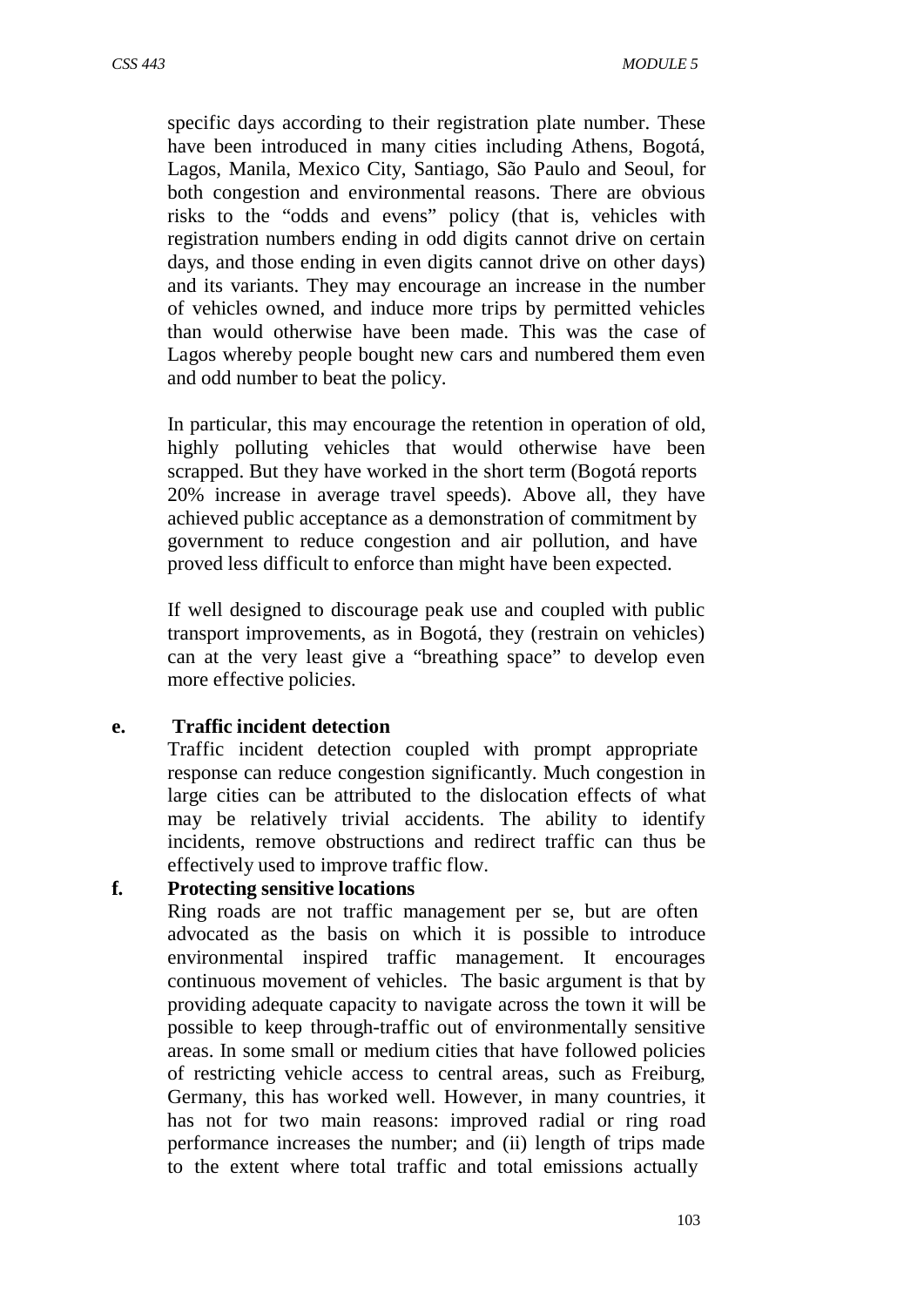increase. Both average speeds and travelling hours may increase simultaneously. The supporting traffic management necessary to take advantage of the "breathing space" is not implemented. This has been a particular problem in Chinese cities such as Guangzhou and Shanghai. Right now, there is no policy put in place in any state to protect any location termed sensitive from vehicular traffic.

#### **g. Pedestrians**

Pedestrians are poorly served in many developing countries. They tend to be controlled rather than provided for. Footways are often not provided, and when they are, they are left in poor state of repair or taken over by traders and parked vehicles. The implication is that pedestrians are forced to walk in the highway pavement. This is not only unsafe, but also contributes to traffic congestion and road accidents. It is estimated that a large percentage of accident fatalities recorded involve pedestrians. Provision of adequate pedestrian facilities increases safety and encourages pollution-free walking as the preferred mode for short trips. The ultimate protection for pedestrians is total banning of motorised traffic in particular areas. Pedestrianisation of city centers began to gain popularity in Europe about 40 years ago, and is now a feature of most city center plans. The United Kingdom is well advanced in the provision of traffic control measures that protects pedestrians.

#### **h. Other restraints on vehicle movements**

Other restraints on vehicle movements are usually targeted at particularly sensitive areas. Spatially, the most common restrictions relate to access to the Central Business Districts (CBDs). Currently, traffic in Lagos Island is chaotic due to high density car usage. The "cell system," introduced in Gothenburg and replicated in some British towns such as Oxford and Leeds, uses physical restrictions on cross center movements to keep through-traffic of private vehicle, but not buses, out of the CBD. Some schemes also discriminate by vehicle type. The bus franchising system in Santiago, Chile limits the number of buses licensed to operate into the CBD. Some European cities specify particular routes for heavy goods vehicles, or may completely ban their access to central premises during the daytime (as Delhi has done). The difficulty for many developing countries is that important commercial establishments, such as ports and major markets, are located in or close to downtown areas.

#### **i. Pricing**

Pricing by means of fuel taxes to reduce air pollution is considered in another course. The most common form of pricing is the direct pricing as means of reducing congestion. Direct pricing can include charges for entering or traveling within a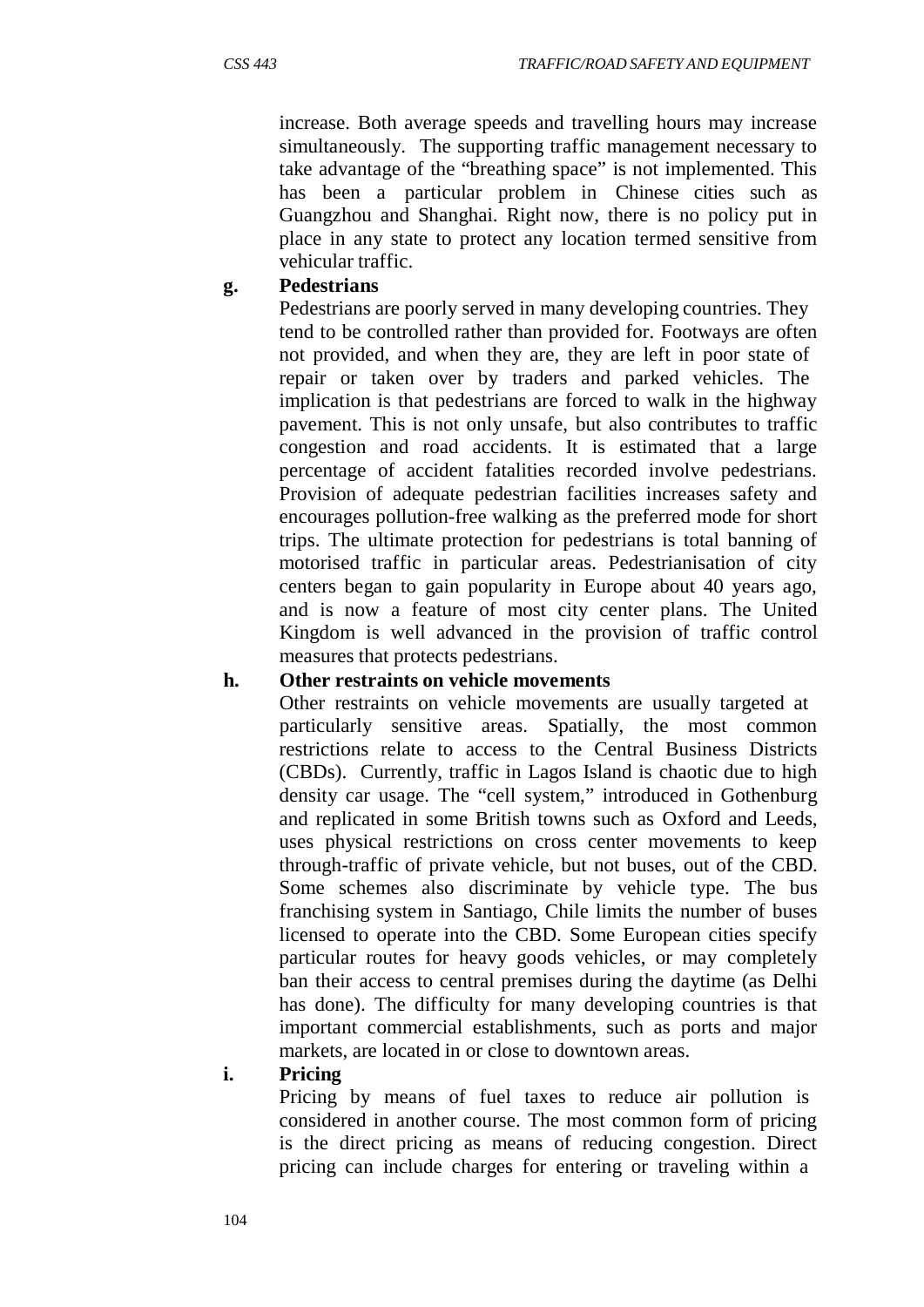designated part of the city experiencing congestion (typically the CBD), for use of selected road links, or for parking. Physical restraint measures have hitherto proved more acceptable than direct charges for road use both in industrial and developing countries. Even in industrial countries, however, their effectiveness appears to have been exhausted. Direct charges for traveling in designated areas prone to traffic congestion are now being planned in some European countries.

Singapore—which has for many years taxed vehicle ownership very heavily as well as being a pioneer in charging motorists for traveling into the city center—is now placing a greater emphasis on vehicle use rather than restrictions on ownership. In the few cases in OECD (Organisation for Economic Co-operation and Development) countries where direct cordon or area congestion prices are charged, part or all of the revenues have been earmarked for public transport improvements. For cities in developing countries, which lack resources to finance urban transport, the introduction of direct charges might thus be expected to have a double attractiveness as a source of finance as well as an instrument of restraint. One aspect of restraint is particularly important. Both theory and practical experience indicate that combinations of car restraint and public transport improvement will work better than either in isolation, at least in their effect on travel to city centers. A coherent policy is therefore likely to include a combination of measures.

#### **j. Traffic generation**

It is widely acknowledged that improved traffic management may induce more or longer trips to be made so that congestion is little relieved and total emissions may even increase. Detailed evidence of the traffic generating effects of urban ring roads has been assembled in analysis of the M25 motorway around London. Traffic management in industrial countries has been estimated to reduce emissions by two to five percent overall, but by much greater proportions in specific corridors or areas. Because of the worse initial situation, the potentials in some developing country cities should be much greater. However, traffic management is likely to realise the potential to reduce air pollution only if supported by measures to restrain new traffic generation.

#### **k. Technical capabilities**

Good traffic management requires effective planning, implementation and enforcement skills which tend to be in short supply in developing countries. Critical to the successful implementation of traffic management measures is the establishment of a traffic management unit at the local government level with a view to ensuring that traffic movement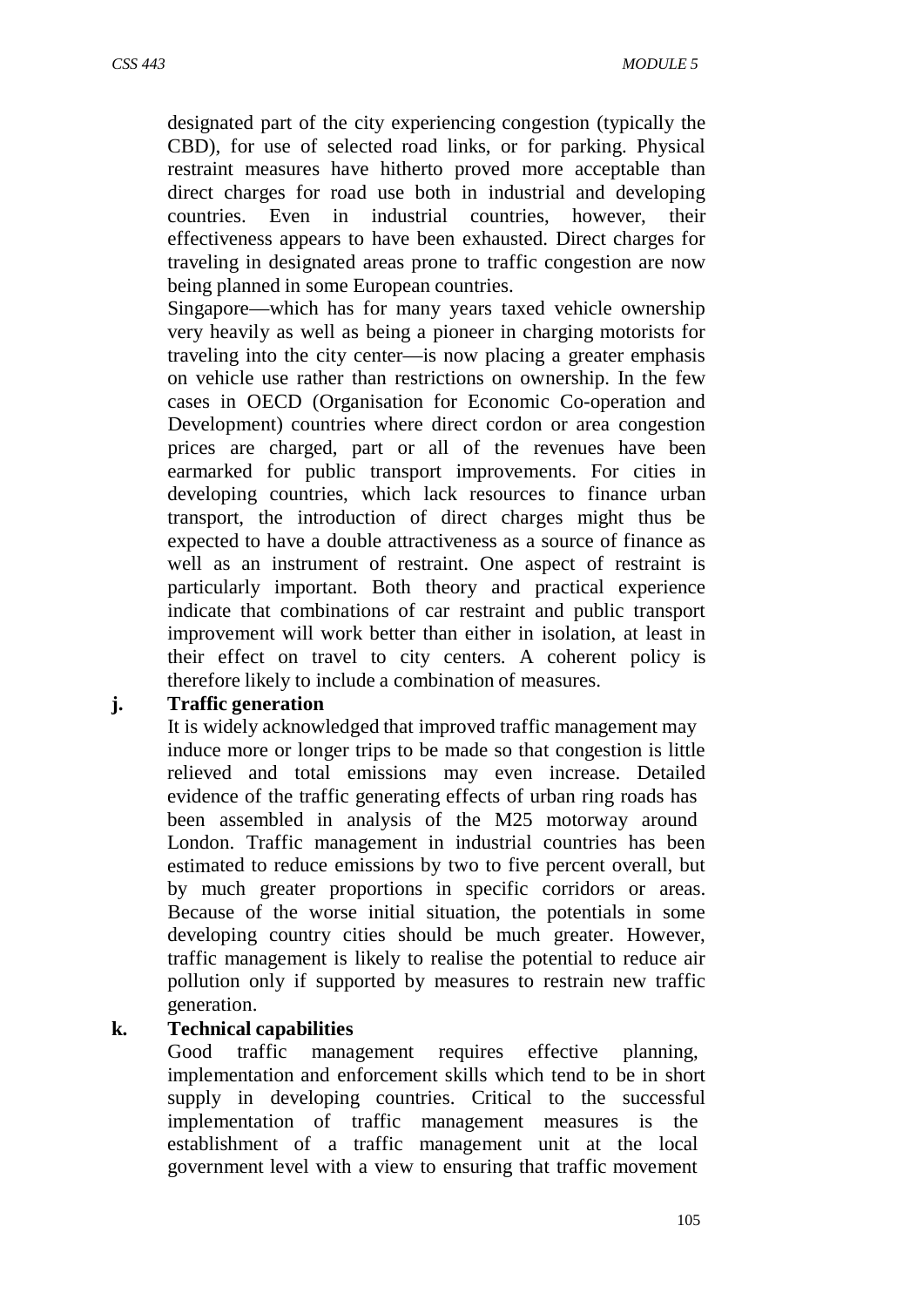is continuous in each local government area. A pilot survey of two local government areas has been concluded in Lagos State, with the hope that every LGA will be covered eventually and could be replicated in other states of the federation. This briefing note was prepared in April 2002 as part of the South Asia program on urban air quality management, funded in part by the joint UNDP/World Bank Energy Sector Management Assistance Programme (ESMAP). The objective of the program is to support the region-wide process of developing and adopting costeffective and viable policies and efficient enforcement mechanisms to reverse the deteriorating trend in urban air.

#### **l. Continued commitment**

Traffic management is not a guaranteed, one-shot cure for traffic congestion. It needs constant adjustment and enforcement to be effective. Where it does not involve any major engineering (as for instance with bus or non-motorised transport priorities), the program can fall away quickly. The commitment of the police to maintain enforcement of measures is particularly critical. The traffic management systems implemented in Mumbai and Manila in the 1980s are now largely out of commission.

#### **m. Conflicts of interest**

The difference between traffic signal settings for delay and for emission minimisation was discussed earlier. Other conflicts of interest may occur between jurisdictions competing for business, because restraining parking freedom can discourage trade in their area. Some conflicts are perhaps inevitable. However, their incidence can be minimised both by better information (for example, evidence that city center pedestrianisation actually increases local trade rather than reduce it) and by institutional coordination to prevent "beggar-my-neighbor" policy competition between jurisdictions (that is, hoping that other districts, but not this one, will restrain parking).

#### **4.0 CONCLUSION**

Global experience points to some important conclusions about the environmental impact of traffic management policies in developing countries. Traffic management measures have been shown to improve traffic conditions and reduce emissions significantly by reducing the number and duration of stops and permitting higher travel speeds. Traffic management measures are relatively cheap and quick in acting. They can, however, induce additional travel that may have to be restrained by introducing traffic demand management measures to ensure the sustainability of the traffic and pollution benefits. A combination of traffic engineering measures, demand management measures, and measures giving priority to public transport vehicles has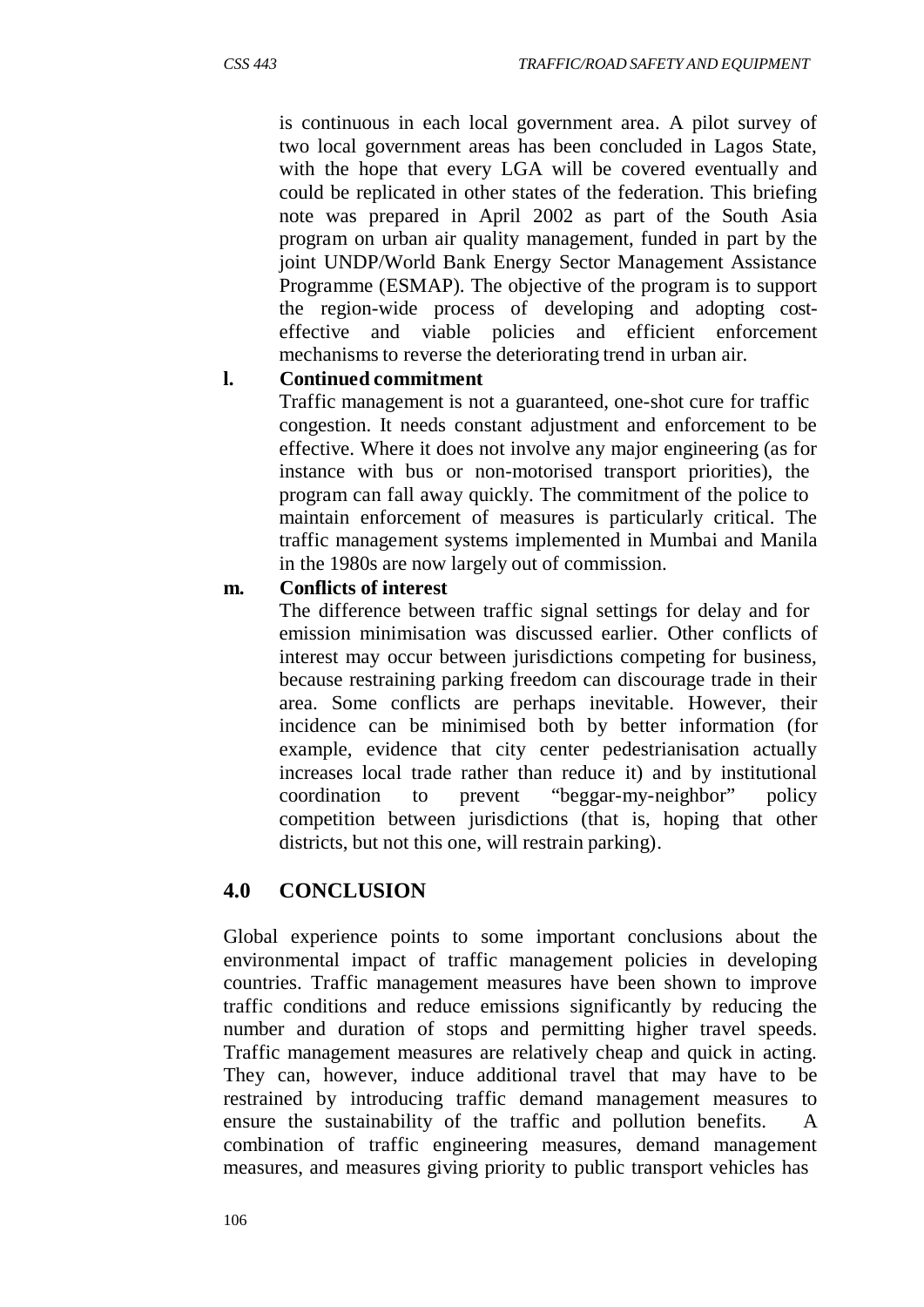been shown to be the best approach, especially in large cities with high volume travel demand corridors. Traffic management strategies need a high and continuing degree of political, institutional and human resource commitment to ensure that their benefits are sustained. The establishment of traffic management units with appropriate authority and ability to plan and implement traffic management measures is essential. The involvement of police authorities working in concert with traffic management units is critical to successful traffic management.

## **5.0 SUMMARY**

This unit has been able to introduce you to urban transport and its characteristics. It also exposed you to the negativities and externalities associated with urban transport on one hand and the various solutions and best practices the world over.

### **7.0 TUTOR-MARKED ASSIGNMENT**

- i. Describe the urban traffic characteristics of the city where you reside.
- ii. With your understanding of the prevailing transport system in your city, highlight the various problems and enumerate the causes of these problems.

### **7.0 REFERENCES/FURTHER READING**

- Bayliss, D. (1989). "Background Report for the European Conference of Ministers of Transport-OECD Joint Ministerial Session on Transport and the Environment," Paris, November. 5. Pollution Management in Focus Discussion Note No. 11. 2001. "Transport Fuel Taxes and Urban Air Quality", December. Available at http://: lnweb18.worldbank.org/essd/essd.nsf/GlobalView/In% 20Focus%2011.pdf/\$File In%20Focus%2011.pdf.
- Cracknell, J.A. (2000). "Experience in Urban Traffic Management and Demand Management in Developing Countries." Background Paper to the World Bank Urban Transport Strategy Review. Available at <http://wbln0018.worldbank.org/transport/utsr.nsf/> Topic+Review+Papers?OpenView.
- Organisation for Economic Co-operation and Development (OECD) (1991). *Mobility in Urban Areas: Learning to Conserve Transport:* Paris.
- Sameer, A. (sakbar@worldbank.org) or Masami, K. (mkojima@ worldbank.org).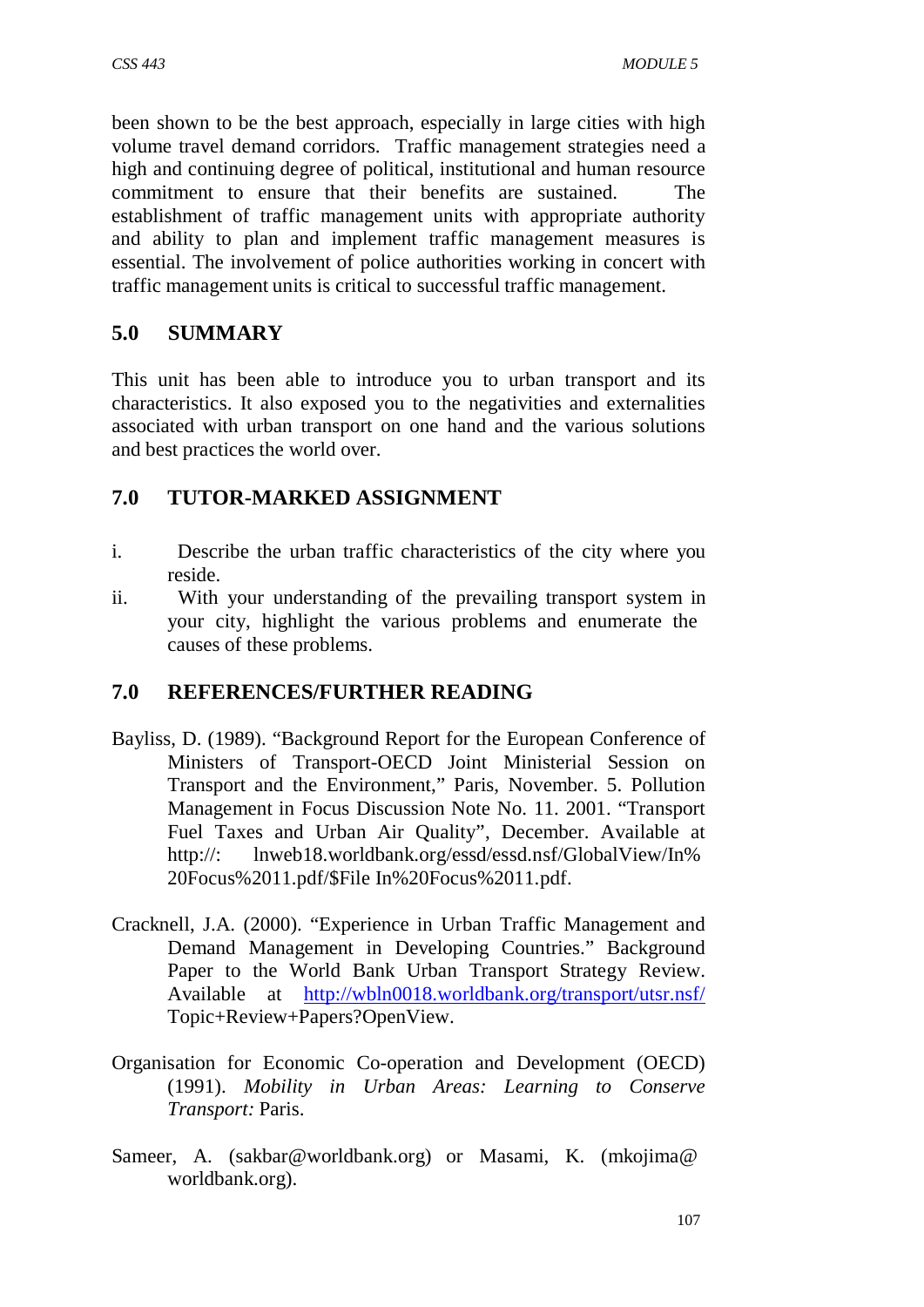South Asia Urban Air Quality Management Briefing Note No. 3. (2001). "How Can Urban Bus Policy Reduce Air Pollution?" Available a[t](http://www.worldbank.org/sarurbanair) [http://www.worldbank.org/sarurbanair.](http://www.worldbank.org/sarurbanair)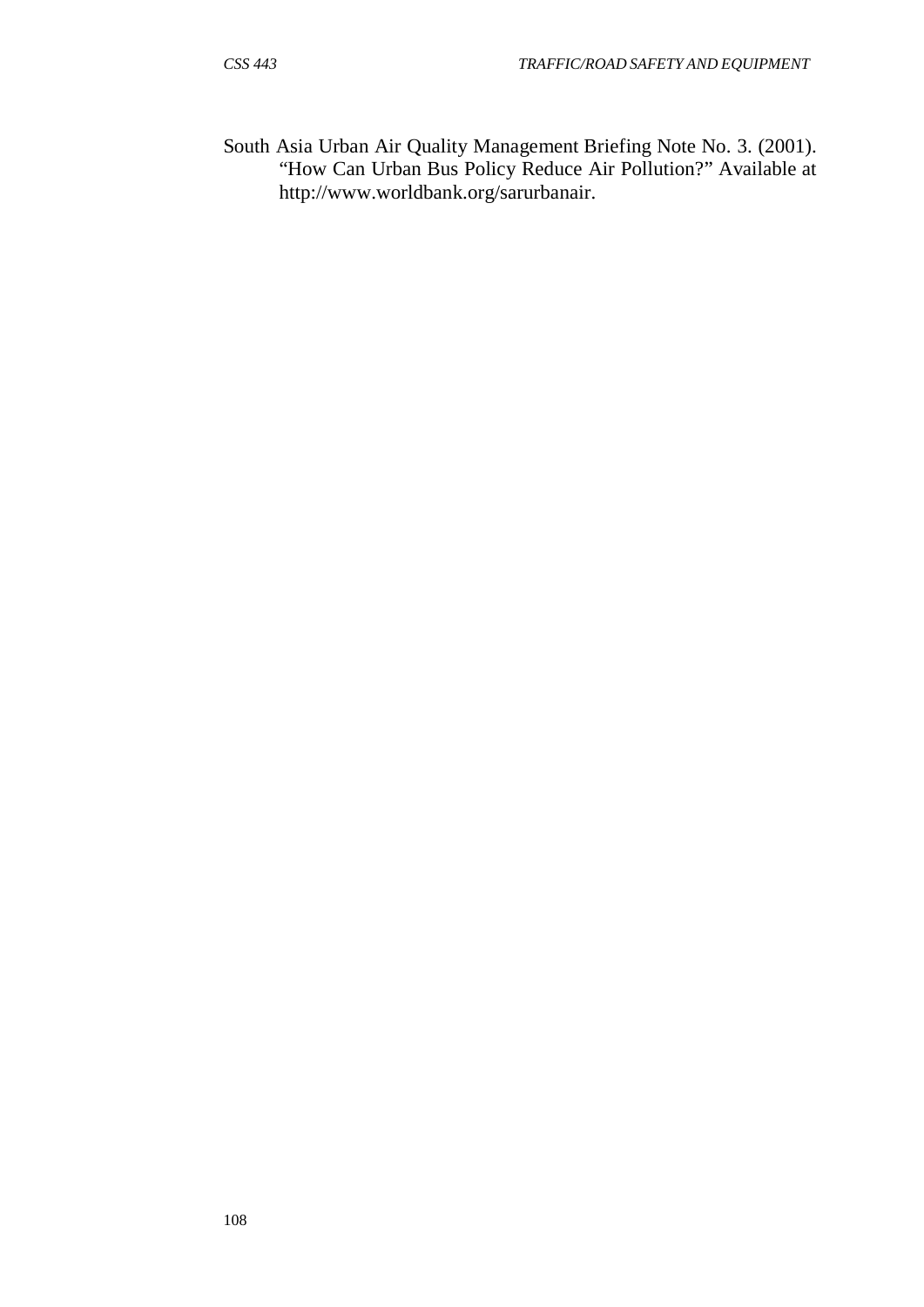# **UNIT 3 SOLVING ROAD TRANSPORT PROBLEMS**

#### **CONTENTS**

- 1.0 Introduction
- 2.0 Objectives
- 3.0 Main Content
	- 3.1 Planning and Investment Practices
	- 3.2 Strategies to Limit Automobile Circulation
		- 3.2.1 Prohibition of Downtown Circulation
		- 3.2.2 Tolls
	- 3.3 Alleviation of Congestion Problems
		- 3.3.1 Ramp Metering
		- 3.3.2 Traffic Signal Synchronisation
		- 3.3.3 Incident Management
		- 3.3.4 Carpooling
		- 3.3.4 HOV Lanes
		- 3.3.5 Congestion Pricing
		- 3.3.6 Traffic Signal Control Systems (TSCS)
		- 3.3.7 Bus Priority Systems
		- 3.3.8 Restraints on Vehicle Use
		- 3.3.9 Protecting Sensitive Locations
- 4.0 Conclusion
- 5.0 Summary
- 6.0 Tutor-Marked Assignment
- 7.0 References/ Further Reading

# **1.0 INTRODUCTION**

One of the biggest problems of urban transport is finding a holistic approach to solving it. Several approaches have been variously suggested but none seem to tackle the problem to a level of appreciations. This unit highlights several workable solutions to urban transport, which could be applied to identify local problems. Since urban areas have different traffic challenges, each of the proffered solutions should be applied to urban areas where it could work.

### **2.0 OBJECTIVES**

At the end of this unit, you should be able to:

- explain the structure of urban transport problems
- discuss the various suggested solutions and best practices
- identify which of these solutions apply to any urban area you are acquainted with.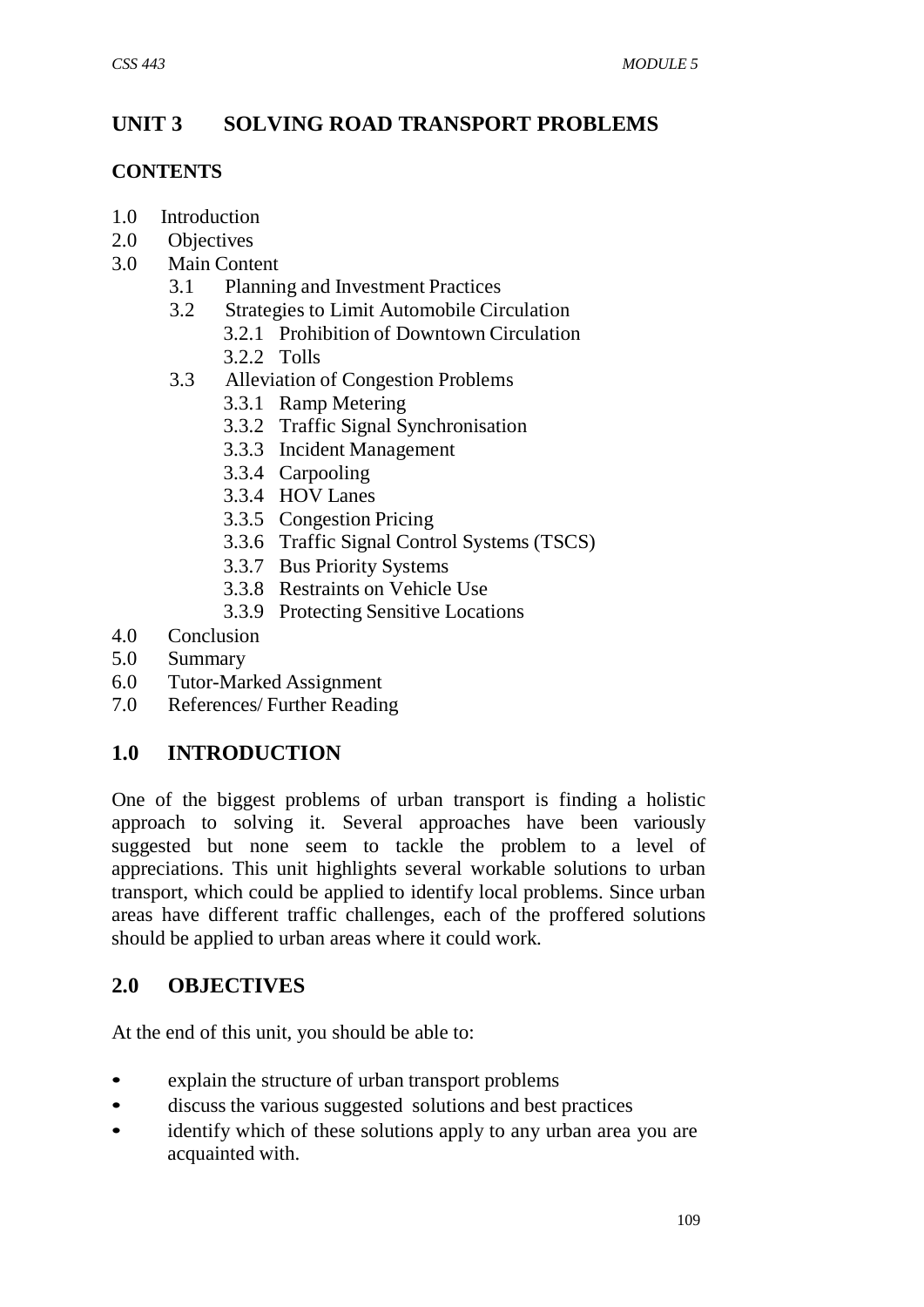### **3.0 MAIN CONTENT**

#### **3.1 Planning and Investment Practices**

Planning and the ensuing allocation of public funds aim towards improving road and parking facilities in an ongoing attempt to avoid congestion. Other transportation alternatives tend to be disregarded due to the over dependence on road. In many cases, zoning regulations impose minimum standards of road and parking services and de facto impose a regulated automobile dependency.

There are several levels of automobile dependency, ranging from low to acute, with their corresponding land use patterns and alternatives to mobility. Among the most relevant indicators of automobile dependency are the level of vehicle ownership, per capita motor vehicle mileage and the proportion of total commuting trips made using an automobile. A situation of high automobile dependency is reached when more than three-quarter of commuting trips are done using the automobile. For the United States, this proportion has remained around 88% over the recent decades.

For Nigeria, dependency on automobile is above 95%. Automobile dependency is also served by a cultural and commercial system promoting the automobile as a symbol of status and personal freedom, namely through intense advertising and enticements to purchase new automobiles for instance, many corporate bodies want the public to see their names and logo inscribed on their official vehicles to show relevance in the industry and advertisement. Not surprisingly, many developing countries perceive motorisation as a condition for development. Even if the term automobile dependency is often negatively perceived and favored by market distortions such as the provision of roads, its outcome reflects the choice of individuals who see the automobile more as an advantage then an inconvenience. This is most true in developing countries where there is almost a complete absence of comfortable public transport.

The second half of the 20th century saw the adaptation of many cities in North America and Europe to automobile circulation. Motorised transportation was seen as a powerful symbol of modernity and development. Highways were constructed, streets were enlarged, and parking lots were set often disrupting the existing urban fabric with the creation of motorised cities. However, from the 1980s, motorisation started to be seen more negatively and several cities in developed economies implemented policies to limit automobile circulation, at least in specific areas, by a set of strategies discussed below.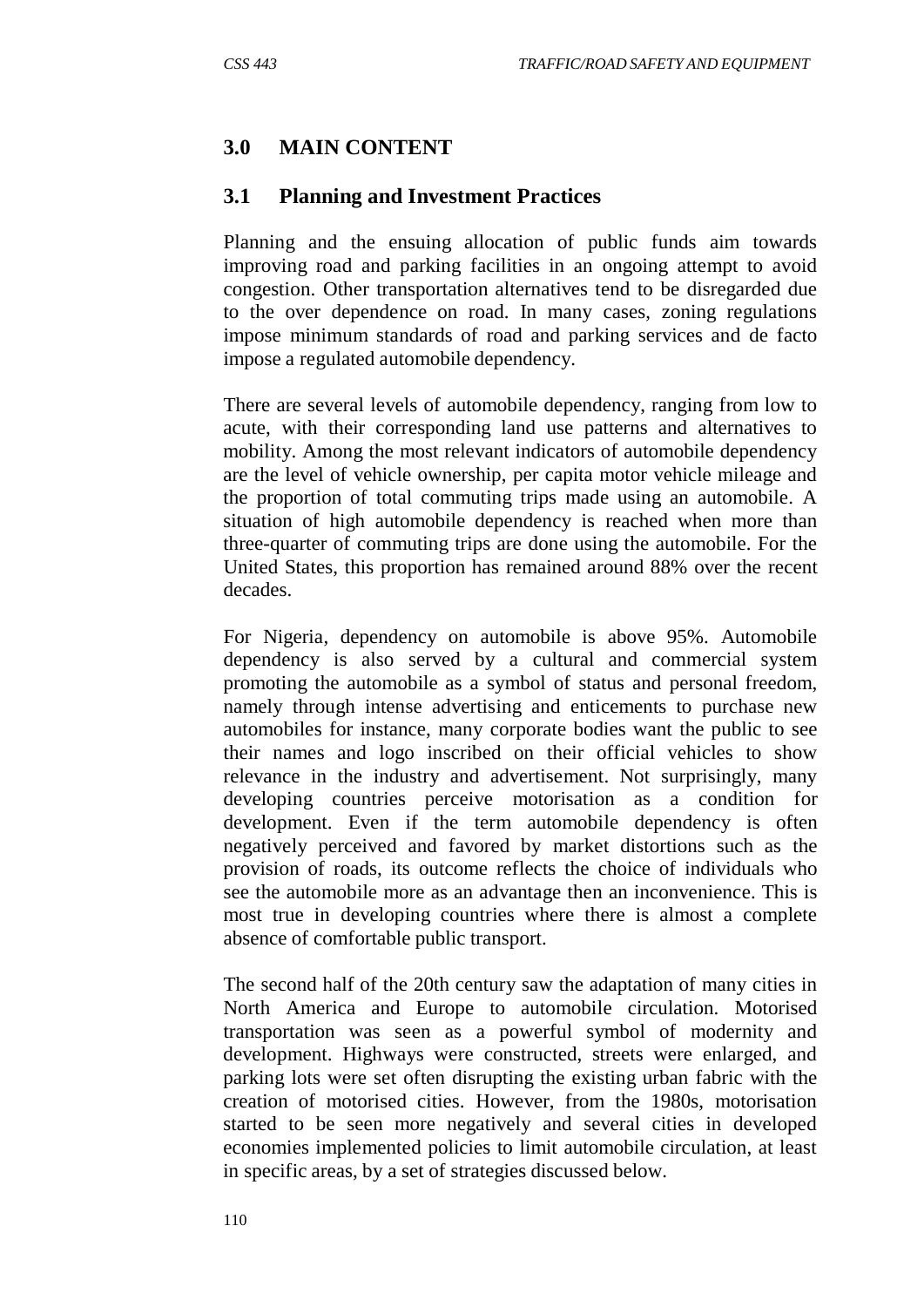### **3.2 Strategies to Limit Automobile Circulation**

Although automobile circulation is permitted, it is impeded by regulations and physical planning. For instance, parking space can be severely limited and speed bumps placed to force speed reduction.

### **3.2.1 Prohibition of Downtown Circulation**

In most advanced countries especially in the United States, for most part of the day the downtown (CBD) area is closed to automobile circulation but deliveries are permitted during the night. Such strategies are often undertaken to protect the character and the physical infrastructures of an historical city. They do however, like most policies, have unintended consequences. If mobility is restrained in certain locations or during certain time periods, people will simply go elsewhere (longer movements) or defer their mobility for another time (more movements). This type of restriction may however not work in Lagos State or any part of Nigeria, due to weak legislation and enforcement.

### **3.2.2 Tolls**

Imposing tolls for parking and entry (congestion pricing) to some parts of the city has been a strategy being considered seriously in many areas as it confers the potential advantage of congestion mitigation and revenue generation. Most evidence underlines however that drivers are willing to bear additional toll costs, especially when commuting is concerned since it is linked with their main income.

Tentative solutions have been put forth such as transport planning measures (synchronised traffic lights, regulated parking), limited vehicle traffic in selected areas, the promotion of bicycle paths and public transit. In Mexico city, vehicle use is prohibited according to license plate numbers and the date (even-uneven). Affluent families have solved this issue by purchasing a second vehicle, thus worsening the existing situation. Singapore is the only country in the world which has successfully controlled the amount and growth rate of its vehicle fleet by imposing a heavy tax burden and purchasing permits on automobile owners. Such a command-based approach is unlikely to be possible on other contexts.

There are many alternatives to automobile dependency such as intermodality (combining the advantages of individual and collective transport) or carpooling (strengthened by policy and regulation by the US government). These alternatives can only be partially executed as the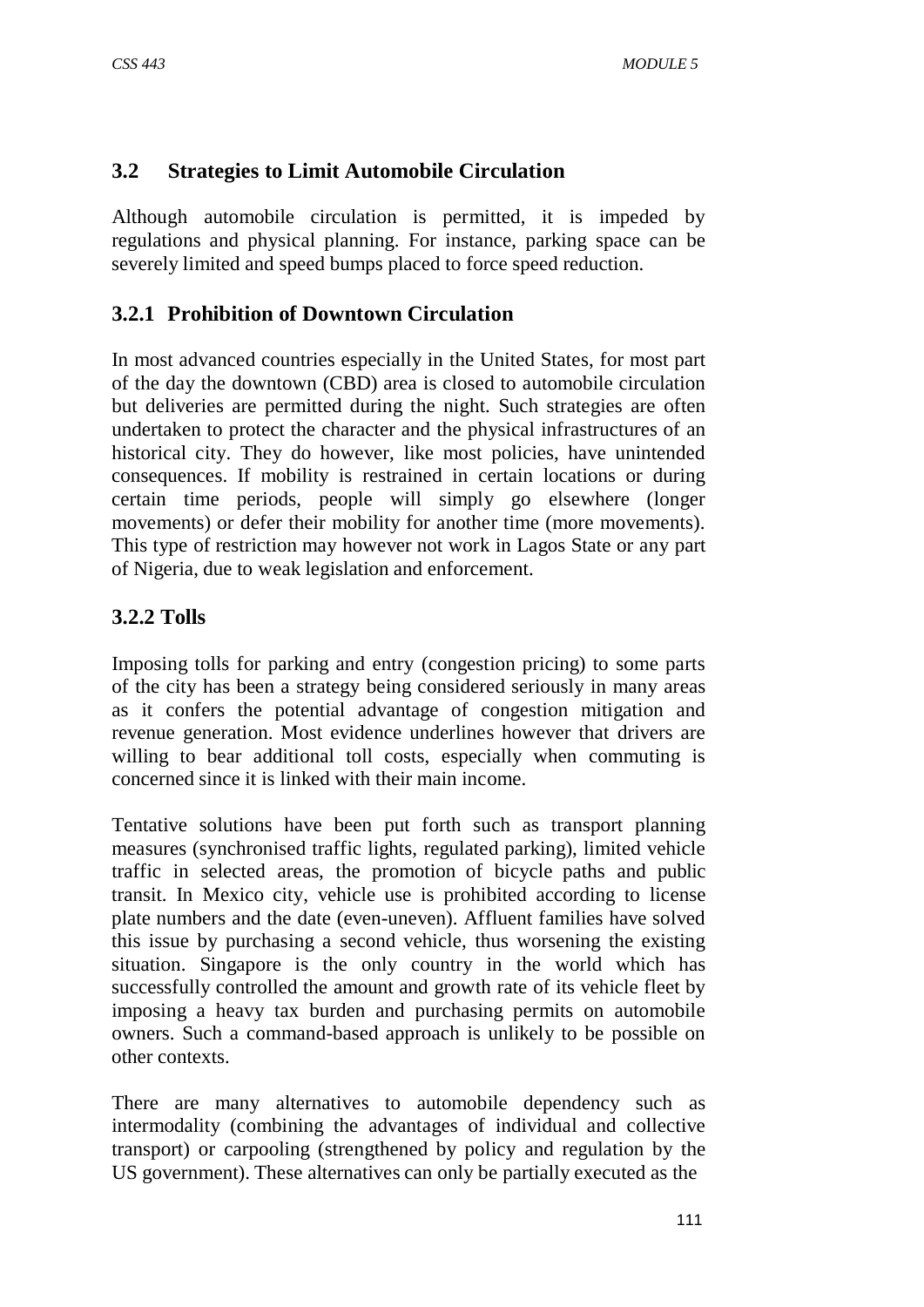automobile remains the prime choice for providing urban mobility. There are however powerful countervailing forces that can influence modal choice, namely congestion. Road tolling was scraped in Nigeria in 2000, when the government wanted to introduce petrol tax; which, unfortunately, was eventually scrapped due to protest, no legal backing and labour unrest that greeted its introduction.

# **3.3 Alleviation of Congestion Problems**

Congestion occurs when transport demand exceeds transport supply at a specific point in time and in a specific section of the transport system. Under such circumstances, each vehicle impairs the mobility of others. Congestion can be perceived as an unavoidable consequence of the usage of scarce transport resources, particularly if they are not priced. The last decades have seen the extension of roads in rural but particularly in urban areas, most of them are freely accessed. Those infrastructures were designed for speed and high capacity, but the growth of urban circulation occurs at a rate higher than often expected. Investments came from diverse levels of government with a view to providing accessibility to cities and regions. There were strong incentives for the expansion of road transportation by providing high levels of transport supply. This has created a vicious circle of congestion which supports the construction of additional road capacity and automobile dependency. Urban congestion mainly concerns two domains of circulation often sharing the same infrastructures.

# **3.3.1 Ramp Construction and Ramp Metering**

The construction of a ramp controls turning movement by guiding traffic to use the ramp, while traffic going into the city center, turns under the ramp. Such infrastructure has been recommended to be constructed at Ore and Ijebu-Ode along the Shagamu/Ore/Benin express way to reduce congestion at both intersections. Also ramp metering refers to controlling access to a congested highway by letting automobiles in one at a time instead of in groups. The outcome is a lower disruption on highway traffic flows.

### **3.3.2 Traffic Signal Synchronisation**

This involves tuning the traffic signals to the time and direction of traffic flows. This is particularly effective if the signals can be adjusted on an hourly basis to reflect changes in commuting patterns. Such adjustable traffic light signals have been deployed in most developed countries, where power is constant and the appropriate technology is available.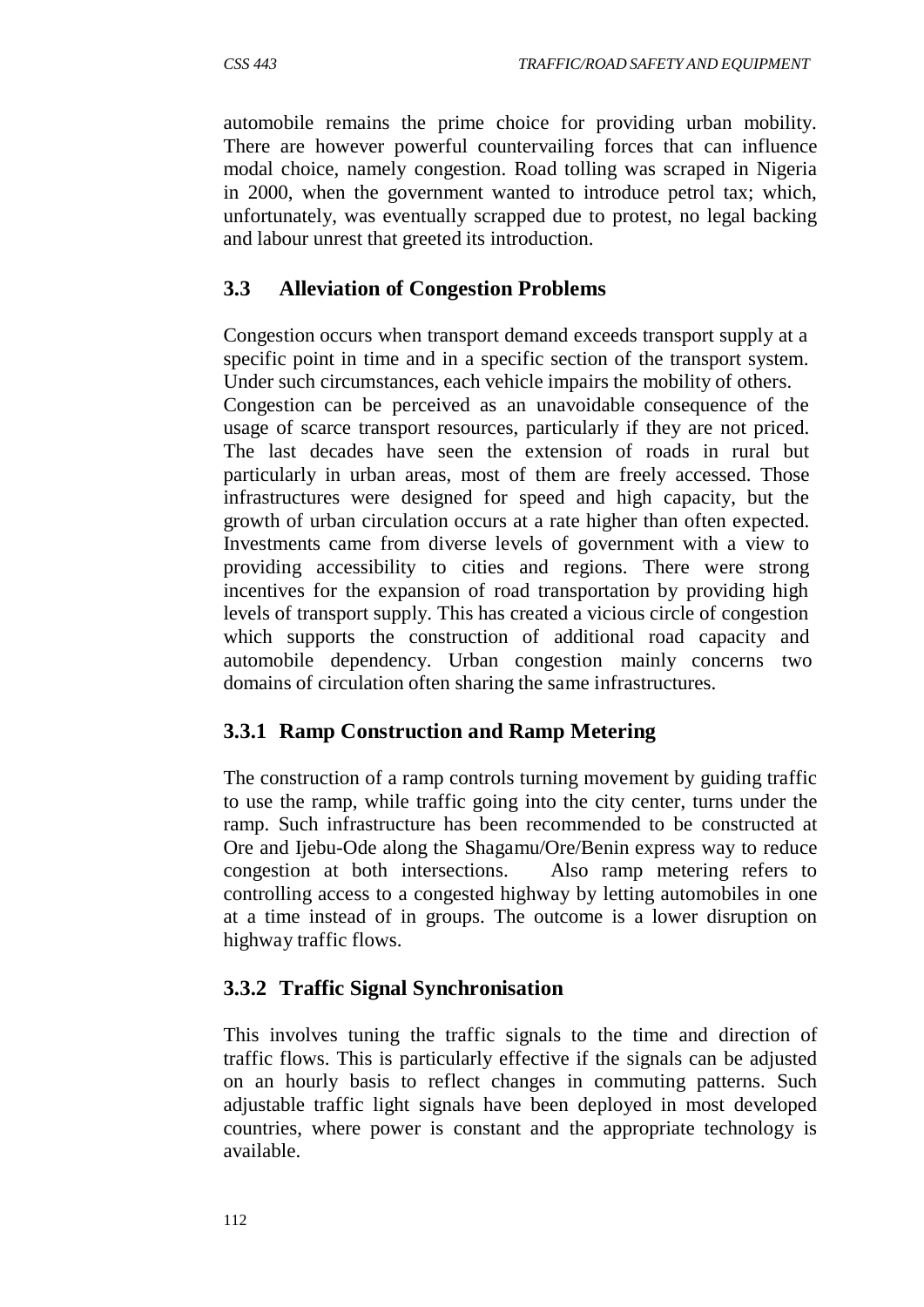## **3.3.3 Incident Management**

This involves making sure that vehicles involved in accidents or mechanical failures are removed as quickly as possible from the road. Since accident on average account between 20 and 30% of all the causes of congestion, this strategy is particularly important in large urban areas with high level of motorisation. Analysis of traffic congestion in Lagos State shows that minor incidences on the road contribute more to traffic congestion.

# **3.3.4 Carpooling**

Carpooling concerns two issues. The first and most common is an individual providing ridership to people (often co-workers) having a similar origin, destination and commuting time. Two or more vehicle trips can thus be combined into one. The second involves a pool of vehicles (mostly cars, but also bicycles) that can be leased for short durations when mobility is required. Adequate measures must be taken so that supply and demand are effectively matched. Right now LAGBUS is operating a park and ride scheme has its terminal at the old toll gate at Ojota, Lagos where workers park their vehicle and join the bus. The only challenge is that the park is grossly inadequate, with the capacity to accommodate only 50 cars. Also, the jetty at Ebute in Ikorodu (Lagos State), a large car pool is been constructed for people to park their cars and join the boat.

# **3.3.4 HOV Lanes**

High Occupancy Vehicle (HOV) lanes insure that vehicles with two or more passengers (buses, vans, carpool, and so no) have exclusive access to a less congested lane, particularly during peak hours.

### **3.3.5 Congestion Pricing**

A variety of measures aimed at imposing charges on specific segments or regions of the transport system, mainly as a toll. The charges can also change during the day to reflect congestion levels so that drivers are incited to consider other time periods or other modes.

### **3.3.6 Traffic Signal Control Systems (TSCS)**

The TSCS are the most common traffic management instruments to secure traffic flow and safety objectives. However, because they achieve their advantages by bringing traffic flows to a stop, some have argued that they are a major cause of air pollution and should be replaced by roundabouts or fly-over.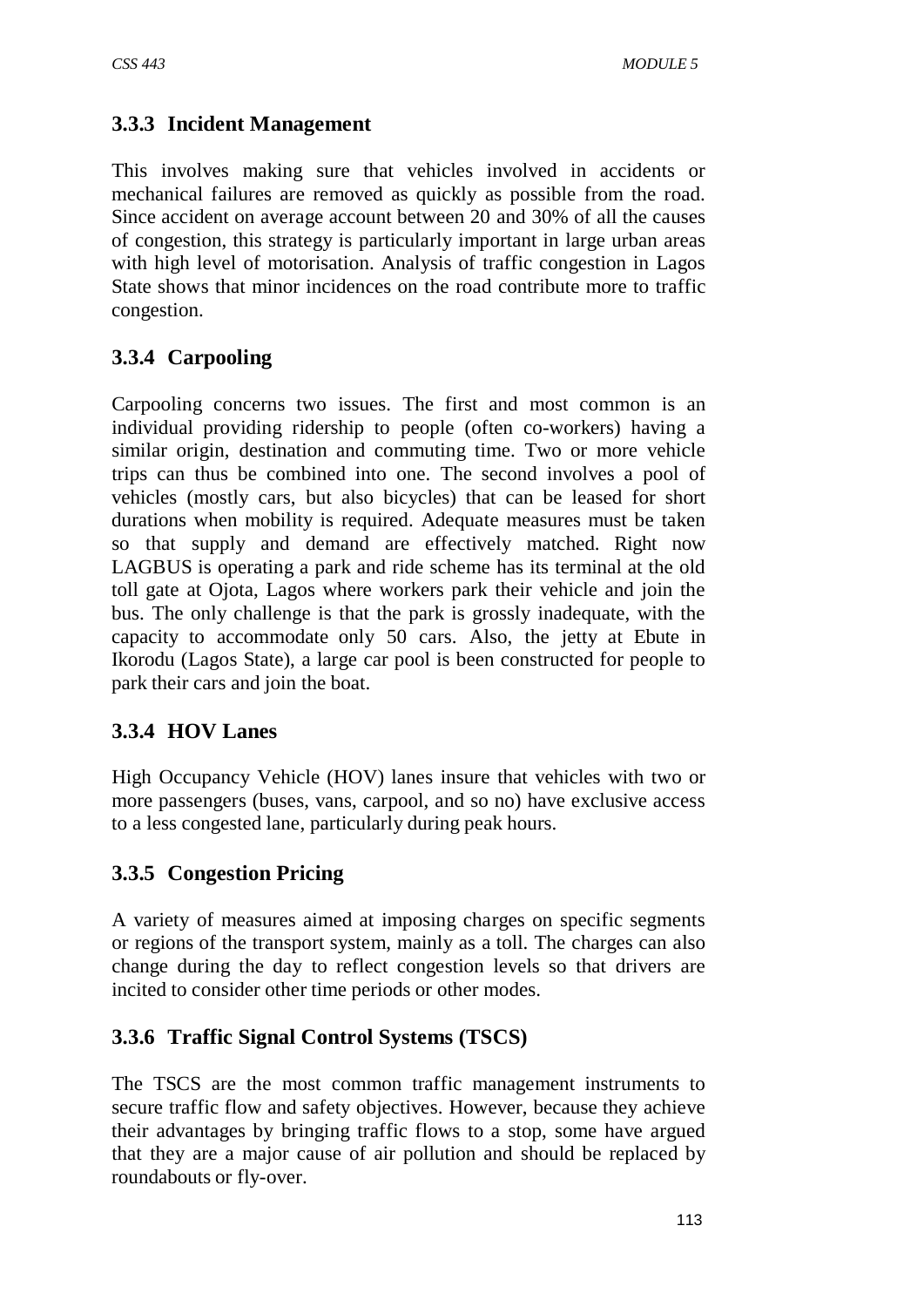The most efficient form of signalisation is the Area Traffic Control (ATC) systems, which link signals across whole networks. These systems can be made traffic responsive on a real time basis but are more expensive in terms of capital equipment (partly because of the need for more traffic sensing equipment). However, ATC has a chequered history of contract failure, dispute and procurement difficulties in developing countries. The phase I ATC system in Bangkok, installed in 1996, still functions imperfectly due to lack of sustained co-operation from the traffic police

### **3.3.7 Bus Priority Systems**

Bus priority systems change the relative travel times by bus and car and, particularly if supported by parking restraints, encourage people to use the more space-efficient public transport modes like the BRT Lite. Congestion levels may thus be reduced. More importantly, they increase the average and reduce the variability of bus speed. The most effective of the measures, the segregated bus way, currently practiced in Lagos State with the introduction of the BRT Lite, has subsequently been developed as a mass transit system in Curitiba and Bogotá. Strong regulation to limit on-street parking to locations where it has no effect on traffic flow is thus likely to be the appropriate "supply side" response. This is often accompanied by the imposition of minimum parking provision requirements in all new developments to create enough off-street parking spaces to cater for all vehicles wishing to access the development. As long as the costs of parking space are recovered through property rents, users can be said to be paying directly or indirectly for the space allocated to parking.

Unfortunately, road space and parking space are jointly demanded so that the provision of off-street parking space may attract new traffic, then jointly demanded good (namely parking) should be charged more than its full costs in order to avoid excessive vehicle use of roads. For that reason, many industrial country cities use parking pricing and availability as a demand restraint measure. The amount of parking in any area is limited to the maximum level considered necessary to support an "optimal" amount of road use. Pricing and parking supply regulation is used to implement this strategy, which also implies specification of maximum (rather than minimum) parking provisions for new developments.

### **3.3.8 Restraints on Vehicle Use**

This measure has been used in several cities in both industrial and developing countries. The most popular restraint measures are schemes that limit use of vehicles on specific days according to their registration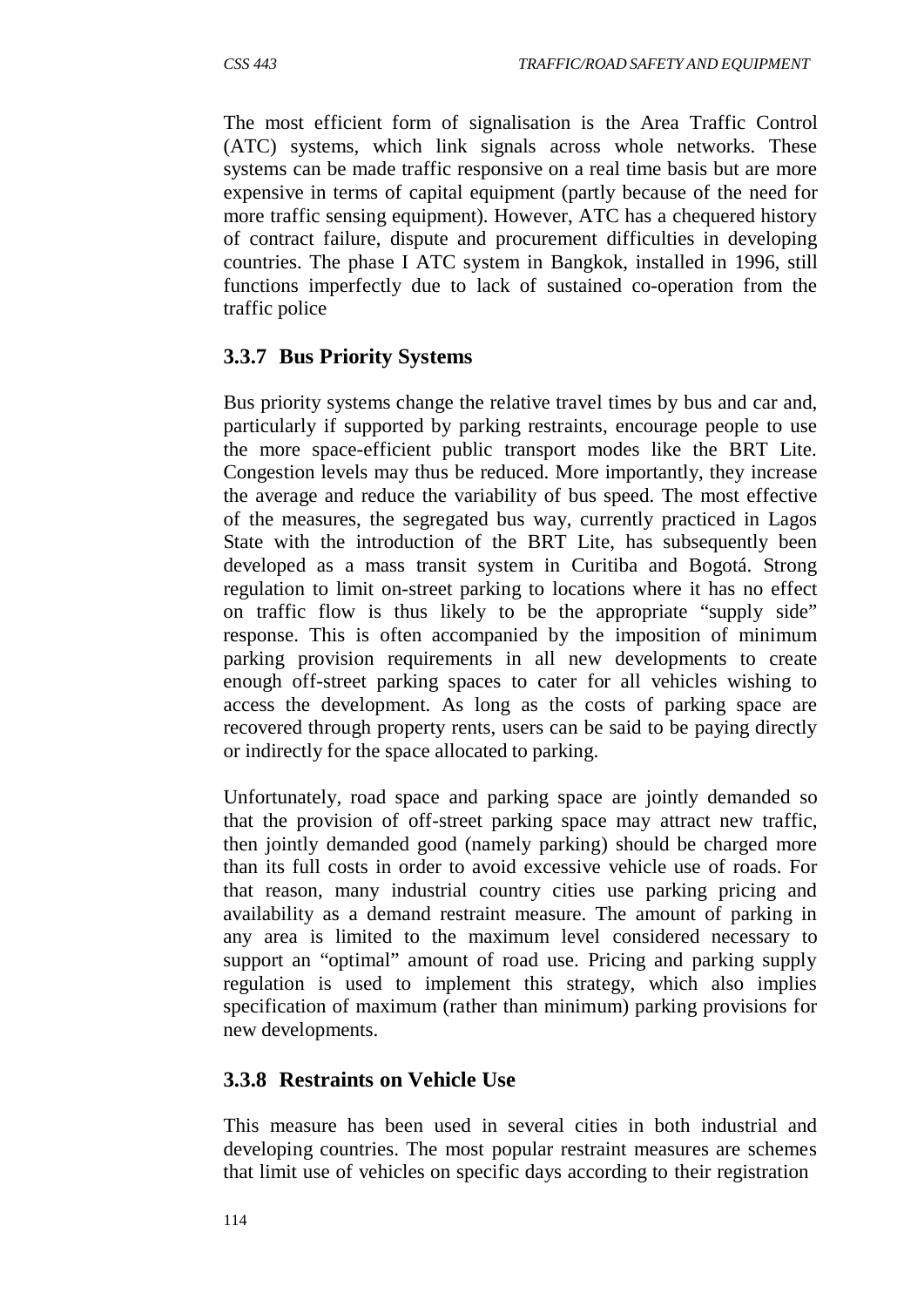plate number. These have been introduced in many cities including Athens, Bogotá, Lagos, Manila, Mexico City, Santiago, São Paulo and Seoul, for both congestion and environmental reasons. There are obvious risks to the "odds and evens" policy (that is, vehicles with registration numbers ending in odd digits cannot drive on certain days, and those ending in even digits cannot drive on other days) and its variants. They may encourage an increase in the number of vehicles owned, and induce more trips by permitted vehicles than would otherwise have been made.

In particular, they may encourage the retention in operation of old, highly polluting vehicles that would otherwise have been scrapped. However, they have worked in the short term (Bogotá reports 20% increase in average travel speeds). Above all, they have achieved public acceptance as a demonstration of commitment by government to reduce congestion and air pollution, and have proved less difficult to enforce than might have been expected. If well designed to discourage peak use and coupled with public transport improvements, as in Bogotá, they can at the very least give a "breathing space" to develop even more effective policie*s.*

### **3.3.9 Protecting Sensitive Locations**

#### **a. Ring Roads**

Ring roads are not traffic management per se, but are often advocated as the basis on which it is possible to introduce environmental traffic management. The basic argument is that by providing adequate capacity to navigate across the town, it will be possible to keep through-traffic out of environmentally sensitive areas. In some small or medium cities that have followed policies of restricting vehicle access to central areas, such as Freiburg, Germany, this has worked well. However, in many countries, it has not, for two main reasons: improved radial or ring road performance increases the number and length of trips made to the extent that total traffic and total emissions actually increase. Both average speeds and travelling hours may be increasing simultaneously. The supporting traffic management necessary to take advantage of the "breathing space" is not implemented. This has been a particular problem in Chinese cities such as Guangzhou and Shanghai.

#### **b. Pedestrians**

Pedestrians are not often considered in road designs in many developing countries. They tend to be controlled rather than provided for. Footways are often not provided, and when they are, they are left in poor state of repair or taken over by traders and parked vehicles. The consequence is that pedestrians are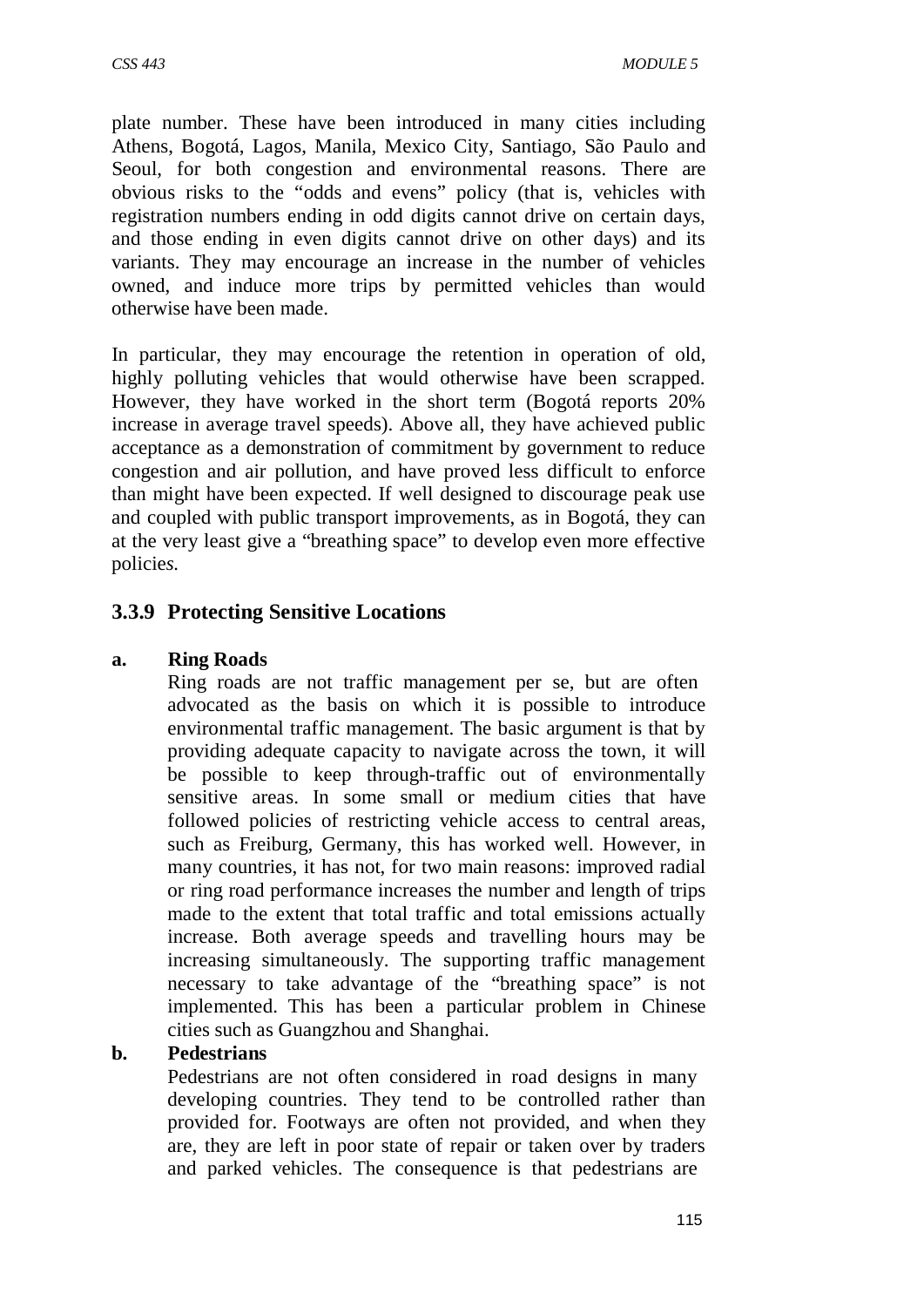forced to walk in the highway pavement. This is not only unsafe, but contributes to traffic congestion. Provision of adequate pedestrian facilities increases safety and encourages pollutionfree walking as the preferred mode for short trips. The ultimate protection for pedestrians is total banning of motorised traffic in particular areas. Pedestrianisation of city centers began to gain popularity in Europe about 40 years ago, and is now a feature of most city center plans.

#### **c. Other restraints on vehicle movements**

Some other restraints on vehicular movement are often targeted at particularly sensitive areas. Spatially the most common restrictions relate to access to central business districts (CBDs). The "cell system," introduced in Gothenburg and replicated in some British towns such as Oxford and Leeds, uses physical restrictions on cross center movements to keep through-traffic of private vehicle, but not buses, out of the CBD. Some schemes also discriminate by vehicle type. The bus franchising system in Santiago, Chile limits the number of buses licensed to operate into the CBD. Some European cities specify particular routes for heavy goods vehicles, or may completely ban their access to central premises during the daytime (as Delhi has done). The difficulty for many developing countries is that important commercial establishments, such as ports and major markets, are located in or close to downtown areas.

#### **d. Pricin***g*

Pricing by means of fuel taxes to reduce congestion and air pollution is considered a very important measure of note; although such measures can hardly be implemented in developing economies due to poor institutional cooperation, technology and transport data base, it is however one good measure to curb excessive motorisation. In another note, direct pricing of vehicles is another means of reducing congestion. Direct pricing can include charges for entering or traveling within a designated part of the city experiencing congestion (typically the CBD), for use of selected road links, or for parking. Physical restraint measures have hitherto proved more acceptable than direct charges for road use both in industrial and developing countries. Even in industrial countries, however, their effectiveness appears to have been exhausted. Direct charges for traveling in designated areas prone to traffic congestion are now being planned in some European countries. Singapore—which has for many years taxed vehicle ownership very heavily as well as being a pioneer in charging motorists for traveling into the city center—is now placing a greater emphasis on vehicle use rather than restrictions on ownership.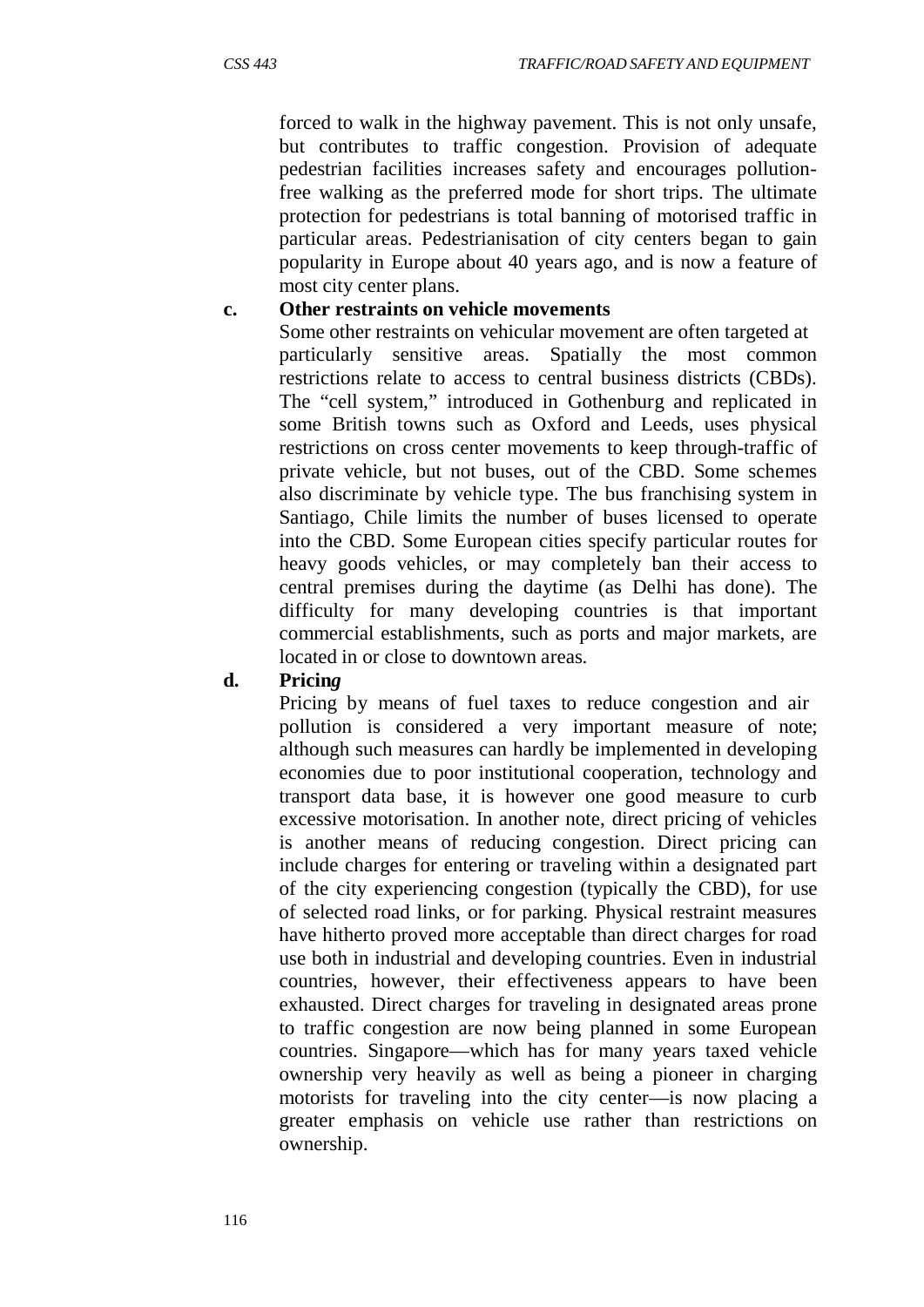In the few cases in OECD (Organisation for Economic Co-operation and Development) countries where direct cordon or area congestion prices are charged, part or all of the revenues have been earmarked for public transport improvements. For cities in developing countries, which lack resources to finance urban transport, the introduction of direct charges might thus be expected to have a double attractiveness as a source of finance as well as an instrument of restraint. One aspect of restraint is particularly important. Both theory and practical experience indicate that combinations of car restraint and public transport improvement will work better than either in isolation, at least in their effect on travel to city centers. A coherent policy is therefore likely to include a combination of measures.

# **4.0 CONCLUSION**

Traffic management strategies need an integrated approach to solve its problems considering degree of political, institutional, economic and human resource involved. The establishment of traffic management units with appropriate preparedness, planning and investment practices, strategies to limit automobile circulations and alleviation of congestion problems would enhance successful traffic management.

### **5.0 SUMMARY**

In this unit, we have discussed strategies for solving urban transport. You were exposed to its planning and investment practices as well as the strategies to limit automobile circulations to alleviate congestion problems. Traffic signal synchronisation and traffic signal control systems were also discussed.

### **6.0 TUTOR-MARKED ASSIGNMENT**

Discuss the strategies for limiting automobile circulation that you know.

### **7.0 REFERENCES/ FURTHER READING**

- Bayliss, D. (1989). "Background report for the European Conference of Ministers of Transport-OECD joint ministerial session on transport and the environment, Paris."
- Cracknell, J. A. (2000). "Experience in Urban Traffic Management and Demand Management in Developing Countries." Background Paper to the World Bank.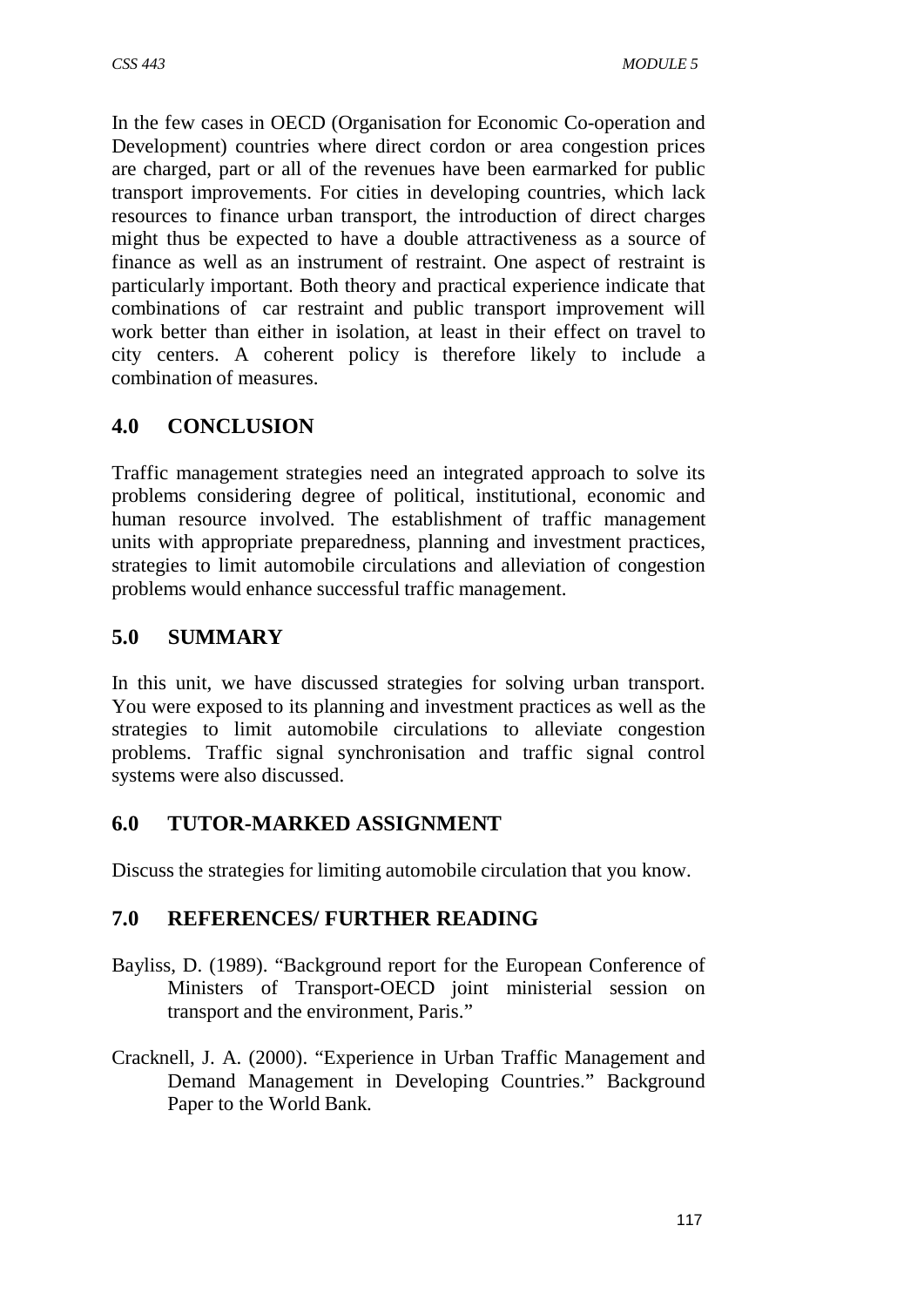- Organisation for Economic Co-operation and Development (OECD). (1991). *Mobility in Urban Areas: Learning to Conserve Transport*. Paris.
- Pollution Management in Focus Discussion Note No. 11. 2001. "Transport Fuel Taxes and Urban Air Quality", December. Available at http:// lnweb18.worldbank.org/essd/essd.nsf/ GlobalView/In%20Focus%2011.pdf/\$File In%20Focus%2011.pdf.
- Sameer, A. (sakbar@worldbank.org) or Masami, Kojima (mkojima@worldbank.org).
- South Asia Urban Air Quality Management Briefing Note No. 3. 2001. "How can Urban Bus Policy Reduce Air Pollution?" Available at [<http://www.worldbank.org/sarurb](http://www.worldbank.org/sarurbanair)anair>.
- Urban Transport Strategy Review. Available at <http://wbln0018.worldbank.org/transport/utsr.nsf/> Topic+Review+Papers?OpenView>.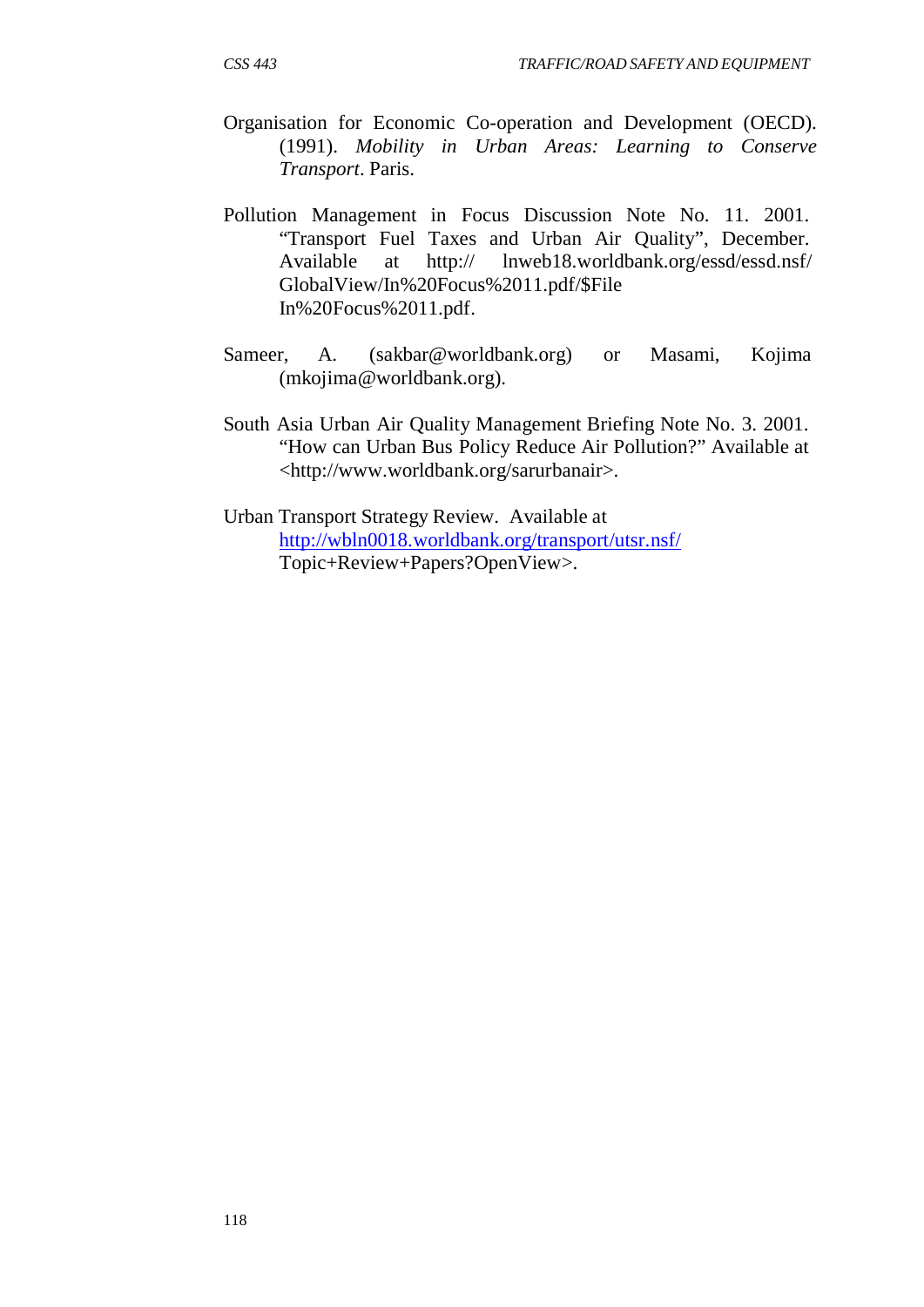# **MODULE 6**

| Unit 1   | <b>Drivers Attitudes and Behaviours</b>              |
|----------|------------------------------------------------------|
| Unit 2   | Social and Economic Implications of Traffic Problems |
| Unit $3$ | Intervention for Road Management                     |

## **UNIT 1 DRIVER ATTITUDES AND BEHAVIOURS**

#### **CONTENTS**

- 1.0 Introduction
- 2.0 Objectives
- 3.0 Main Content
	- 3.1 Drivers Attitude and Behavior
		- 3.1.1 Excessive Speed
		- 3.1.2 Dangerous Overtaking
		- 3.1.3 Age-Based Attitude and Behaviour
		- 3.1.4 Spatial Perception and Road Crashes
		- 3.1.5 Operating a Mobile Phone and Playing Music While Driving
		- 3.1.6 Aggressive Driving
	- 3.2. Driver Impairment
		- 3.2.1 Alcohol and Drug
- 4.0 Conclusion
- 5.0 Summary
- 6.0 Tutor-Marked Assignment
- 7.0 References/ Further Reading

#### **1.0 INTRODUCTION**

The main aim of traffic engineering is the safety and smooth movement of commuters. Unfortunately, according to Karlaftis and Golias (2009), traffic safety, despite the tremendous attention it has received in recent times (both in scientific literature and practice), still face some staggering challenges. Part of this challenge is the "Attitude and Behaviours (A&B)" of drivers while driving. For instance in the European Union, 1.25% of the population will die at an average of 40 years sooner than expected, and 33% will be hospitalised as a result of road accidents (SARTRE 1998). Approximately 45,000 people die annually and 1.6 million are injured in the 15 European Union member states (SARTRE 1998) in Karlaftis and Golias. Drivers attitude and behaviour refer to the way and manner a driver handles the vehicle and use the road without due consideration to other road users. This could be in the form of dangerous overtaking, excessive speed, indiscriminate blaring of horns, abuse of head lamps (road rage), driving on pedestrian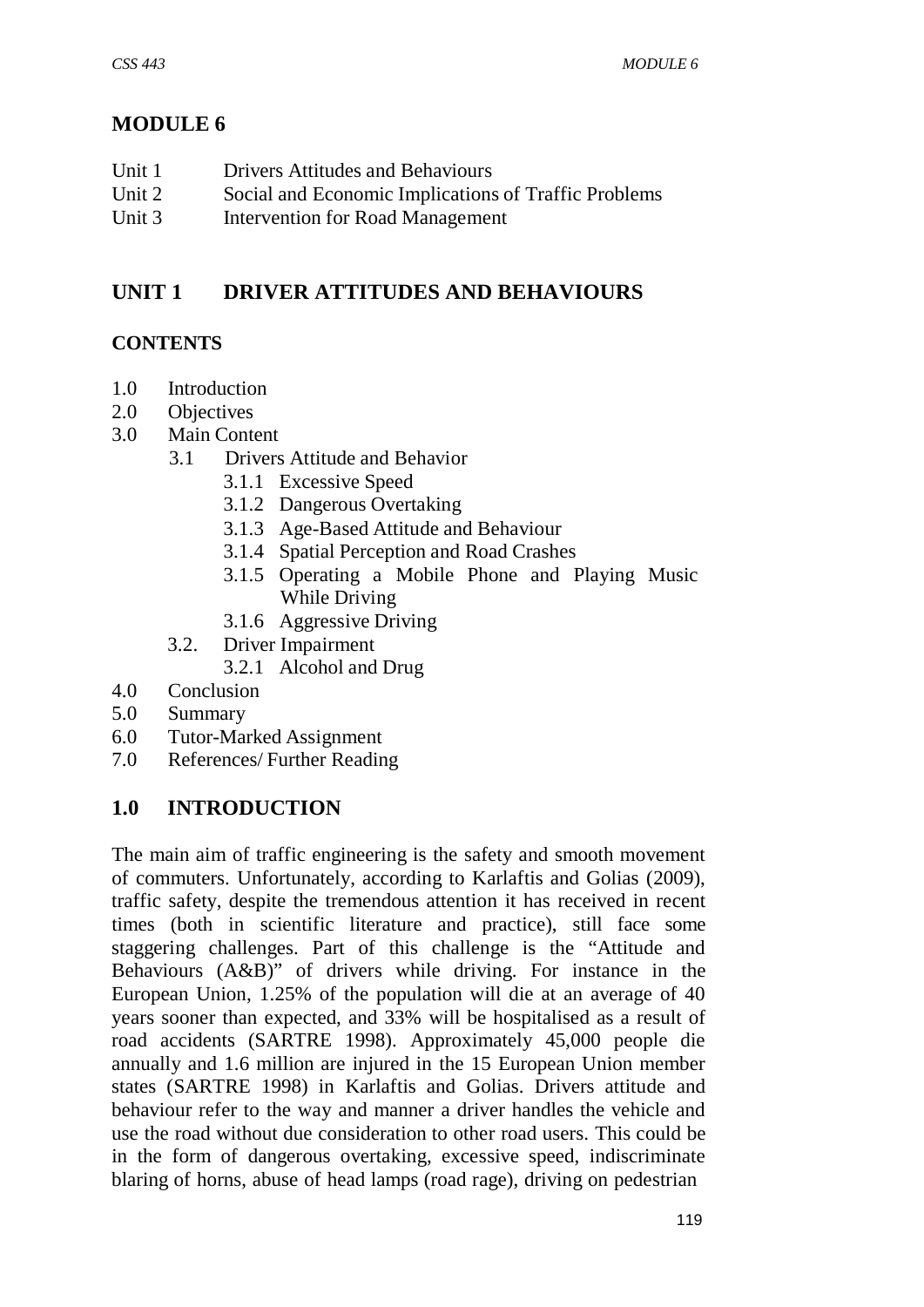walkways, reckless driving, seat belt use, and drinking and driving, and so on.

Accident statistics involving motorist and other road user are increasing daily in Nigeria and other developing countries, for instance in Nigeria more than 10,000 persons die annually due to preventable motor accidents, while more than 200,000 are injured. These accidents mostly occur due to the risky behaviours of drivers.

An analysis of various causative factors of road accidents indicates that the riskier the behaviour, the more likelihood of an accident occurring. This unit will highlight various aspects of driver's behaviour that compromise safety on the road.

# **2.0 OBJECTIVES**

At the end of the unit, you should be able to:

- define drivers attitude and behaviour
- describe how dangerous attitudes and behaviour contribute to road accidents
- proffer solutions to road accidents.

## **3.0 MAIN CONTENT**

### **3.1 Drivers Attitude and Behaviour**

This section examines what aspects of driver behaviour are related to road safety and accidents.

# **3.1.1 Excessive Speed**

Excessive speed among other factors has been identified as the most significant contributor to death and injury on the road during a crash globally. Although, causative factors of accidents in Nigeria are not well documented, media reports of accident scenes have however pointed at excessive speed as the major factor. Despite extensive research linking excess speed with road trauma, the prevalence of speeding remains high, and the behaviour remains pervasive, and arguably socially acceptable (Corbett, 2000; McKenna & Waylen, 2002; Pennay, 2005 in Fleiter and Watson 2008).

This presents an apparent paradox in relation to the mismatch between beliefs and behaviours, in that drivers may subscribe to one belief (that speeding is wrong or dangerous) yet regularly exceed the posted speed limit. This paradox highlights the need for a greater understanding of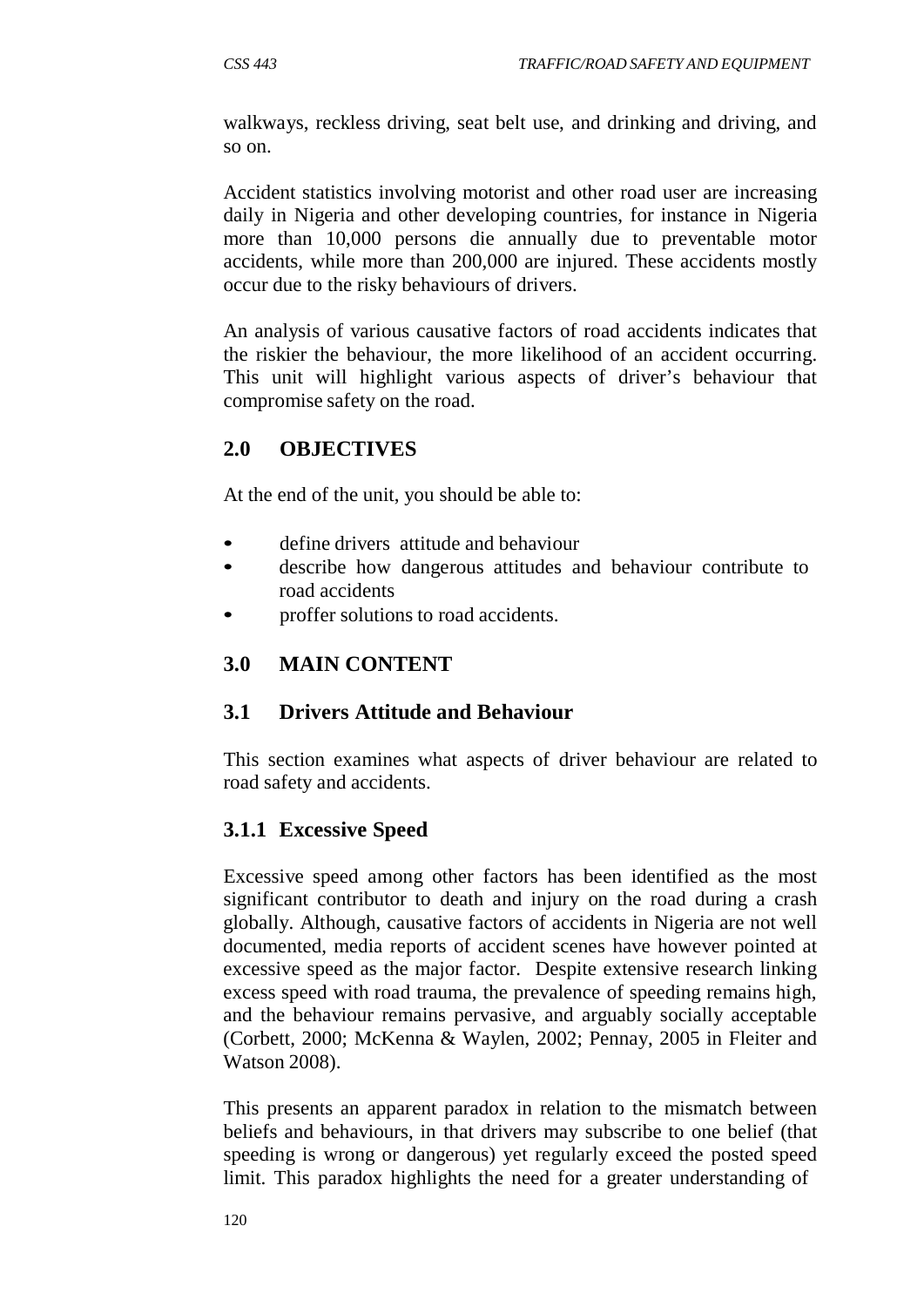what the term 'speeding' actually means to drivers if interventions are to be successful in changing driver behaviour and community perceptions in relation to travel speeds. (Fleiter and Watson 2008).

The contributory factor report in the official British road casualty statistics shows for 2006, that "exceeding speed limit" was a contributory factor in 5% of all casualty crashes (14% of all fatal crashes), and that "travelling too fast for conditions" was a contributory factor in 11% of all casualty crashes (18% of all fatal crashes). Speeding – The faster a car speeds along a highway, the higher the probability of a fatal accident. Even so, people tend to speed with alarming frequency. More alarming is the increasing tendency of drivers to speed through residential areas. What many people fail to consider is that the faster you travel, the harder it becomes to stop. This makes the potential for disaster immense when speeding in residential neighbourhoods. The remedy of course is to drive the posted speed limit, especially in suburban areas, school zones and urban side streets.

### **3.1.2 Dangerous Overtaking**

One of the most dangerous behaviours of drivers on the road is overtaking blindly at bends, at narrow roads, during poor visibility (especially at nights, during rains, fogs, and so on) and where traffic is heavy. Many accidents have occurred in Nigeria because of dangerous overtaking in which the drivers, if they survive never admit they were at fault. The same scenario of drivers' behaviour could be found among British drivers, for instance, a 1985 report based on British and American crash data found driver error, intoxication and other human factors contribute wholly or partly to about 93% of crashes.

A road survey conducted in the UK revealed that most British drivers think they are better drivers than non-British drivers. Nearly all drivers in the survey who had been involved in a crash did not admit to be at fault. One of such survey of drivers reported that they thought the key elements of good driving were: controlling a car including a good awareness of the car size and capabilities, reading and reacting to road conditions, weather, road signs and the environment and alertness, reading and anticipating the behaviour of other drivers. Although proficiency in these skills is taught and tested as part of the driving exam in the UK, a 'good' driver however could still be at a high risk of crashing because: the feeling of being confident in more challenging situations is experienced as evidence of driving ability, and that 'proven' ability reinforces the feelings of confidence. Confidence (which is a very deceitful attitude of many drivers) feeds itself and grows unchecked until something happens – a near-miss or an accident (Wikipedia, the free encyclopedia).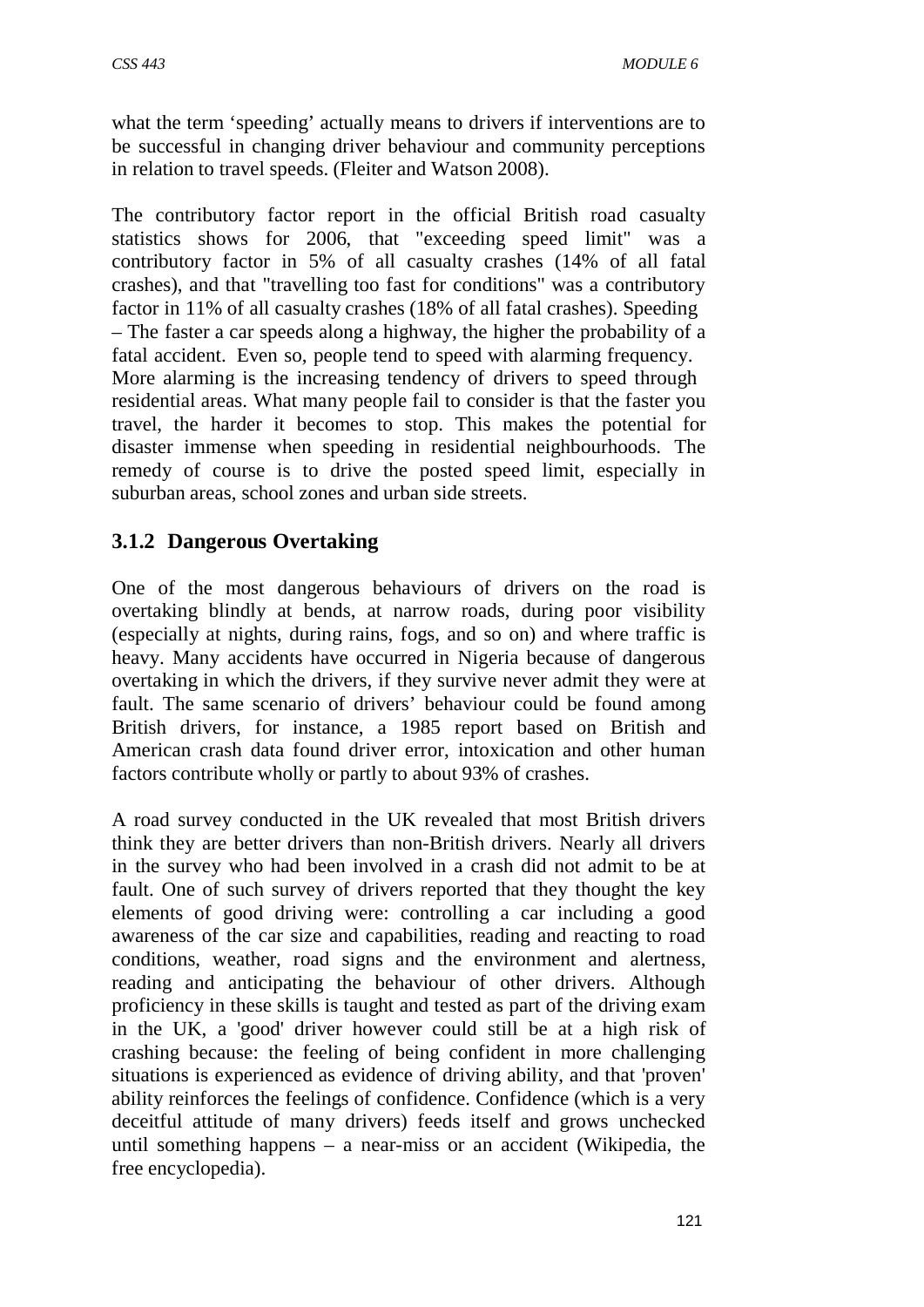# **3.1.3 Age-Based Attitude and Behaviour**

Various studies have linked structural demographic differences with the rate of crashes. For example, although young people tend to have good reaction times, disproportionately it has been revealed that more young male drivers feature in road accidents more than older people. Researchers have observed that many of them (young people) exhibit attitudes and behaviours that put them at risk of crashing. Older drivers with slower reactions might be expected to be involved in more accidents, but this has not been the case as they tend to drive less and, apparently, more cautiously (Wikipedia, the free encyclopedia).

### **3.1.4 Spatial Perception and Road Crashes**

Many places that are considered black spots have few or no accidents. Conversely, a location that does not look dangerous may have a high crash rate. This is, in part, because if drivers perceive a location as hazardous, they take more precaution. Accidents may be more likely to happen when hazardous road or traffic conditions are not obvious at a glance, or where the conditions are too complicated for the driver to perceive and react in the time and distance available **(**Wikipedia, the free encyclopedia). For instance, some sections of the Oworoshoki/Oshodi road have experienced multiple accidents due to potholes, which hitherto was not there and drivers not observing the current state of the road crash as a result of running into the pothole.

### **3.1.5 Operating Mobile Phone and Playing Music while Driving**

Operating a mobile phone while driving could lead to crash according to Wikipedia, the free encyclopedia, research suggests that the driver's attention is affected by distracting sounds such as conversations and operating a mobile phone while driving. The FRSC in Nigeria has now restricted the use of mobile phones within the car. Even a hand free cell phone or the use of blue tooth technology does not guarantee that an accident will not occur when chatting on a cell phone while driving. According to study conducted by Harvard University, individuals using cell phones caused 200 deaths and millions of accident related injuries in the United States. These drivers are four times more likely to cause an accident. (Fleiter and Watson 2008). There are no specific data in Nigeria about cell phone use and accidents, however many unrecorded accidents have happened due to drivers who use cell phone while driving.

In addition, playing music or changing tapes and CDs could also cause accidents. Recent research conducted by British scientists revealed that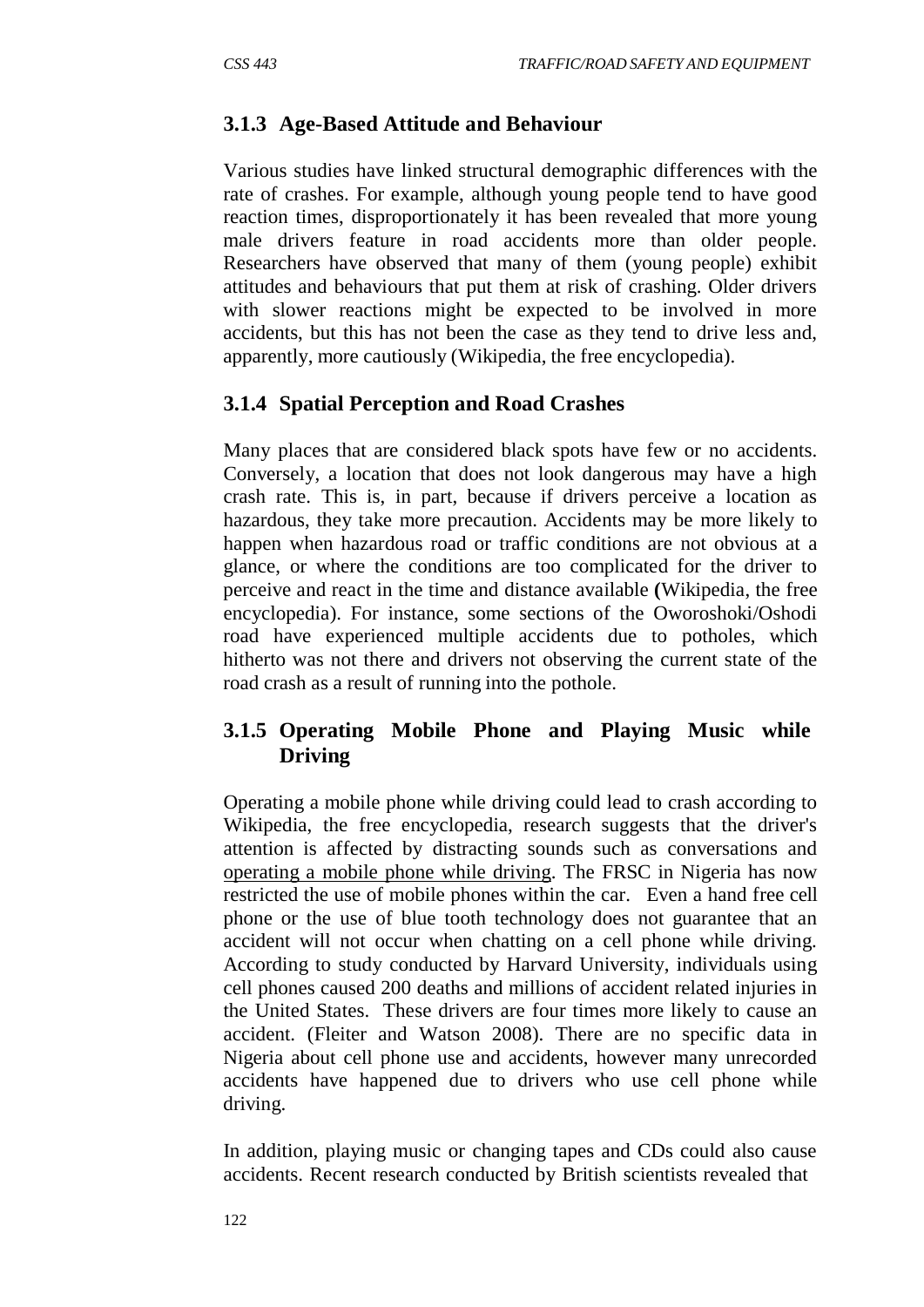music can also have an effect; classical music is considered to be calming, yet too much could relax the driver to a condition of distraction. On the other hand, hard rock may encourage the driver to step on the acceleration pedal, thus creating a potentially dangerous situation on the road. Changing CD/Radio – we may take changing the radio or inserting a CD for granted, but these activities have shown to contribute to higher incidences of car accidents. If you have a short distance to travel, it may be a good idea to insert in your favorite CD before beginning the trip. For a longer trip, a mixed CD is a good option. Bringing several of these mixed CDs will provide hours of enjoyment and can be changed during pit stops. Alternatively, passengers could be given responsibility for changing CDs while in route (Fleiter and Watson 2008).

# **3.1.6 Aggressive Driving**

Exactly what is an aggressive driver? According to the New York State Police, it refers to anyone who "Operates a motor vehicle in a selfish, bold or pushy manner, without regard for the rights or safety of the other users of the streets and highways." This includes such behaviours such as:

- aggressive tailgating
- flashing lights at other drivers because you are irritated by their behaviour
- aggressive or rude gestures
- deliberately preventing another driver from moving their vehicle
- verbal abuse
- *physical assaults*
- disregarding traffic signals
- changing lanes frequently or in an unsafe manner
- failure to yield the right of way.

Any of these factors or combination could compromise safety on the road.

# **3.2 Driver Impairment**

# **3.2.1 Alcohol and Drug**

One of the most negative and pervasive attitudes of drivers is the consumption of alcohol before and during driving. Alcohol is sold in most Nigerian car parks. This encourages many drivers to consume this substance. Although there are no available data in the country that has linked accidents with alcohol consumption, however, the Federal Road Safety Corps (FRSC) have associated many crashes with drunkenness.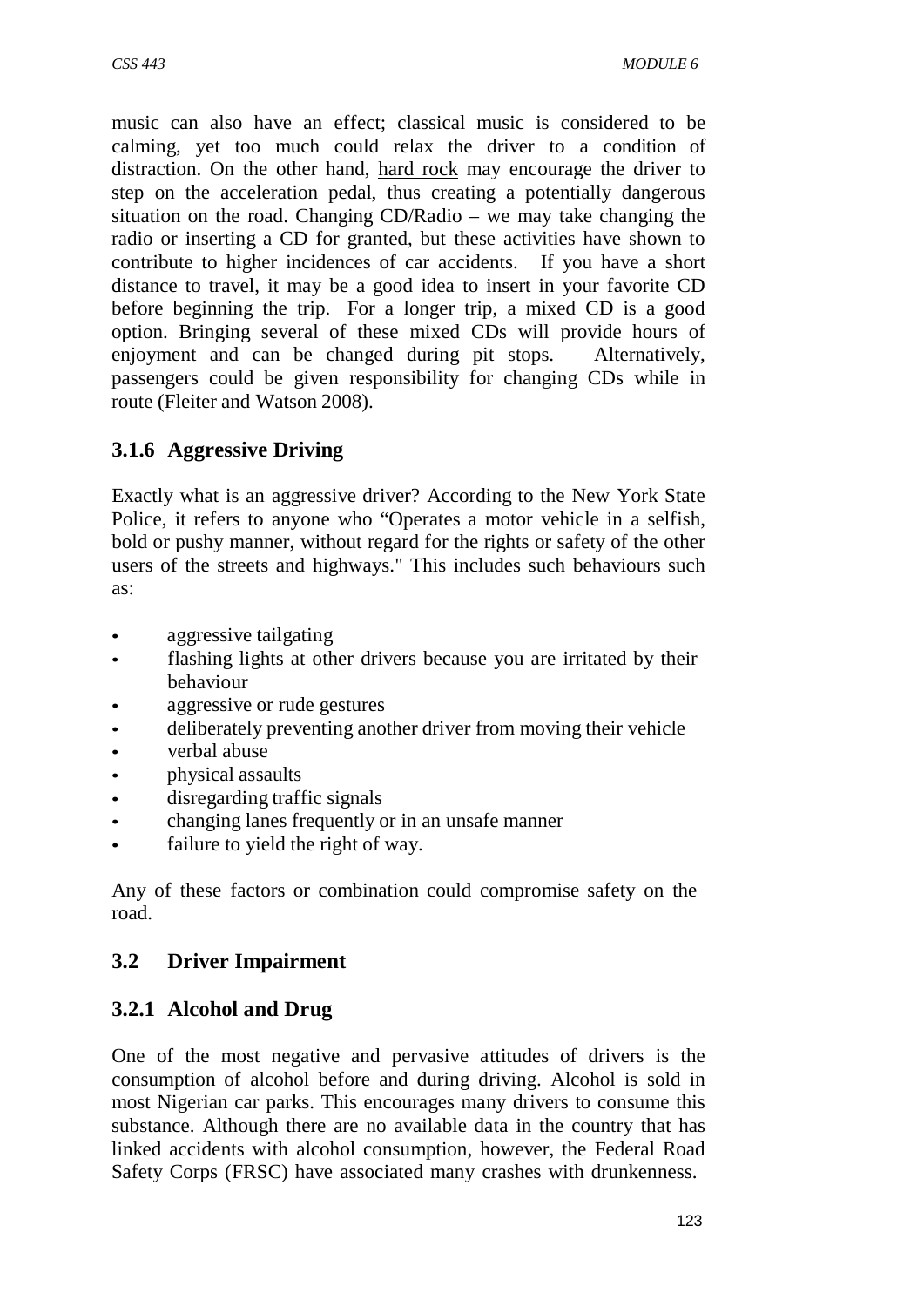According to Wikipedia (2008), about 38.8% of motor vehicle deaths in Canada were associated with alcohol use.

In Nigeria and other advanced countries, a special offense related to drinking is alcohol-impaired driving of motor vehicles and the resulting high rate of accidents, with fatalities, personal injuries, and property damage. For example, in 2002 alcohol was responsible for about onethird of the more than 40,000 annual road traffic fatalities in the United States, in possibly 500,000 injuries to persons, and in more than \$1 billion worth of property damage. Although people with extremely low alcohol concentrations in their blood do not figure in accidents more often than those with no alcohol, the chances of being involved in a traffic accident rise precipitously with increasing blood alcohol concentrations beyond minimal levels. Therefore, laws making specified blood alcohol concentrations prima facie evidence of being drunk, impaired, under the influence of alcohol, or unfit to drive have been passed in most states in the USA. In most countries the limit falls between 0.05 and 0.08%, though in some countries the limit is even lower. Attempts to curb alcohol-influenced driving have included the imposition of severe punishments—heavy fines, mandatory jail sentences, and the loss of a driving license for a specified period.

Drug use including some prescription drugs, over the counter drugs (notably antihistamines, opioids and muscarinic antagonists), and illegal drugs. Several conditions can work together to create a worse situation, for example:

- combining low doses of alcohol and cannabis has a more severe effect on driving performance than either cannabis or alcohol in isolation, or
- taking recommended doses of several drugs together, which individually will not cause impairment, may combine to bring on drowsiness or other impairment. This could be more pronounced in an elderly person whose renal function is less efficient than a younger person's. (Wikipedia, the free encyclopedia).

### **4.0 CONCLUSION**

Attitudes and behaviours of drivers, often referred to in accidents as human errors are the most significant factors in accidents. Certain behaviours have a higher degree of causing road accidents than others. It is also obvious that certain behaviours like tailgating, uncontrolled use of head lamps, changing car CDs, playing certain music while driving, may cause road crashes. Also the use of alcohol accounts for a large percentage of the primary causes of accidents. To reduce road accidents, these behaviours and attitudes must be put in check.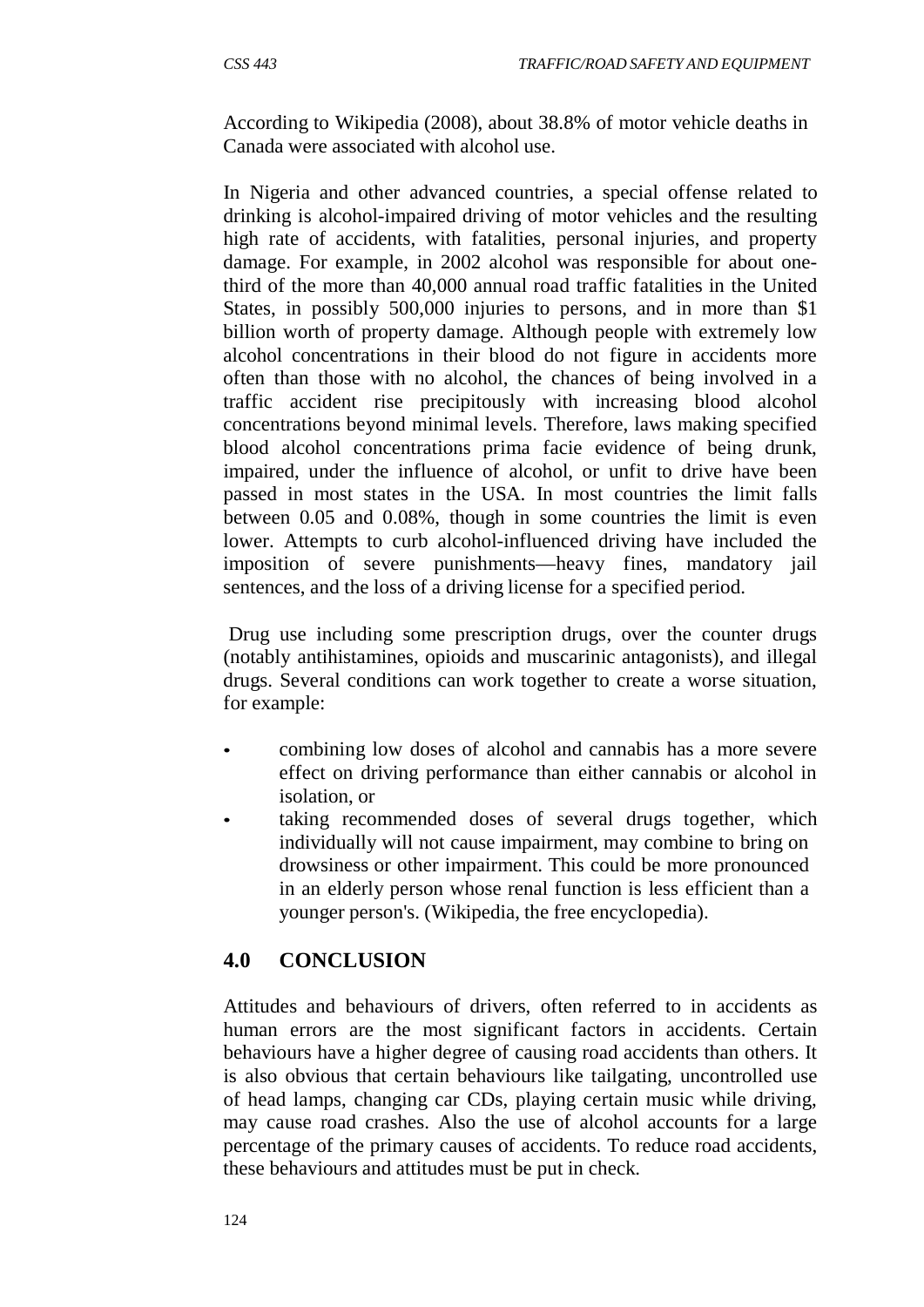#### **5.0 SUMMARY**

In this unit, you have learnt:

- what drivers attitude and behaviour means
- how certain behaviours could lead to road crashes
- how certain behaviours and attitude could be managed by persons and governments to avoid accidents.

### **6.0 TUTOR-MARKED ASSIGNMENT**

- i. Discuss what you understand by drivers' attitude and behaviours.
- ii. How does the use of alcohol affect driving?
- iii. What is the relationship between age of drivers and accidents occurrence.

#### **7.0 REFERENCES/FURTHER READING**

- Akers, R. L. & Jensen, G. F. (2003). "Social :Learning Theory and the Explanation of Crime: A Guide for the New Century". In: R. L. Akers & Jensen, G. F. (Eds). *Social learning theory and the explanation of crime* New Jersey: Transaction Publishers. pp1-8.
- Akers, R. L. (1977). *Deviant behaviour: A Social Learning Approach.* (2nd ed.). Belmont, California: Wadsworth Publishing Company.
- Corbett, C. (2000). "The Social Construction of Speeding as Not 'Real' Crime: Crime Prevention and Community Safety" *An International Journal*, 2(4), 33-46.
- Corbett, C. (2001). "Explanations for "Understanding" In: Self-Reported Speeding Behaviour." *Transportation Research Part F*, *4.* pp133- 150.
- DiBlasio, F. A. (1988). "Predriving Riders and Drinking Drivers." *Journal of Studies on Alcohol*, 49(1): 11-15.
- Elliott, B. (2001a). "What Do We Know about Influencing Speeding Behaviour?" Paper Presented at the National Speed and Road Safety Conference, Adelaide.
- Elliott, B. (2001b). "Why Retain Speed Tolerances?" Paper Presented at the National Speed and Road Safety Conference, Adelaide, 23-24 August, 2001.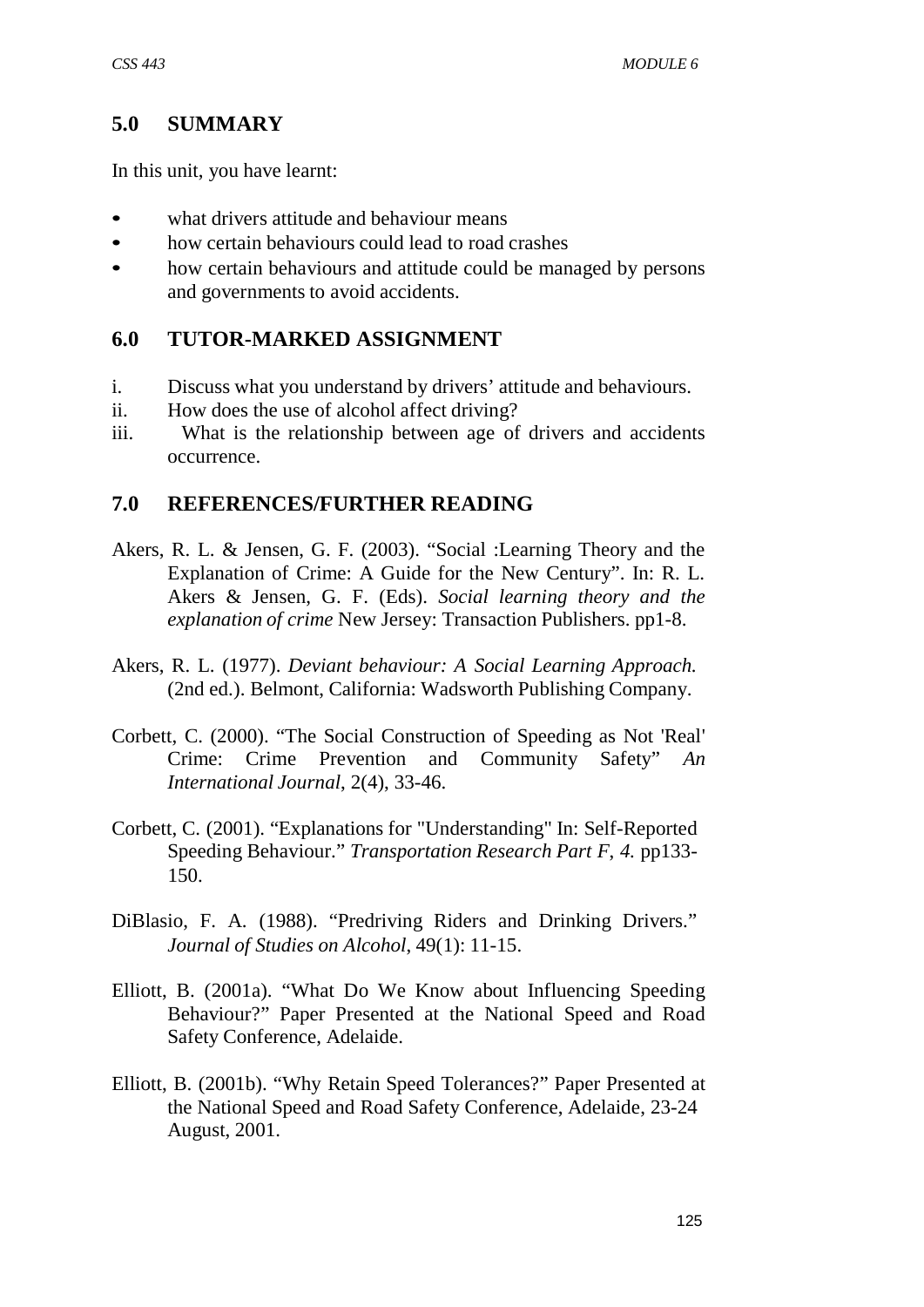Encyclopedia Britannica Article. (2008). "Alcohol Consumption."

- Fildes, B. N., Langford, J., Andrea, D., & Scully, J. (2005). Balance between Harm Reduction and Mobility in Setting Speed Limits: A Feasibility Study R272/05: AUSTROADS.
- Fildes, B. N., Rumbold, G., & Leening, A. (1991). *Speed Behaviour and Drivers' Attitude to Speeding*. Clayton, Victoria: Monash University Accident Research Centre.
- Fleiter, J. & Watson, B. (2008). "The Speed Paradox: The Misalignment between Driver Attitudes and Speeding Behaviour." Centre for Accident Research and Road Safety - Queensland (CARRS-Q). Queensland University of Technology, Beams Road, Carseldine QLD 4034.
- Hagland, M. & Aberg, L. (2000). "Speed Choice in Relation to Speed Limit and Influences from other Drivers." *Transportation Research Part F, 3.* pp 39-51.
- Harrison, W. (2001). "What Works in Speed Enforcement." Paper Presented at the National Speed and Road Safety Conference, Adelaide, 23-24 August, 2001.
- Homel, R. (1986). *Policing the Drinking Driver: Random Breath Testing and the Process of Deterrence*. Canberra: Federal Office of Road Safety.
- Jonah, B. A. (1997). "Sensation Seeking and Risky Driving: A Review and Synthesis of the Literature." Accident Analysis and Prevention, 29: 651-665.
- Kloeden, C. N. Ponte, G., & McLean, A. J. (2001). *Travelling Speed and the Risk of Crash Involvement on Rural Roads, Report CR 204*. Canberra: Australian Transport Safety Bureau.
- McKenna, F. P. & Waylen, A. E. (2002). "Are Those who get Stopped by the Police for Speeding more Deviant than the Rest of Us?" Paper Presented at the Behavioural Research in Road Safety: Eleventh Seminar, London.
- Pennay, D. (2005). *Community Attitudes to Road Safety: Community Attitudes Wave Survey 17, 2004*. Canberra: Australian Transport Safety Bureau.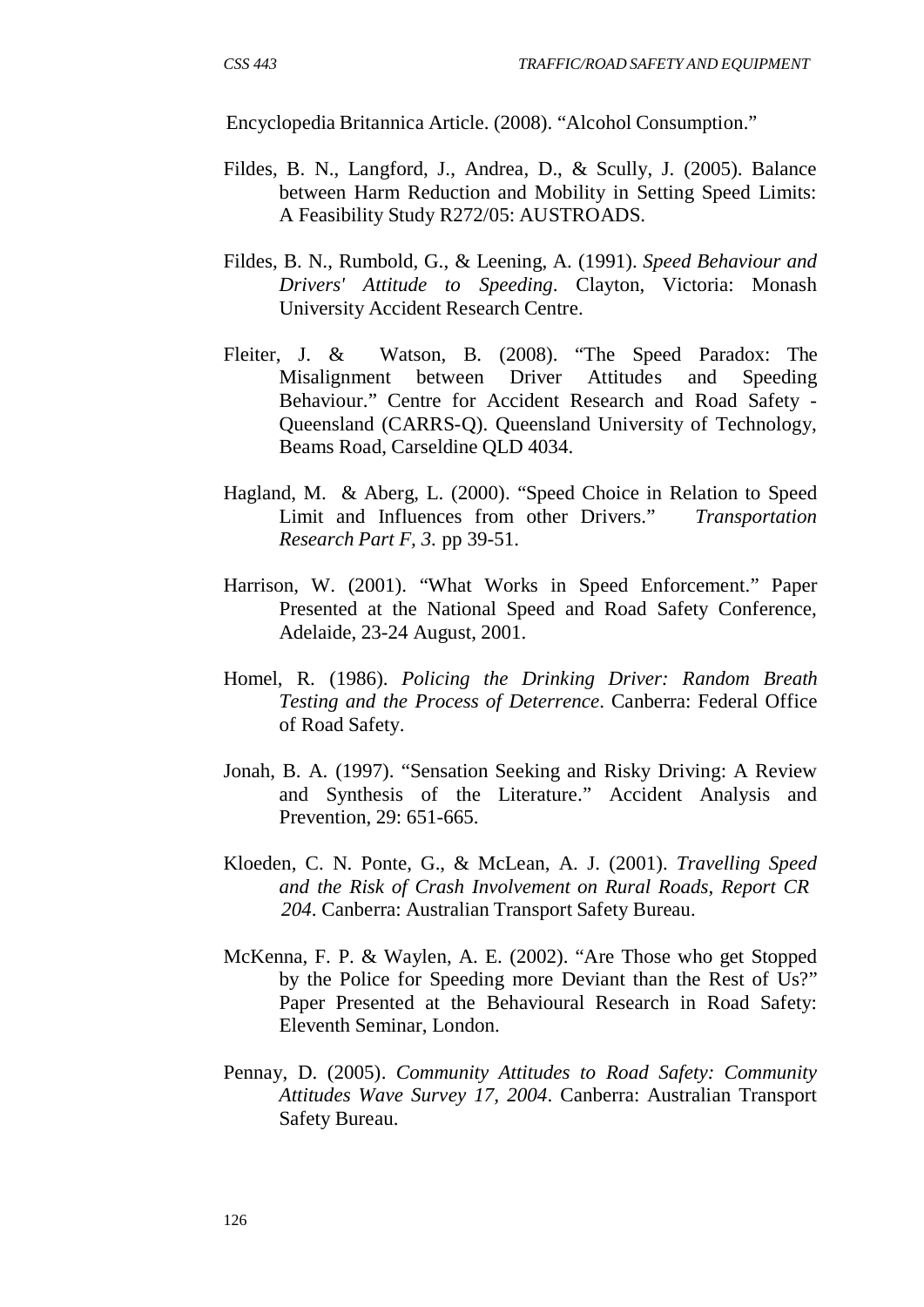- Rothengatter, T. (1988). "Risk and the Absence of Pleasure: A Motivational Approach to Modelling Road User Behaviour." *Ergonomics*, 31: 599-607.
- Stafford, M. C. & Warr, M. (1993). "A Reconceptualisation of General and Specific Deterrence." *Journal of Research in Crime and Delinquency*, 30:123-125.
- Stradling, S. G. et al. (2003). *The Speeding Driver: Who, How and Why? Transport Research Series*. Edinburgh: Scottish Executive Social Research.
- Stradling, S. G., Meadows, M., & Beatty, S. (2000). "Characteristics of Speeding, Violating and Thrill-Seeking Drivers." Paper Presented at the International Conference on Traffic and Transport Psychology ICTTP 2000, Berne, Switzerland.
- Watson, B. (2004). "How Effective is Deterrence Theory in Explaining Driver Behaviour: A Case Study of Unlicenced Driving." Paper Presented at the Road Safety Research, Policing & Education Conference, Perth.
- Wikipedia, the Free Encyclopedia. (2010). "Drivers Attitudes and Behaviour."
- Zaal, D. (1994). *Traffic Law Enforcement: A Review of the Literature, Report 53*. Canberra: Federal Office of Road Safety.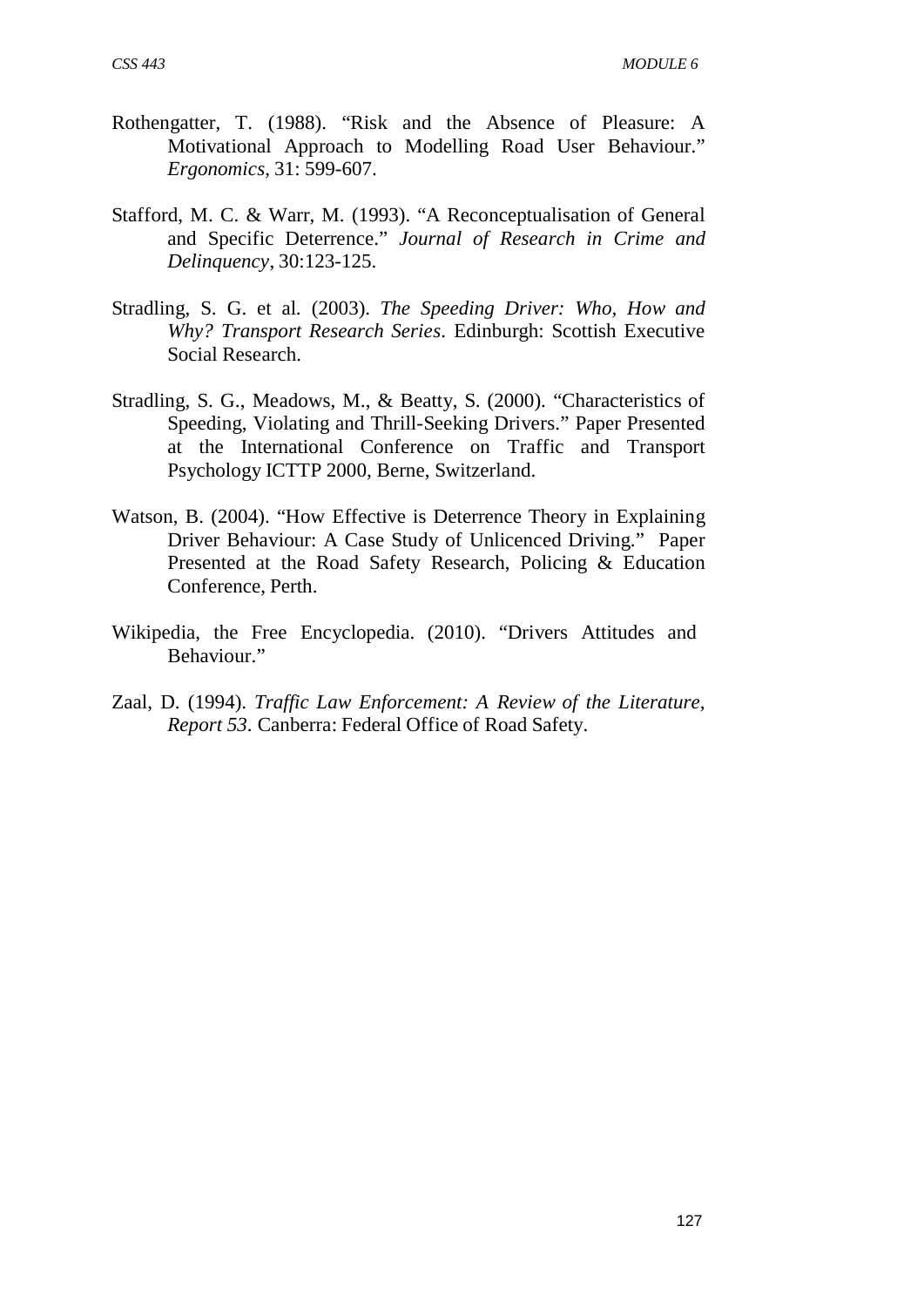# **UNIT 2 THE SOCIAL AND ECONOMIC IMPLICATIONS OF TRAFFIC PROBLEMS**

#### **CONTENTS**

- 1.0 Introduction
- 2.0 Objectives
- 3.0 Main Content
	- 3.1 Introduction
	- 3.2 Classification of Accident Cost Components
- 4.0 Conclusion
- 5.0 Summary
- 6.0 Tutor-Marked Assignment
- 7.0 References/Further Reading

# **1.0 INTRODUCTION**

Road accident accounts for the greatest number of accidents occurrence in Nigeria, it equally represents the greatest of source of deaths in the country. (Adeyeye 2006). The economic and social implications of road accident are enormous; governments are thus making efforts to reduce it. Each accident entails economic cost not to mention the social cost of pain grief and suffering of the families of the victims. It also has an adverse impact on the resources of the government. Families are displaced and their future shattered because of the sudden demise of their breadwinners, which is a social welfare problem. Medical expenses and lost incomes of the victims have been taken into account. Administration cost incurred by legal entities that oversee accident investigation was also considered. Property damages such as vehicle repair costs, and so on.

### **2.0 OBJECTIVES**

At the end of unit, you should be able to:

- discuss economic and social implication of road accident
- explain the global road safety report
- discuss economic implications
- discuss social implications.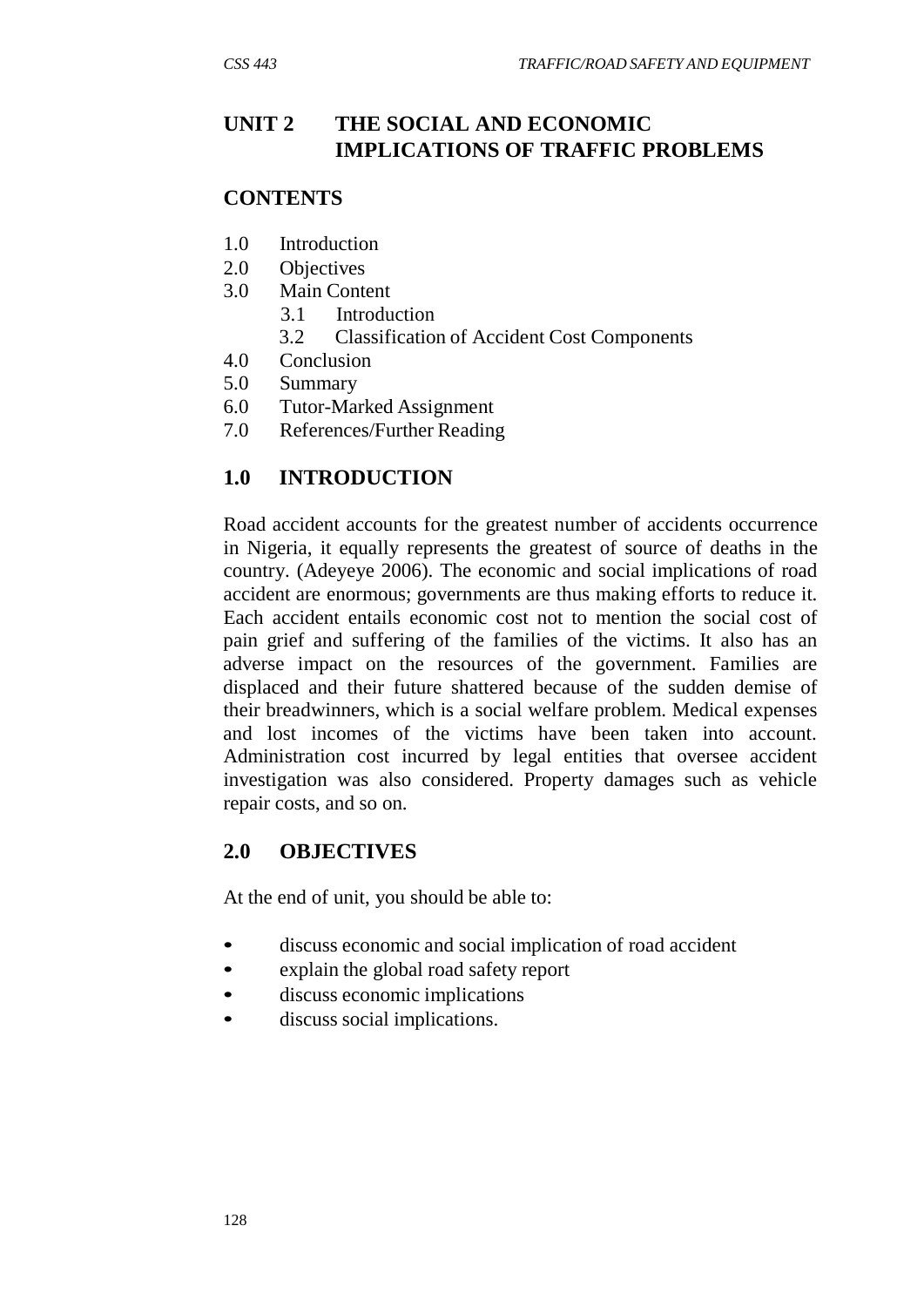# **3.0 MAIN CONTENT**

## **3.1 Economic Implications of Road Accidents**

Road vehicle accidents have been so frequent and common to everyday life that people tend to disregard that these "high velocity moving lumps of metal" are very lethal and sometimes pose as weapon of destruction". (Delon et al., 2005). The World Health Organisation (2004) reported that the road traffic accident kill an estimated 1.2 million people worldwide each year and injure about 40 times this number. Who has identified through studies in disability – adjusted life years that road accidents would be the third leading cause of death by 2020 (see Table below).

*Table 1***: Change in Rank for the 10 leading causes of the Global Burden of Disease**

| 1. Lower Respiratory Infections       | 1. Ischaemic heart disease               |  |  |  |  |
|---------------------------------------|------------------------------------------|--|--|--|--|
| 2. Diarrhoeal diseases                | 2. Unipolar major disease                |  |  |  |  |
| 3. Conditions during Perinatal period | 3. Road traffic injuries                 |  |  |  |  |
| 4. Ischemic heart disease             | 4. Cerebrovastular disease               |  |  |  |  |
| 5. Unipolar major disease             | 5. Chronic obstructive pulmonary disease |  |  |  |  |
| 6. Cerebrovascular disease            | 6. Lower respiratory infections          |  |  |  |  |
| 7. Tuberculosis                       | 7. Tuberculosis                          |  |  |  |  |
| 8. Measles                            | 8. War                                   |  |  |  |  |
| 9. Road traffic injuries              | 9. Diarrhea diseases                     |  |  |  |  |
| 10. Congenial abnormalities           | 10. HIV                                  |  |  |  |  |

**Sources: WHO (2004). World Report on Road Traffic injury Prevention. Geneva**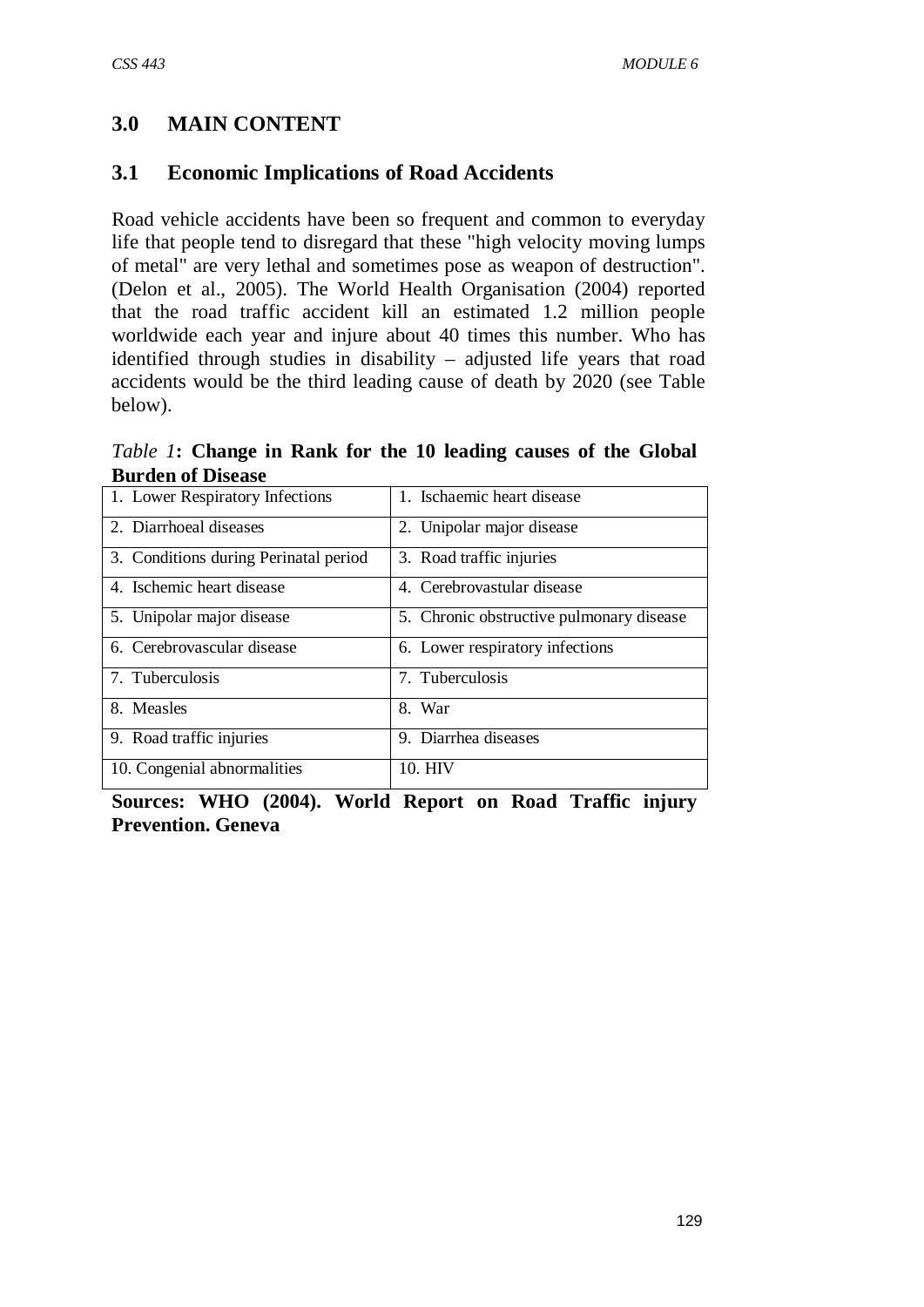| Year              | <b>Total</b><br>$(1) =2$<br>$+3+4$                             | Fatal<br>(2) | <b>Serious</b><br>(3) | Minor<br>(4) | Total(5)<br>$(6)+(7)$ | <b>Death</b><br>(6) | <b>Injuries</b><br>(7) | <b>Fatal:</b><br><b>Total</b><br>$2:1=8$ | <b>Death</b><br>Per Fatal<br>Causes(9) | <b>Death</b><br><b>Casualties</b><br>$(\%)(10)$ |
|-------------------|----------------------------------------------------------------|--------------|-----------------------|--------------|-----------------------|---------------------|------------------------|------------------------------------------|----------------------------------------|-------------------------------------------------|
| 1980              | 32,113                                                         | 7,202        | 11,953                | 12,958       | 34,221                | 8,737               | 25,484                 | 22.4                                     | 1.21                                   | 25.5                                            |
| 1981              | 35,906                                                         | 8,637        | 13,690                | 13,579       | 40,437                | 10,683              | 29,754                 | 24.1                                     | 1.24                                   | 26.4                                            |
| 1982              | 37,094                                                         | 8,820        | 14,839                | 13,435       | 39,921                | 11,382              | 28,539                 | 23.8                                     | 1.29                                   | 28.5                                            |
| 1983              | 33,029                                                         | 8,725        | 12,591                | 11,723       | 35,686                | 9,971               | 25,715                 | 26.4                                     | 1.14                                   | 27.9                                            |
| 1984              | 28,888                                                         | 6,992        | 11,495                | 10,401       | 32,151                | 8,830               | 23,321                 | 24.2                                     | 1.26                                   | 27.5                                            |
| 1985              | 28,976                                                         | 7,036        | 11,414                | 10,526       | 32,804                | $\overline{9,221}$  | 23,583                 | 24.3                                     | 1.31                                   | 28.1                                            |
| 1986              | 25,188                                                         | 6,112        | 9,654                 | 9,422        | 30,330                | 8,154               | 22,176                 | 24.3                                     | 1.33                                   | 26.9                                            |
| 1987              | 24,206                                                         | 5,884        | 9,530                 | 8,792        | 28,444                | 7,640               | 20,804                 | 24.32<br>6.7                             | 1.30                                   | 26.9                                            |
| 1988              | 24,792                                                         | 6,887        | 10,498                | 8,409        | 34,252                | 9,250               | 25,002                 | 26.9                                     | 1.34                                   | 27.0                                            |
| 1989              | 23,242                                                         | 6,626        | 9,598                 | 7,382        | 31,503                | 9,386               | 22,117                 | 26.9                                     | 1.50                                   | 29.8                                            |
| 1990              | 21,827                                                         | 6,299        | 8,855                 | 6,673        | 28,097                | 8,902               | 19,195                 | 28.9                                     | 1.41                                   | 31.7                                            |
| 1991              | 21,173                                                         | 6,513        | 8,385                 | 6,275        | 31,409                | 8,602               | 22,809                 | 30.8                                     | 1.32                                   | 27.4                                            |
| 1992              | 22,489                                                         | 6,820        | 9,192                 | 6,477        | 34,881                | 9,386               | 25,495                 | $\overline{30.3}$                        | 1.38                                   | 26.9                                            |
| 1993              | 21,734                                                         | 6,819        | 8,485                 | 6,308        | 34,135                | 9,680               | 24,455                 | 31.4                                     | 1.42                                   | 28.4                                            |
| 1994              | 18,523                                                         | 5,755        | 7,464                 | 5,304        | 36,600                | 7,640               | 18,960                 | 31.1                                     | 1.33                                   | 20.9                                            |
| 1995              | 15,830                                                         | 4,345        | 6,757                 | 4,726        | 19,514                | 6,185               | 13,326                 | 27.4                                     | 1.42                                   | 31.7                                            |
| <b>Total</b>      | 415,886                                                        | 109,098      | 164,400               | 142,388      | 514,385               | 143,649             | 370,736                | 26.2                                     | 1.32                                   | 27.9                                            |
| Annual<br>Average | 25,993                                                         | 6,819        | 10,275                | 8,899        | 32,149                | 8,978               | 23,171                 |                                          |                                        |                                                 |
|                   | Source: The Nigeria Police, Lagos. Note* Author's Calculation. |              |                       |              |                       |                     |                        |                                          |                                        |                                                 |

**Table 2: Road accident figures in Nigeria 1980 – 1995**

**Table 3 : Economic Costs of Road Accidents to the Nigerian Economy (1995 Price)**

|                   | Value (Nm)  | Value Us Dollar $80 =$ |
|-------------------|-------------|------------------------|
|                   |             | \$ (US \$ M)           |
| 1991              | 3, 211.16   | 40.14                  |
| 1992              | 5, 443. 31  | 68.04                  |
| 1993              | 6, 959.86   | 86.99                  |
| 1994              | 9, 110.68   | 113.88                 |
| 1995              | 19, 606. 86 | 245.09                 |
| Total 1991 - 1995 | 44, 331.87  | 554.14                 |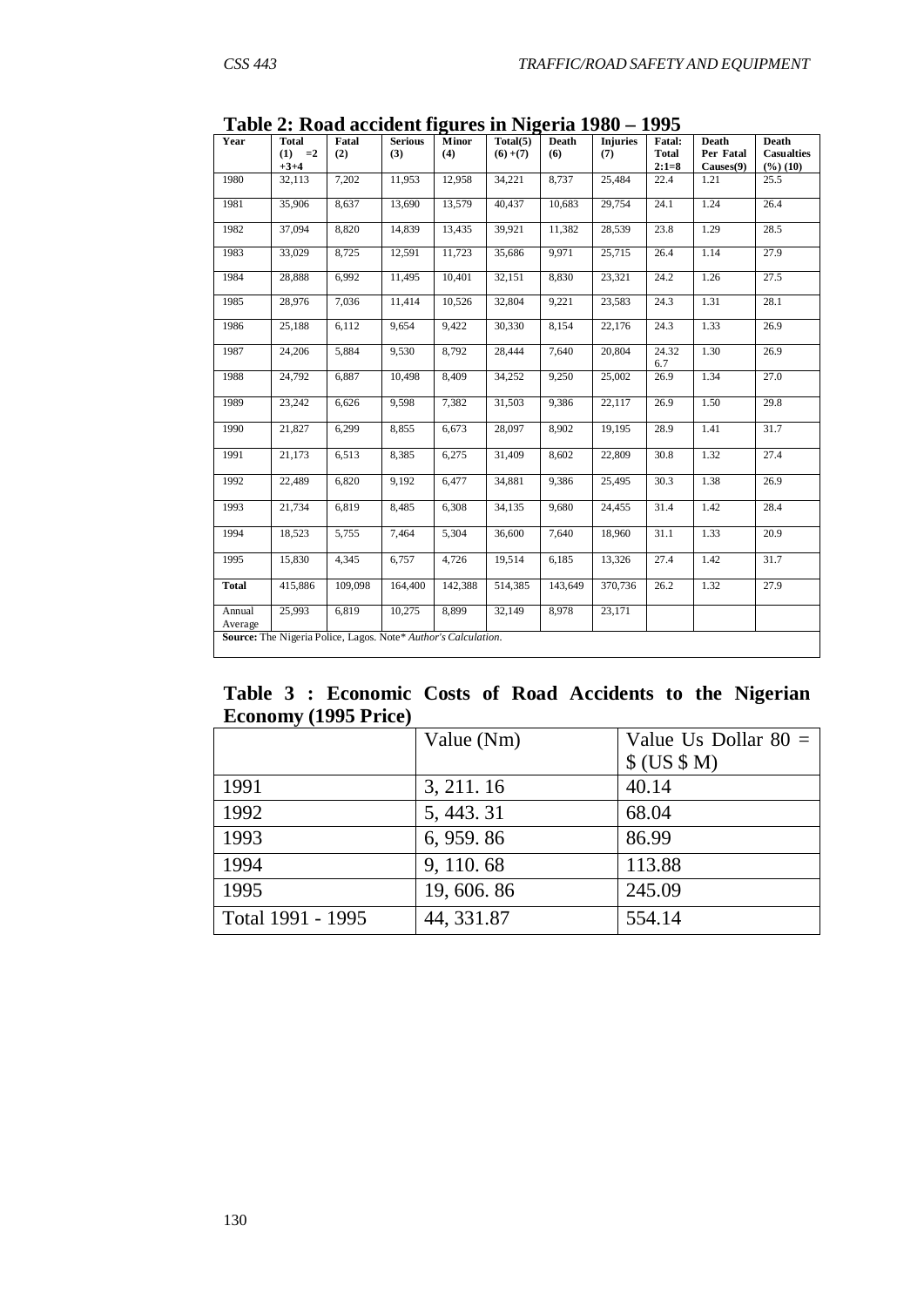| Year                  | Loss of Output Naira | Loss of Output<br>$\mathbf{U}\mathbf{s}$ |
|-----------------------|----------------------|------------------------------------------|
|                       | Value                | Dollar Equivalent                        |
| 1980                  | 1, 802, 395, 900     | 22, 529, 949.88                          |
| 1981                  | 2, 203, 845, 297     | 27, 548, 066.21                          |
| 1982                  | 2, 348, 251, 523     | 29, 353, 144.04                          |
| 1983                  | 2, 056, 963, 536     | 25, 712, 044.20                          |
| 1984                  | 1, 821, 581, 389     | 22, 769, 767.36                          |
| 1985                  | 1, 902, 242, 580     | 23, 778, 032.25                          |
| 1986                  | 1, 682, 126, 234     | 21, 026, 577.93                          |
| 1987                  | 1, 576, 090, 805     | 19, 701, 135.06                          |
| 1988                  | 1, 908, 225, 125     | 23, 852, 814.06                          |
| 1989                  | 1, 936, 281, 191     | 24, 203, 514.89                          |
| 1990                  | 1, 836, 434, 600     | 22, 955, 432.50                          |
| 1991                  | 1, 774, 546, 218     | 22, 181, 827.73                          |
| 1992                  | 1, 936, 281, 805     | 24, 203, 514.89                          |
| 1993                  | 1, 996, 931, 805     | 24, 961, 647.56                          |
| 1994                  | 1, 576, 090, 805     | 19, 901, 135.06                          |
| 1995                  | 1, 2275, 932, 150    | 15, 949, 151.88                          |
| Total                 | 29, 634, 220, 439    | 370, 427, 755.5                          |
| <b>Annual Average</b> | 1, 852, 138, 777.4   | 23, 151, 734.74                          |

**Table 4: Estimated Economic Costs of Road Accident Deaths in Nigeria (1995 Price)**

|                        |  |  | Table 5: Loss of Output Average Fatality (P) (Death Per Fatal |  |  |  |
|------------------------|--|--|---------------------------------------------------------------|--|--|--|
| Accident) (1995 Price) |  |  |                                                               |  |  |  |

| Year | <b>Loss of Output Naira Value</b> | Loss of Output Us Dollar |
|------|-----------------------------------|--------------------------|
|      |                                   | <b>Equivalent</b>        |
| 1980 | 249, 619.48                       | 3, 120.21                |
| 1981 | 255, 805.31                       | 3, 197.57                |
| 1982 | 266, 120.04                       | 3,326.50                 |
| 1983 | 235, 175.85                       | 2,939.70                 |
| 1984 | 259, 931.21                       | 3, 249.14                |
| 1985 | 270, 245.95                       | 3,378.07                 |
| 1986 | 270, 371.85                       | 3, 429.65                |
| 1987 | 268, 182.99                       | 3, 352.29                |
| 1988 | 276, 434.77                       | 3, 455.43                |
| 1989 | 306, 441.91                       | 3,868.02                 |
| 1990 | 290, 875.40                       | 3,635.94                 |
| 1991 | 272, 308.88                       | 3, 404.86                |
| 1992 | 284, 686.56                       | 3,558.58                 |
| 1993 | 292, 938.34                       | 3,661.73                 |
| 1994 | 274, 371.83                       | 3, 429.65                |
| 1995 | 292, 938.34                       | 3,661.73                 |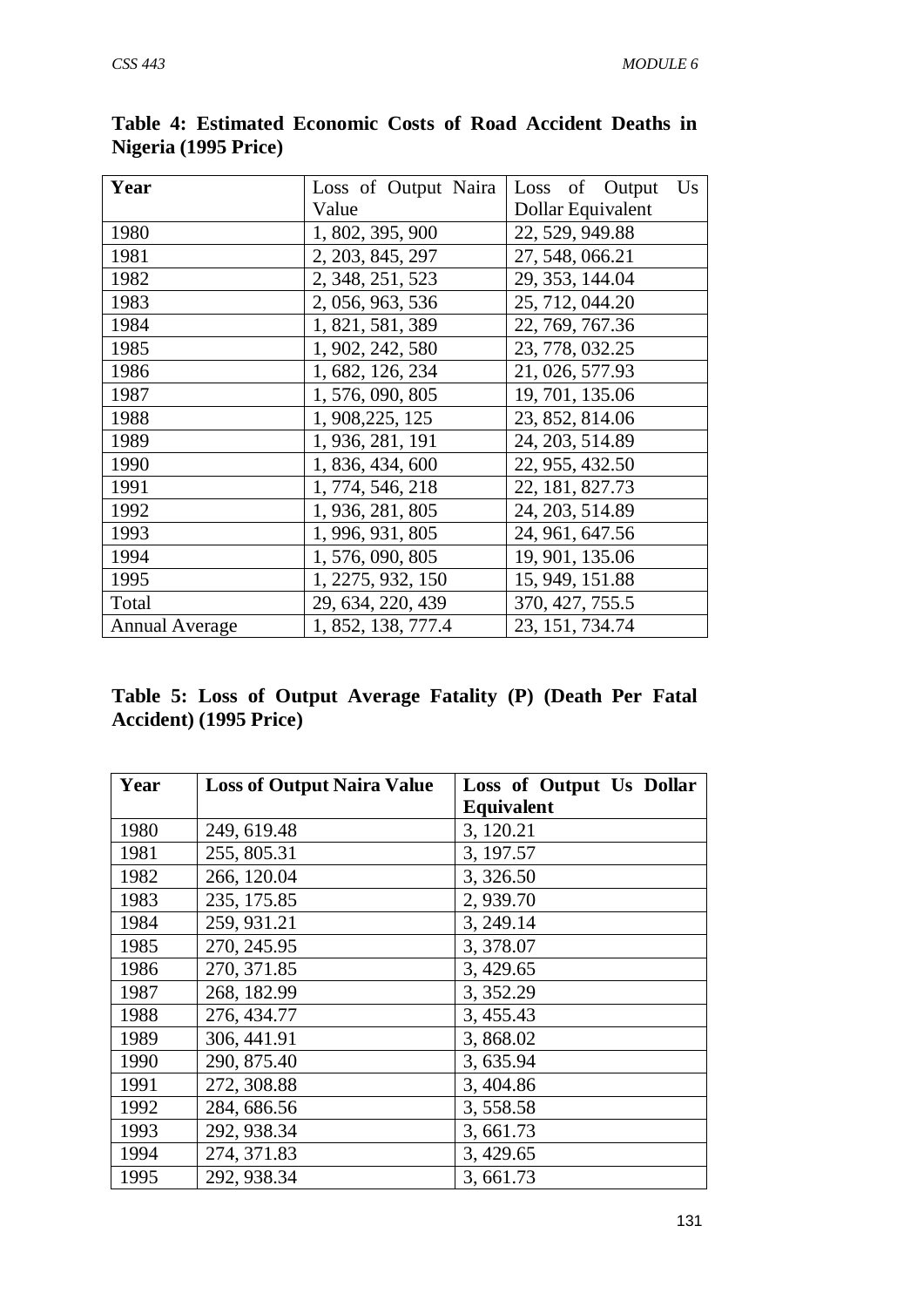|         | Annual 272, 308.88 | 3, 403.86 |          |
|---------|--------------------|-----------|----------|
| Average |                    |           | Table 6: |

#### **Minimum Funding of Road Safety Required for Specified Road Safety Targets**

|                                                          | Minimum Fund Required (MID)<br>(1995 Price) |                                                                                        |                                                                                   |                    |                            |
|----------------------------------------------------------|---------------------------------------------|----------------------------------------------------------------------------------------|-----------------------------------------------------------------------------------|--------------------|----------------------------|
| <b>Death Reduction</b><br>$(5 \text{ of } 8,978)$<br>(1) | <b>Death Level</b><br>(D)<br>(2)            | <b>Point estimates of Fatal</b><br><b>Cases Associated with</b><br>(D) Equation $6(3)$ | 95 percent Prediction<br><b>Interval for Fatal</b><br><b>Cases Equation 7 (4)</b> | Naira Value<br>(5) | <b>Us Dollar</b><br>Mid(6) |
| 5 percent reduction                                      | 8,529                                       | 6,428                                                                                  | (6, 246 6250)                                                                     | 92,605,649.5       | 1,157,570.60               |
| 10 percent reduction                                     | 8,080                                       | 5,802                                                                                  | (5, 780 5804)                                                                     | 185,211,229.1      | 2,315,141.24               |
| 15 percent reduction                                     | 7,631                                       | 5,365                                                                                  | (53635367)                                                                        | 277,816,948.6      | 3,472,711.86               |
| 20 percent reduction                                     | 7.182                                       | 4,938                                                                                  | (4936 4940)                                                                       | 370,422,598.1      | 4,630,282.48               |
| 25 percent reduction                                     | 6,734                                       | 4,520                                                                                  | (45184522)                                                                        | 463,028,247.7      | 5,787,853.10               |
| 30 percent reduction                                     | 6, 285                                      | 4,112                                                                                  | (41104114)                                                                        | 555,633,897.2      | 6,945,432.72               |
| 50 percent reduction                                     | 4,489                                       | 2,594                                                                                  | (2, 592 2596)                                                                     | 926,056,495.3      | 11,575.706.19              |
| 75 percent reduction                                     | 2, 245                                      | 1,004                                                                                  | (1002 10106)                                                                      | 1,605,349,351.0    | 20,066,866.89              |

| Victim Related Cost    | Medical Cost<br><b>Funeral Cost</b><br>Lost Labour Output<br>Pain Grief and Suffering |
|------------------------|---------------------------------------------------------------------------------------|
| <b>Property Damage</b> | Vehicle Damage Repair<br>Lost Economic Output<br><b>Towing Cost</b>                   |
| Administrative Cost    | Police Investigation<br>Legal Costs<br>Insurance Administration                       |

Human capital approach of accident costing is mostly used in evaluating the implication of road traffic accident. To simplify the process of identifying the sources costs, the human capital approach otherwise known as the gross output method, classifies accident cost into three main components.

## **3.2 Classification of Accident Cost Components**

The economic costing of road accidents in Nigeria may be difficult due to measurement problem and the absence of required data. However, it can be estimated using the rule applied to developing countries. The rule is the use of one percent of the Gross National Product (GNP) to represent the total economic costs of road accidents to the economy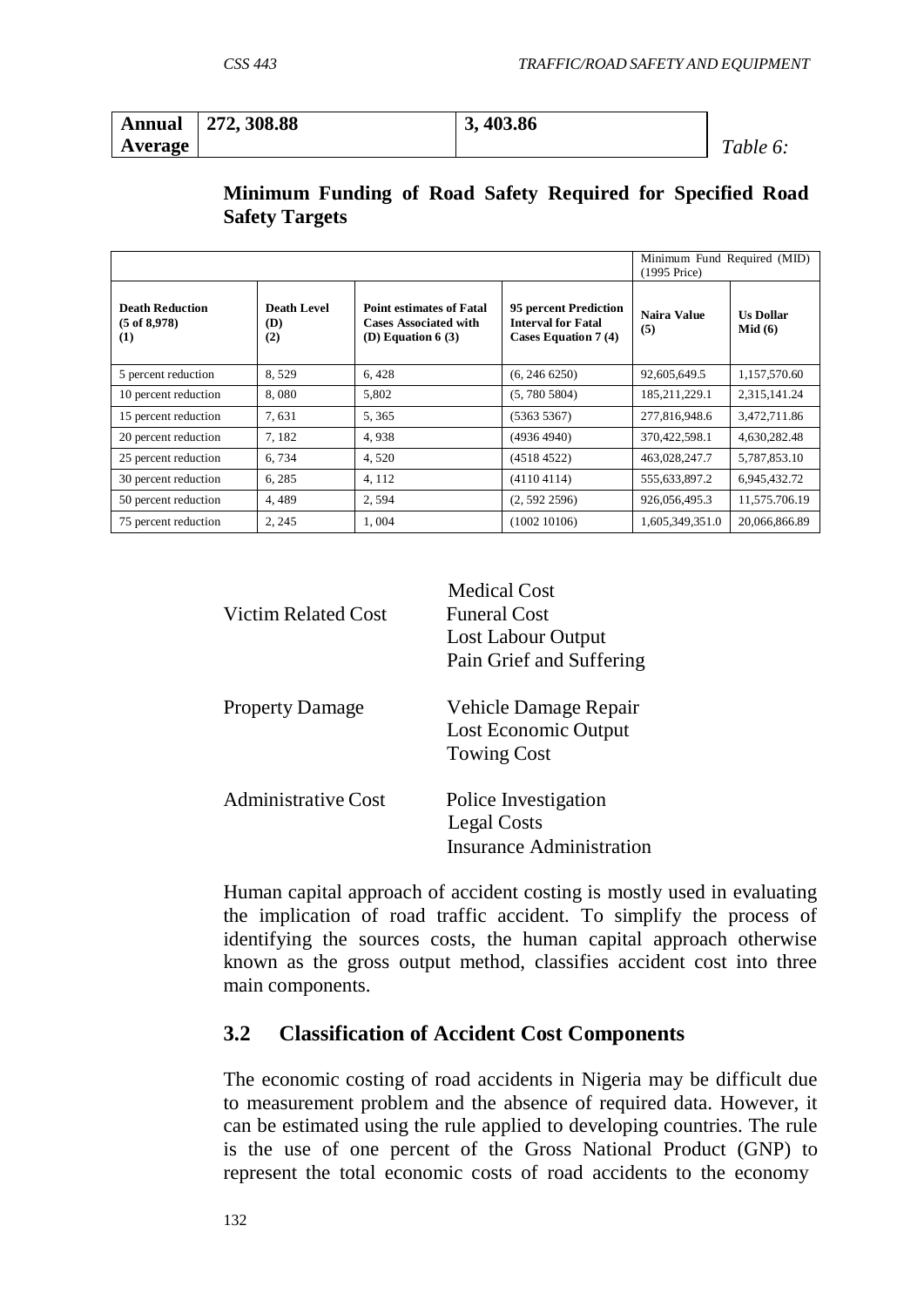(Fouracre and Jacobs 1976) using this rule for the Nigerian economy, the economic impact of road accidents which are deadweight costs. The use of one percent of the GNP provides the indication of the economic wastage due to road accident.

However, there are other rigorous methods of measuring the costs of road accident. The actual costing of road accidents anywhere in the world has been acknowledged to be a difficult and contentious issue. Some of the methods or approaches used for costing road accidents include the court award approach, gross output (human capital) approach, net output approach life insurance approach, and so on.

The gross output measures the value of human life as the discounted values of the victim's future output for example, the discounted cost, using the current value of future costs and income and an equation that considers the discount rate and the number of years cost between now and up until when the costs occur.

This is illustrated by the present value formula:

PV = P/(1+ r) n --------------------------------------------------------------------- <sup>1</sup> Where  $P =$  amount,  $n =$  years in the future,  $r =$  effective discount rate  $=$  $(d - g)$ ,  $d =$  economic discount rate,  $g =$  real income growth rate. The present values of all future amounts is summed up to calculate the cumulative present value (CPV) of the amounts over period (N) assuming no change on the amount. This is demonstrated by:

PV cumulative = N/N – 1 P/(1 + r) <sup>n</sup> ----------------------------------------- 2 Where F (N, r) = N/N – 1 1/(1 + r) <sup>n</sup> ------------------------------------------ 3

Where F (N, r) is called the uniform series present value factor, the net output method differs from the gross output method only to the extent that the present value of the victim's future consumption is subtracted from the gross output figure. The life insurance approach the value of life is defined as the amount for which individuals are willing to insure themselves.

The court award approach uses the sums awarded by courts to the surviving dependents of those killed. The sums are treated as indicative of the costs that society associates with fatality or the value that it would have placed on its prevention.

The gross output (human capital) approach or model appears to be the most suitable method for costing road accidents in developing countries because it requires less data and technicalities and where data or some summaries are not available they can be approximated.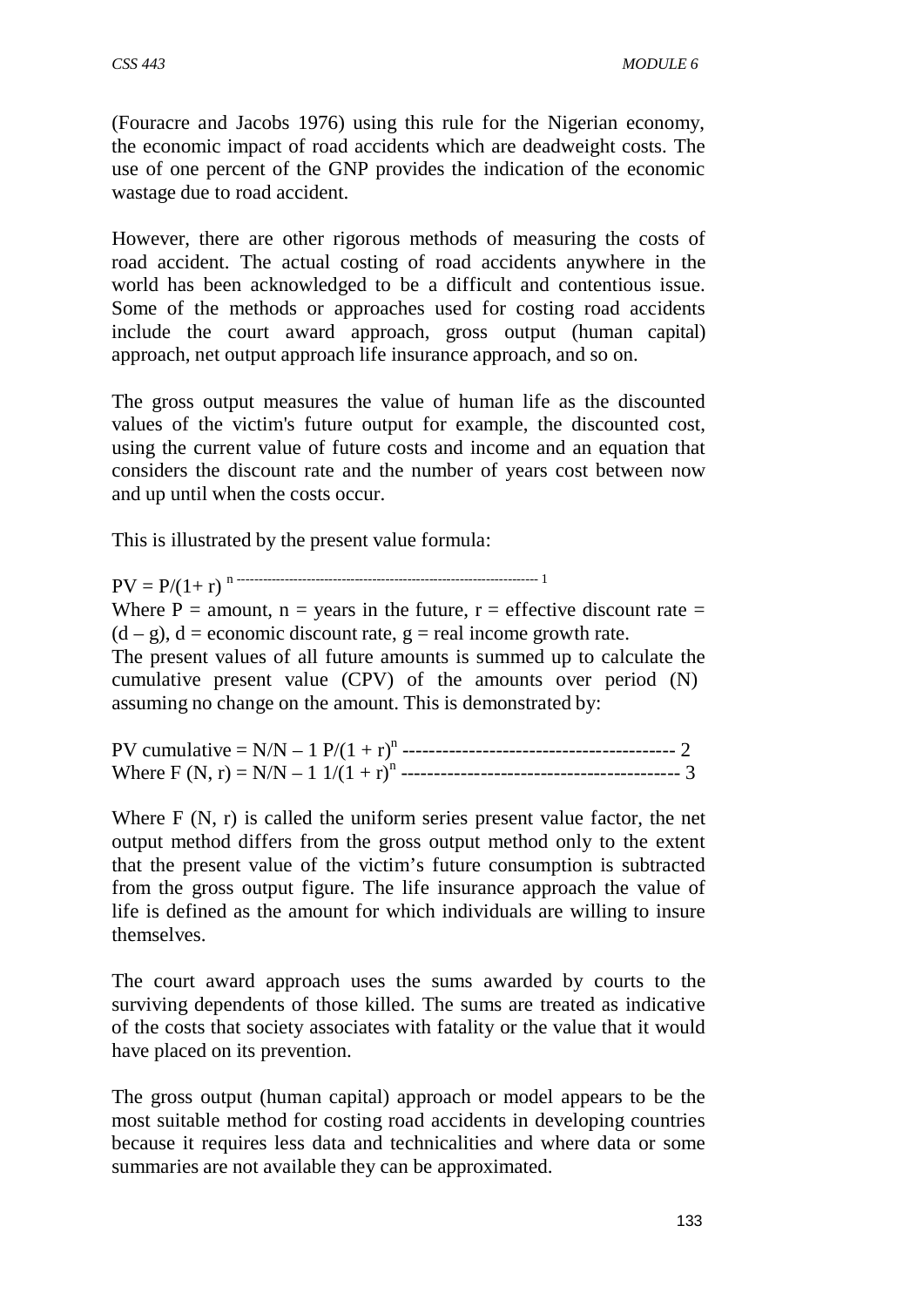No serious attempt has been made to evaluate the costs of traffic incidents in the Nigerian context; the greatest problem which a study of that kind would encounters in this country is that of data availability. In this regard, it should be suggested that the following are likely sources of data for the implementation of a study on the costing of traffic accidents in Nigeria.

(1) Insurance companies (2) Hospital records (3) Police records and (4) Records kept by government institutions including research Institutes, ministries and university departments.

Cost figures are obtained from the Annual Report of the Accountant General of Nigeria. Figures on the Gross Domestic Product (GDP) at factor costs are obtained from annual abstract of statistics prepared by the federal office of statistics. Information on total consumption at current market prices is obtained from the United Nations Year Book of national accounts statistics, while data on expectation of life for categories of persons can be obtained from the Urban and Rural Demographic and Household Surveys of Nigeria. Figures on number of deaths in accident cases can be got from the Annual Report of the Ministry of Health and from Police Records.

The figures obtained from government sources will surely underestimate the total number of deaths in road accidents. Some of the deaths from traffic accidents may occur much later or outside the medical institutions there by escaping police notice. The problem of underestimation is likely to be greatest in the case of damage accidents. Although it is legally mandatory for every vehicle to be insured against accident damage, some damage accidents are not reported to be insurance companies because of difficulties in getting the companies to fulfill their obligation to repair or replace damage vehicles.

## **4.0 CONCLUSION**

The high incidence of traffic accidents in Nigeria justifies any efforts at an improvement in transport safety measures. Without doubt, reductions in accident rates constitute an important benefit to the society where Nigerian lives and property worth millions of naira are yearly lost and damaged in traffic accidents. A proper evaluation of the economic benefits of transport safety programmes must be based on the evaluation of the costs of types of traffic accidents, namely damage accidents, injury accidents and fatal accidents.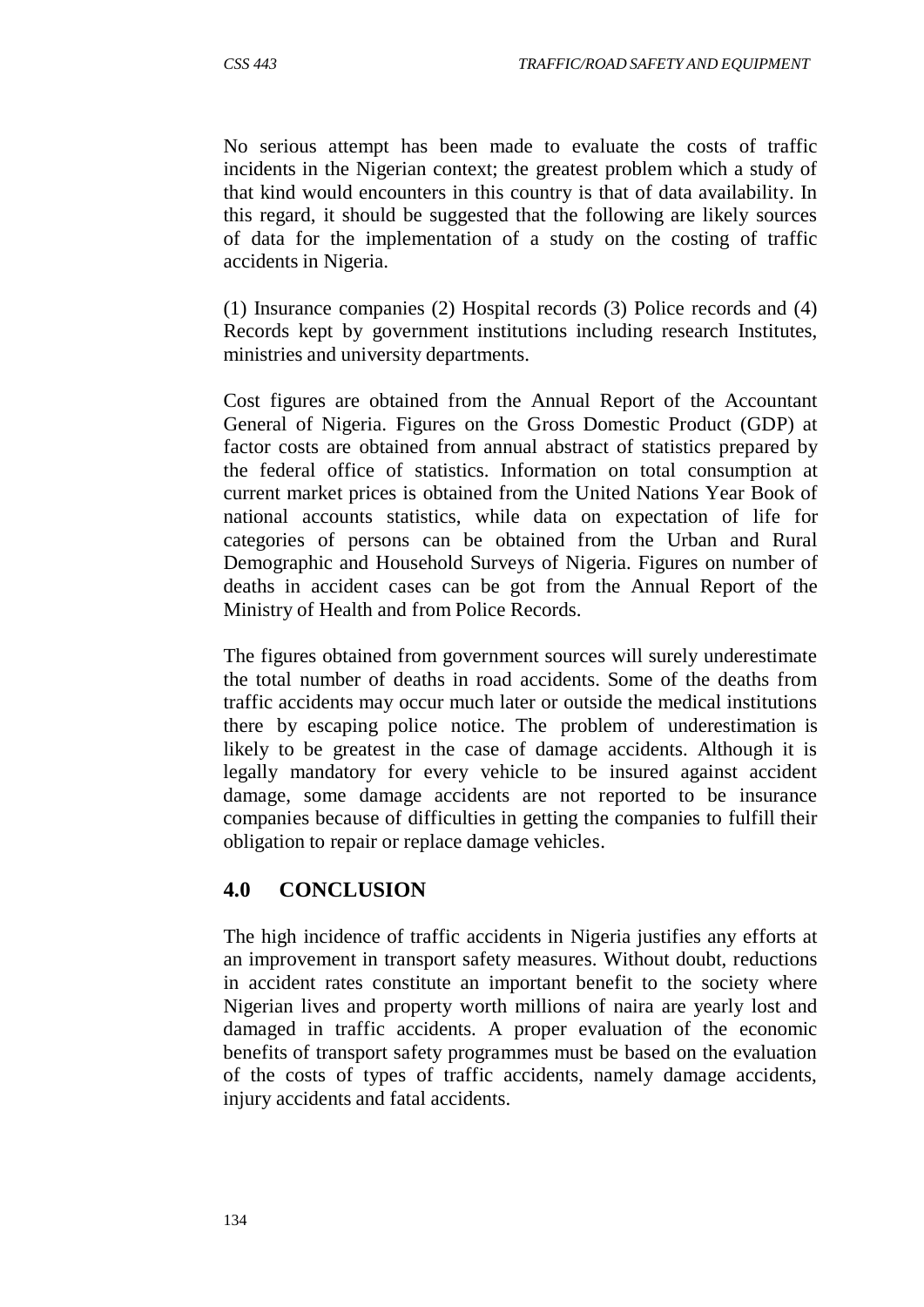## **5.0 SUMMARY**

In this unit, we have discussed the social and economic implications of road accident using the human capital approach. We also looked at global road safety report.

## **6.0 TUTOR-MARKED ASSIGNMENT**

Explain the economic and social implication of road crashes.

#### **7.0 REFERENCES/FURTHER READING**

- Dange, M. (1998). "Some Thoughts on the Benefits of Improved Road Safety in Nigeria." *The Trainer, Journal of the Nigeria Institute of Transport Technology (NITT)* Zaria Vol. No. 3.
- Deleon, M. R., Cal, P.C. & Sigua, R.G. (2005). "Estimate on of Socio Economic Cost of Road Accidents in Metro Manila." *Journal of the Eastern Asia Society for Transportation Studies* Vol. 6 pp 3183.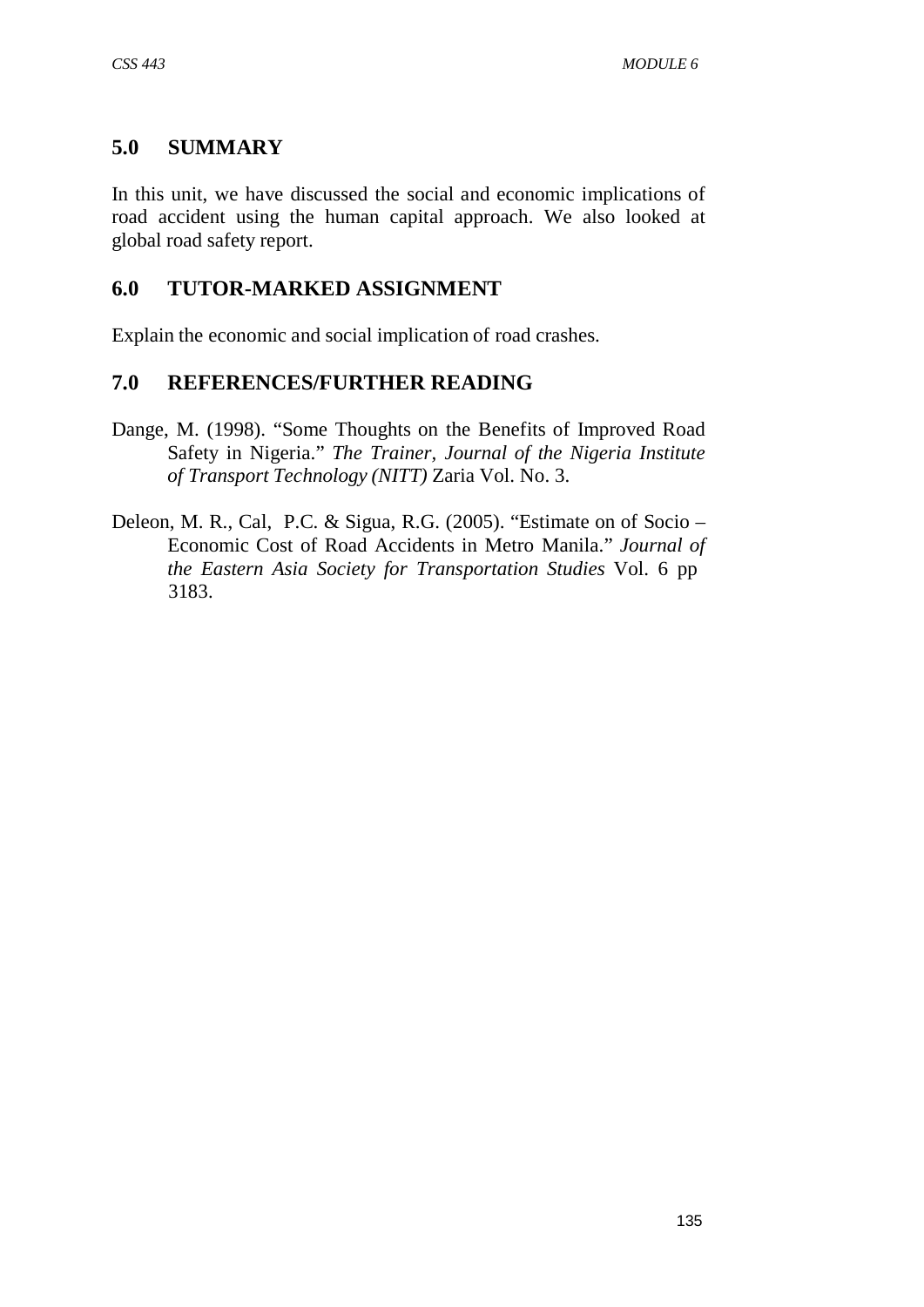# **UNIT 3 INTERVENTION FOR ROAD MANAGEMENT**

#### **CONTENTS**

- 1.0 Introduction
- 2.0 Objectives
- 3.0 Main Content
	- 3.1 Children's Traffic Education
	- 3.2 Publicity Programs
	- 3.3 Driver Training and Testing
	- 3.4 Traffic Law and Enforcement
	- 3.5 Vehicle Safety Standards
	- 3.6 Emergency Medical Services
	- 3.7 Road Safety Research
	- 3.8 The Role of NGOs
- 4.0 Conclusion
- 5.0 Summary
- 6.0 Tutor-Marked Assignment
- 7.0 References/Further Reading

# **1.0 INTRODUCTION**

This unit focuses on intervention for road management. The knowledge base covers educational programmes and teaching safety skills to children and adults. It also includes traffic law and enforcement, vehicle safety standards, emergency medical services, road safety research and the roles of NGOs.

## **2.0 OBJECTIVES**

At the end of this unit, you should be able to:

- discuss child's safety education
- explain traffic law and enforcement and vehicle safety standards
- discuss factors that need to be considered for road safety research.

# **3.0 MAIN CONTENT**

## **3.1 Children's Traffic Education**

Teaching safety skills to children can provide lifelong benefits to society; hence, it should be seen as a long term intervention strategy. Experience in many countries has shown that reliance on individuals or organisations visiting schools to give talks on road safety are not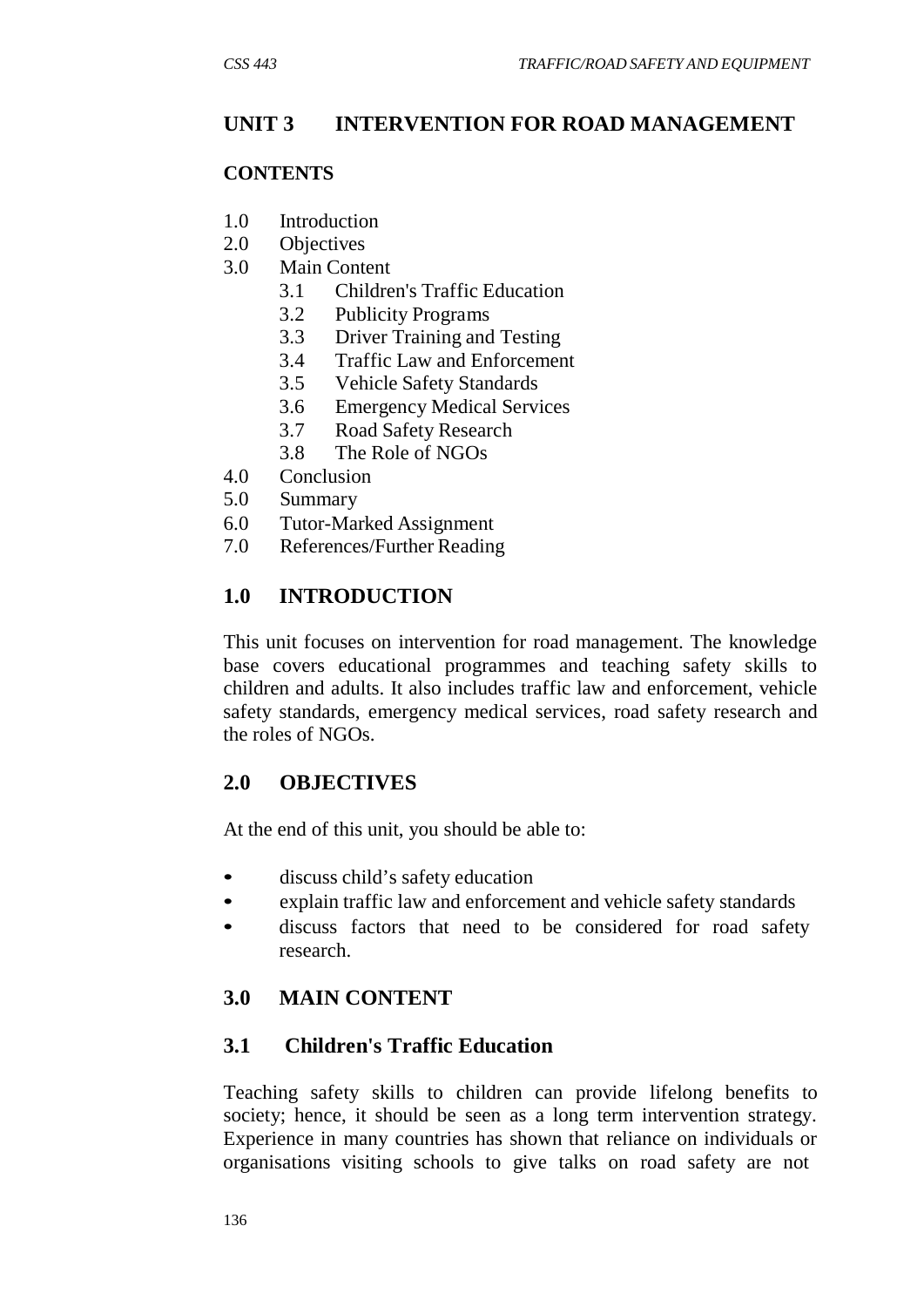effective in their strategy. Children may remember the messages in the short term, but effective and sustainable development of positive attitudes towards road safety are best achieved by inclusion in the core curriculum, either as a compulsory subject in its own right or as a crosscurricular theme. Currently, the Lagos State Government has concluded plans to include safety education in the curriculum of primary and secondary school students. This they believe will impart a culture of appreciating transportation and road safety.

It is also essential that education inputs are incremental (building on previous skills) and linked to the child's physical and psychological abilities.

Training is best done in schools by professional teachers who have themselves been trained in the safety issues relevant to children.

# **3.2 Publicity Programs**

Road user education and awareness is an important part of any road safety strategy. To be effective such activity must be based on analysis of data and should be designed and monitored in a systematic way to ensure success.

# **3.3 Driver Training and Testing**

With road user error contributing to the vast majority of road crashes, the development of safe driving, skilled in defensive driving techniques, should be the primary objective of any road safety program. Driving examiners in developing countries are rarely given special training and driving tests an inadequate test of ability to drive safely in traffic on real roads. For instance, in order to combat the menace of uncultured road users and accidents, the Lagos State Government has established the Lagos Drivers Institute (LASDRI) in five locations in the state. The institute will train commercial, corporate and individual drivers who want to sharpen their skill of driving. It is not meant for the training of new drivers.

## **3.4 Traffic Law and Enforcement**

In most developing countries the Traffic Police are grossly underresourced and under-trained to deal effectively with road safety violations. Effective traffic law enforcement can play an important role in reducing traffic crashes. For instance, the Lagos State Traffic Management Authority (LASTMA) are too few to control the estimated I million cars that go on Lagos road daily. A similar traffic management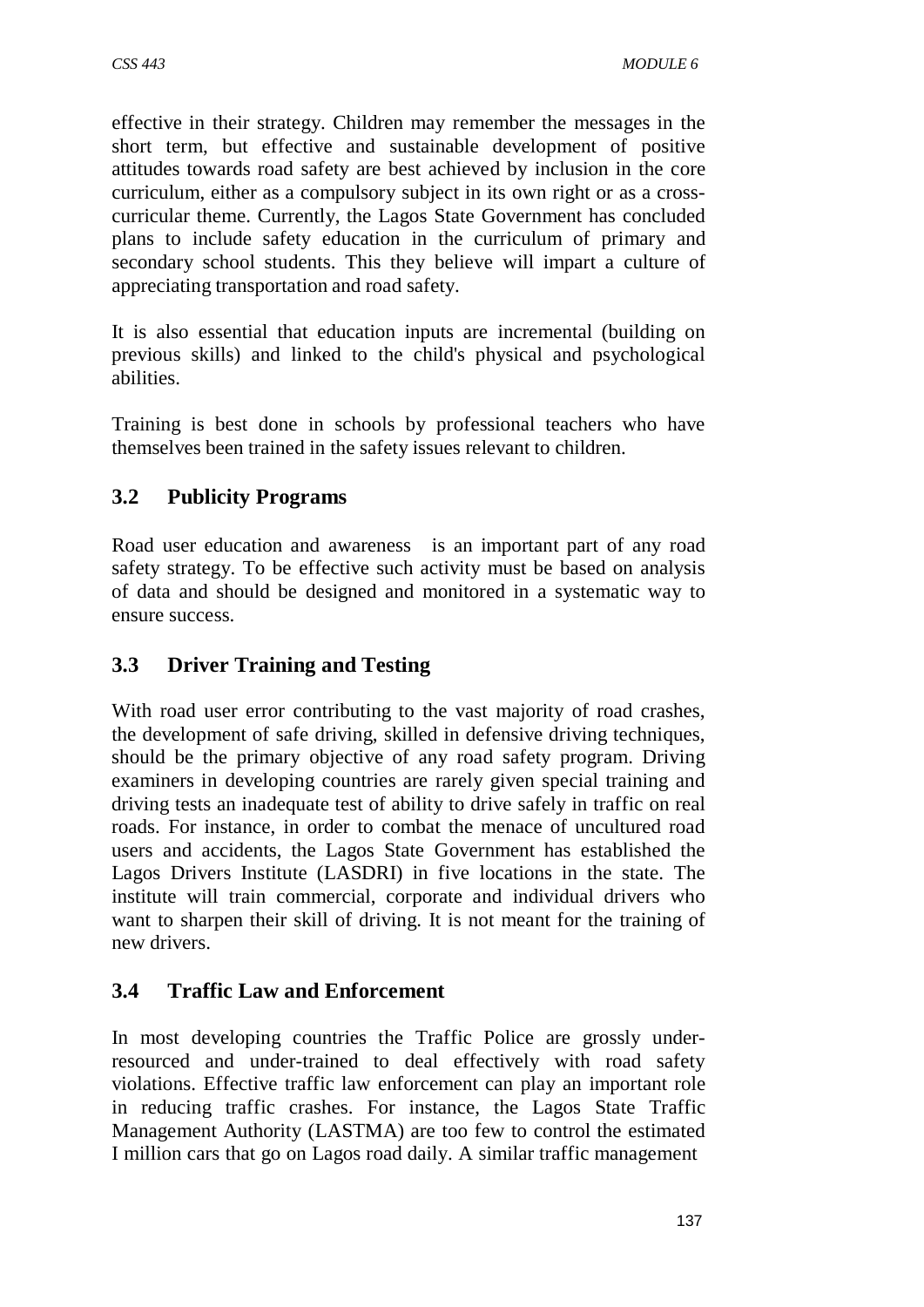agency also operates in Port-Harcourt metropolis with limited number of personnel and operational equipment.

# **3.5 Vehicle Safety Standards**

Improvements in vehicle design, occupant protection and vehicle maintenance have made a significant contribution to crash reduction in industrialised countries. Occupants can be protected by safety features such as seat belts, headrests, air bags, special seats for children. Safety related components should be properly maintained. This can be achieved by periodic vehicle inspections combined with frequent random checking of vehicles on the road. Overloading of heavy goods vehicles is also a serious safety hazard for all road users. The FRSC has started enforcing the use of seat belts and the inspection of some vehicle accessories that promote safety also the Motor Vehicle Inspection Office also carry out on the spot vehicular checks and fine offending drivers. The impact of these agencies have been very marginal; this is because of the high poverty level in the country whereby car owners cannot afford to carry out good maintenance on their vehicles. The import of this are the old rickety vehicle found on our roads.

# **3.6 Emergency Medical Services**

Timely and proper treatment of road casualties is essential for reducing the severity of injury to crash victims. Driver education on first aid procedures and correct transportation of crash victims is important. A single emergency telephone number (for example, "911" is used in USA, while 767 is used to call the Rapid Response Squad in Lagos, Nigeria ) can facilitate the simultaneous alerting of police, ambulance and other rescue services and help to reduce response times (depending on the availability of road-side telephones). In Lagos State, dedicated ambulance stations are strategically located under the Lagos State Ambulance (LASAMBU).

# **3.7 Road Safety Research**

Research and Development (R&D) is an important part of safety work and should be incorporated into road safety programs. Road safety research aims to improve knowledge about factors contributing to road crashes, effects of different countermeasures, and development of new and more effective safety measures. It forms the framework of knowledge against which better policy and resource allocation decisions can be made to ensure most effective use of available resources.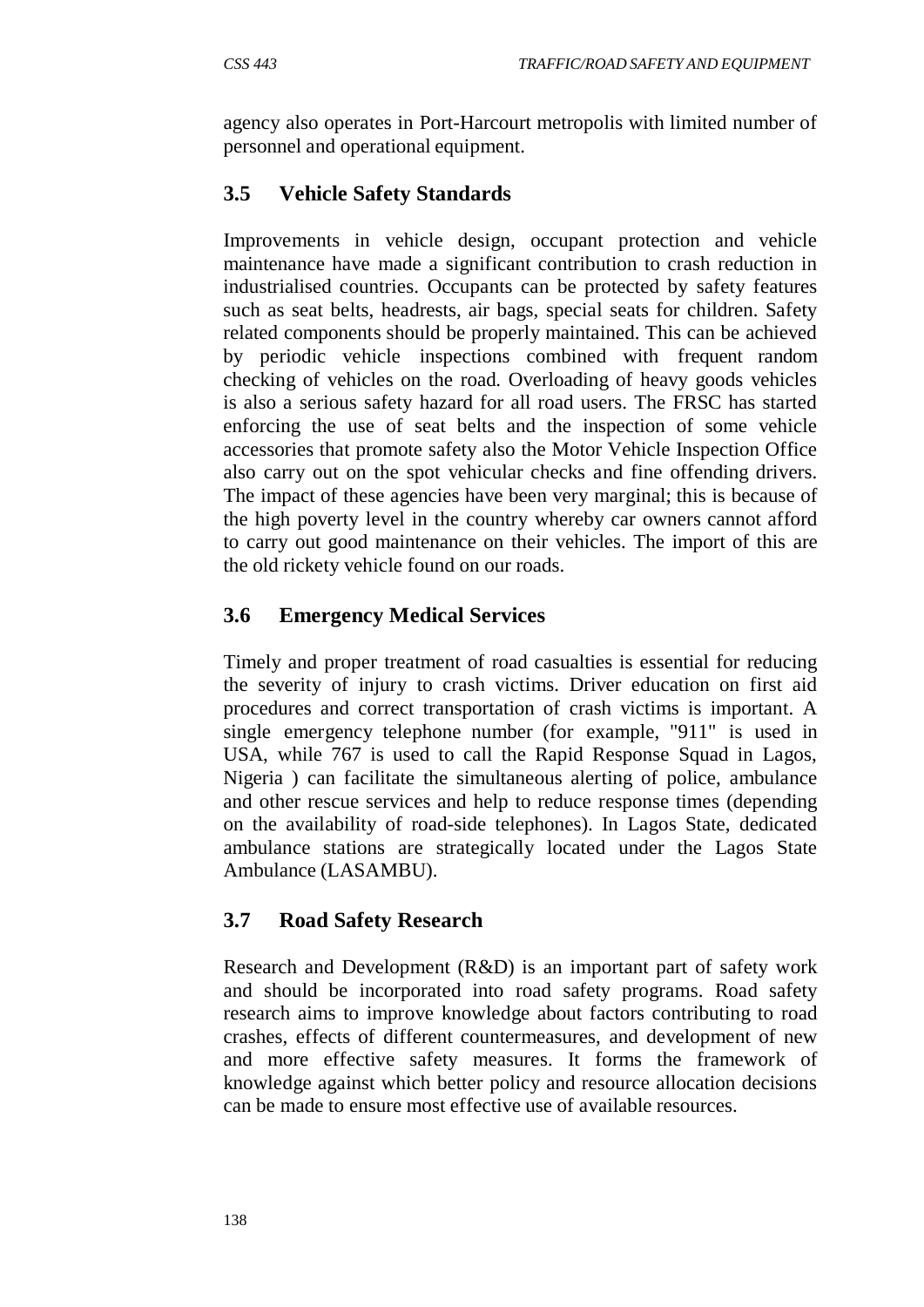# **3.8 The Role of NGOs**

Road safety cannot be the responsibility of government alone. The commercial sector, service organisations and non-governmental organisations (NGOs) play an important role in increasing road safety awareness. NGOs have an important input at grass roots level. For instance many NGOs like the Arrive Alive in Nigeria are involved in road safety activities to complement the efforts of the FRSC. Currently, for more than a decade now the FRSC has funded and supported road safety clubs in the universities, secondary and primary schools

# **4.0 CONCLUSION**

Road accidents are preventable and could be reduced in developing countries. Improvement in road infrastructure and the establishment of formal driving schools could reduce the menace of road accidents to a barest minimum. It should however be noted that road safety is everybody's business and should not be left alone in the hands of government.

## **5.0 SUMMARY**

This unit has provided information on preventive measures on road safety, how to conduct road safety audit and the importance of conducting it. It also highlighted the roles of government and the organised private, NGO and the general public.

## **6.0 TUTOR-MARKED ASSIGNMENT**

- 1. Enumerate the various strategies in reducing road accidents.
- 2. What are RSAs and how can a well conducted RSA contribute to reduction in road accidents?

# **7.0 REFERENCES/FURTHER READING**

- Assum, T. (1998). "Road Safety in Africa Appraisal of Road Safety Initiatives in Five African Countries." Working Paper No. 33, SSATP, Africa Technical Department, World Bank, Washington, DC. Available at the Sub-Saharan Africa Transport Policy Program (SSATP) Publications Web Site.
- Elleveset, L. & Stein, L. (1997). "NGO's and Their Role in Road Safety." Paper Presented at the Third UN sponsored African Road Safety Conference in Pretoria, South Africa. Unpublished.